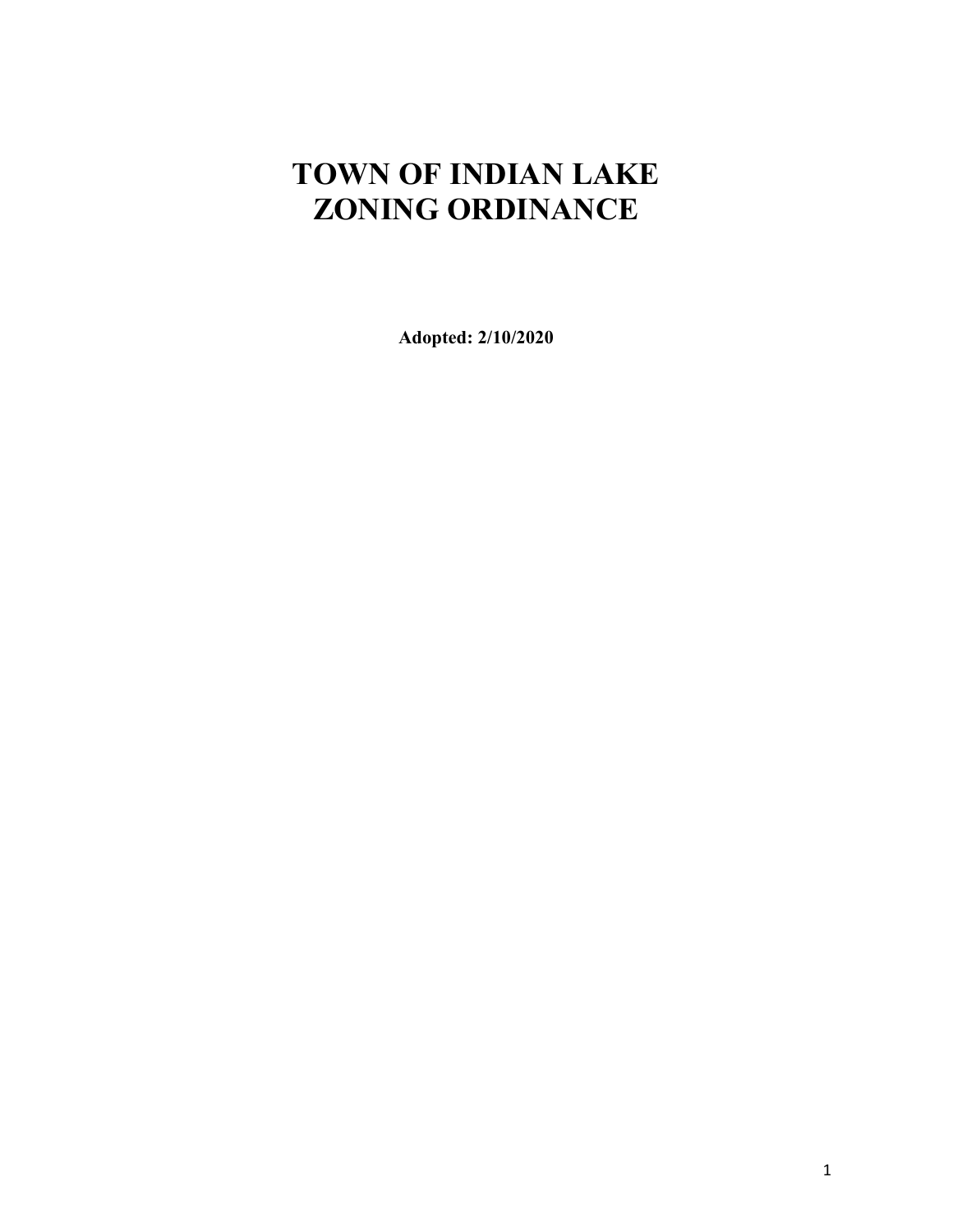## Contents

| <b>A.</b>      |                                                                                                  |     |  |  |
|----------------|--------------------------------------------------------------------------------------------------|-----|--|--|
| <b>B.</b>      |                                                                                                  |     |  |  |
| $\mathbf{C}$   |                                                                                                  |     |  |  |
| D.             |                                                                                                  |     |  |  |
| E.             |                                                                                                  |     |  |  |
|                |                                                                                                  |     |  |  |
| A.             |                                                                                                  |     |  |  |
| <b>B.</b>      |                                                                                                  |     |  |  |
| $\mathbf{C}$ . |                                                                                                  |     |  |  |
| D.             |                                                                                                  |     |  |  |
|                |                                                                                                  |     |  |  |
| A.             |                                                                                                  |     |  |  |
| <b>B.</b>      |                                                                                                  |     |  |  |
| C.             |                                                                                                  |     |  |  |
|                |                                                                                                  |     |  |  |
| A.             |                                                                                                  |     |  |  |
| <b>B.</b>      |                                                                                                  |     |  |  |
| C.             |                                                                                                  |     |  |  |
|                |                                                                                                  |     |  |  |
|                |                                                                                                  |     |  |  |
|                |                                                                                                  |     |  |  |
| A.             |                                                                                                  |     |  |  |
| <b>B.</b>      |                                                                                                  |     |  |  |
|                |                                                                                                  | .28 |  |  |
| D.             |                                                                                                  |     |  |  |
| E.             | Design Considerations for Uses Requiring Site Plan Review in the Town Center/ Hamlet District 30 |     |  |  |
| F.             |                                                                                                  |     |  |  |
|                |                                                                                                  |     |  |  |
| A.             |                                                                                                  |     |  |  |
| <b>B.</b>      |                                                                                                  |     |  |  |
| $\mathbf{C}$ . |                                                                                                  |     |  |  |
| D.             |                                                                                                  |     |  |  |
| E.             |                                                                                                  |     |  |  |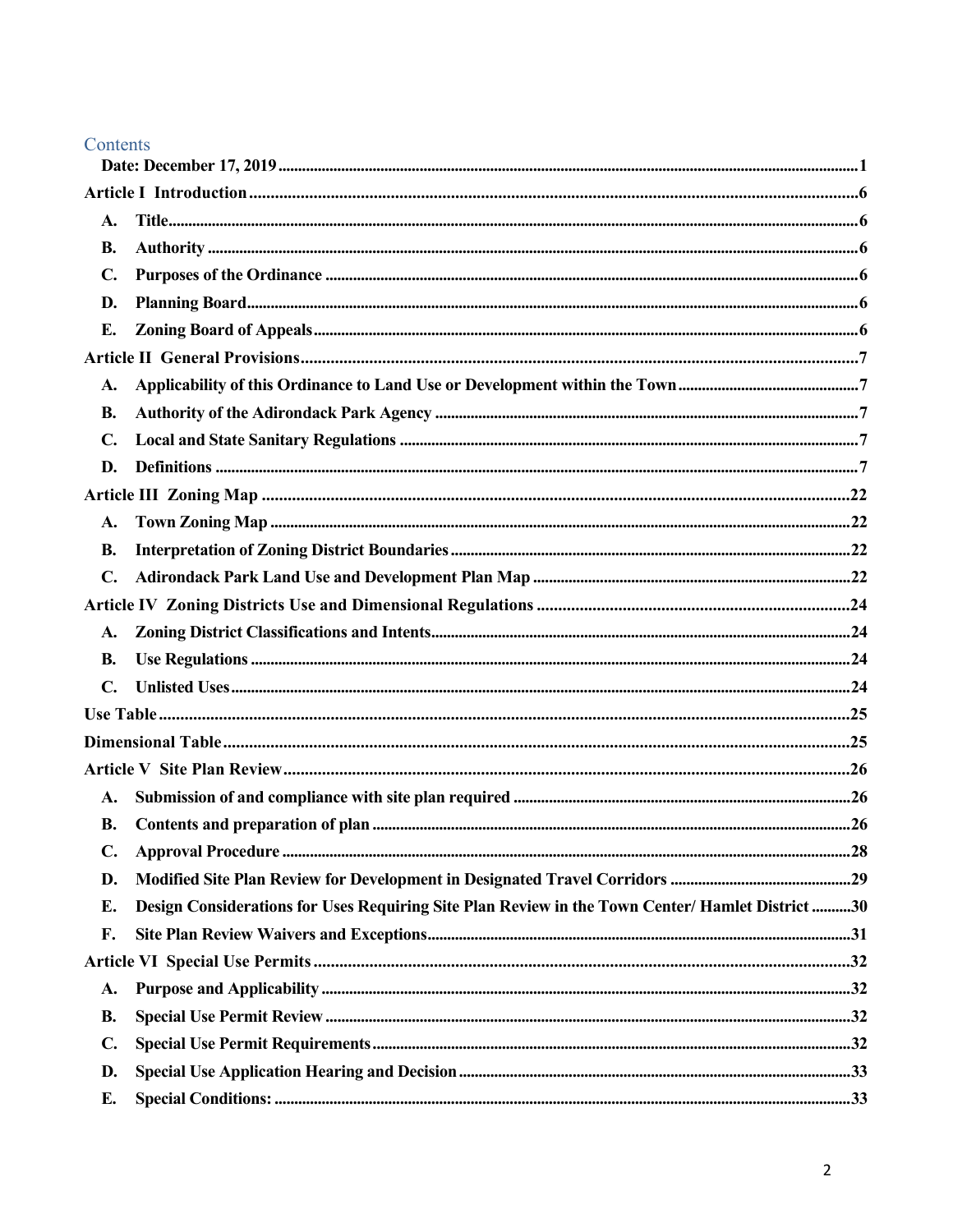| A.             |                                                                                                |  |  |  |  |
|----------------|------------------------------------------------------------------------------------------------|--|--|--|--|
| <b>B.</b>      |                                                                                                |  |  |  |  |
| $\mathbf{C}$ . |                                                                                                |  |  |  |  |
| D.             |                                                                                                |  |  |  |  |
| Е.             |                                                                                                |  |  |  |  |
| F.             |                                                                                                |  |  |  |  |
| G.             | Criteria for Review of Class A Regional Projects by the Adirondack Park Agency36               |  |  |  |  |
| Η.             |                                                                                                |  |  |  |  |
| I.             |                                                                                                |  |  |  |  |
|                |                                                                                                |  |  |  |  |
| A.             |                                                                                                |  |  |  |  |
| <b>B.</b>      |                                                                                                |  |  |  |  |
| $\mathbf{C}$ . |                                                                                                |  |  |  |  |
| D.             |                                                                                                |  |  |  |  |
| E.             |                                                                                                |  |  |  |  |
| F.             |                                                                                                |  |  |  |  |
|                |                                                                                                |  |  |  |  |
| A.             |                                                                                                |  |  |  |  |
| <b>B.</b>      |                                                                                                |  |  |  |  |
| $\mathbf{C}$ . |                                                                                                |  |  |  |  |
| D.             |                                                                                                |  |  |  |  |
| E.             |                                                                                                |  |  |  |  |
|                |                                                                                                |  |  |  |  |
| A.             |                                                                                                |  |  |  |  |
| <b>B.</b>      |                                                                                                |  |  |  |  |
| $\mathbf{C}$ . |                                                                                                |  |  |  |  |
| D.             |                                                                                                |  |  |  |  |
| E.             |                                                                                                |  |  |  |  |
| F.             |                                                                                                |  |  |  |  |
| G.             | Drive-through Use, Gasoline Station, Automobile Service Stations and other Commercial Uses: 54 |  |  |  |  |
| I.             |                                                                                                |  |  |  |  |
| J.             |                                                                                                |  |  |  |  |
| K.             |                                                                                                |  |  |  |  |
| L.             |                                                                                                |  |  |  |  |
| М.             |                                                                                                |  |  |  |  |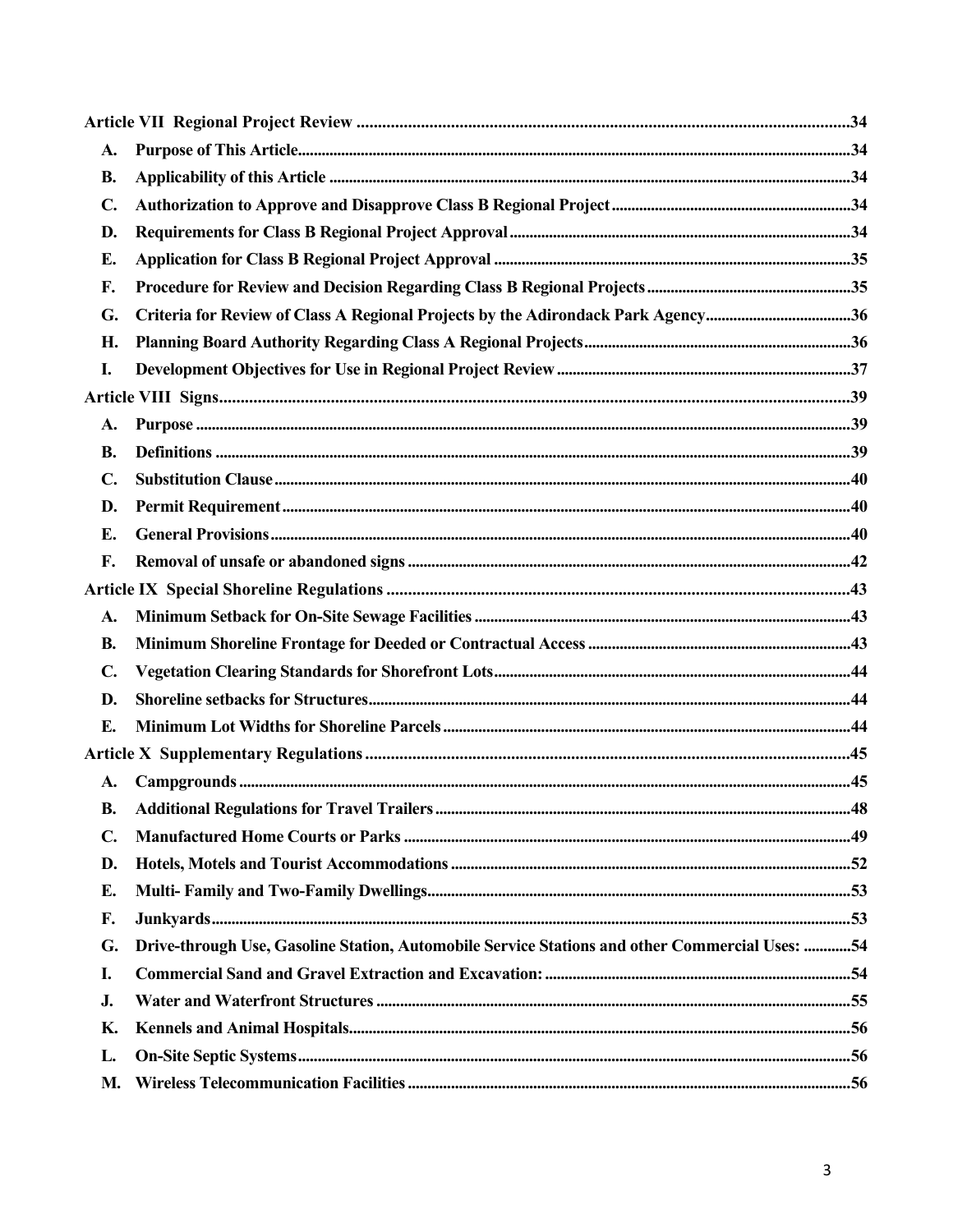| N.             |  |  |  |  |
|----------------|--|--|--|--|
| <b>O.</b>      |  |  |  |  |
|                |  |  |  |  |
| A.             |  |  |  |  |
| <b>B.</b>      |  |  |  |  |
| $\mathbf{C}$ . |  |  |  |  |
|                |  |  |  |  |
|                |  |  |  |  |
| <b>B.</b>      |  |  |  |  |
|                |  |  |  |  |
| A.             |  |  |  |  |
| <b>B.</b>      |  |  |  |  |
| $\mathbf{C}$ . |  |  |  |  |
| D.             |  |  |  |  |
|                |  |  |  |  |
| <b>A.</b>      |  |  |  |  |
| <b>B.</b>      |  |  |  |  |
| $\mathbf{C}$ . |  |  |  |  |
| D.             |  |  |  |  |
|                |  |  |  |  |
| A.             |  |  |  |  |
| B.             |  |  |  |  |
| $\mathbf{C}$ . |  |  |  |  |
| D.             |  |  |  |  |
|                |  |  |  |  |
| A.             |  |  |  |  |
| <b>B.</b>      |  |  |  |  |
| $\mathbf{C}$ . |  |  |  |  |
| D.             |  |  |  |  |
| E.             |  |  |  |  |
| F.             |  |  |  |  |
| G.             |  |  |  |  |
| Н.             |  |  |  |  |
|                |  |  |  |  |
| <b>A.</b>      |  |  |  |  |
| <b>B.</b>      |  |  |  |  |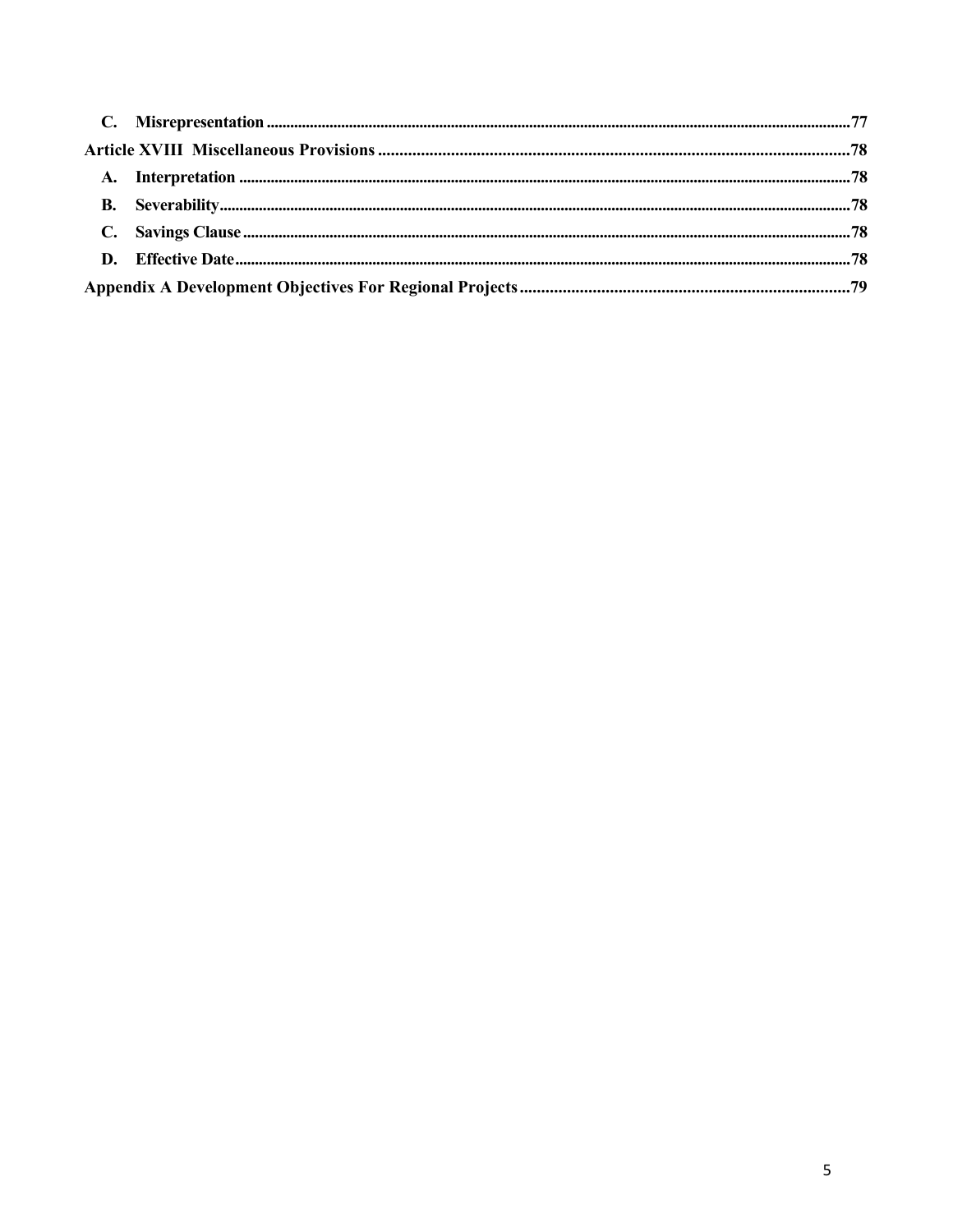# <span id="page-5-0"></span>**Article I Introduction**

#### <span id="page-5-1"></span>**A. Title**

This ordinance shall be known as the Town of Indian Lake Zoning Ordinance. The Town of Indian Lake is hereinafter referred to as the "town".

## <span id="page-5-2"></span>**B. Authority**

Enactment of this ordinance by the town is pursuant to Article 16 of the Town Law of the State of New York, and Article 27 of the Executive Law of the State of New York.

## <span id="page-5-3"></span>**C. Purposes of the Ordinance**

The purpose of this ordinance is to promote the health, safety, morals and general welfare of the community by channeling and directing growth, and by regulating and restricting the height, number of stories and size of buildings and other structures, the percentage of lot that may be occupied, the size of yard, courts and other open spaces, the density of population and the location and use of buildings, structures and land for trade, industry, residence or other purposes and the manner in which sewage and other wastes are disposed of, to the maximum extent permissible within the proper exercise of the police power as delegated by the Town Law and the Adirondack Park Agency Act.

It is the further purpose and objective of this ordinance to insure optimum overall conservation, protection, development and use of the unique scenic, aesthetic, wildlife, recreational, open space, historic, ecological and natural resources of the Adirondack Park, and to satisfy the criteria for approval by the Adirondack Park Agency of a local land use program pursuant to Section 807 (2) of the Adirondack Park Agency Act.

It is the further purpose and objective of this ordinance to implement the Town of Indian Lake Comprehensive Plan.

## <span id="page-5-4"></span>**D. Planning Board**

Pursuant to Section 271 of the Town Law, the Town of Indian Lake has created a "Planning Board". Said Board consists of five (5) members appointed by the Town Board in such manner and for such term as provided by Town Law. The Planning Board shall have all the powers and perform all the duties prescribed by statute and by this Local Law. The Planning Board shall have original jurisdiction for all matters pertaining to this Zoning Local Law pursuant to Section 274-a of the Town Law - Site Plan Review as provided in Article V hereof describing Site Plan Review and Special Use Permits as provided in Article VI hereof describing Special Use Permits.

## <span id="page-5-5"></span>**E. Zoning Board of Appeals**

Pursuant to Section 267 of the Town Law, the Town of Indian Lake has created a "Zoning Board of Appeals" consisting of five (5) members appointed by the Town Board in such manner and for such term as provided in the Town Law. The Zoning Board of Appeals shall have all the powers and perform all the duties prescribed by statute and by this Local Law.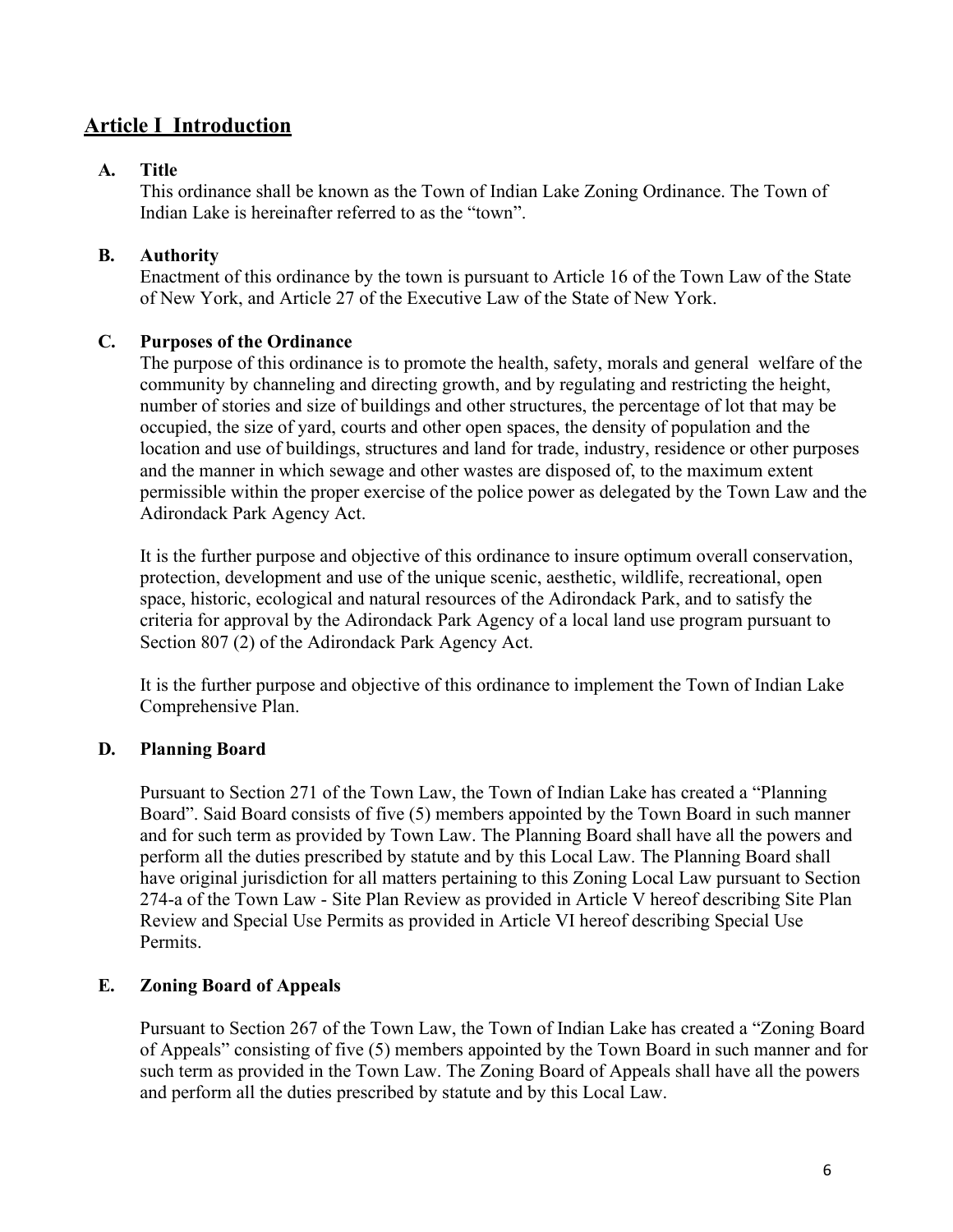# <span id="page-6-0"></span>**Article II General Provisions**

#### <span id="page-6-1"></span>**A. Applicability of this Ordinance to Land Use or Development within the Town**

No land use or development shall be undertaken or maintained except in conformity with all provisions contained in this ordinance relating to both the zoning district and the land use area in which the land, water, site, structure or use is located or is proposed to be located, and in conformity with the permit requirements of this chapter, if applicable.

Where this ordinance is more restrictive than covenants or agreements between parties or other rules or regulations or ordinances of the Adirondack Park Agency Act, the provisions of this ordinance shall control. Provided that, nothing in this ordinance shall impair or affect the validity of any covenants or agreements between parties.

#### <span id="page-6-2"></span>**B. Authority of the Adirondack Park Agency**

Nothing in this ordinance shall be deemed to supersede, alter or impair the jurisdiction of the Adirondack Park Agency, pursuant to the Adirondack Park Agency Act, to review and approve, approve subject to conditions, and disapprove those land uses and developments and subdivisions of land defined therein as Class A regional projects, or otherwise to supersede, alter or impair the statutory function, duties and responsibilities of that Agency with regard to matters involving a town in which an Agency approved local land use program has been validly adopted or enacted. Provided that, the Adirondack Park Agency cannot, in the context of its Class A regional project review, override a local decision not to permit a given land use or development.

#### <span id="page-6-3"></span>**C. Local and State Sanitary Regulations**

All development projects in the Town of Indian Lake must adhere to all applicable regulations from the Town Sanitary Code and the New York State Department of Health.

#### <span id="page-6-4"></span>**D. Definitions**

Certain terms or words used herein shall be interpreted as follows:

Words used in the present tense shall include the future. The singular number includes the plural, and the plural, the singular.

The word "person" includes a firm, association, partnership, trust, company, or corporation as well as an individual.

The word "lot" includes the word "plot" or "parcel". The word "building" includes the word "structure".

The word "used" or "occupied" as applied to any land or building shall be construed to include the words "built, arranged, or designed to be used or occupied".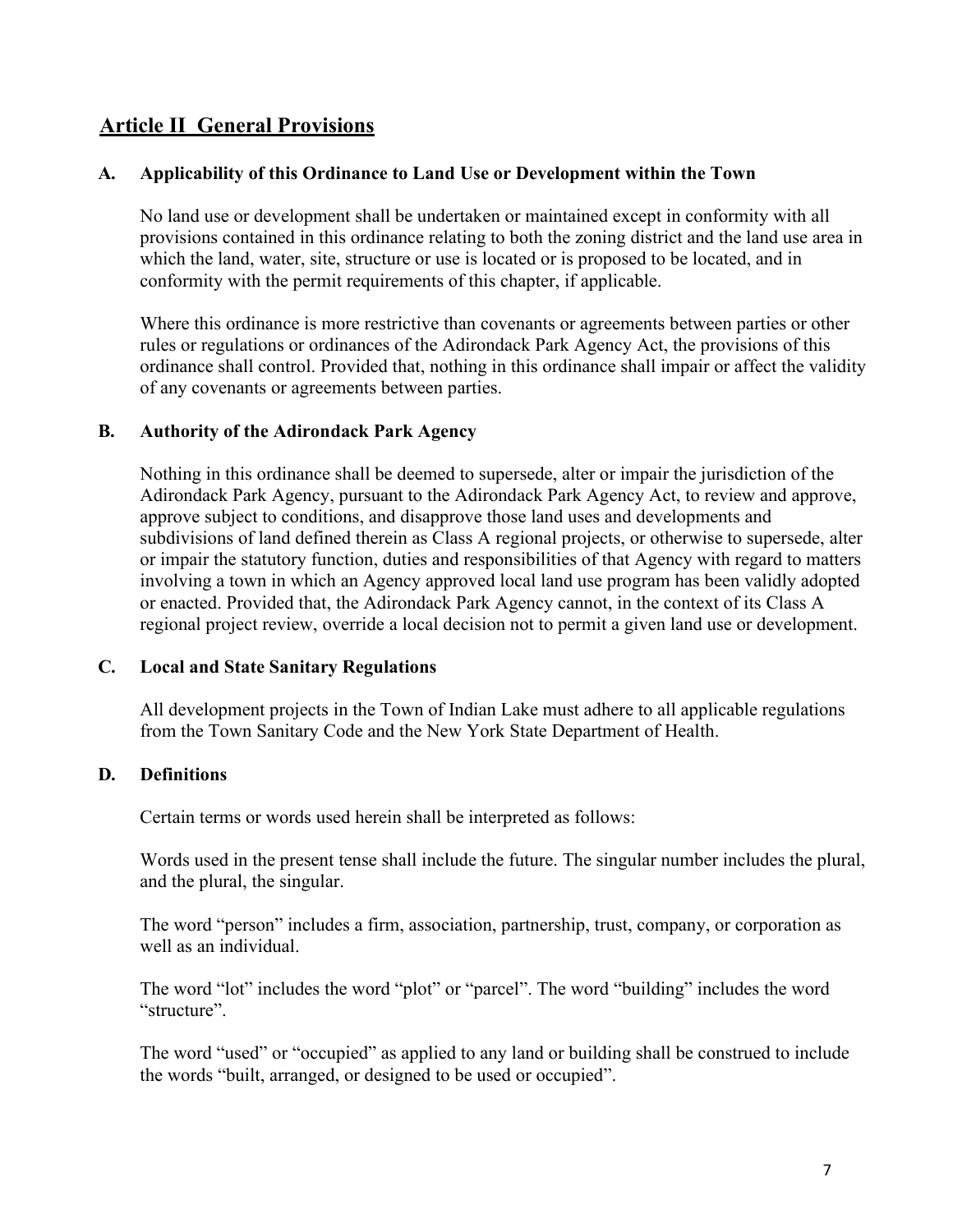The word "shall" is mandatory. As used in this ordinance, or in the appendices thereto, unless the context otherwise requires.

"Accessory structure" means any structure or a portion of a main structure located on the same premises and incidental and subordinate to the main structure or principal use and that customarily accompanies or is associated with such main structure or principal use, including a guest cottage not for rent or hire that is incidental and subordinate to and associated with a single-family dwelling.

"Accessory use" means a use of a structure, lot or portion thereof that is customarily incidental and subordinate to and does not change the character of the principal use to which it is accessory.

"Adirondack Park" or "Park" means land lying within the area described in subdivision one of Section 9-0101 of the Environmental Conservation Law of the State of New York including any future amendments thereto.

"Adirondack Park Agency" or "Agency" means the Adirondack Park Agency created by Section eight hundred three of Article 27 of the Executive Law of the State of New York.

"Adirondack Park Act" means Article 27 of the Executive Law of the State of New York, including any future amendments thereto.

"Agricultural service use" means any milk processing plant, feed storage supply facility, farm machinery or equipment sales and service facility; storage and processing facility for fruits, vegetables and other agricultural products or similar use directly and customarily related to the supply and service of an agricultural use.

"Agricultural use" means any management of any land for agriculture; raising of cows, horses, pigs, poultry and other livestock; horticulture or orchards; including the sale of products grown or raised directly on such land, and including the construction, alteration or maintenance of fences, agricultural roads, agricultural drainage systems and farm ponds. Except that the maintenance of one (1) horse per acre of land or per lot provided one acre of pasture is fully available to said horse within the ½ acre portion of the Town Center land use area of Indian Lake shall not be construed to be agricultural use.

"Agricultural use structure" means any barn, stable, shed, silo, garage, fruit and vegetable stand or other building or structure directly and customarily associated with agricultural use.

"Alley" means a service way which affords a secondary public means of vehicular or pedestrian access to abutting property.

"Alteration" means a change or rearrangement in the structural parts, or in the entrance and exit facilities, or an enlargement, whether by extending on a side or by increasing in height, or the moving from one location or position to another.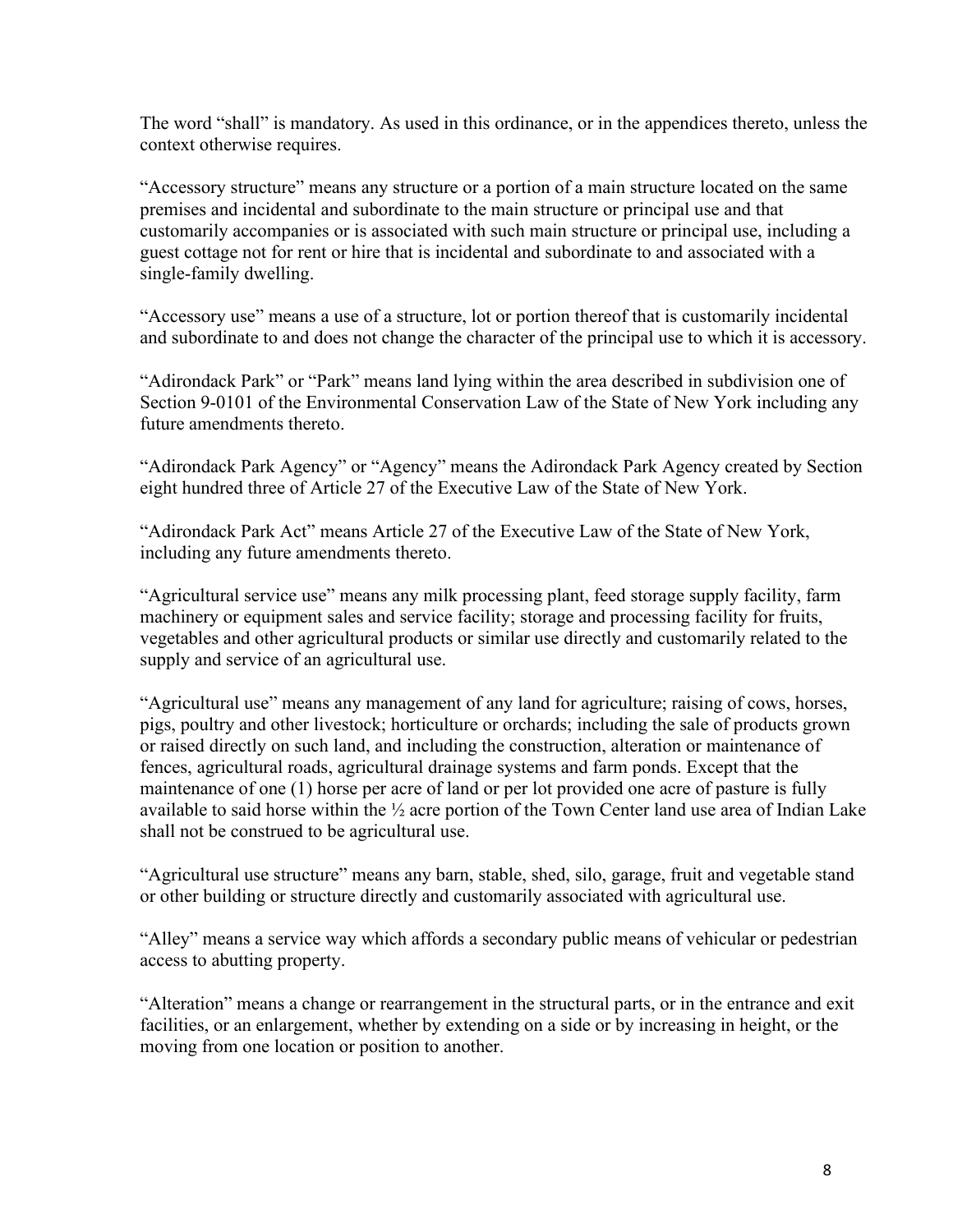"Auto wash" means a structure designed or intended primarily for the washing of automobiles using power washing equipment. (Also referred to as "Commercial Use" by the APA).

"Automobile Service" means any building, premises and/or land in which or upon which the primary use is a business which involves the service, maintenance or repair of automobiles and other small vehicles under 2 1/2 tons and motors. This shall encompass the repair of the body or frame of an automobile, including painting, straightening, sanding and welding, within an enclosed structure and in which the sale of materials is clearly incidental to the primary use. (Note: APA defines as "Commercial Use")

"Basement" means a space of full story height partly below grade and having at least half of its clear floor to ceiling height above the average grade of the adjoining ground, and which is not designed or used primarily for year-round living accommodations.

"Bed and Breakfast" means a residential dwelling with one or more rooms for the overnight accommodation of transient paying guests. (APA defines as "Tourist Accommodation" or "Accessory Use" depending on scale)

"Boathouse" means a covered structure with direct access to a navigable body of water which:

- A. is used only for the storage of boats and associated equipment;
- B. does not contain bathroom facilities, sanitary plumbing, or sanitary drains of any kind; does not contain kitchen facilities of any kind;
- C. does not contain a heating system of any kind;
- D. does not contain beds or sleeping quarters of any kind;

Buildings with flat roofs shall be prohibited. A minimum of a 4-inch rise over a 12 span roof pitch shall be required;

"Building" means any roofed structure intended for the shelter, housing or enclosure of persons, animals, or property. When a building is divided into separate parts extending from the ground up, each part so divided is deemed a separate building. For purposes of determining required setbacks, decks and porches attached to the building are considered part of the building.

"Building area" means the total floor area of a principal building and accessory buildings exclusive of uncovered porches, parapets, steps, terraces, basements and crawlspaces.

"Building coverage" means that area of the lot or plot covered by a building.

"Building, detached" means a building surrounded by open space on all sides on the same lot.

"Building, floor area" means the sum of the gross horizontal area of the several floors of a building and its accessory buildings on the same lot; including basement areas devoted to residential occupancy and the area of bays, dormers, roofed porches and roofed terraces. All dimensions shall be measured between exterior faces of walls.

"Building height" means the vertical distance measured from the lowest portion of the natural grade of the building site adjacent to the building or finished grade of cut required to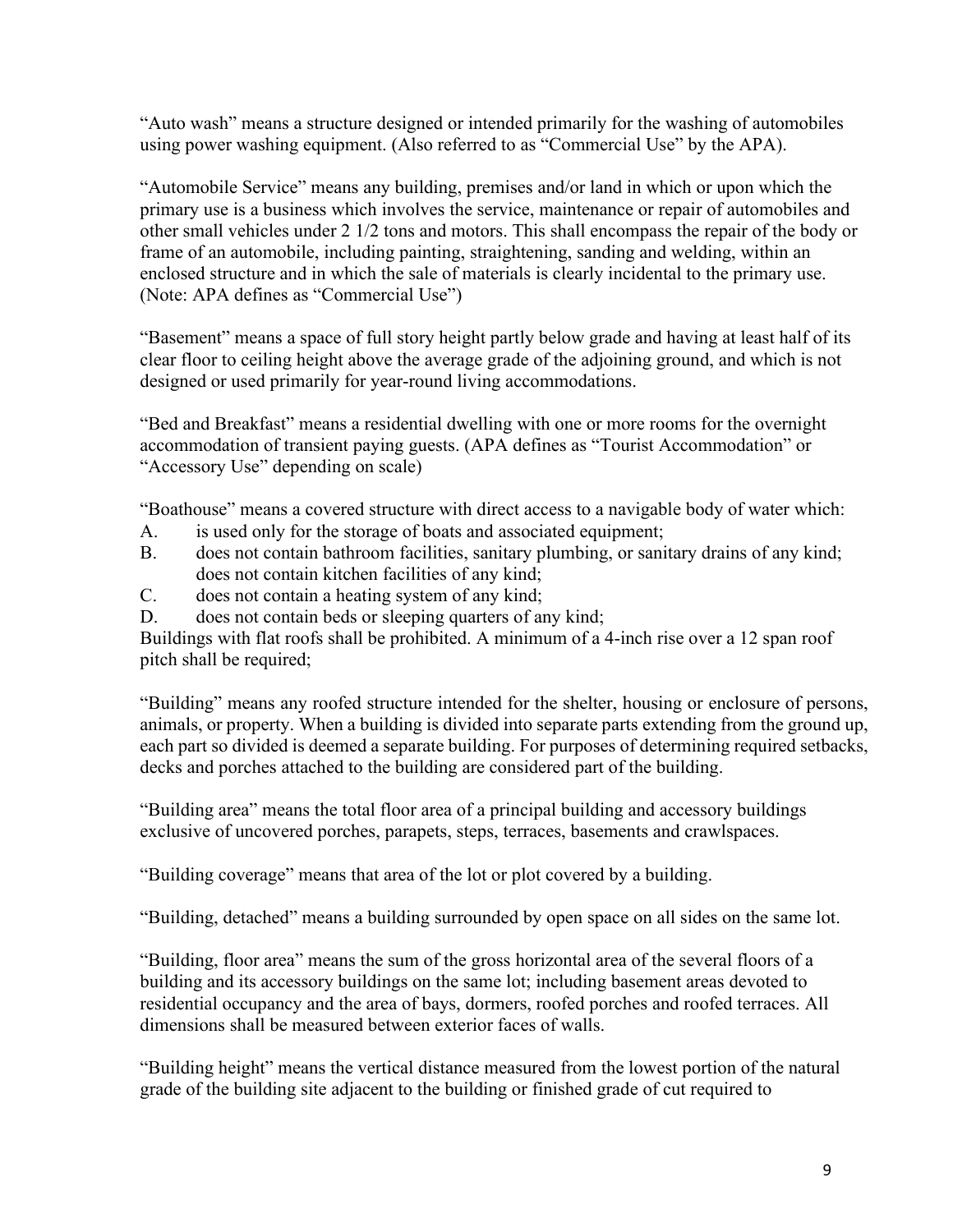accommodate the building excluding bulkheads, chimneys and similar construction enclosing equipment or stairs, providing they are less than 5 feet in height and do not occupy more than 10 percent of the area of the roof upon which they are located.

(Note: for the purposes of APA jurisdiction, all buildings and structures inclusive of chimneys and similar objects over 40 feet in height are Class A projects. Applicants are advised to complete a Jurisdictional Inquiry Form for projects that potentially exceed 40 feet in height.)

"Building line" means a line established by law or by agreement, usually parallel with a property line, beyond which a structure may not extend.

"Campground" means any area used or designated by this ordinance for transient occupancy by camping in tents, or travel trailers, motor homes or similar facility designated for temporary shelter. (Note: A land use involving fewer than five (5) sites is not considered a campground by the APA, but may be considered a 'Tourist Accommodation' or 'Commercial Use,' by the APA.)

"Cellar" means that space of a building that is partly or entirely below grade, which has more than half of its height, measured from floor to ceiling, below the average established curb level or finished grade of the ground adjoining the building.

"Class A Regional Project" means a land use or development which is classified and defined as such in Section 810 of the Adirondack Park Agency Act.

"Class B Regional Project" means a land use or development which is classified and defined as such in Section 810 of the Adirondack Park Agency Act.

"Clear cutting" means any cutting of all or substantially all trees over six inches in diameter at breast height over any ten-year cutting cycle

"Cluster Development" means a form or pattern of land and buildings in a subdivision which reflects the varying suitability of a site by concentrating building and related facilities in one or more suitable areas of a site, while leaving other areas open to recreation or other open space activities.

"Commercial sand and gravel extraction" means any extraction from the land of more than fifty cubic yards in any two-year period, of sand, gravel or topsoil (1) for the purpose of sale or use by persons other than the owner of the land or (2) for the purpose of use by any municipality.

"Commercial use" means any use involving the sale or rental of goods or services, or the provision of recreation facilities or activities for a fee. (APA defines as "Commercial Use")

"Critical Environmental Area" means:

- A. in a Hamlet area, wetlands;
- B. in Moderate Intensity Use, Low Intensity Use, Rural Use and Resource Management areas:
	- 1. wetlands,
	- 2. lands at elevations of 2,500 feet or more,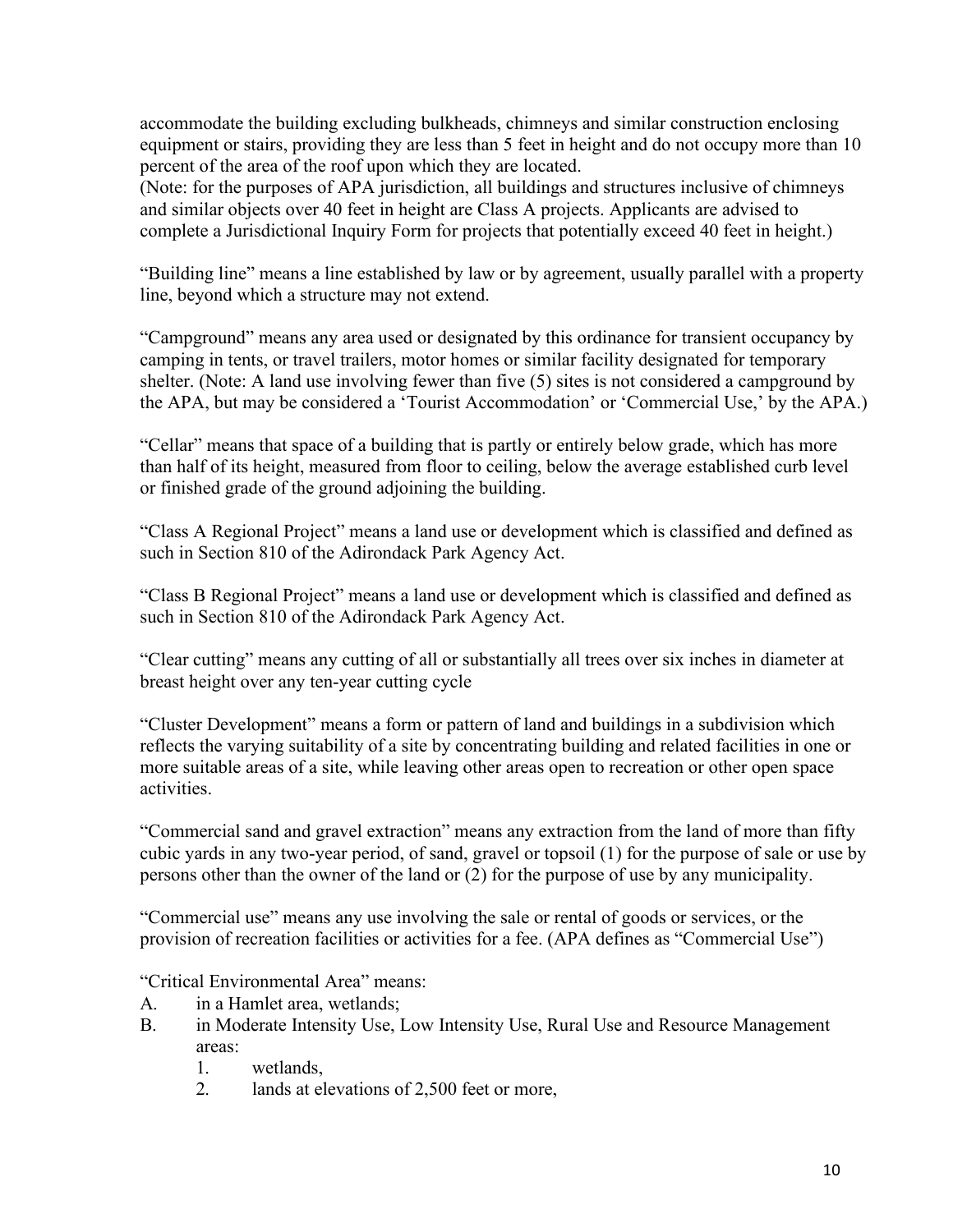- 3. lands within 1/8 mile of State lands classified wilderness, primitive or canoe by the State Land Master Plan, and
- 4. lands within 1/4 mile of rivers navigable by canoe designated by section 15-2715 of the Environmental Conservation Law to be studied for inclusion in the wild, scenic and recreational rivers system. The rivers to be studied are listed in Appendix Q-6 of the Agency's regulations;
- C. in Rural Use areas, lands within 150 feet of, and in Resource Management areas, lands within 300 feet of, the edge of the rights-of-way of State or Federal highways, or such county highways as may be designated as major travel corridors by rule or regulation of the agency or in an approved local land use program.

"Day Care Center" means a place, person, association, corporation, institution, or agency which provides for profit, day care for four (4) or more children placed there by parents, guardians, or other responsible for their care. The name, description, or form of the entity that operates a day care facility shall not affect its status as a day care facility.

"Drive-through use" means an establishment that, by design, physical facilities, service or by packaging procedures, encourages or permits customers to receive services, obtain goods, or be entertained while remaining in their vehicles. (Note: APA defines as "Commercial Use")

"Deck" means a platform without roof or full weather enclosure, except for railing or railing height walls as defined by NYS Building Code. (Note: this definition does not include "Docks")

"Development Administrator" means the appointed Town official who is responsible for overseeing and coordinating the administration of this chapter.

"Dock" means a floating or fixed structure that:

- A. extends into or over a lake, pond, or navigable river or stream from only that portion of the immediate shoreline or boathouse necessary to attach the floating or fixed structure to the shoreline or boathouse;
- B. is no more than eight feet in width; or in the case of interconnected structures intended to accommodate multiple watercraft or other authorized use, each element of which is no more than (8) eight feet in width; and
- C. is built or used for the purposes of securing and/or loading or unloading water craft and/or for swimming or water recreation. A permanent supporting structure located within the applicable setback area which is used to suspend a dock above water level for storage by means of a hoist or other mechanical device is limited to not more than one hundred square feet, measured in the aggregate if more than one such supporting structure is used. A dock must remain parallel with the water when suspended for storage, unless the size of the total structure does not exceed one hundred square feet. Mechanisms necessary to hoist or suspend the dock must be temporary and must be removed during the boating season.

"Dwelling, single-family" means a detached building, other than a, manufactured home, trailer or other mobile unit, intended for year-round occupancy by one family only. (Note: this definition includes uses defined as modular homes.)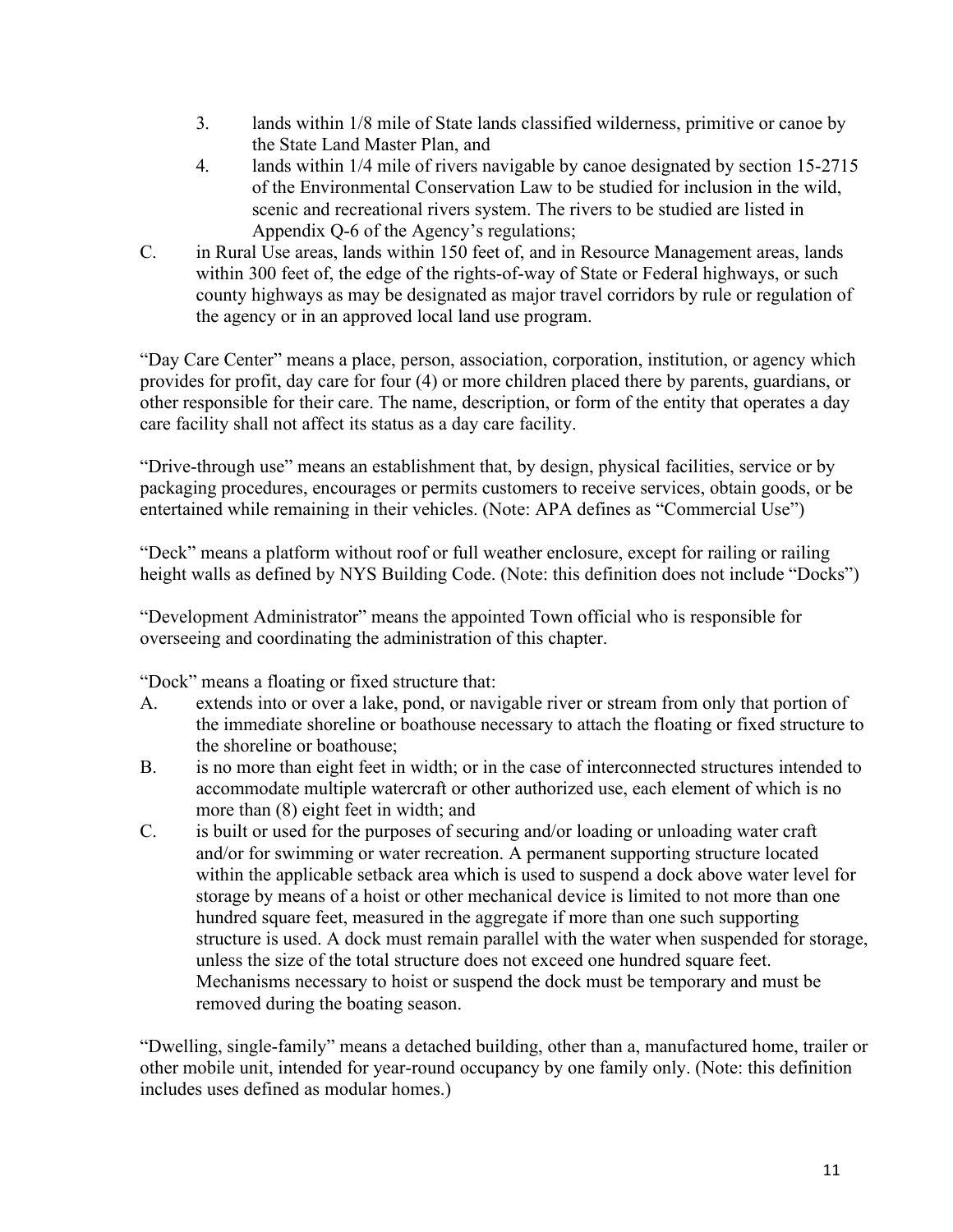"Dwelling, two-family" means a detached building, other than a travel trailer or other mobile unit, intended for year-round occupancy by two families living independently of each other. (Note: APA defines as "Multiple Family Dwelling.")

"Dwelling, multi-family" means a detached building, other than a, travel trailer or other mobile unit, intended for year-round occupancy by three or more families living independently of each other. (Note: APA defines as "Multiple Family Dwelling.")

"Dwelling unit" means a building or portion thereof erected or placed on a permanent foundation and providing permanent living, sanitary and sleeping facilities arranged for the use of one or more persons living as a single housekeeping unit.

"Educational Facility" means any building or part thereof which is designed, constructed and used for the education or instruction in any branch of knowledge which includes public or private, elementary, secondary, vocational or religious education. (APA defines as "Public or Semi-Public Building")

"Family" means one or more persons related by blood, marriage, adoption or other recognized, family relationship maintaining a common household.

"Forestry use" means a wooded area, whether managed or unmanaged, that may include conservation of wildlife habitat, provision of outdoor recreation, production of timber and forest crops, protection of water quality, regulation of water flows, conservation of soil, carbon sequestration and/or protection of aesthetic qualities.

"Forestry use structure" means any barn, shed, garage, research, educational or administrative building or cabin directly and customarily associated with forestry use.

"Garage, private" means a roofed space for storage, provided that no business, occupation or service is conducted for profit therein nor space therein for more than one car is leased to a nonresident of the premises. Private garages are considered accessory to residential uses.

"Garage, storage" means a building or part thereof used only for the storage of vehicles for gain, and at which automobile fuels and oils are not sold and motor driven vehicles are not equipped, repaired, hired, or sold.

"Gasoline station" means any structure, including the parcel of land on which it is located, designed to be used for the sale of gasoline or oil or other motor vehicle fuel and which may include facilities for lubricating, washing, cleaning, or otherwise servicing motor vehicles, but not including the painting or major repair thereof. The term Gasoline Station shall be deemed to include filling station, service station and public garage. (Note: APA defines as "Commercial Use")

"Guest cottage" or "Guest house," means not more than one residential structure which is accessory to and associated with a single family dwelling and which: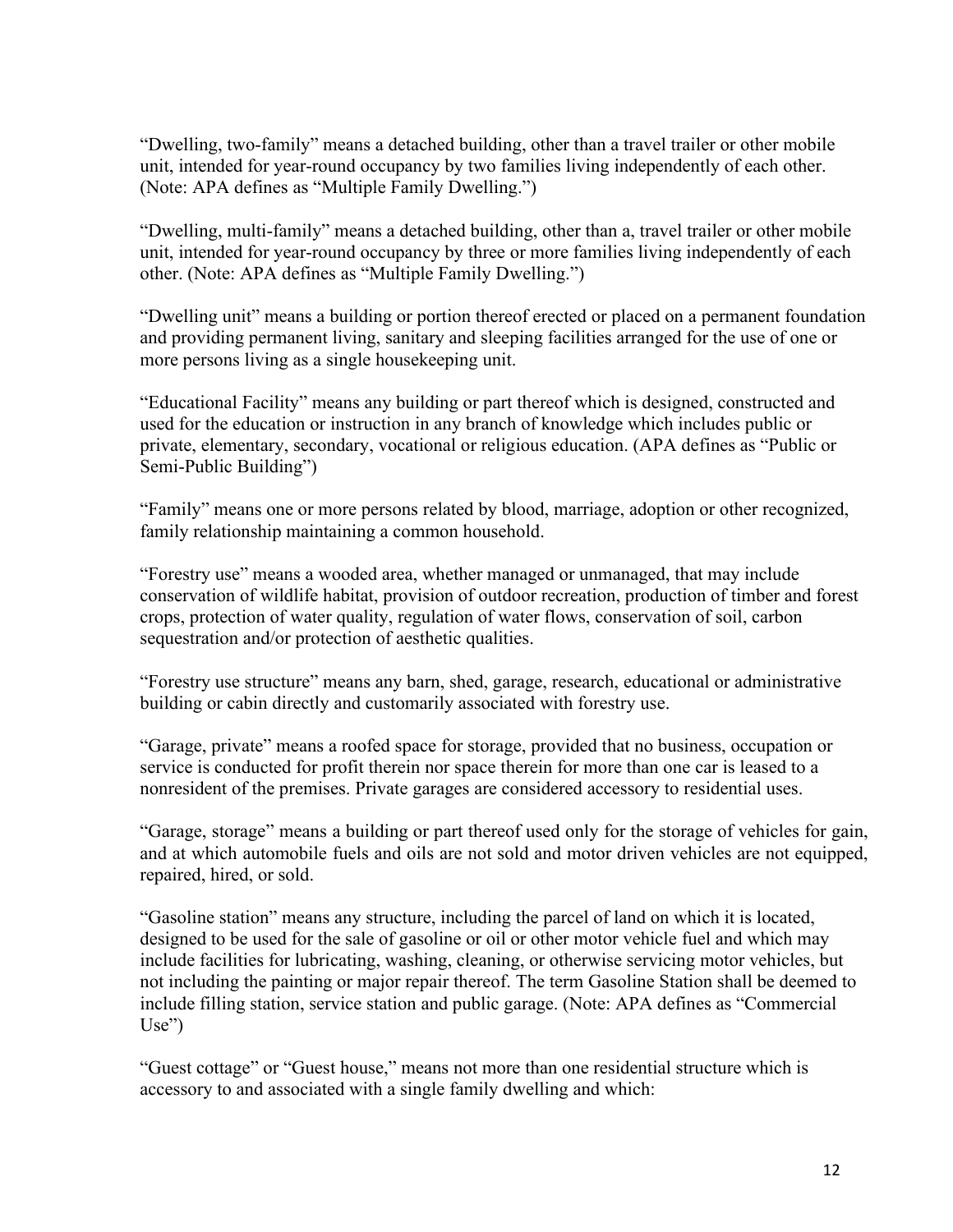- A. is used only on an occasional basis;
- B. is used only by guests of the resident(s) of the single family dwelling; is not for rent or hire separately from the single family dwelling;
- C. contains one-half or less of the enclosed floor space of the associated single family dwelling or 2,000 square feet, whichever is less;
- D. and otherwise meets the definition of accessory structure

"Home Occupation" means any use customarily conducted within a dwelling or its accessory building, meeting the criteria for type 1 or type 2 home occupation found in the "supplemental regulations" section of this ordinance. (Note: The APA classifies "Home Occupations" as either "Accessory Use" or "Commercial Use" depending on the square footage of the use.)

"Horticultural use" means the growing of flowers, fruits, vegetables, and the cultivation of gardens; including the sale of products grown or raised directly on such land. (Note: APA defines as "Agricultural Use")

"Hospital" means a building or structure for diagnosis and medical or surgical care of human sickness or injuries. (Note: Defined as "Public or Semi-Public Building")

"Hospital, animal" means a building or structure for the diagnosis and medical or surgical care of sick or injured animals.

"Hotel or motel" means a building or group of buildings where rooms are rented to transient guests, and including accessory services such as provision for food and refreshments. (Note: Defined as "Tourist Accommodation")

"Hunting and Fishing cabin": means a cabin, camp, or lean-to or other similar structure designed for occasional occupancy for hunting, fishing or similar purposes and being less than five hundred (500) square feet in size, including all floors, and based on external measurements and calculations, exclusive of an eave overhang of no more than two feet. The five hundred square foot calculation shall include any and all attached porches, either open, or enclosed, sheds, or other such structures. A hunting and fishing cabin may additionally include one sanitary privy, and one accessory structure, as defined in this Ordinance, of less than one hundred and twenty (120) square feet of floor, or roof area, whichever is larger. This accessory structure shall NOT include a guest cottage. (Note: See "APA Citizen's Guide" for further guidance)

"Impervious Surface" means any constructed hard surface that either prevents or impedes the entry of water into the soil. Examples include but are not limited to building roofs, sidewalks, driveways, and other paved surfaces.

"Industrial use" means any manufacturing, production or assembly of goods or materials, including any on-site waste disposal area directly associated with an industrial use. This term does not include mineral extractions, private and commercial sand and gravel extraction, sawmills, chipping mills, pallet mills and similar wood using facilities.

"In existence" means with respect to any land use or development, including any structure, that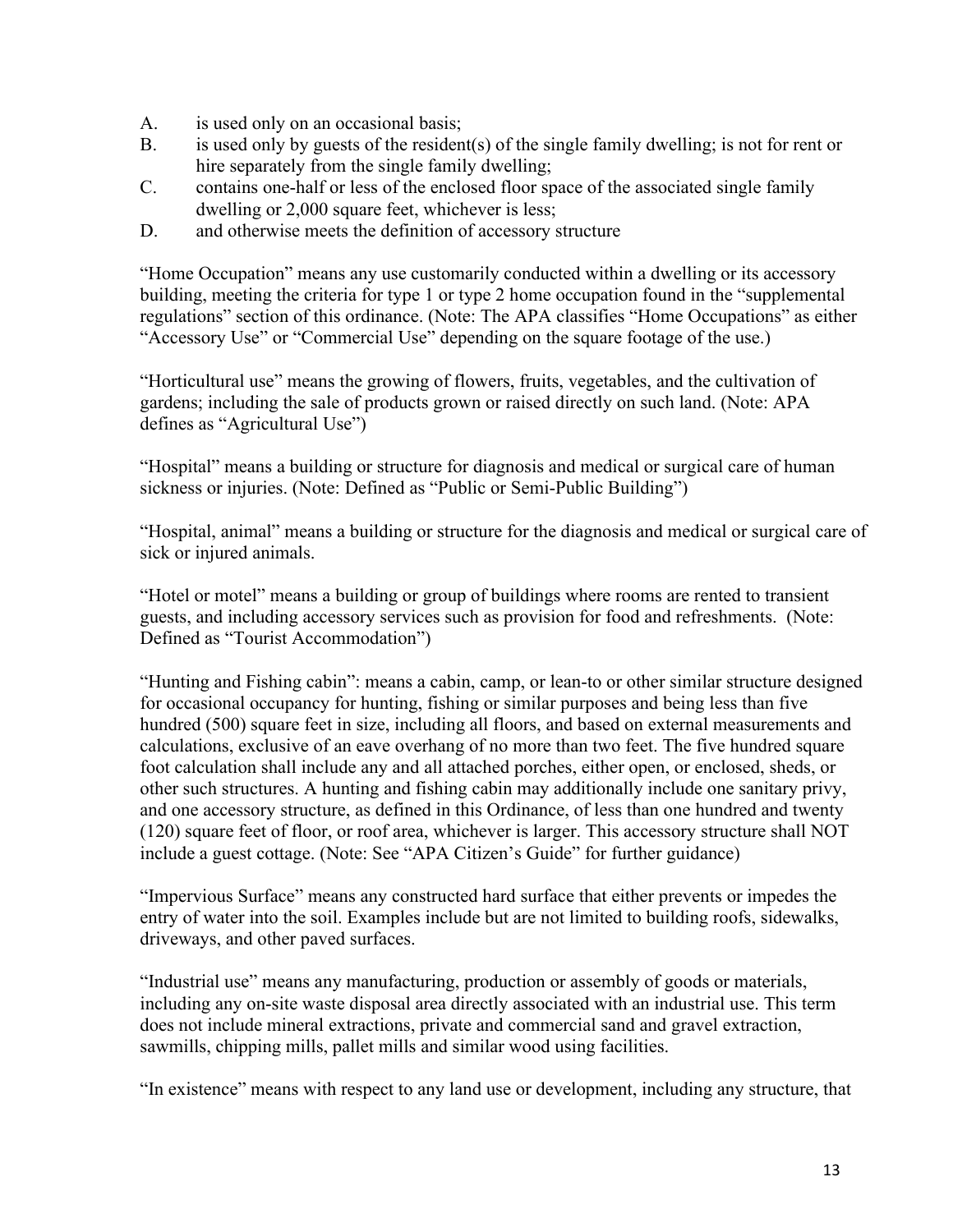such use or development has been substantially commenced or completed.

"Junk automobile" means any unregistered, old or second-hand motor vehicle, no longer intended or in condition for legal use on the public highways. For the purpose of this definition, "motor vehicle" shall mean all vehicles propelled or drawn by power other than muscular power, originally intended for use on public highways or for use in agricultural activities.

"Junkyard" means any open lot or area for the dismantling, storage or sale, as parts, scrap or salvage, of used or wrecked motor vehicles, machinery, scrap metals, waste papers, rags, used or salvaged building materials or other discarded material.

"Kennel" means an establishment which houses dogs, cats or other domestic animals more than six months old and where the breeding, boarding, training or selling of animals is conducted as a business.

"Land" means the earth, on or below the surface of the ground, including water and the air above, the flora and fauna.

"Land use area" means those areas delineated on the official Adirondack Park Land Use and Development Plan Map adopted under Article 27 of the Executive Law of the State of New York and designated thereon as "Hamlet," "Moderate Intensity Use," "Low Intensity Use," "Rural Use," "Resource Management," and "Industrial", and such portions of those areas as are located within the town and delineated on the Adirondack Park Land Use and Development Plan Map incorporated in this Zoning Ordinance.

"Land use or development" or "use" means any construction or other activity which materially changes the use or appearance of land or a structure, or the intensity of the use of land or a structure. Land use and development shall not include any landscaping or grading which is not intended to be used in connection with another land use, or ordinary repairs or maintenance or interior alterations to existing structures or uses.

"Lot" means a parcel or portion of land separated from other parcels or portions by description, as on a subdivision map, survey map or by metes and bounds, for the purpose of sale, lease or separate use and on file at Hamilton County.

"Lot, area of" means the total area included within lot lines. No part of the area within a public right of way may be included in the computation of lot area.

"Lot, corner" means a lot located at the intersection or fronting on two or more intersecting streets, and having an interior angle at the corner of intersection of less than 135 degrees.

"Lot, Maximum Coverage" means a measurement, expressed as a percentage, which represents the maximum percent of impervious surface allowed on a lot. This measurement includes all buildings, sidewalks, driveways and other impervious surfaces.

"Lot, depth" means the mean horizontal distance between the front and rear lot lines, measured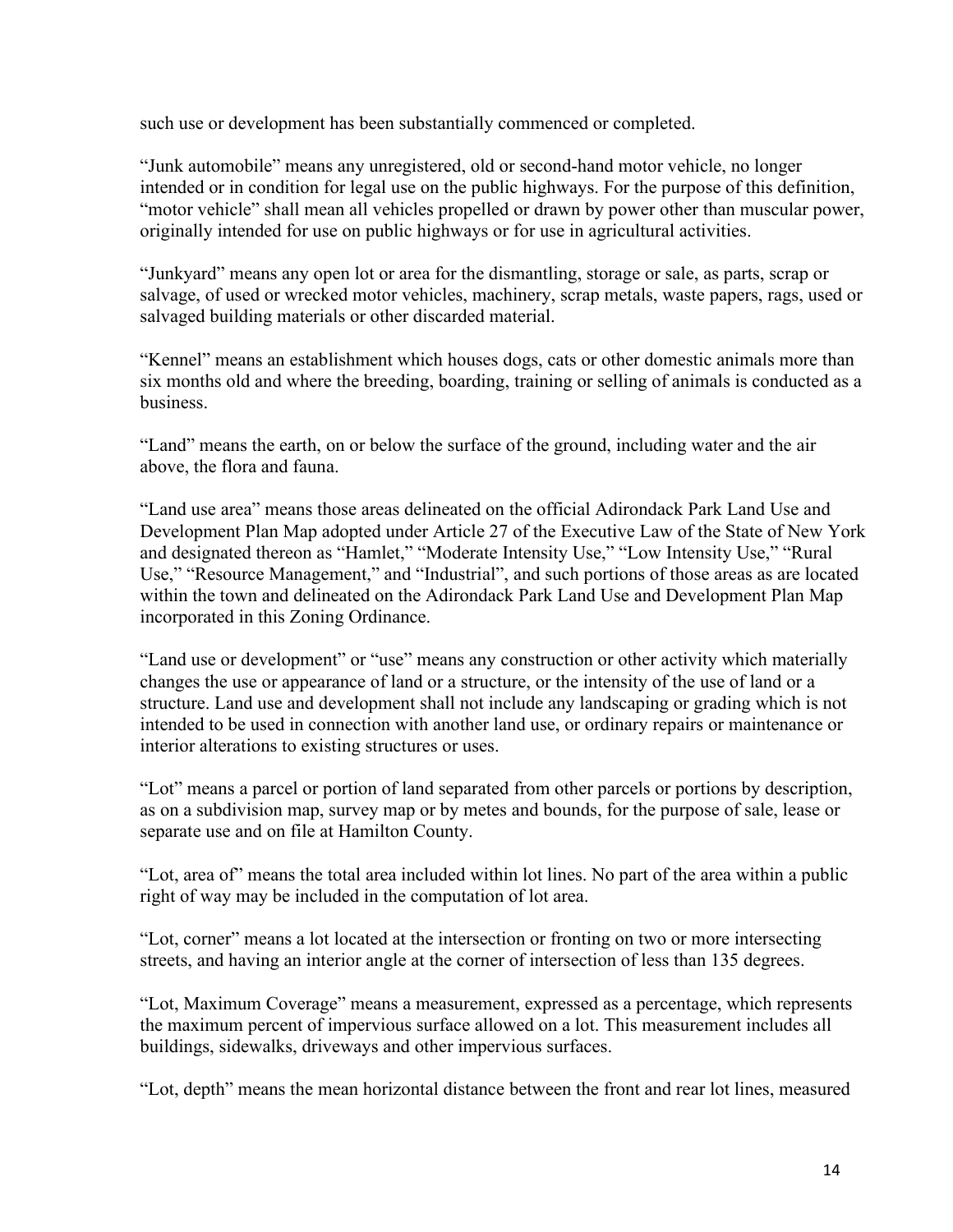in the general direction of the side lot lines.

"Lot, interior" means a lot other than a corner lot".

"Lot lines" means the property lines bounding the lot.

"Lot line, Front" means the lot line which abuts upon a street or highway right-of-way boundary line. Lots with frontage on two streets will consider the lot line facing the primary roadway as the front lot line, and a lot with frontage on a road and a shoreline shall be considered to have a front and a shoreline setback.

"Lot line, Rear" means the lot line opposite and most distant from the front lot line.

"Lot line, Side" means any lot line other than a front or rear lot line. A side lot line separating a lot from a street is called a side street lot line.

"Lot, through" means a lot having frontage on two approximately parallel, or converging, streets other than a corner lot.

"Lot width" means the distance between side lot lines measured parallel to the front lot line at a distance from the front lot line equal to the front yard specified for the district.

"Major public utility use" means any electric power transmission or distribution line and associated equipment of a rating of more than fifteen kilovolts which is one mile or more in length; any telephone interchange or trunk cable or feeder cable which is one mile or more in length; any telephone distribution facility containing twenty five or more pairs of wire and designed to service a new residential subdivision; any television, cable television, radio, telephone or other communication transmission tower; any pipe or conduit or other appurtenance used for the transmission of gas oil or other fuel which is one mile or more in length; any electric substation, generating facility or maintenance building and any water or sewage pipes or conduits designed to service fifty (50) or more principal buildings.

"Manufactured Home" means a transportable, factory-built structure that is designed to be used as a single dwelling unit, that was manufactured after 1976 or otherwise complies with the construction standards in the federal Manufactured Housing Construction and Safety Standards Act of 1974.

"Marina" means any commercial facility which provides docking, mooring or storage of more than four (4) boats or for the launching of boats. The term may include facilities with or without supply and repair service.

"Mean High Water Mark" means the average annual high-water level of a lake, pond, river, stream, creek or other body of water as established by a licensed professional and confirmed by the Adirondack Park Agency or New York State Department of Environmental Conservation.

"Mineral extraction" means any extraction of 50 cubic yards or more, other than specimens or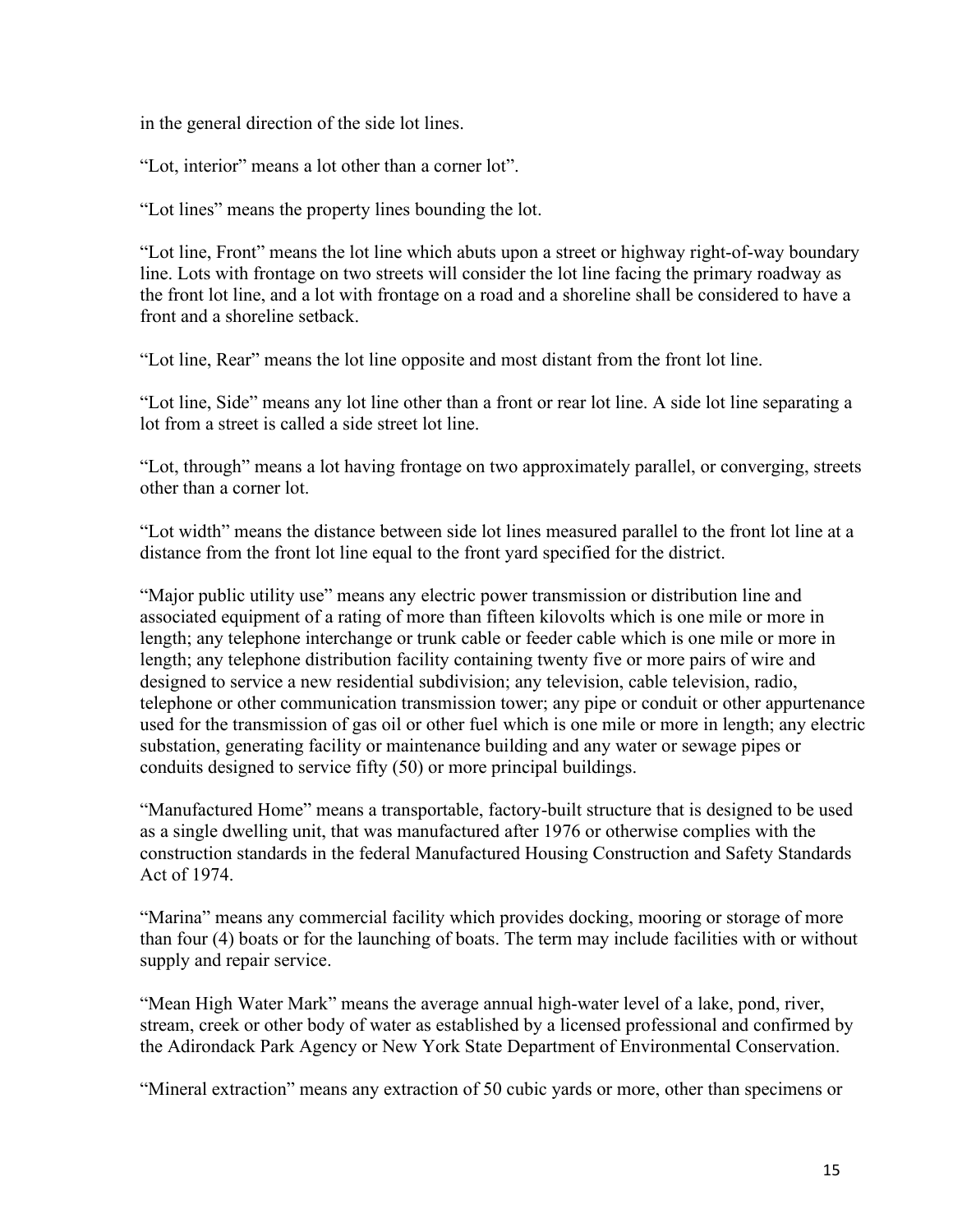samples, from the land of stone, coal, salt, ore, talc, granite, petroleum products or other materials, except commercial sand, gravel, or topsoil extractions, including the construction, alteration or maintenance of mine roads, mine tailing piles or dumps and mine drainage.

"Mineral extraction structure" means any mine hoist; ore reduction, concentrating, sintering or similar facilities and equipment; administrative buildings; garages or other main buildings or structures.

"Manufactured home court or park" means a parcel of land under single ownership which is designed and improved for the placement of two or more manufactured homes.

"Modular home" means a factory-manufactured dwelling unit conforming to applicable provisions of the New York State Uniform Fire Prevention and Building Code (Uniform Code) and bearing insignia of approval issued by the Secretary of State of New York State. Modular homes are regulated as single-family dwellings in this ordinance.

"Museum" means an institution devoted to the procurement, care, study, and display of objects of lasting interest or value. (APA defines as "Public or Semi-Public Building")

"Non-conforming lot" means any lot in single ownership, where the owner of said lot does not own any adjoining property, the subdivision of which could create one (1) or more conforming lots, which does not conform with the minimum area and/or dimensions required in the district in which it is situated or for any special use as the case may be.

"Nonconforming structure" means any structure which is in existence within a given zoning district on the effective date of this Zoning Ordinance, but which is not in conformance with the dimensional regulations for that zoning district, as listed in the dimensional table.

"Nonconforming use" means any use which is in existence within a given zoning district on the effective date of this Zoning Ordinance, but which is not an accessory, permitted or special use for that zoning district.

"Nursing home" means a proprietary facility, licensed or regulated by the State of New York for the accommodation of convalescents or other persons who are not acutely ill and not in need of hospital care but who require skilled nursing care and related medical services which are prescribed by or performed under the direction of a person or persons licensed to provide such care or services in accordance with the laws of the State of New York. (Defined as "Public or Semi-Public Building")

"Nursery school" means facilities for the daytime care or instruction of two or more children from two to five years inclusive and operated on a regular basis. (APA defines as "Day Care Center" or "Public or Semi-Public Building")

"Office" means, establishments providing executive, management, administrative, professional services, consulting, banking, laboratory, record keeping, music or sound recording, or a headquarters of an enterprise or organization, but not including the on-premises sale of retail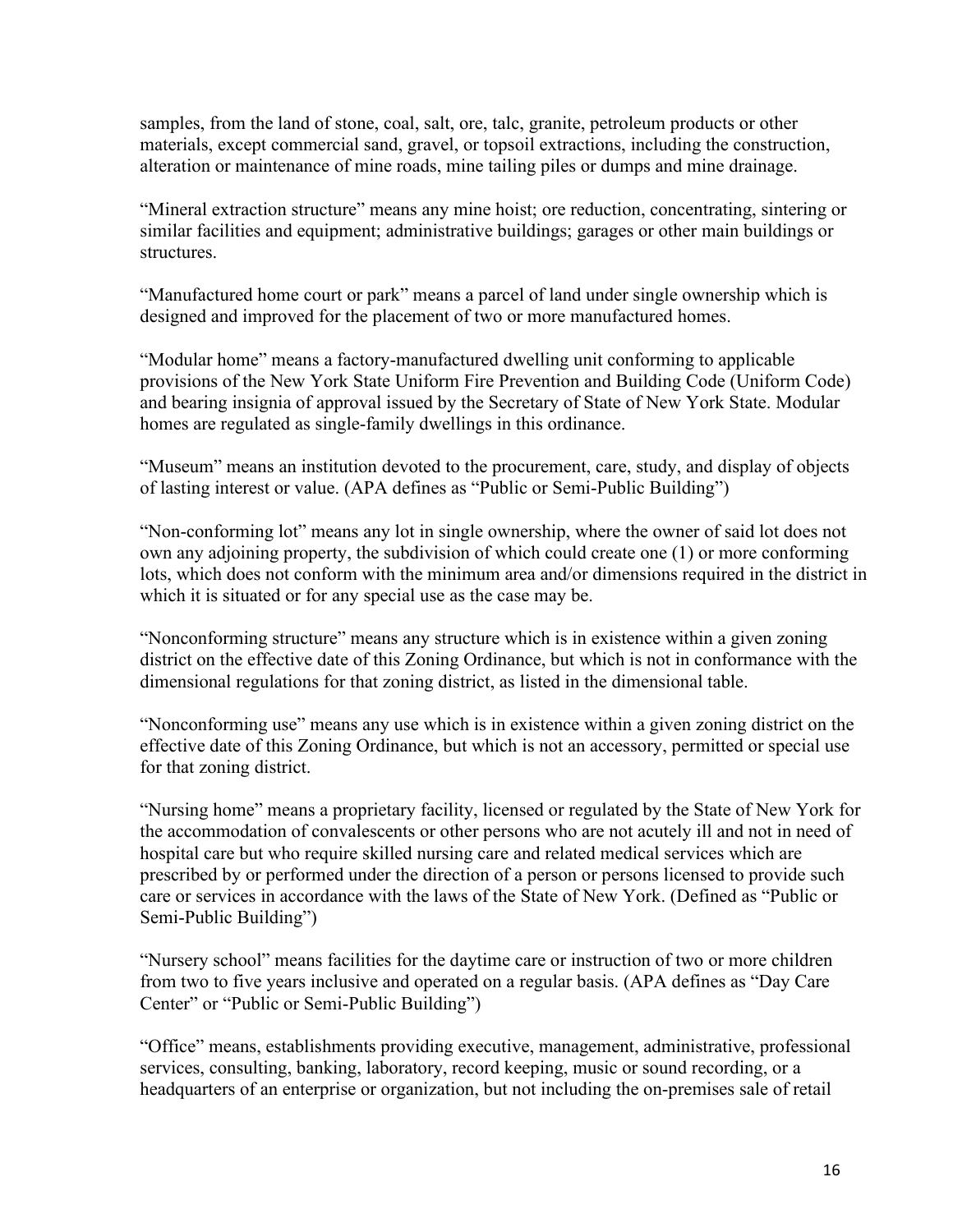goods. (APA defines as "Commercial Use")

"On-site septic system" means a subsurface wastewater system operated and designed in accordance with local and state standards. On-site septic systems may be accessory to a single parcel or an approved subdivision and on an independent parcel.

"Open space recreation use" means any recreation use particularly oriented to and utilizing the outdoor character of an area; including a snowmobile, trail bike, jeep or all terrain vehicle trail, cross-country ski trail; hiking and backpacking trail; bicycle trail; horse trail; playground, picnic area, public park, public beach or similar use.

"Parking space" means an off street space available for the parking of one motor vehicle and having an area of not less than 180 square feet, exclusive of passageways and driveways thereto.

"Person" means any individual, corporation, partnership, association, trustee, or other legal nongovernmental entity.

"Portable sawmill" means a motorized machine tool run by a gasoline motor, diesel motor, electric motor or chainsaw and (that) is capable of being carried or moved about, and used by individuals, tradesmen or professionals in producing limited volumes of boards cut from logs for personal use or profit. Portable sawmills are considered accessory to forestry uses.

"Principal Building" means any one of the following:

- A. A single family dwelling constitutes one principal building;
- B. A manufactured home constitutes one principal building;
- C. Each dwelling unit of a multiple family dwelling constitutes one principal building;
- D. A tourist cabin or similar structure for rent or hire involving three hundred (300) square feet or more of floor space constitutes one principal building, and any tourist cabin or similar structure involving less than three hundred (300) square feet of floor space constitutes one-tenth  $(1/10<sup>th</sup>)$  of a principal building;
- E. Each motel unit, hotel unit or similar tourist accommodation unit that is attached to a similar unit by a party wall constitutes one-tenth  $(1/10<sup>th</sup>)$  of a principal building;
- F. Each commercial use structure in excess of three hundred (300) square feet constitutes one principal building, except that for a commercial use structure involving the retail sale or rental or distribution of goods, services or commodities, each eleven thousand (11,000) square feet of floor space or portion thereof of constitutes one principal building;
- G. A structure that contains a commercial use and is also used as a single family dwelling constitutes one principal building;
- H. Each industrial use structure in excess of three hundred (300) square feet constitutes one principal building;
- I. All agricultural use structures and single family dwellings or manufactured homes occupied by a farmer of land in agricultural use, his employees engaged in such use, and members of their respective immediate families together constitute one principal building;

Any other structure that exceeds twelve hundred fifty (1,250) square feet of floor space and is not an accessory structure constitutes one principal building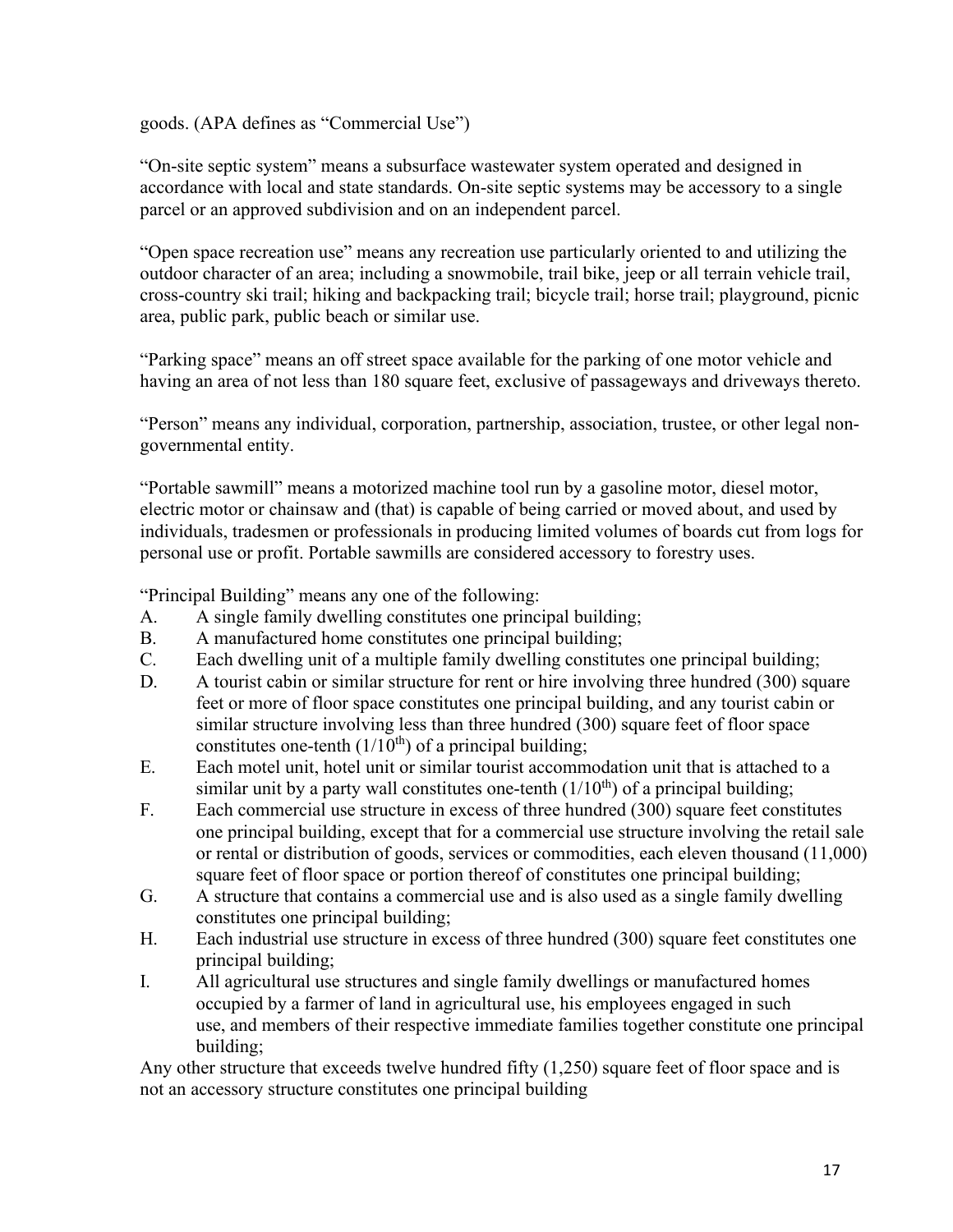"Private sand, gravel or topsoil extraction" means any extraction from the land of sand, gravel or topsoil for the purpose of use, but not sale, by the owner of the land.

"Public or semi-public building" means any college, school, hospital, animal hospital, municipal building, library, place of worship, museum, research center, rehabilitation center or similar building.

"Public or semi-public use" means any college, school, hospital, municipal building, library, research center, rehabilitation center or similar use.

"Public utility use" means any public utility use, equipment or structure, including a municipal garage, which is not a "major public utility use." A public utility does not include any use which is subject to the jurisdiction of the Public Service Commission pursuant to Article Seven or Article Eight of the Public Service Law.

"Public Assembly" means a place for public worship or gathering, including, but not limited to, a theatre, church, synagogue or mosque (defined as 'Public or semi-public use').

"Residential Care Facility" means any licensed facility, public or private, which provides 24 hour care, food, lodging, training, supervision, habilitation, rehabilitation, and/or treatment to its residents. Residential care facilities include, but are not limited to: assisted living facilities, halfway houses, residential treatment centers, maternity shelters, group homes, or schools for handicapped children. (APA defines as "Public or Semi-Public Building")

"Restaurant" means an establishment at which food is served to patrons on the premises, which may include the sale of alcoholic beverages provided that the sale of such beverages is clearly secondary and accessory to the serving of food.

"Sawmill" means a mill for processing timber into boards and lumber, as a commercial operation. For purposes of this law the term sawmill does not include portable devices used on a temporary basis for cutting timber harvested on the property where the portable device is temporarily located.

"Shoreline" means that line at which land adjoins the waters of lakes, ponds, rivers and streams within the town at mean high water.

"Shoreline structure setback" means the shortest distance, measured horizontally, between any point of a structure and the shoreline of any lake or pond, and the shorelines of any river designated to be studied as a wild, scenic or recreational river in accordance with the Environmental Conservation Law or any river or stream navigable by boat, including canoe. The shoreline structure setback shall apply to all principal buildings and to all accessory structures, including garages, sheds, decks, barns, gazebos, guest cottages, tennis courts and permanent swimming pools, but not including docks and boathouses.

"Shoreline lot width" means the distance, measured along the shoreline as it winds and turns,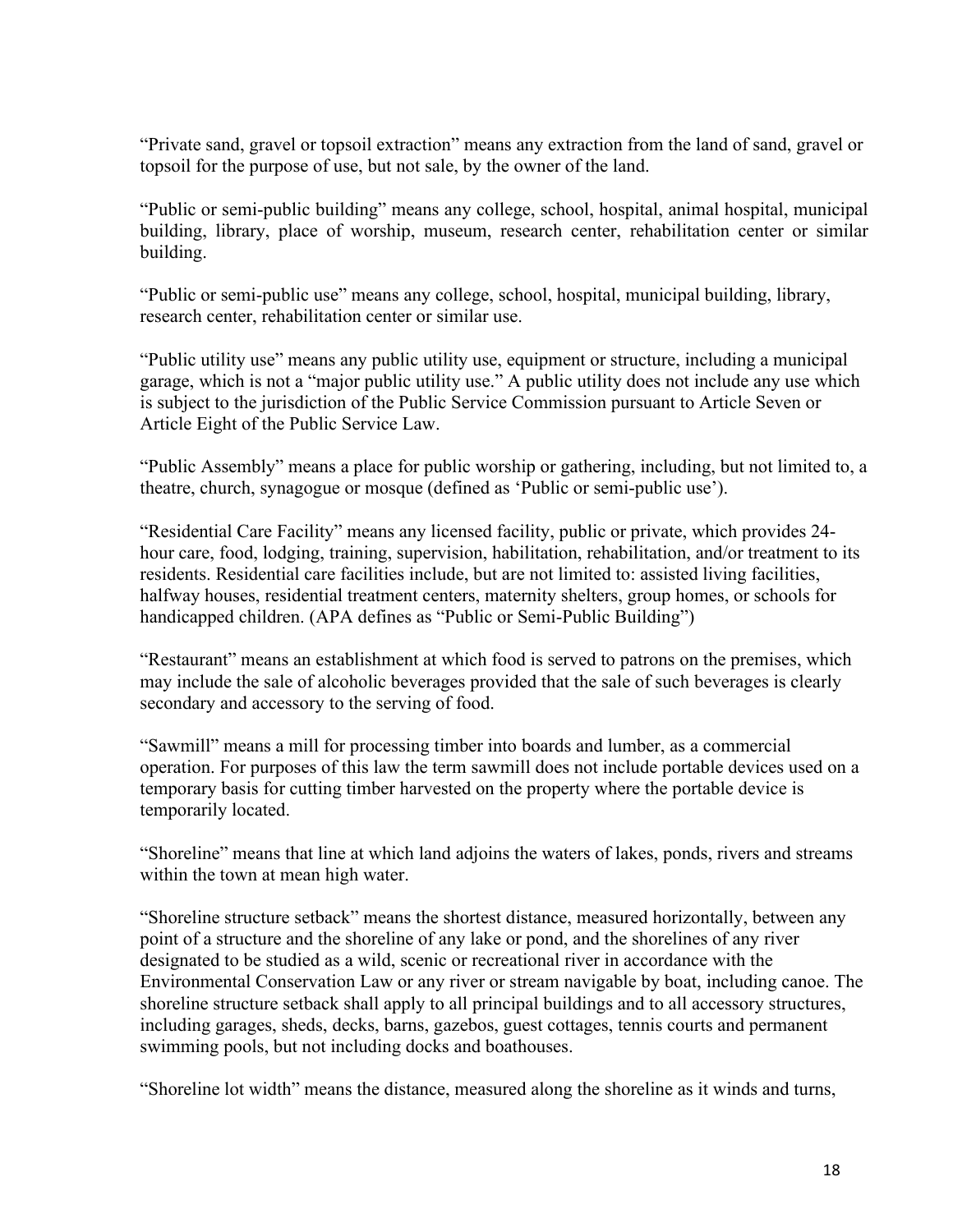between the boundary lines of a lot as they intersect the shoreline of any lake or pond, and the shorelines of any river designated to be studied as a wild, scenic or recreational river in accordance with the Environmental Conservation Law or any river or stream navigable by boat, including canoe.

"Sign" means any inscribed surface, pattern of artificial lighting, ornament, banner, or other visually communicative or expressive device that is visible from out of doors and is used to advertise or call attention to any business activity, sale or lease, person, place, or any kind of message. Also included is any sign currently in disuse or frame erected to hold a sign. (see also Article VIII)

"Site Plan" means a diagram drawn to scale showing the development plans for a lot as outlined by these regulations.

"Site Plan Review" means the review of the site plan by the Planning Board pursuant to this chapter.

"Ski center" means any trail or slope for alpine skiing including lifts, terminals, base lodges, warming huts, sheds, garages and maintenance facilities, parking lots and other buildings and structures directly and customarily related thereto.

"Special Use" means a use that requires and must comply with the standards of a special use permit pursuant to this chapter.

"Special Use Permit" means the approval for a special use granted pursuant to the procedures and requirements set forth in Article VI and any other supplementary requirements for specific uses set forth in Article X of this chapter.

"Stable, public" means a structure in which horses are kept for remuneration, hire or sale.

"Story" means that portion of a building included between the surface of any floor and the surface of the floor next above it, or if there is no floor above it, then the space between any floor and the ceiling next above it.

"Story, half" means that part of a building between a pitched roof and the uppermost full story, and having a floor area at least half as large as the floor below. Space with less than five (5) feet clear headroom shall not be considered as floor area.

"Street" means a public or private way which affords the principal means of access to the property.

"Structure" means any object constructed, installed or placed on land to facilitate land use and development or subdivision of land, such as buildings, sheds, single family dwellings, manufactured homes, signs, tanks, fences, other than electric fences; & fences which offer visibility from one side to the other over less than thirty (30%) percent of their vertical area; and poles and any fixtures, additions and alterations thereto.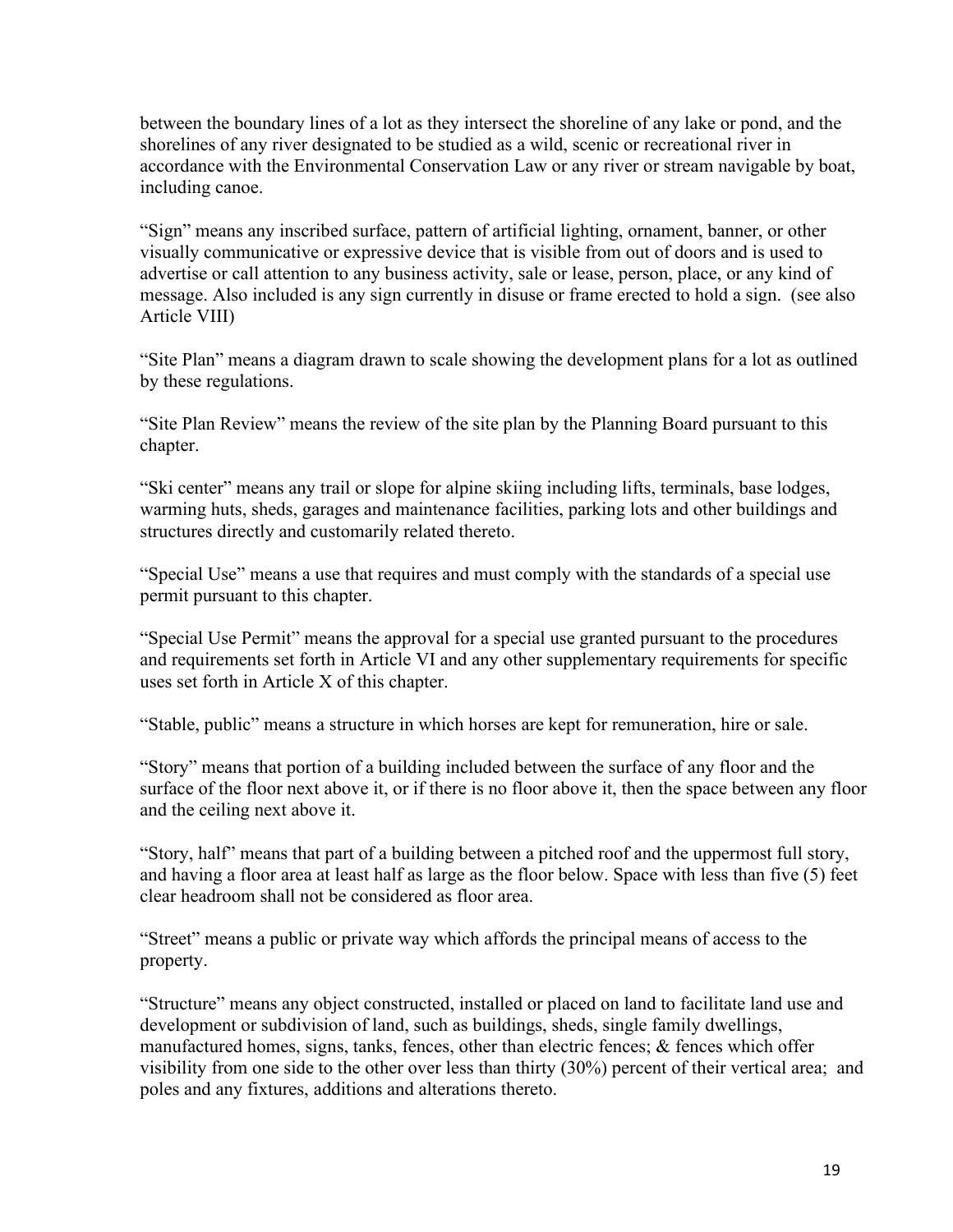"Structural alteration" means any change in the supporting members of a building such as bearing walls, columns, beams, or girders.

"Subdivision of land" or "subdivision" means any division of land into two or more lots, parcels or sites, whether adjoining or not, for the purpose of sale, lease, license or any form of separate ownership or occupancy (including any grading, road construction, installation of utilities or other improvements or any other land use and development preparatory or incidental to any such division) by any person or by any other person controlled by, under common control with or controlling such person or by any group of persons acting in concert as a part of a common scheme or plan. Subdivision of land shall include any map, plat or other plan of the division of land, whether or not previously filed.

Subdivision of land shall not include the lease of land for hunting and fishing and other open space recreation uses.

"Tavern" means a place where the principal income is derived from the sale and serving of alcoholic beverages for consumption on the premises, with or without live entertainment. A tavern may include preparation and service of foods or meals, for eat-in or takeout customers, where such foods or meals are subsidiary to the sale and serving of alcoholic beverages.

"Theater, outdoor" means an open lot or part thereof, with its appurtenant structures and facilities, devoted primarily to the showing of motion pictures or theatrical productions on a paid admission basis.

"Tourist accommodation" means any hotel, motel, resort, tourist cabin or similar facility designed to house the general public.

"Tourist attraction" means any manmade or natural place of interest open to the general public and for which an admittance fee is usually charged, including but not limited to animal farms, amusement parks, replicas of real or fictional places, things or people and natural geological formations.

"Travel trailer" means any portable vehicle, including a tent camper, truck camper or motor home, which is designed to be transported on its own wheels, which is designed and intended to be used for temporary living quarters for travel, recreational or vacation purposes, and which may or may not include one or all of the accommodations and facilities customarily included in a mobile home. For further regulations of Travel Trailers see Article X.A.4. and Article X.B.

"Travel trailer park" means a parcel of land under single ownership which is designed and improved for use by two (2) or more travel trailers.

"Variance, Area" means the authorization by the zoning board of appeals for the use of land in a manner which is not allowed by the dimensional or physical requirements of the applicable zoning regulations.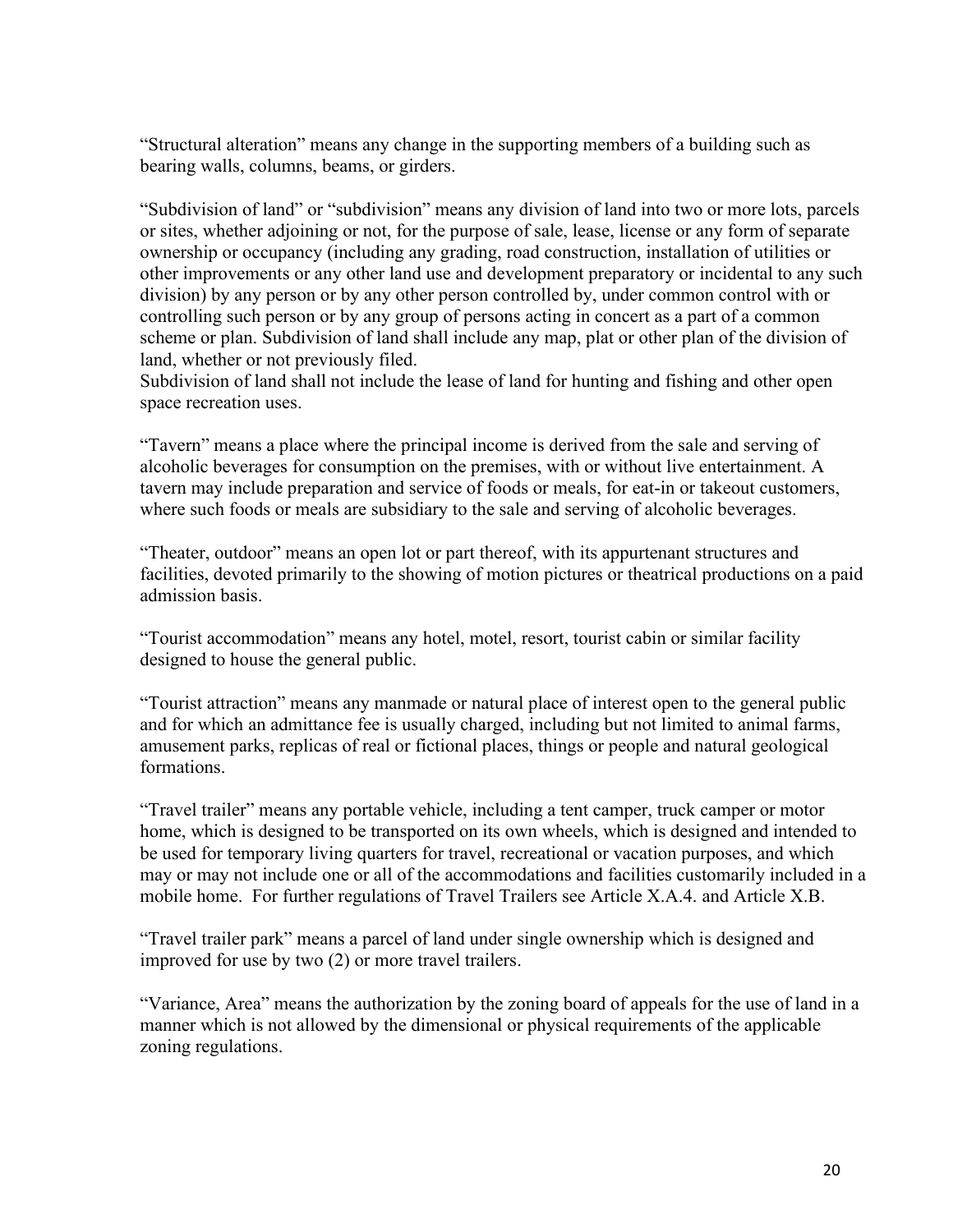"Variance, Use" means the authorization by the zoning board of appeals for the use of land for a purpose which is otherwise not allowed or is prohibited by the applicable zoning regulations

"Warehousing and Distribution" means facilities characterized by warehousing, frequent heavy trucking activity, open storage of material, but not involved in manufacturing or production.

"Waste disposal area" means any area for the disposal of garbage, refuse and other wastes, including sanitary landfills and dumps, other than an on-site disposal area directly associated with an industrial use. Waste disposal areas are subject to all applicable New York State Department of Environmental Conservation and Department of Health Standards.

"Wetlands" means any land which is annually subject to periodic or continual inundation by water and commonly referred to as a bog, swamp or marsh which are either (a) one acre or more in size or (b) located adjacent to a body of water, including a permanent stream, with which there is free interchange of water at the surface, in which case there is no size limitation.

"Wireless Telecommunications Facility" means any ground or building-mounted pole, spire, or combination thereof, including supporting lines, cables, wires, braces and masts built for the purpose of mounting a telecommunications facility, including telephone service, which is capable of receiving and/or transmitting signals.

"Yard, front" means space extending across the principal street side of a lot measured between the side yard lines, the depth of which yard is the minimum horizontal distance between the street line and the main building or any projection thereof other than steps, except as otherwise provided in this ordinance.

"Yard, rear" means an open space extending across the rear of a lot measured between the side lot lines and being the minimum horizontal distance between the rear lot line and the rear of the principal building, except otherwise provided in this ordinance. On both corner and interior lots, the rear yard shall in all cases be at the opposite end of the lot from the front yard.

"Yard, side" means an open space from the front yard to the rear yard between the building and the nearest side lot line unoccupied and unobstructed from the ground upward, except for steps and as otherwise specified in this ordinance.

Any term used in this Zoning Ordinance or in the appendices thereto, which is not defined in this section or in this zoning ordinance shall carry its customary meaning.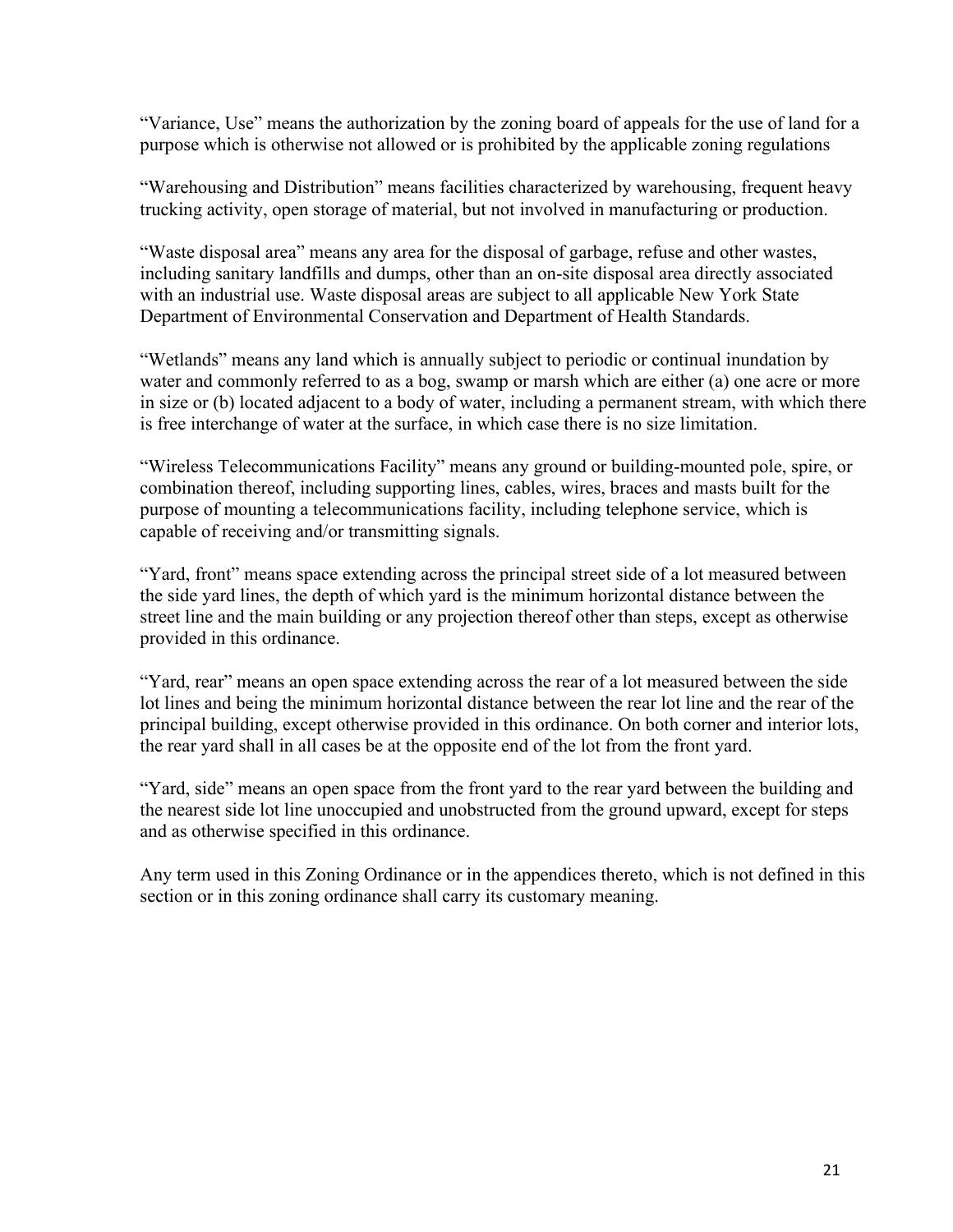# <span id="page-21-0"></span>**Article III Zoning Map**

#### <span id="page-21-1"></span>**A. Town Zoning Map**

The boundaries for each zoning district listed as part of this ordinance are the boundaries indicated for the zoning district by the map entitled "The Zoning Map of the Town of Indian Lake," which accompanies this ordinance, and which is hereby adopted and declared to be part of this ordinance and hereinafter known as the "zoning map."

#### <span id="page-21-2"></span>**B. Interpretation of Zoning District Boundaries**

In making a determination where uncertainty exists as to boundaries of any of the zoning districts shown on the zoning map, the following rules shall apply:

- 1. Where district boundaries are indicated as approximately following the centerline or right of way line of streets, alleys, highways, or railroads, such lines shall be construed to be such district boundaries.
- 2. Where district boundaries are indicated as approximately following a stream, lake or other body of water, such stream, lake or body of water shall be construed to be such district boundaries.
- 3. Where district boundaries are indicated as approximately following lot lines, such lot lines shall be construed to be said boundaries.
- 4. Where district boundaries are not indicated as approximately following the items listed in 1, 2 and 3 above, the boundary line shall be determined by the use of the scale designated on the zoning map.
- 5. Whenever any street, alley or other public way is vacated in the manner authorized by law, the district adjoining each side of such street, alley or public way shall be automatically extended to the center of the former right of way and all of the area included in the vacation shall then and hence forth be subject to all regulations of the extended districts.
- 6. In the event that none of the above rules is applicable, or in the event further clarification or definition is considered necessary or appropriate, the location of a district boundary shall be determined by the Zoning Board of Appeals.

#### <span id="page-21-3"></span>**C. Adirondack Park Land Use and Development Plan Map**

The boundaries within the Town of Indian Lake of the land use areas established by the official Adirondack Park Land Use and Development Plan Map, as may be from time to time amended, pursuant to subdivision 2 of Section 805 of the Adirondack Park Agency Act, are indicated by the separate map entitled "Adirondack Park Land Use and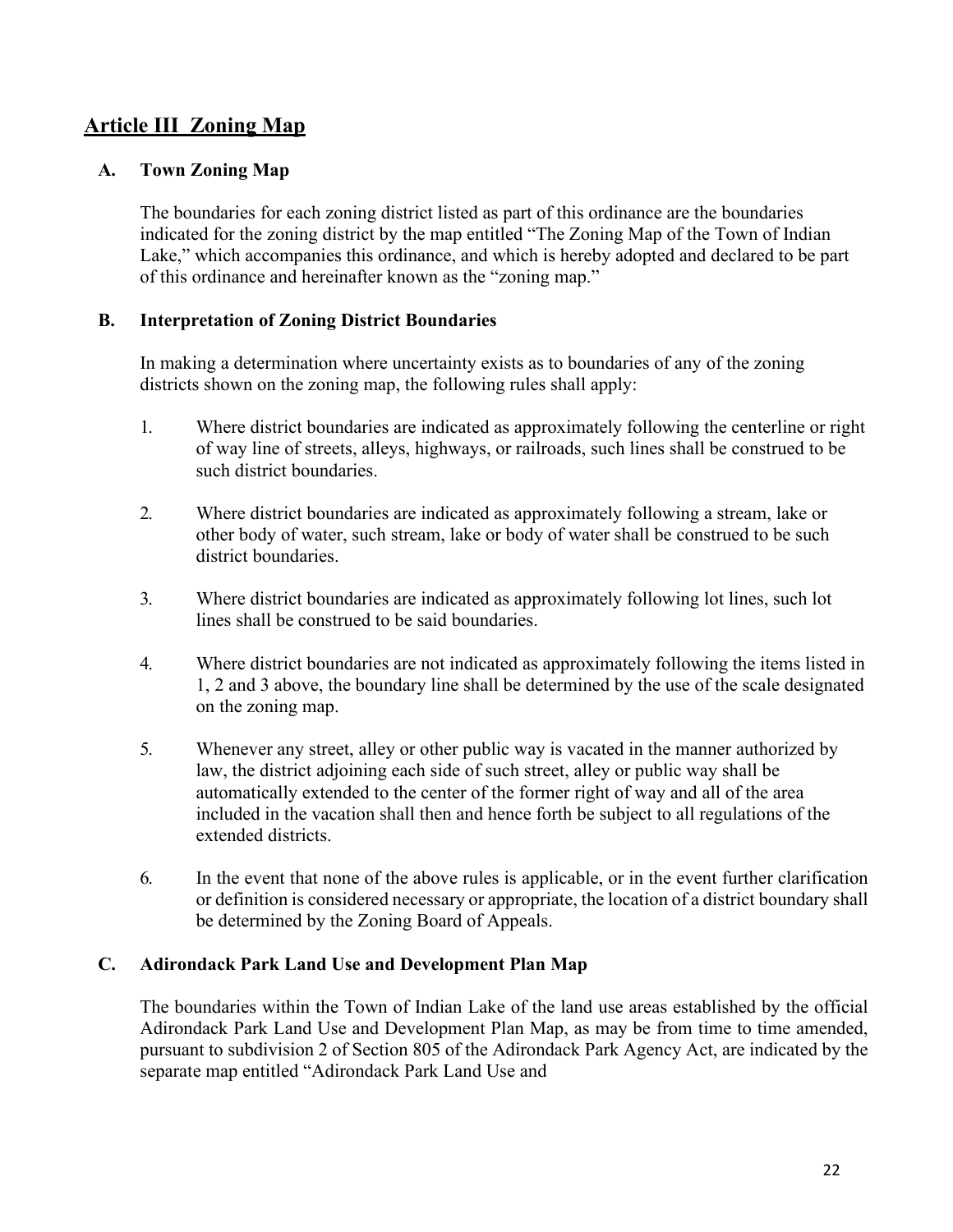Development Plan Map of the Town of Indian Lake", dated with the effective date of this Zoning Ordinance, which is hereby adopted and declared to be part of this Zoning Ordinance and hereafter known as the "Park Plan Map." Any change of the boundaries within the town of a land use area by an amendment of the official Adirondack Park Land Use and Development Plan Map pursuant to Subdivision 2 of Section 805 of the Adirondack Park Agency Act shall take effect for the purposes, of this Zoning Ordinance concurrently with that amendment without further action, and the Park Plan Map shall be promptly changed in accordance with that amendment. The amendment provisions of this Zoning Ordinance do not apply to the Park Plan Map, which is amended only pursuant to the provisions of the Adirondack Park Agency Act. Copies of the Park Plan Map which may from time to time be published and distributed are accurate only as of the date of their printing and shall bear words to that effect.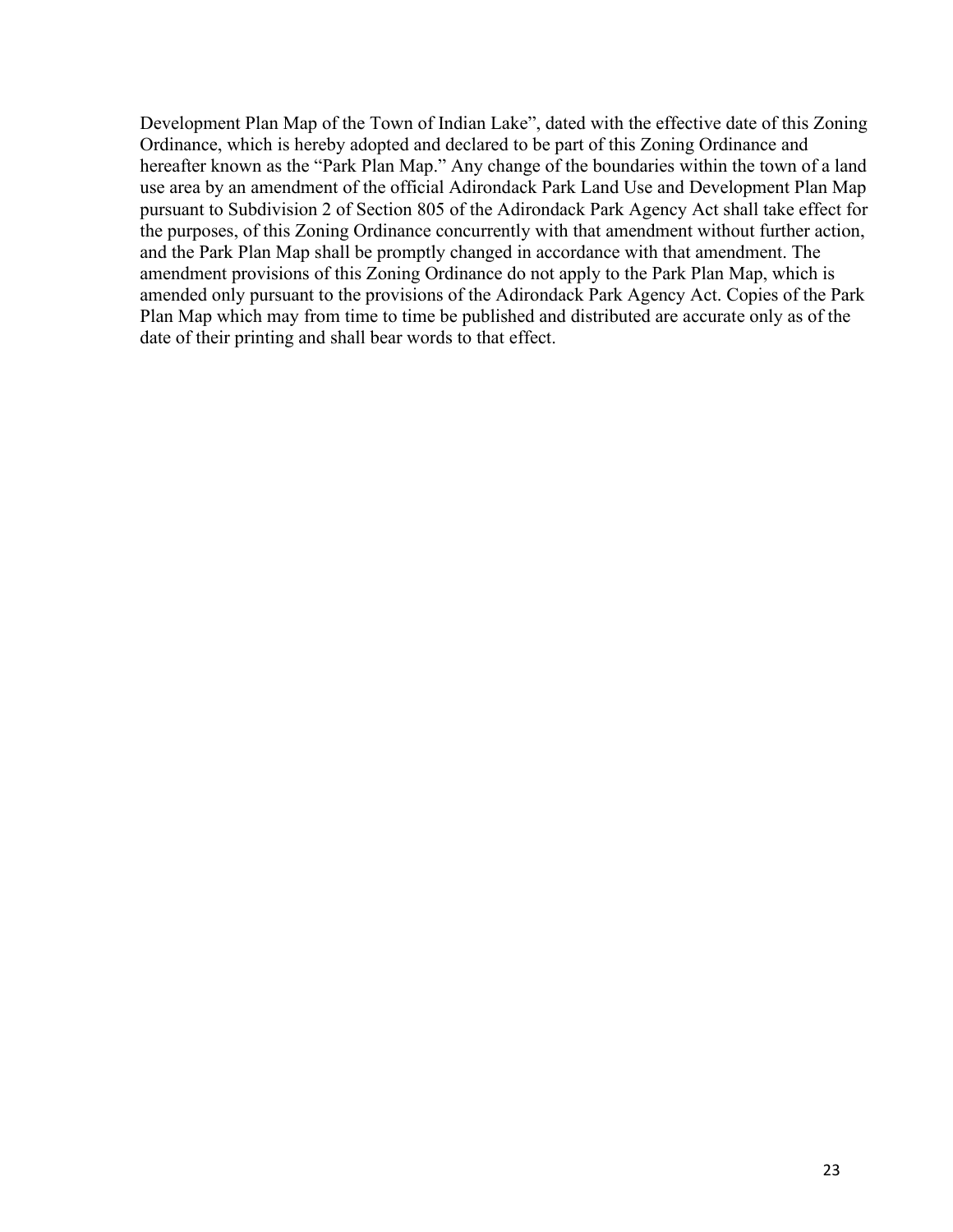# <span id="page-23-0"></span>**Article IV Zoning Districts Use and Dimensional Regulations**

The following sections indicate the zone, district, density, symbol, purpose, permitted and special uses for the Town of Indian Lake Zoning Ordinance.

#### <span id="page-23-1"></span>**A. Zoning District Classifications and Intents**

The Town of Indian Lake is hereby divided into the following districts

| <b>District Name</b> | <b>Symbol</b> | <b>Purpose</b>                                                    |
|----------------------|---------------|-------------------------------------------------------------------|
| Town Center/         |               | To accommodate residential uses at "Hamlet Density," to           |
| Hamlet               |               | accommodate commercial and public uses, to assure adequate        |
|                      | $T-C$         | off- street parking and loading. (Special Design Considerations   |
|                      |               | apply to uses requiring Site Plan Review in the Hamlet District.  |
|                      |               | See Article V, item E)                                            |
| Town Residential     | $T-R$         | To provide development opportunity near the Town Center.          |
| Residential          | $\bf R$       | To provide development opportunity, to allow preservation of      |
|                      |               | basic open space character.                                       |
| Rural Residential    | $R-R$         | To provide residential environment of low density, to protect     |
|                      |               | natural resources.                                                |
| Resource             | $R-C$         | To protect physical and biological resources, preserve open       |
| Conservation         |               | space and unique quality of Indian Lake.                          |
| Resource             |               | To allow certain extractive and waste disposal uses, due to their |
| Extraction/Waste     | $R-X$         | necessity as public services or as activities which are           |
| Management           |               | beneficial to the town economy.                                   |

## <span id="page-23-2"></span>**B. Use Regulations**

- 1. Permitted Uses: A use shall be permitted in a given zoning district if it is listed in this section as a permitted use for that district, provided all other requirements of this ordinance are met.
- 2. Special Use: A use listed in this section as a special use for a given zoning district shall be permitted in that district when approved in accordance with Article V hereof, provided all other requirements of this ordinance are met, including but not limited to Articles VI, VII and X.
- 3. Accessory Uses and Structures: An accessory use or accessory structure shall be permitted if the use to which it is accessory to is lawful use pursuant to the terms of this ordinance and for which a permit has been issued if required pursuant to this chapter, so long as said accessory use or structure does not result in or increase any violation of the provisions of this ordinance. Provided that, an accessory use or structure shall not include professional, commercial and artisan activities carried on by residents of residential structures, nor shall it include a sign. (Note: See "Home Occupation Type 1 and 2.)

#### <span id="page-23-3"></span>**C. Unlisted Uses**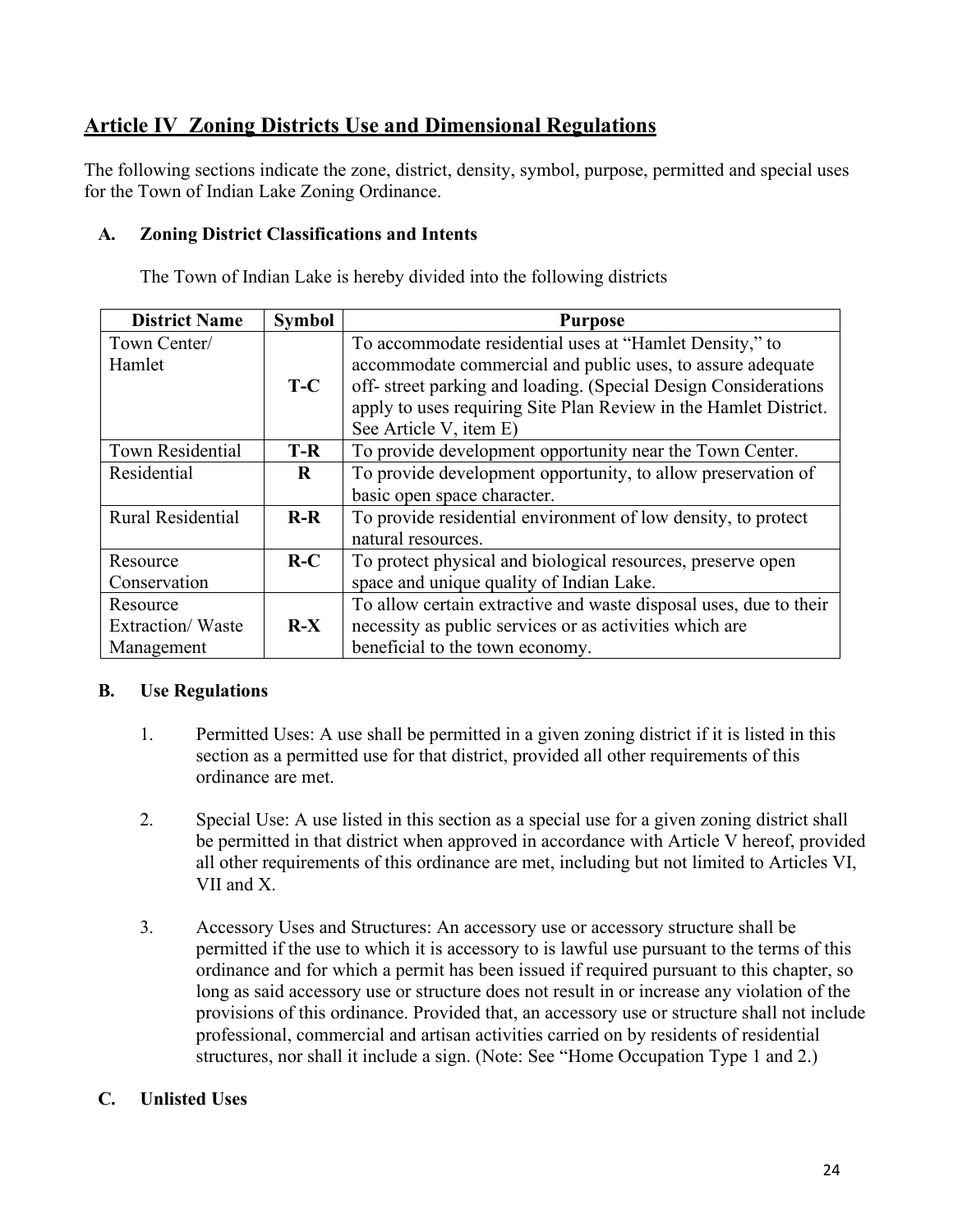- 1. If a use is not listed but is similar in nature and impact to a use that is listed in this article, the Development Administrator may interpret the use as being permitted in accordance with the same review procedures as the most similar use.
- 2. If a use is not listed and cannot be interpreted as similar in nature and impact to a use that is listed in this article, the use is deemed prohibited.
- 3. The Development Administrator cannot over-rule Adirondack Park Agency classification of a use as Class A or Class B. The Development Administrator may request interpretation from the Adirondack Park Agency if they are uncertain if a use is Class A or Class B.
- 4. The Development Administrator may refer the request for interpretation to the Zoning Board of Appeals in situations where the nature and impact of the use is uncertain.
- 5. Applicants may appeal the Development Administrator's interpretation of an unlisted use to the Zoning Board of Appeals in accordance with Town Law §267-a(5).

## <span id="page-24-0"></span>**Use Table** *(insert at the end)*

## <span id="page-24-1"></span>**Dimensional Table**

*(insert at the end)*

#### **D. Supplementary Dimensional Regulations**

1. Wireless Telecommunication Facilities shall not be subject to the maximum height limitations of the Town of Indian Lake but are subject to review by the Adirondack Park Agency.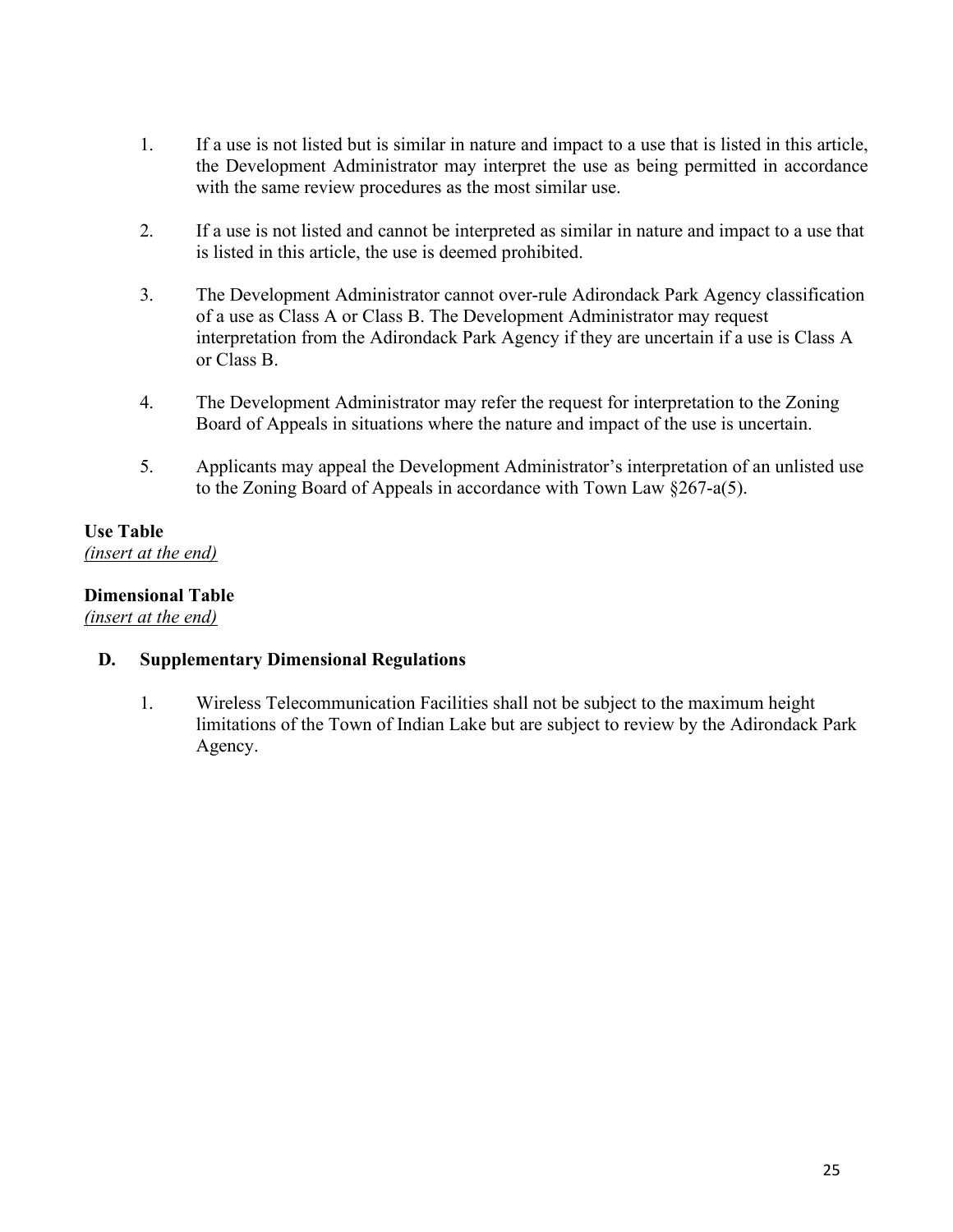## <span id="page-25-0"></span>**Article V Site Plan Review**

#### <span id="page-25-1"></span>**A. Submission of and compliance with site plan required**

The Planning Board is hereby authorized to approve, approve with modifications, or disapprove site plans pursuant to and in accordance with the requirements and procedures set forth in this section. Provided that, no such approval or permit shall be required for such a land use or development which is a Class A regional project.

#### <span id="page-25-2"></span>**B. Contents and preparation of plan**

Application for site plan approval shall be made to the Development Administrator on forms prescribed by the Planning Board and furnished by the Development Administrator. Applications shall include a map and a detailed site plan and any other information the Planning Board reasonably considers necessary to provide an understanding of the proposed development, and its relationship to surrounding properties and the travel corridor. The applicant shall provide copies of all required forms, as specified by the Development Administrator, for all members of the reviewing board and staff. Section F allows for partial waivers from some of the below requirements if certain conditions are met.

#### 1. Map Contents

- a. Title of the site plan, including name and address of the applicant and person responsible for preparing such drawing.
- b. North arrow, scale and date.
- c. Boundaries of property plotted to scale.
- d. The location, size and existing use of buildings and other structures on premises.
- e. The location and ownership identification of all adjacent lands, including across roadways.
- f. The location, name, and width of existing adjacent roads.
- g. The location, width, and identification of all existing and proposed rights-of- way, easements, setbacks, reservations and areas dedicated to public use on or adjoining the property.
- h. The location of slopes in excess of 15%, wetlands, flood- and erosion-prone areas, watercourses and natural drainage patterns.
- i. The location of significant trees, shrubs, and/or edge of wooded areas.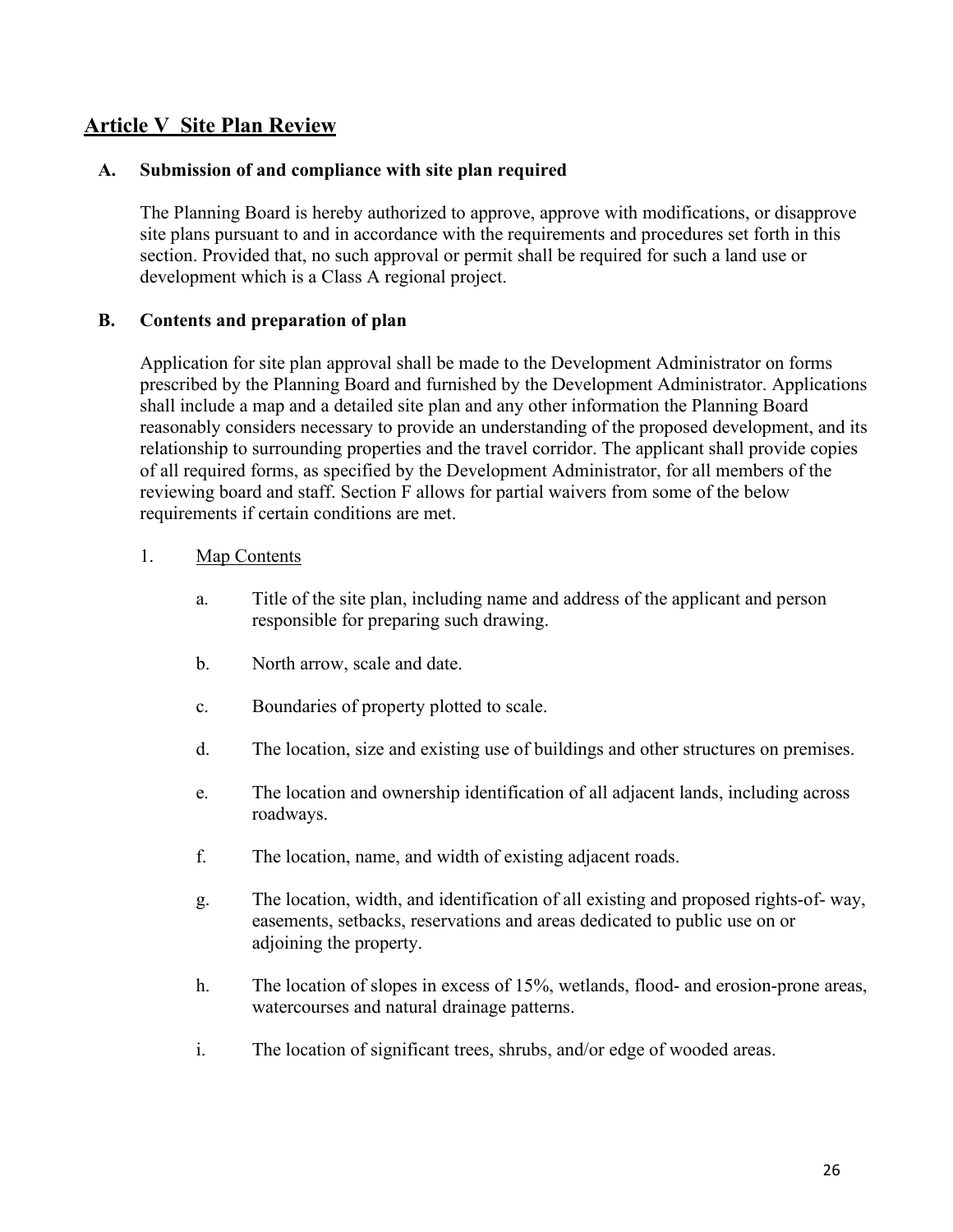- j. The location of all structures, significant or sensitive environmental features, and utilities within 500 feet of the property line.
- k. The location of bedrock outcrops and other significant geological features.

#### 2. Site Plan Contents

- a. Grading and drainage plan, showing existing and proposed contours at contour intervals of not more than five feet and watercourses if a change in topography is proposed.
- b. Locations, type of construction and exterior dimensions of all buildings and other structures.
- c. Identification of the amount of gross floor area proposed for retail sales and services, offices, and other commercial or industrial facilities.
- d. The location, type of construction, and area of all parking and truck loading areas showing access and egress points to the site.
- e. Provision for pedestrian access, including public and private sidewalks, if applicable.
- f. The location and intended use of outdoor storage, if any.
- g. The location and construction materials of all existing or proposed site improvements, including drains, culverts, berms, retaining walls, fences, patios, paved areas, and decks.
- h. Description of the method of sewage disposal and the location of such facilities.
- i. The location of waste storage containers, including proposed solid waste and hazardous waste collection, storage and staging areas.
- j. Description of the method of securing water, the location of such facilities, and approximate quantity of water required.
- k. The location of fire lanes and other emergency zones, including the location of fire hydrants if required.
- l. The location, design, and construction materials of all energy generation and distribution facilities, including electrical, gas, wind, hydro and solar energy.
- m. The location, size, design and type of all proposed temporary and permanent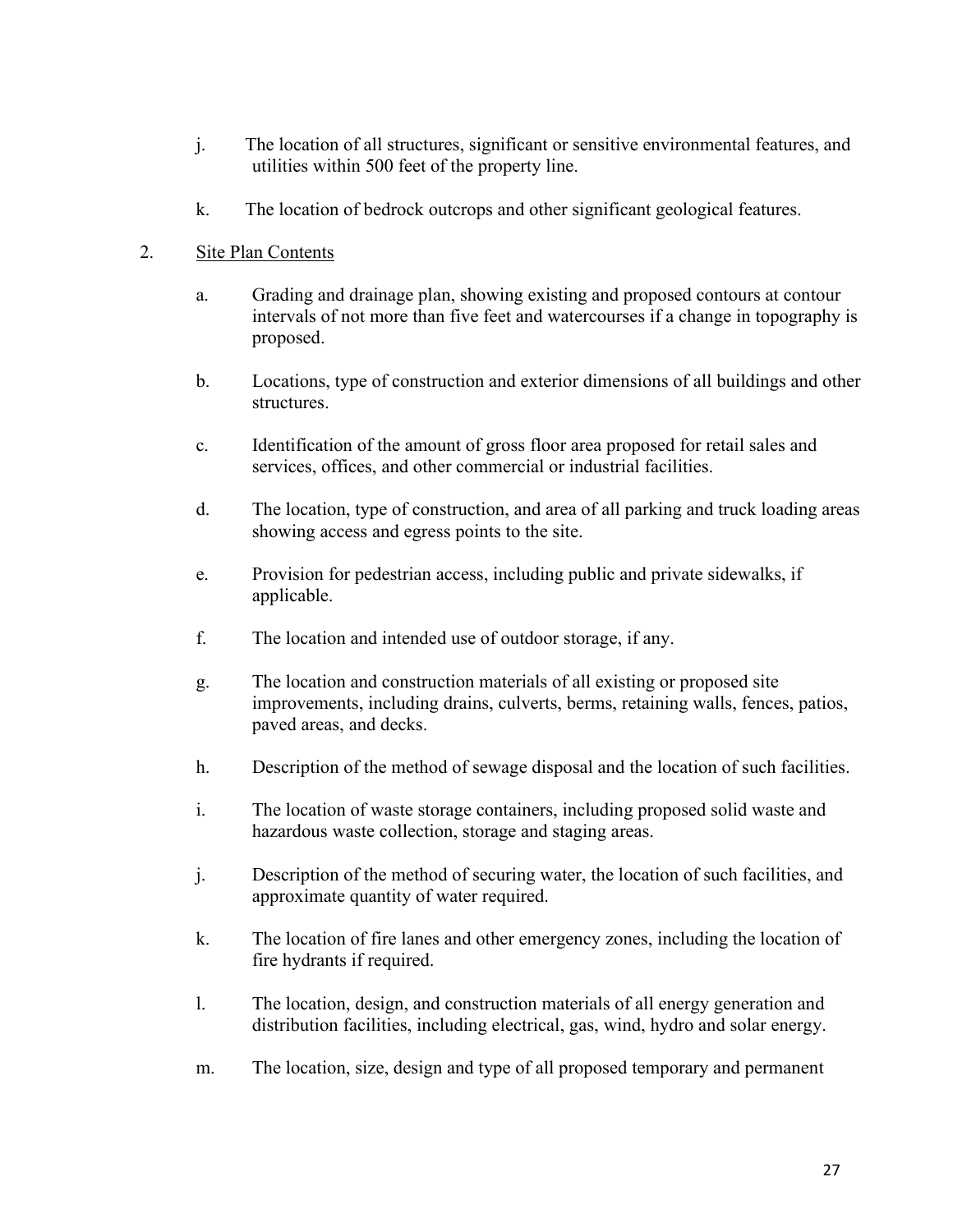signs.

- n. The location and development of all proposed buffer areas, including indication of existing and proposed vegetative cover.
- o. The location and design of existing and proposed outdoor lighting, including height, type of bulb, type/style of fixture and hours of operation.
- p. Proposed planting plans, including screening and buffer areas with the planting and general landscaping schedule.
- q. Record of applications and approval status of all necessary permits from federal, state, county and local offices.
- r. Estimated project construction schedule.
- s. Other elements integral to the proposed development as may be specified by the Planning Board at the sketch plan conference, such as contour intervals or licensed survey, etc.
- t. Elevations or cross sections of proposed buildings.

## <span id="page-27-0"></span>**C. Approval Procedure**

- 1. Upon receipt of an application for site plan review, the Planning Board shall first determine if the application is complete. Once the application is deemed complete, the Planning Board shall determine, by a majority vote of its members, whether to conduct a public hearing on the application. In making its determination to hold a public hearing, the Planning Board shall consider whether the application will have impacts on the neighborhood likely to stimulate public interest in the project, and the likelihood that the public comments on the project would raise substantive and significant issues relating to any findings or determinations the Board is required to make pursuant to this section, including any reasonable likelihood that the project will be disapproved or can be approved only with major modifications because the project, as proposed, may not meet statutory criteria or standards. No project may be disapproved without a public hearing first being held thereon. If the Planning Board determines to hold a public hearing, the Board shall give notice of public hearing in accordance with the requirements of this chapter and New York State Law. Such hearing shall be held within 62 days of the receipt of a complete application. (Note: Projects listed as Class B Regional Projects by the Adirondack Park Agency shall require public hearings).
- 2. Within 62 days of the receipt of a complete application for site plan approval, or if a public hearing is held, within 62 days of the public hearing, the Planning Board shall render its decision. In its decision the Planning Board may approve, approve with modifications, or disapprove the site plan. The time period in which the Planning Board must render its decision may be extended by mutual consent of the applicant and the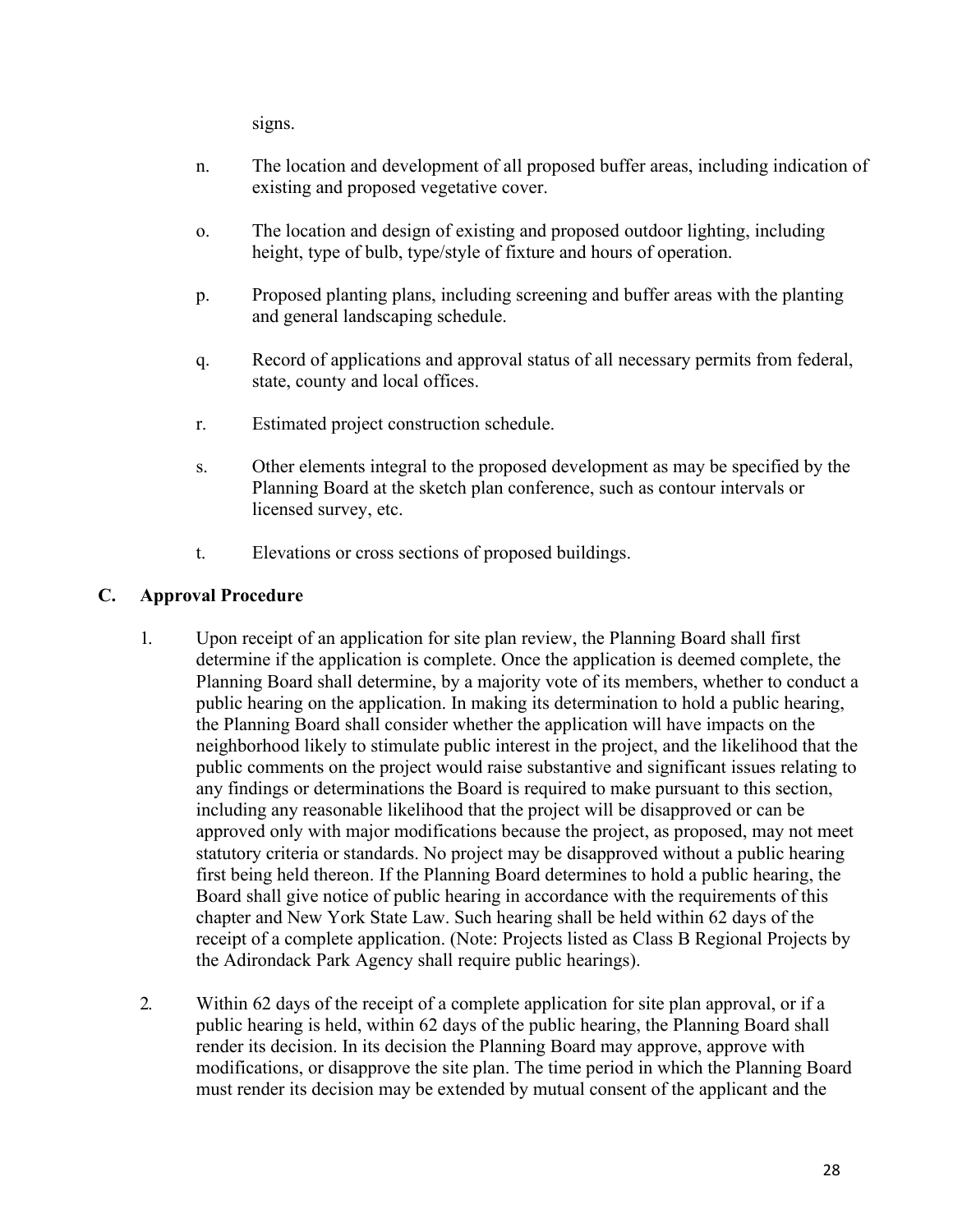Planning Board. In reviewing the site plan for the proposed land use or development, the Planning Board in its final determination shall be guided by the general standards of this Ordinance and the specific standards that follow.

3. The Planning Board shall render its decision in writing, and if a site plan is disapproved, the Board shall fully state the reasons for such disapproval.

#### <span id="page-28-0"></span>**D. Modified Site Plan Review for Development in Designated Travel Corridors**

- 1. The purpose of this section is to prevent unchecked random strip development along designated travel corridors within the town, in order to preserve the existing character of these corridors, to enhance the aesthetic and economic benefits derived from a pleasing atmosphere along these corridors, to protect and enhance community appearance and property values, and to generally carry out the objectives of this ordinance by avoiding conditions which would adversely affect the public health, safety and welfare of the town.
- 2. The following streets or highways are hereby designated travel corridors, land uses and developments along or adjacent to which are subject to the provisions of this section. Portions of the following routes are indicated on the zoning map:
	- a. Route 4 near King's Flow.
	- b. Route 12 along the Cedar River.
	- c. Route 28 from the Blue Mountain Lake Town Residential Area, southwest to the Town line. (Note: as a NYS Highway, APA considers this corridor a Critical Environmental Area and a Class A permit may be required).
	- d. Route 30 from the Blue Mountain Lake Town Residential Area, north to the Town line. (Note: as a NYS Highway, APA considers this a Critical Environmental Area and a Class A permit may be required).
- 3. No land use or development within one hundred fifty (150) feet of a travel corridor designated by paragraph 2) of this section shall be undertaken unless or until a site plan therefor has been reviewed and approved, or approved with modifications by the Planning Board, and a land use and development permit has been issued.
- 4. In reviewing the site plan for a proposed land use or development, the Planning Board in its final determination shall be guided by the following general standards:
	- a. Vehicular and pedestrian traffic access and circulation should be adequate, including safe and well designed points of ingress and egress, and traffic flow along the travel corridor should not be impeded.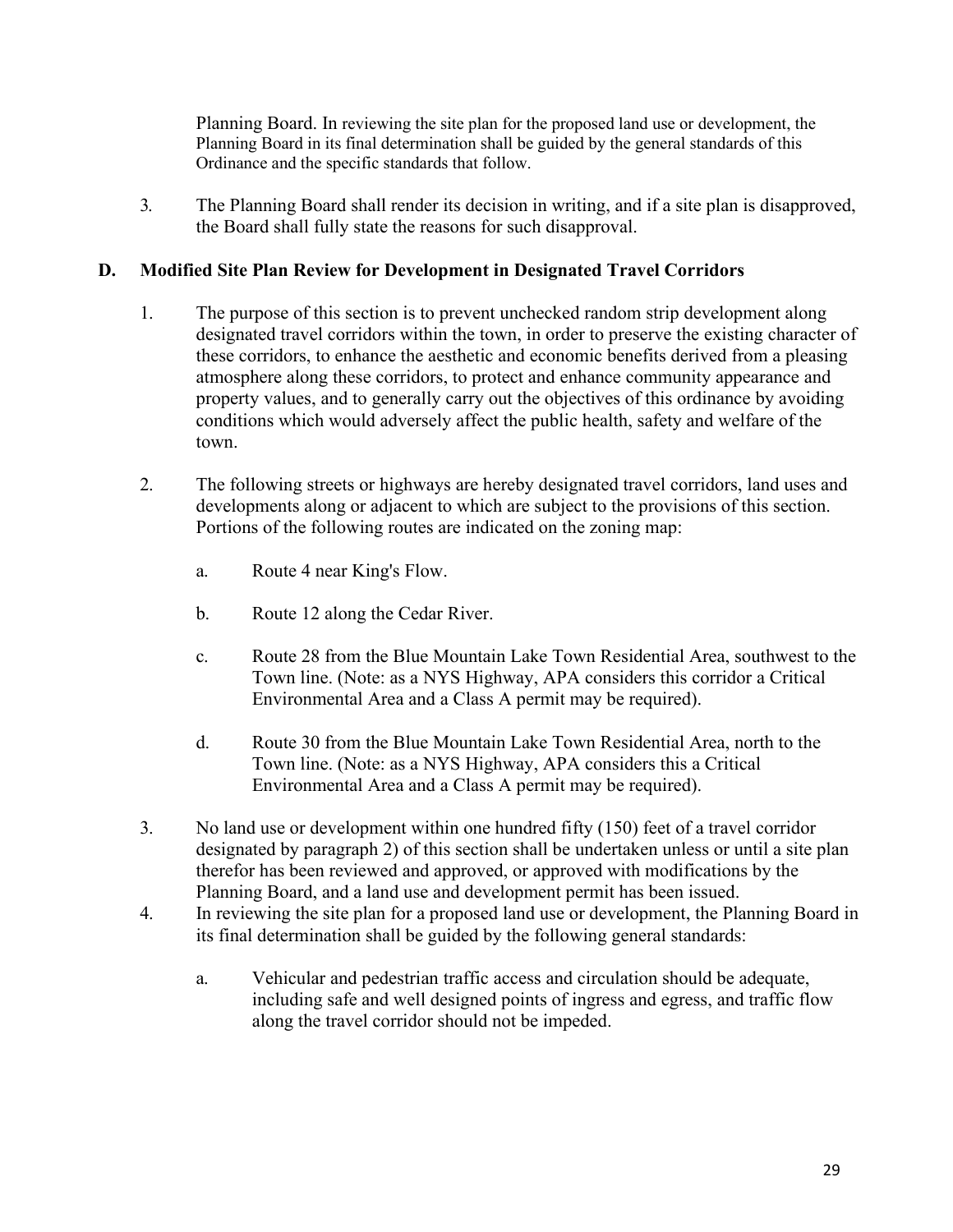- b. Off street parking and loading areas should be adequate and visually inconspicuous.
- c. The proposed land use or development, as detailed in the site plan, should be in harmony with natural surroundings and existing land uses in the area.
- d. The open space character of the travel corridor should be protected as much as possible, in terms of the location and design of buildings and signs, landscaping and plantings, and minimal removal of existing vegetation.
- e. In the case of land uses and developments involving more than two hundred (200) feet of frontage along either side of a street or highway designated a travel corridor by paragraph D.2 of this section, the number of points of access to the street or highway should be strictly limited, and existing or planted vegetation should be employed along at least one-half of each such frontage, if possible.
- f. In the case of land uses and developments that are deemed to have minimal impact, visually or otherwise, the Planning Board may waive public hearing.

#### <span id="page-29-0"></span>**E. Design Considerations for Uses Requiring Site Plan Review in the Town Center/ Hamlet District**

For uses requiring site plan review in the Hamlet District the following guidelines apply;

- 1. The goals of the Hamlet District are to maintain and strengthen the walkable Town Center area with a variety of businesses, accommodations and public spaces for residents and visitors.
- 2. Applicants are encouraged to design structures in a style that reflects the unique and historical architectural character of the Town of Indian Lake and the Adirondack Park.
- 3. Building materials should be high-quality and contextually appropriate to the Adirondack Park and Indian Lake.
- 4. Parking lots are encouraged to be located on the side or rear of buildings facing Main Street.
- 5. The overprovision of surface parking is discouraged and uses should consider shared parking where possible.
- 6. Building entrances should be oriented towards the street.
- 7. Site lighting should be downwards facing and respective of the scale of surrounding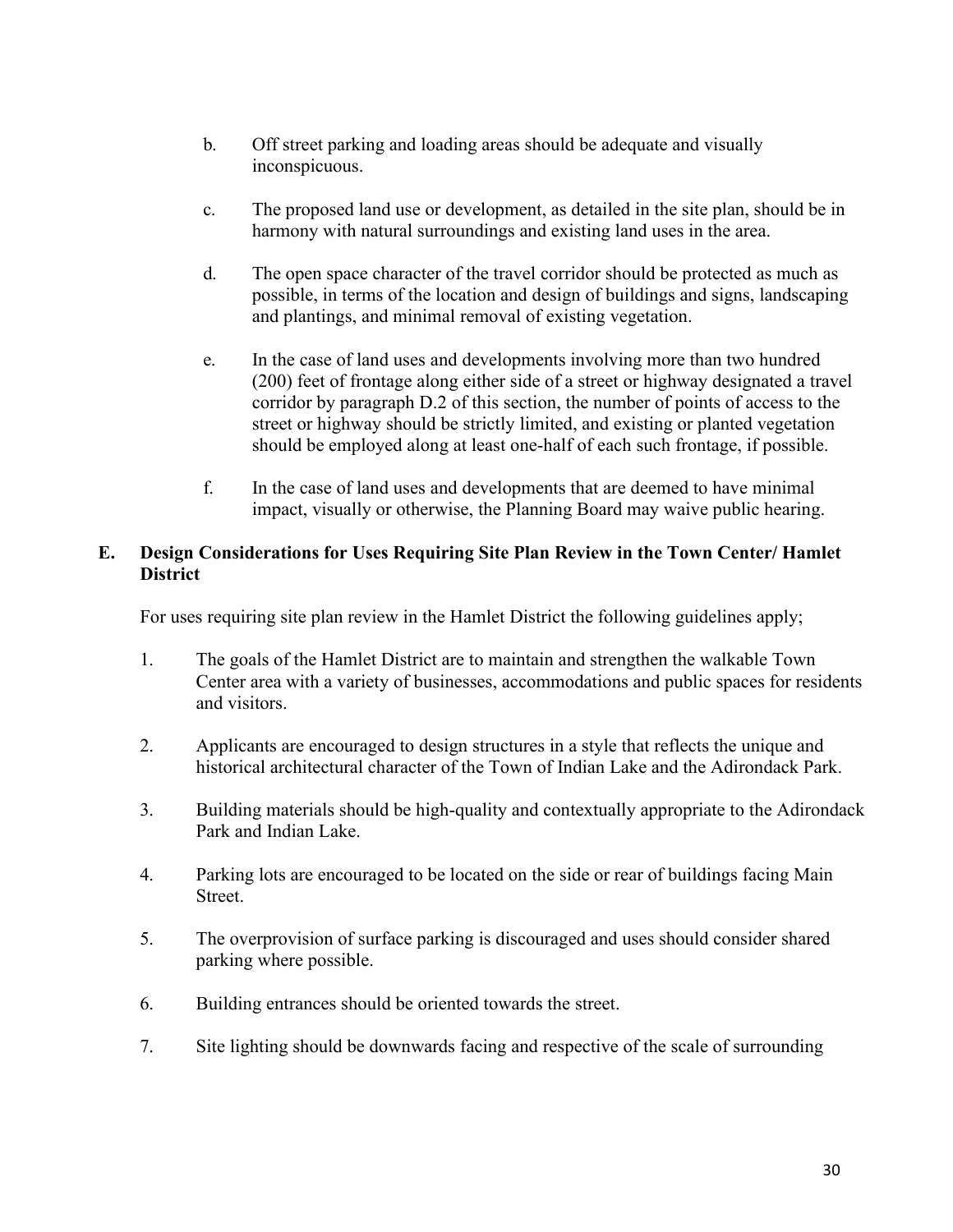buildings.

- 8. The preferred building placement is closer to the front lot line than the rear lot line, particularly in the area approximately 0.5 miles from the intersection of NYS Route 28 and NYS Route 30.
- 9. Buildings containing multiple primary uses are encouraged.

## <span id="page-30-0"></span>**F. Site Plan Review Waivers and Exceptions**

The Town of Indian Lake Planning Board shall, pursuant to § 274-a, Subdivision 5, of the Town Law, have the right to waive, when reasonable, any of the requirements of this article. This waiver authority may be exercised in the event that any such requirements are found not to be essential for the public health, safety or general welfare or are found to be inappropriate to a particular site plan. Any such waiver shall be subject to the following conditions:

- 1. No waiver shall result in allowing a use not permitted within the applicable zoning district.
- 2. Waivers shall be limited to those situations where the full application of the requirements contained in the above-referenced sections would generate unnecessary data and create unnecessary costs with regard to deciding the matter.
- 3. An applicant for site plan approval who desires to seek a waiver of the above- referenced requirements pertaining to such applications may submit a sketch plan of the proposed project to the Planning Board in lieu of a complete site plan. The Planning Board shall review the sketch plan, advise the applicant as to potential problems and concerns and determine if any additional site plan information is required. The Planning Board shall consider such a sketch plan as adequate when, in its judgment, the information submitted is sufficient to make a determination of compliance with the development standards in Part 1 of this chapter and, specifically, the intent of this chapter. The Development Administrator may waive the above referenced requirements for projects under 250 square feet that are within the Designated Travel Corridors. However, the Planning Board may require additional supplemental information for projects in Designated Travel Corridor as part of their site plan review process.
- 4. Nothing herein shall authorize the Planning Board to waive state environmental quality review requirements or Adirondack Park Agency review requirements. (Note: certain projects within 150 feet or 300 feet from a State Highway may be considered Class A projects and be subject to APA approval regardless of size.)
- 5. The Planning Board must set forth in its record of proceedings the precise grounds upon which it has determined to exercise its waiver authority hereunder, which shall include a clear statement of what requirements of this article have been waived and the reason for the waiver of each and every such requirement.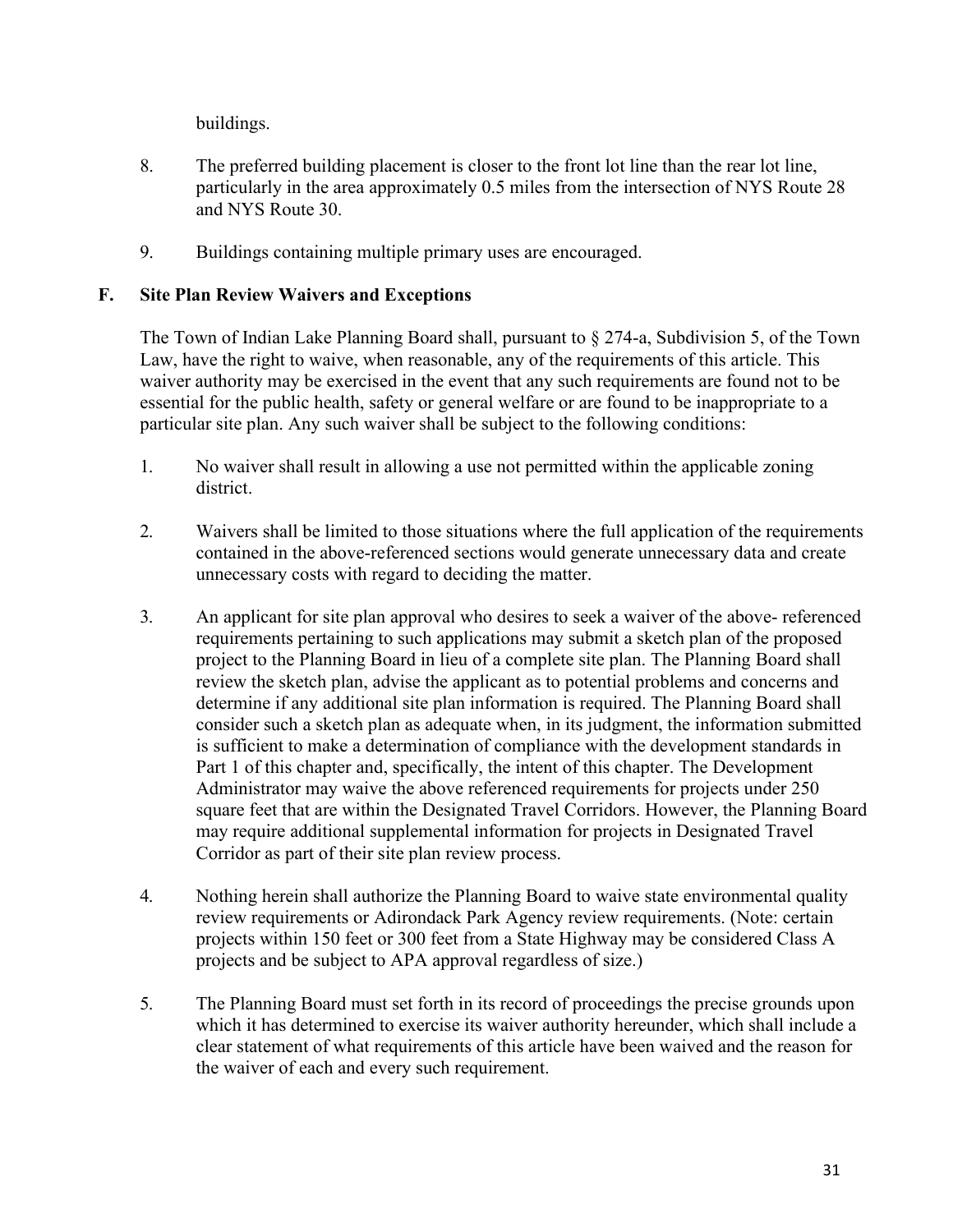# <span id="page-31-0"></span>**Article VI Special Use Permits**

#### <span id="page-31-1"></span>**A. Purpose and Applicability**

The following regulations apply to special uses, those activities which are to be located in particular districts under special circumstances. Special consideration is necessary so that they may satisfy the objectives of this ordinance, properly relate to surrounding land uses and allow the town to accommodate growth without undue adverse effect upon the town and its citizens.

A special use shall not be allowed unless the Planning Board has approved, or approved with conditions, and a special use permit has been issued, except that:

- 1. No such local approval or permit is required for a special use which is a Class A regional project.
- 2. For Class B regional projects which would otherwise require a local special use review, the Planning Board shall use the special use standards stated herein, in addition to the criteria in Article VII "Regional Project Review."

#### <span id="page-31-2"></span>**B. Special Use Permit Review**

Site Plan Review is required for all uses that require a special use permit. Such review shall occur concurrently with special use permit review (see Article VI).

The Planning Board shall also provide a copy of the above information to the appropriate highway official(s), depending upon the location of the proposed special use.

If industry or industrial activity of any type is added to the use list of this ordinance, criteria for such development shall include consideration of the emissions, traffic, and other direct results of industrial activity.

#### <span id="page-31-3"></span>**C. Special Use Permit Requirements**

Criteria. The Planning Board shall consider the following general criteria, in addition to the criteria set forth in the site plan review, when making a determination for a special use permit:

- 1. That the use is consistent with the Town's current planning documents including the Comprehensive Plan.
- 2. That the use is consistent with the purposes of the zoning district in which it is located and with the applicable provisions of this chapter, including any other detailed special use permit criteria provided herein.
- 3. That the use will be suitable for the property on which it is proposed, considering the property's size, location, topography, vegetation, soils, natural habitat and hydrology and, if appropriate, its ability, if desirable, to be buffered or screened from neighboring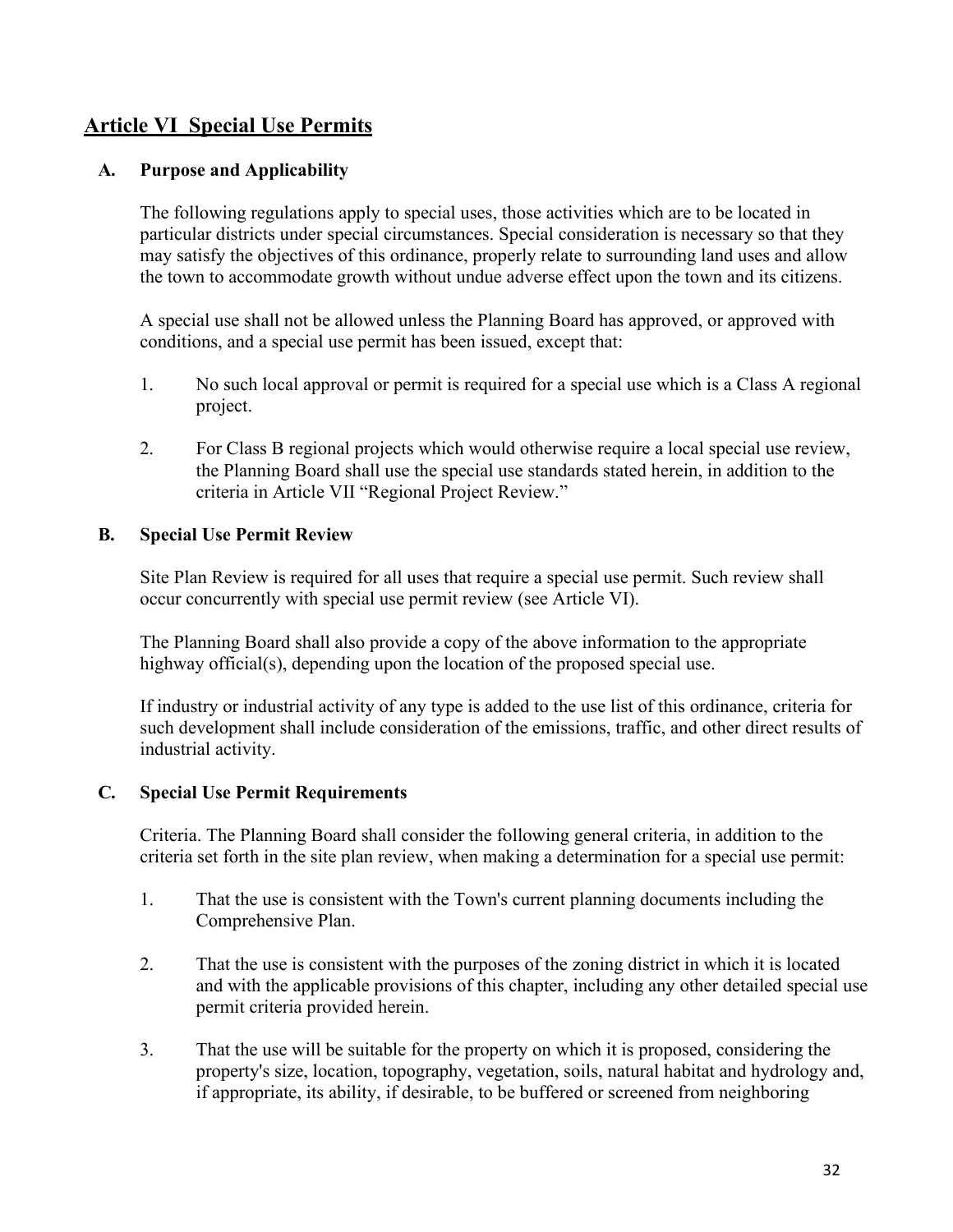properties and public roads.

- 4. That the use will be compatible with adjoining properties and with the natural and manmade environment.
- 5. That the use will not adversely affect surrounding land uses by creating excessive noise, dust, odors, glare, pollution or other nuisances.
- 6. That the use will not cause undue traffic congestion, unduly impair pedestrian safety or overload existing roads, considering their current width, surfacing and condition.
- 7. That the use will have appropriate parking and be accessible to fire, police and other emergency vehicles.
- 8. That the use will not overload any public water, drainage or sewer system or any other municipal facility or service, including schools.
- 9. That the use will not degrade any natural resource, ecosystem or historic resource.

## <span id="page-32-0"></span>**D. Special Use Application Hearing and Decision**

- 1. Within fifteen (15) days of receipt of a complete application for a special use permit, the Planning Board shall give notice of public hearing. Such hearing shall be held on the application not less than fifteen (15) days nor more than thirty (30) days after the notice.
- 2. Within thirty (30) days of the final adjournment of a public hearing called and held under paragraph (a) of this section, the Planning Board shall approve, approve subject to conditions, or disapprove the special use permit. The decision of the Board shall be in writing, and shall contain such findings of fact required by this section.

## <span id="page-32-1"></span>**E. Special Conditions:**

All special uses, without preventing the application of other conditions, may at the discretion of the Planning Board, be subject to the following special conditions: to plant up to 30% of lot area to grass, trees, and shrubs, to provide vegetative screening up to 40% of lot frontage, to restrict vertical height of signs to as low as 10 feet and buildings to as low as 17 feet, to limit exterior color and surface to blend with general environmental conditions. In the case of gasoline service stations to set back the pumps and pump roofs from the public right of way a distance of up to 75 feet.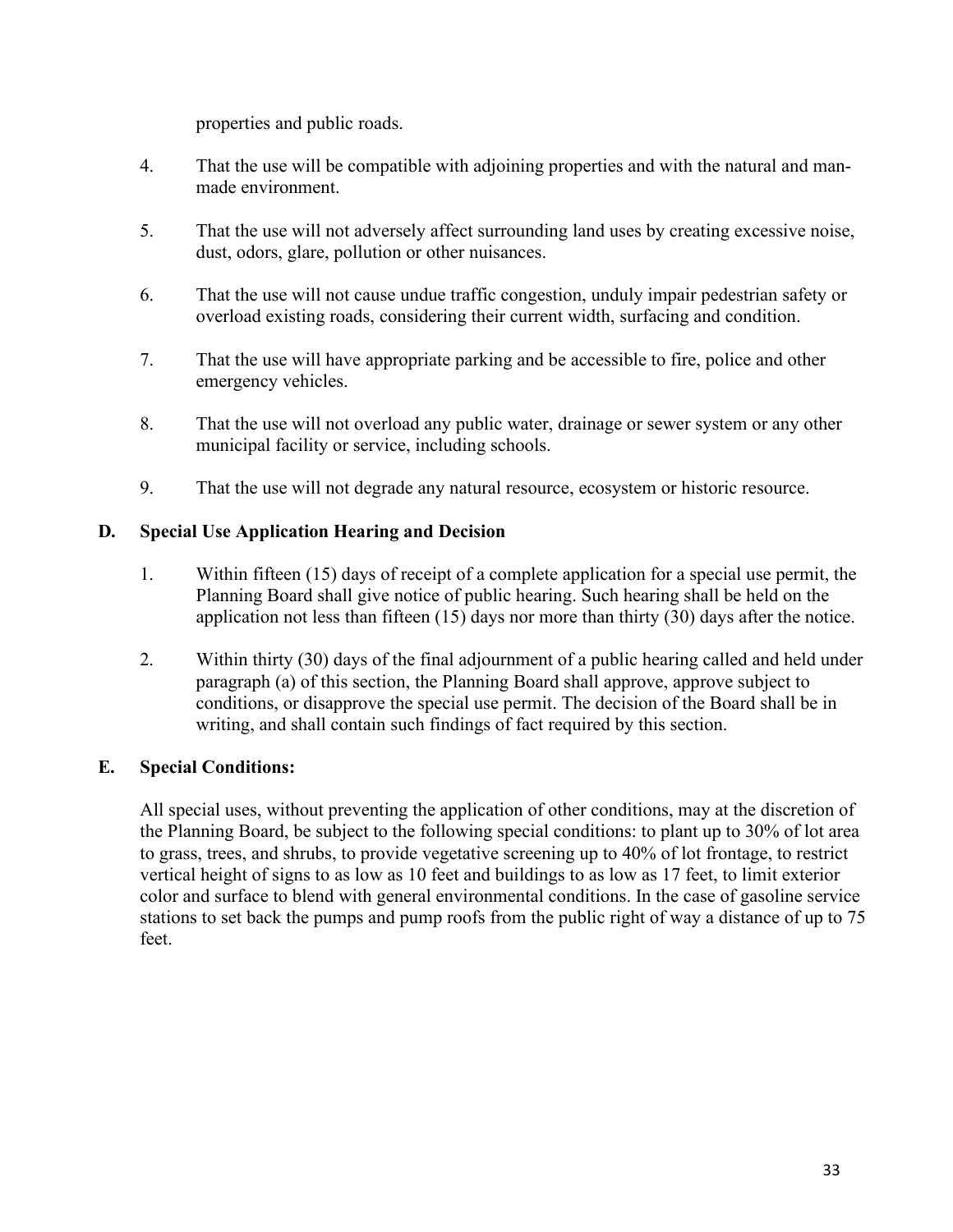# <span id="page-33-0"></span>**Article VII Regional Project Review**

#### <span id="page-33-1"></span>**A. Purpose of This Article**

The purpose of this article is to further the general purposes, policies and objectives of this ordinance and the Adirondack Park Agency Act by establishing requirements and administrative procedures for the review of Class B regional projects by the Planning Board, and by setting forth the criteria for review of Class A regional projects by the Adirondack Park Agency.

## <span id="page-33-2"></span>**B. Applicability of this Article**

- 1. No person shall undertake a permitted use, special use, or non-permitted use for which a variance has been granted pursuant to this ordinance, which use is also a Class B regional project, unless and until the Planning Board shall have reviewed and approved, or approved subject to conditions, such project, and the Development Administrator has issued a permit with respect thereto pursuant to the terms of Article XVI thereof.
- 2. No person shall undertake a Class A regional project unless and until the Agency shall have reviewed and approved, or approved subject to conditions, such project, and has issued an Agency permit with respect thereto pursuant to the terms of the Adirondack Park Agency Act and the pertinent Agency rules and regulations.

#### <span id="page-33-3"></span>**C. Authorization to Approve and Disapprove Class B Regional Project**

- 1. The Planning Board is hereby authorized to approve, approve subject to conditions, and disapprove all Class B regional projects proposed to be located within the territory of the town pursuant to and in accordance with the requirements and procedures set forth in this article.
- 2. If a Class B regional project is also a Class A regional project or Class A subdivision, the project will be deemed to be a Class A regional project or Class A subdivision in its entirety, and subject to the review authority of the Adirondack Park Agency.

#### <span id="page-33-4"></span>**D. Requirements for Class B Regional Project Approval**

The Planning Board shall not approve a Class B regional project unless it first determines that such project meets the following criteria:

- 1. The project would comply with all provisions of this ordinance including those contained in Articles IV, V, VI and VII hereof.
- 2. The project would not have an undue adverse impact upon the natural, scenic, aesthetic, ecological, wildlife, historic, recreational or open space resources of the Adirondack Park or upon the ability of the public to provide supporting facilities and services made necessary by the project taking into account the commercial, industrial, residential, recreational or other benefits that might be derived from the project. In making this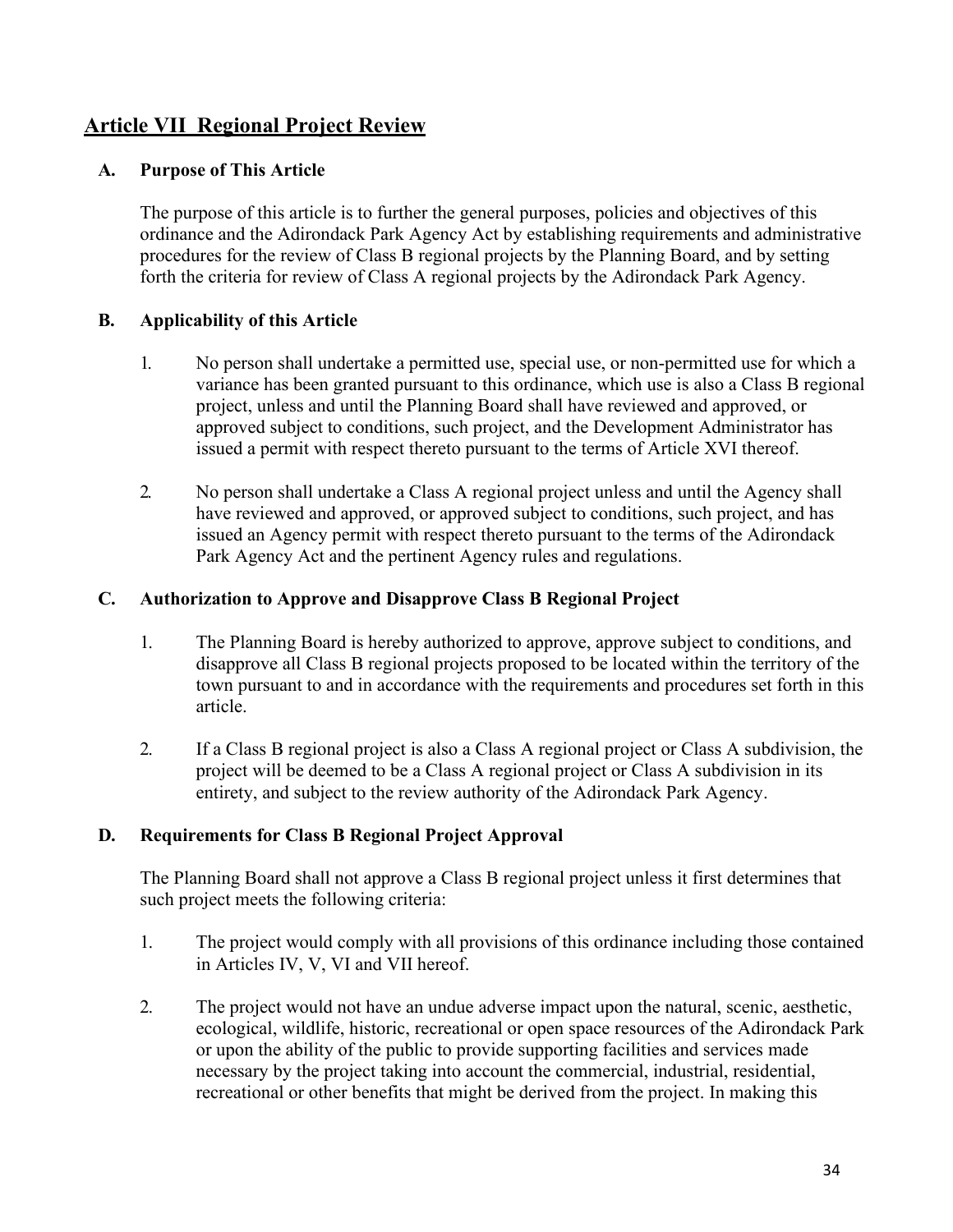determination, the Planning Board shall consider those factors pertinent to the project contained in the development considerations set forth at Appendix A hereof, and in so doing, the Planning Board shall make a net overall evaluation of the project in relation to the development objectives and general guidelines set forth in Section H of this Article.

#### <span id="page-34-0"></span>**E. Application for Class B Regional Project Approval**

Application for project approval shall be made to the Development Administrator, who shall review the application for completeness, and if, in his reasonable judgement, the application is complete, shall refer it to the Planning Board. All applications shall be made on forms prescribed by the Planning Board, and furnished by the Development Administrator, which forms when completed shall include such information as may be reasonably necessary to determine whether the requirements for approval set out in Article VII.D have been satisfied. In determining the content of these application forms, the Planning Board may provide for different informational requirements for different classes or types of projects, but with each certain class or type of project, the same information shall be required of every applicant. Such information required by these various application forms may include any or all of the following: a detailed description of the natural features of the project site, a detailed description of the land use plan of the project and its components, including all proposed roads and accesses, water supply and sewage disposal systems, and their relationship to natural features, an analysis with supporting data of the impact of the project on the environment both during construction and thereafter, an analysis with supporting data of the ability of the public to provide supporting services and facilities which can reasonably be anticipated to be required following the approval of the project, an analysis with supporting data of any benefits that might derive from the project, any plans the applicant may have for future development related to the project and information describing the applicant, his or its financial capability to complete the project as planned, and any professional advisors or consultants engaged in respect to the project.

#### <span id="page-34-1"></span>**F. Procedure for Review and Decision Regarding Class B Regional Projects**

- 1. Not later than ten (10) days following receipt of a complete application for a Class B regional project, the Development Administrator shall notify the Adirondack Park Agency of such receipt, and shall furnish a copy of the project application, and such further pertinent information as the Agency may deem necessary and shall afford the Agency the opportunity to comment thereupon.
- 2. No Class B regional project may be approved or disapproved unless a hearing shall have first been held on the project application. The hearing shall be scheduled for a date not less than fifteen (15) days thereafter, nor later than sixty-two (62) days following receipt by the Development Administrator of the complete application. The Planning Board shall give public notice of the date, time and place of the hearing as provided by Article XVI hereof and shall also mail a copy of the public notice to the Adirondack Park Agency. The Adirondack Park Agency shall be a full party in interest with standing to participate in any and all proceedings conducted pursuant to this section.
- 3. Within sixty-two (62) days after the completion of said hearing the Planning Board shall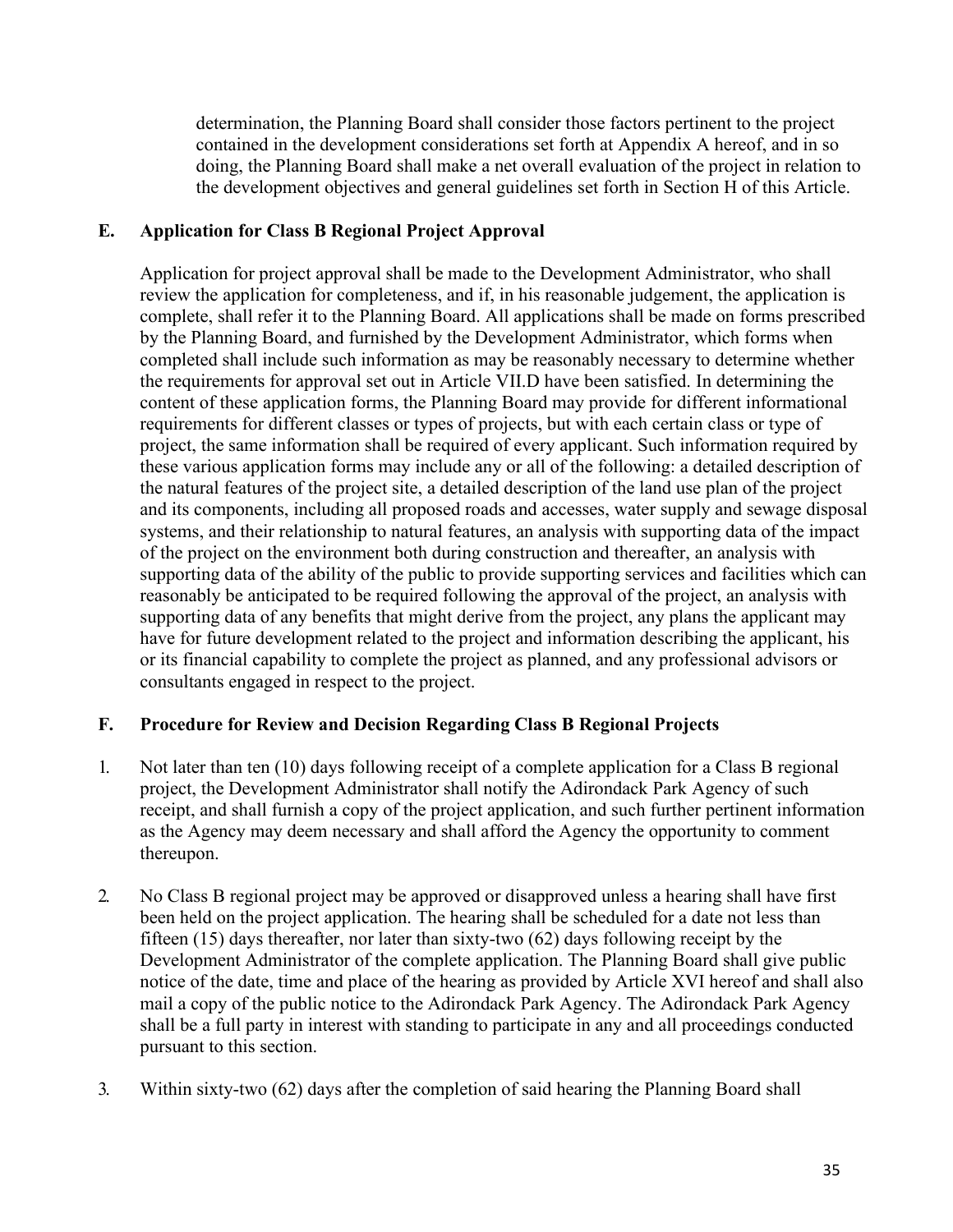approve, approve subject to conditions, or disapprove the project.

4. Every Class B regional project decision rendered by the Planning Board shall be in writing and shall contain such findings of fact as are required by Section D. of this Article. The Planning Board in conjunction with its approval of any Class B regional project, may impose such requirements and conditions as are allowable within the proper exercise of the police power, including the restriction of land against further development of principal buildings, whether by deed restriction, restrictive covenant or other similar appropriate means, to insure that guidelines as to intensity of development as provided in this ordinance shall be respected, and the imposition of reasonable conditions to insure that the project will be adequately supported by services and improvements made necessary by the project and to insure that the project will be completed in accordance with the terms of the application and any permit, and including, without limitation, the requirements and conditions as part of a special use permit approval. In addition, the Planning Board may require that the development administrator incorporate any such requirements and conditions in any permit issued with regard to such Class B regional project.

## <span id="page-35-0"></span>**G. Criteria for Review of Class A Regional Projects by the Adirondack Park Agency**

- 1. The Adirondack Park Agency shall have jurisdiction to review and approve, approve subject to conditions, or disapprove all Class-A regional projects proposed to be located within the territory of the town pursuant to and in accordance with Section 809 of the Adirondack Park Agency Act, the applicable Agency rules and regulations, and the criteria hereinafter set forth.
- 2. The Adirondack Park Agency shall not approve a Class A regional project unless it first determines, after seeking consultation with the Planning Board and receipt of any advisory recommendations of the Planning Board relative to the project, that the project would comply with all provisions of this ordinance and of such other ordinances and regulations as shall be components of the town land use program.
- 3. In making the determination required by Section 809 (9) of the Adirondack Park Agency Act as to the impact of a proposed Class A regional project upon the resources of the Adirondack Park including the ability of all levels of government to provide supporting facilities and services made necessary by the project, the Agency shall consider those factors pertinent to the project contained in the development considerations set forth in Appendix A hereof, and in so doing, shall make a net overall evaluation of the project in relation to the development objectives and general guidelines set forth in Section I of this Article, Development Objectives for Use in Regional Project Review.

#### <span id="page-35-1"></span>**H. Planning Board Authority Regarding Class A Regional Projects**

- 1. The Planning Board is hereby designated and appointed as the appropriate town body to consult with the Adirondack Park Agency with regard to Agency review of Class A regional projects.
- 2. As soon as reasonably practicable following receipt by the Planning Board from the Adirondack Park Agency of notice of application completion with regard to a Class A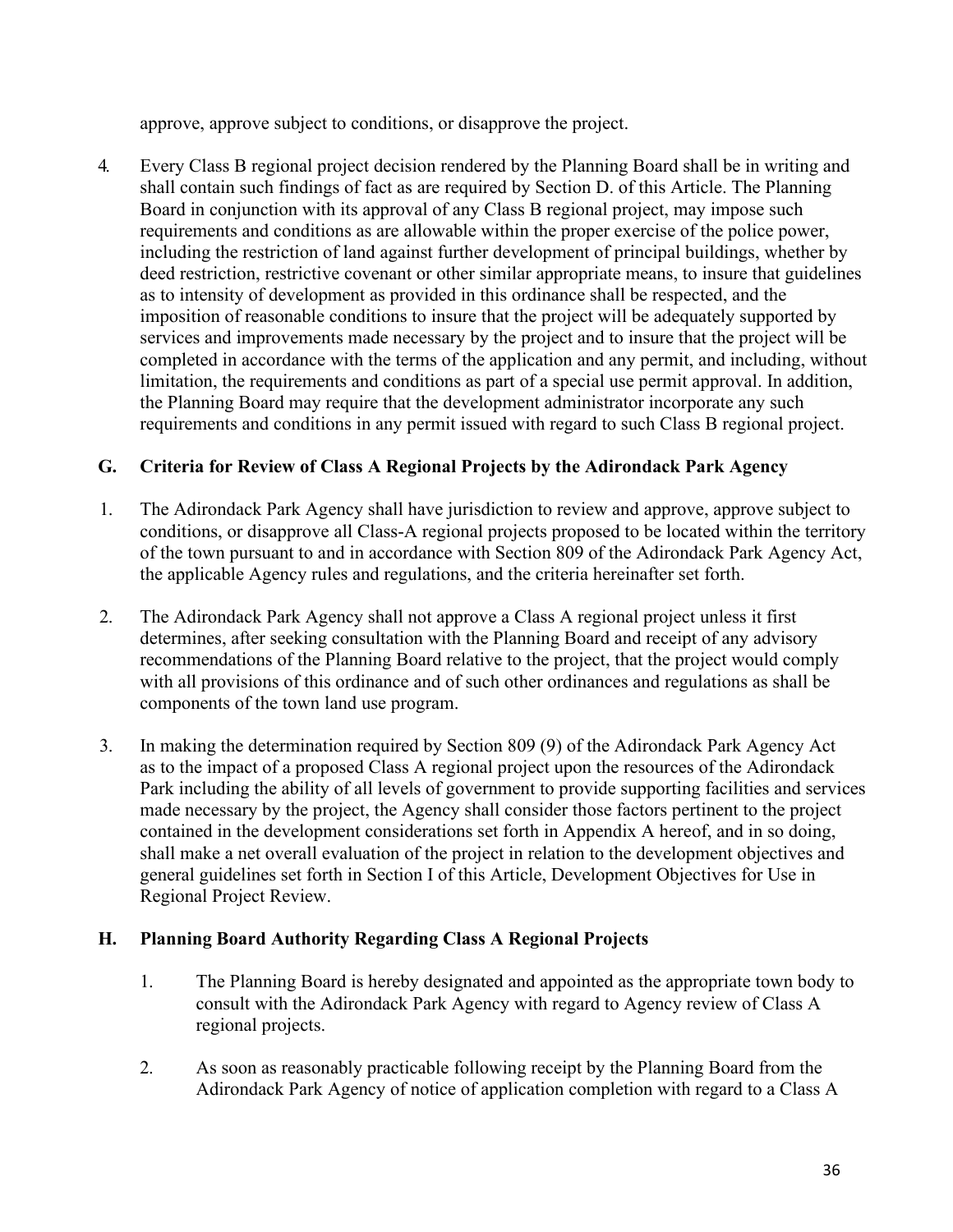regional project, the Planning Board or one or more designees thereof shall consult with the Agency for the purpose of analyzing the project application and formulating advisory recommendations as to whether the project meets all of the pertinent requirements and conditions of the town land use program.

- 3. Not later than thirty (30) days following the Agency's issuance of notice of application completion with regard to a Class A regional project, the Planning Board shall provide to the Agency its advisory recommendations as to whether the project meets all of the pertinent requirements and conditions of the town land use program.
- 4. Notwithstanding the fact that Class A regional project approval may have been granted by the Adirondack Park Agency after a finding by that body that the project would comply with all provisions of this chapter, it must be recognized that reasonable bodies may differ. Therefore, where the Planning Board finds that the project would have an undue adverse impact upon the community character, natural, scenic, aesthetic, ecological, wildlife, historic, recreational or open space resources of the Town, the Comprehensive Plan, or upon the ability of the Town to provide supporting facilities and services made necessary by the project, taking into account the commercial, industrial, residential, recreational or other benefits that might be derived from the project, or that the project would otherwise not be approvable under this chapter, the Planning Board may disapprove the project, irrespective of any Agency approval. In such case, the reasons for the Planning Board disapproval shall be specified in writing. The Planning Board must hold a public hearing before making such disapproval.

### **I. Development Objectives for Use in Regional Project Review**

- 1. The principal natural and public resource aspects of a project site to be considered in connection with the determination required by Article VII D and referred to in Article VII.G hereof, together with representative means for avoiding undue adverse impact thereupon include the objectives defined in Appendix A of this ordinance. The following is a checklist of the concerns described in Appendix A.
	- A. Soils
	- B. Topography
	- C. Surface Waters
	- D. Ground Water
	- E. Shorelines
	- F. Mineral Resources
	- G. Air Quality
	- H. Noise Levels
	- I. Wetlands
	- J. Aquatic Communities
	- K. Terrestrial Vegetation
	- L. Fragile Ecosystems at Higher Elevations
	- M. Terrestrial Wildlife
	- N. Aesthetics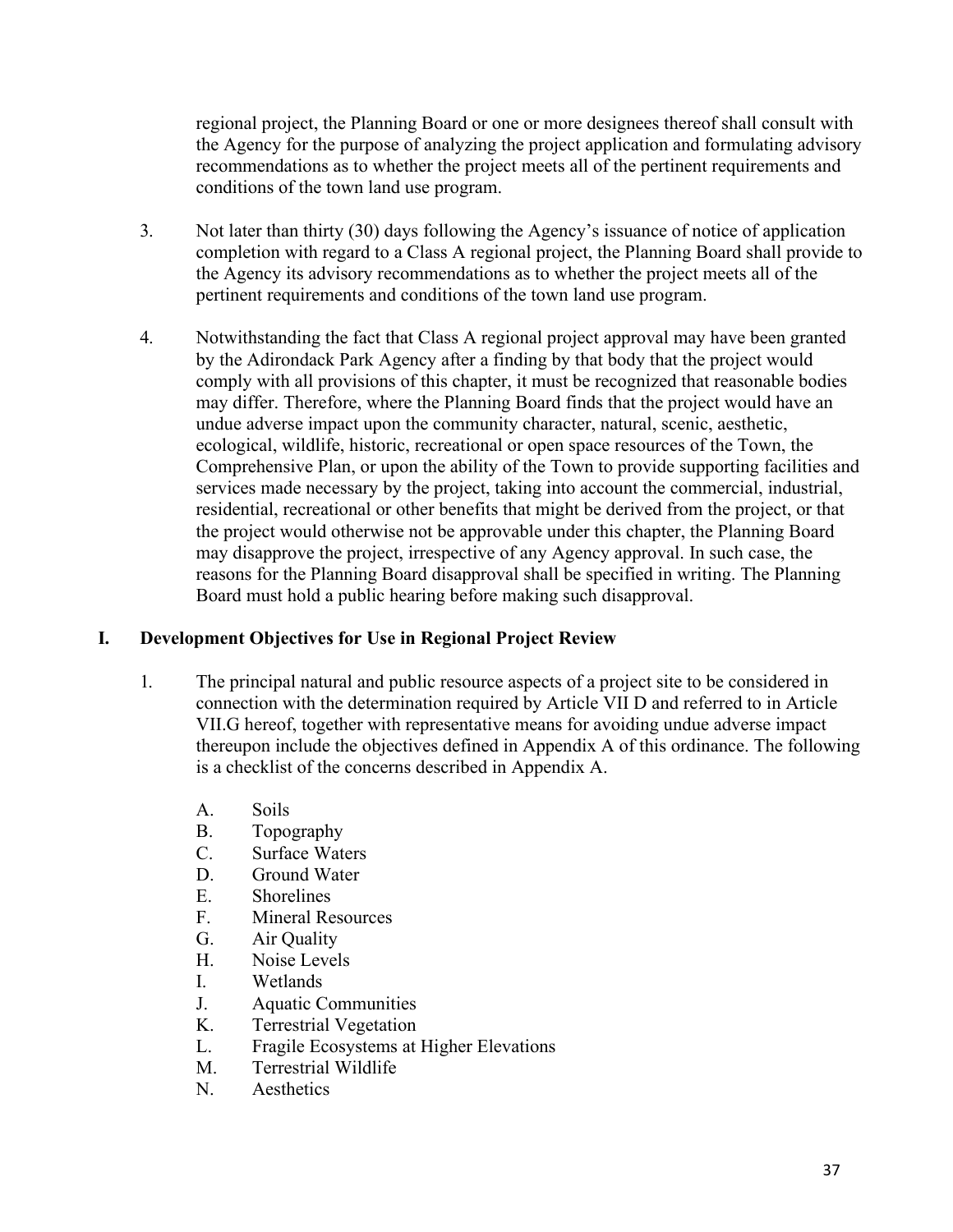- O. Open Space
- P. Adjoining and Nearby Land Use
- Q. Wild, Scenic and Recreational Study Rivers
- R. Historic Sites<br>S. Special interes
- S. Special interest Areas<br>T. Government Consideration
- T. Government Considerations<br>U. Public Utilities and Commun
- Public Utilities and Community Resources
- 2. In addition, for Class A projects and subdivisions:
	- A. Streets and Roads
	- B. Siting and Construction of Buildings
	- C. Sewage Disposal
	- D. Storm Drainage<br>E. Water Supply
	- Water Supply
	- F. Solid Waste Disposal
	- G. Pesticides and Herbicides
	- H. Shoreline Development
	- I. Noise
	- J. Signs
	- K. Utilities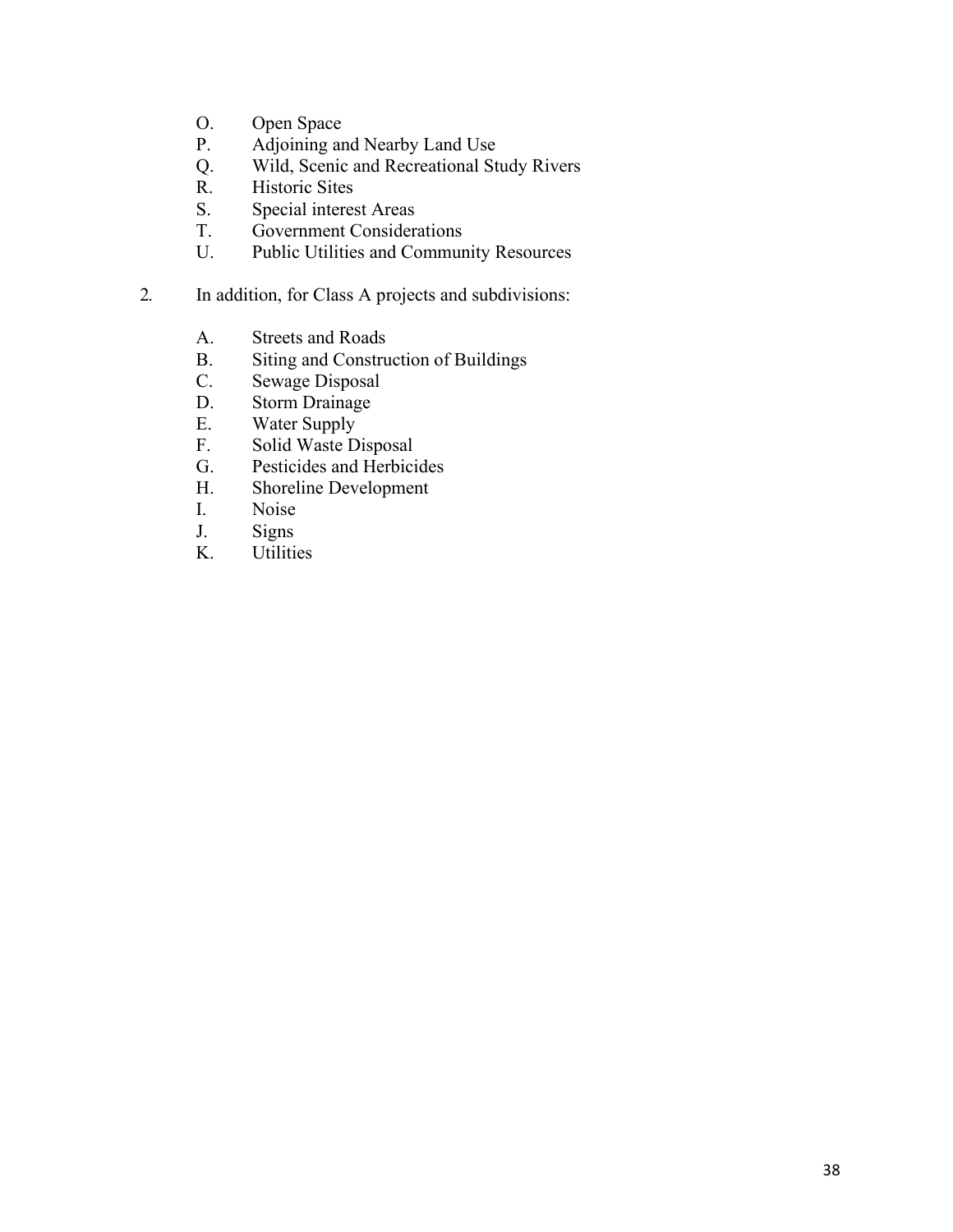# **Article VIII Signs**

#### **A. Purpose**

The purposes of these regulations are to promote general welfare, protect open space and scenic areas, safeguard property values, create an attractive tourist climate, and reduce hazardous obstructions.

### **B. Definitions**

"Sign" means any inscribed surface, pattern of artificial lighting, ornament, banner, or other visually communicative or expressive device that is visible from out of doors and is used to advertise or call attention to any business activity, sale or lease, person, place, or any kind of message. Also included is any sign currently in disuse or frame erected to hold a sign.

The term sign shall not include any government sign, temporary (up for 2 weeks or less) sign advertising institutional events, or private directional or warning signs ("posted," boundary marker) under three square feet in area.

"Sign area" means the total area of all faces or surfaces upon which writing, emblems or other expressive matter appears, except that if the sign area it composed of two surfaces back to back, the area of one side shall constitute the "sign area".

"Sign, abandoned" means a sign which for a period of 180 consecutive days has not correctly directed or exhorted any person, or advertised a bona fide business, lessor, owner or activity conducted on the premises where such sign is displayed.

"Sign, business" means a sign which directs attention to a business or profession conducted, or a commodity, service, or entertainment sold or offered upon the premises where such sign is located, or to which it is affixed. A "For Sale" or "To Let" sign relating to the lot on which it is displayed shall be deemed to be a business sign.

"Sign, flashing" means any illuminated sign on which the artificial light is not maintained stationary or constant in intensity and color when such sign in is use. For the purpose of this ordinance any revolving illuminated sign shall be considered a "flashing sign".

"Sign, luminous" means any incandescent or other sign which gives forth its own light, or any transparent or translucent sign through which artificial light is emitted including, without limitation, any neon sign, fluorescent sign or advertising light display.

"Sign, indirectly illuminated" means any sign illuminated by a lighting device and reflecting the light thereof, but not emitting any light and therefore not a luminous sign.

"Sign, level of natural ground" means the level of ground prior to any grading or fill done primarily for the purpose of erecting any sign or raising the level of a sign's allowable height.

"Sign, off-premise" means any sign advertising or calling attention to any business or activity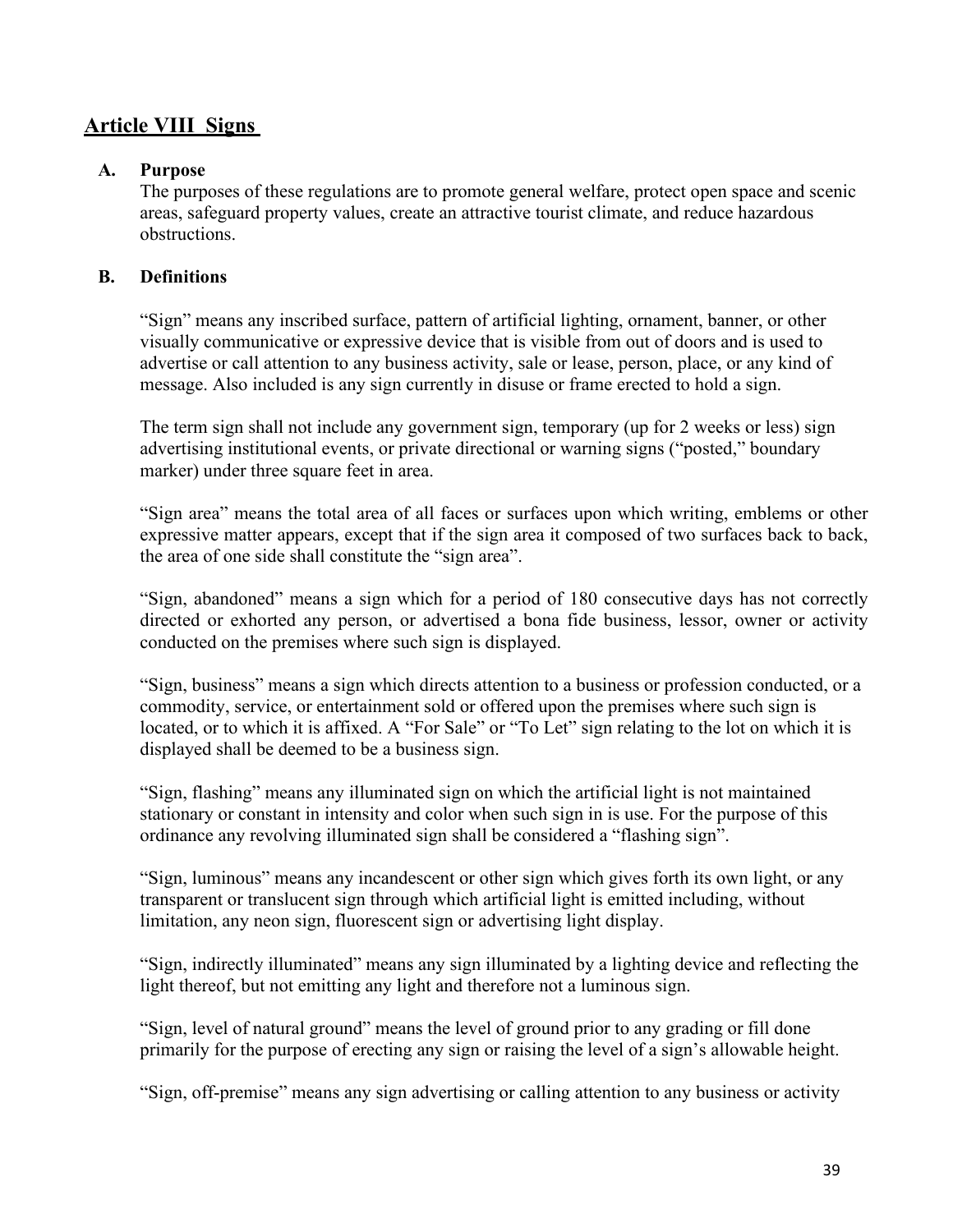not located on the same continuous parcel of real estate as the sign, or any sign advertising or calling attention to any commodity or service not sold or offered upon the same continuous parcel of real estate as the sign.

"Sign, pole" means any sign supported by one or more columns exceeding two inches in diameter or two by four inches in dimension.

"Sign, to erect" means to build, construct, alter, enlarge, relocate, attach, hang, place, affix, or maintain any sign, or paint any wall sign.

## **C. Substitution Clause**

Signs containing noncommercial speech are permitted anywhere that advertising or business signs are permitted

### **D. Permit Requirement**

- 1. No sign, as defined in this ordinance shall be erected and thereafter maintained anywhere within the town unless or until a land use and development permit has been obtained from the Development Administrator pursuant to this ordinance.
- 2. Permit applications shall be accompanied by a sketch of all proposed signs showing dimensions, materials, color and text. Criteria for issuance of a permit shall include (but not be limited to):
	- a. Construction of wood, metal or other durable material approved by the Planning Board.
	- b. Design of rustic or other character which will be attractive and suitable for the proposed sign location.

### **E. General Provisions**

The provisions contained in this section shall apply to all signs visible to the traveling public at any time of the year.

- 1. No sign shall be illuminated by or contain flashing, intermittent, rotating, or moving light or lights. All luminous signs, indirectly illuminated signs, and lighting devices shall employ only lights emitting light of constant intensity, except in the case of digital street clocks and temperature indicators.
- 2. No luminous sign, indirectly illuminated sign, or lighting device shall be placed or directed so as to cause glaring or non-diffuse beams of light to be cast upon any public street, highway, sidewalk, or adjacent premises, or otherwise to cause glare or reflection that may constitute a traffic hazard or nuisance. No sign shall in its construction employ any mirror or mirror-like surface, nor any day-glowing or other fluorescent paint or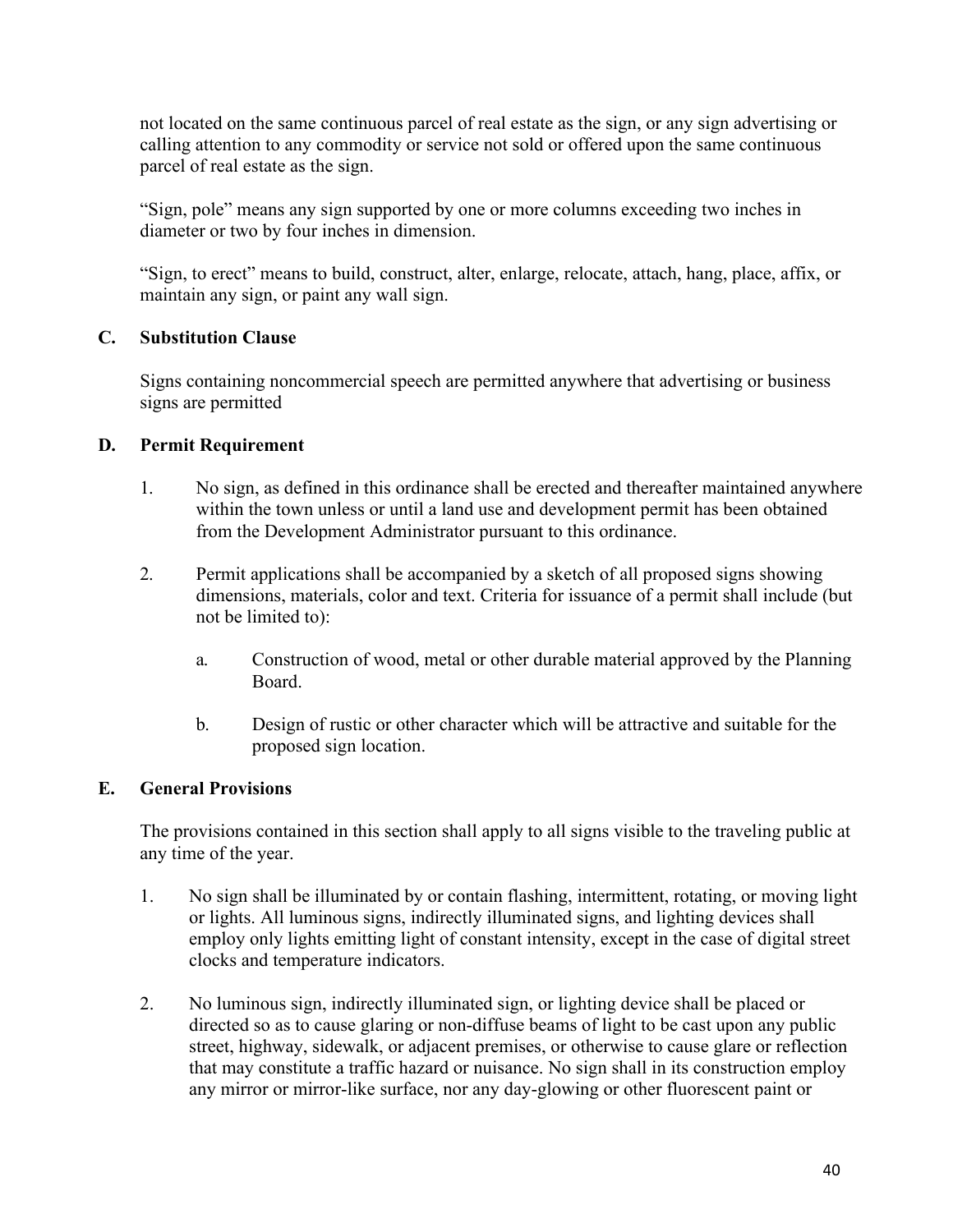pigment.

- 3. Luminous signs shall not exceed 4 square feet in sign area; that is, 8 square feet for both sides.
- 4. No sign or part thereof shall contain or consist of any banner, pennant, ribbon, streamer, spinner, or other similar moving, fluttering, or revolving device. The said devices, as well as strings of lights, shall not be used for advertising or related functions whether or not they are part of any sign. No sign or part thereof may rotate or move back and forth.
- 5. No sign shall be placed upon or be supported by any tree, rock, or other natural object other than the ground.
- 6. No sign shall be erected or maintained upon the roof of any building or structure.
- 7. No vehicle (motorized or un-motorized) which is placed or painted as a sign shall be parked or stationed in a manner primarily intended to display the sign.
- 8. Not more than one pole sign may be erected or maintained upon the premises of any gasoline or other automotive service station; and no such pole sign shall have a sign area greater than 15 square feet; that is, 30 square feet both sides.
- 9. No sign shall exceed 14 feet in overall height, measured from the highest level of natural ground immediately beneath the sign to the highest point of the sign or the supporting structure thereof.
- 10. No sign shall project more than 3 feet from the wall of any building, nor shall any sign project from the roof of any building or into any public way.
- 11. No sign shall be erected or maintained having a sign area greater than 30 square feet; that is, 60 square feet for both sides.
- 12. No sign shall be erected or maintained within the right of way, nor within 10 feet of the road bed of any public street or highway, except that this minimum setback distance shall not apply to signs erected in the Town Center (TC) and Town Residential (TR) zone districts, except that in no case shall new signs be erected in the right of way. For the purposes of this provision, the road bed shall mean the trafficable portion of a road, street, or highway, bounded on either side by the outer edge of the shoulder or guardrail, whichever extends farthest. Where there is no shoulder or guardrail, there shall be deemed to be a shoulder extending four feet from the outer edge of the pavement or unpaved traffic lanes.
- 13. No on-premises sign shall be erected or maintained more than 300 feet from the business or activity with which it is principally associated. For the purposes of this provision, the location of a business or activity shall include all of the principal private access road or roads connecting the actual place of that business or activity with a public street or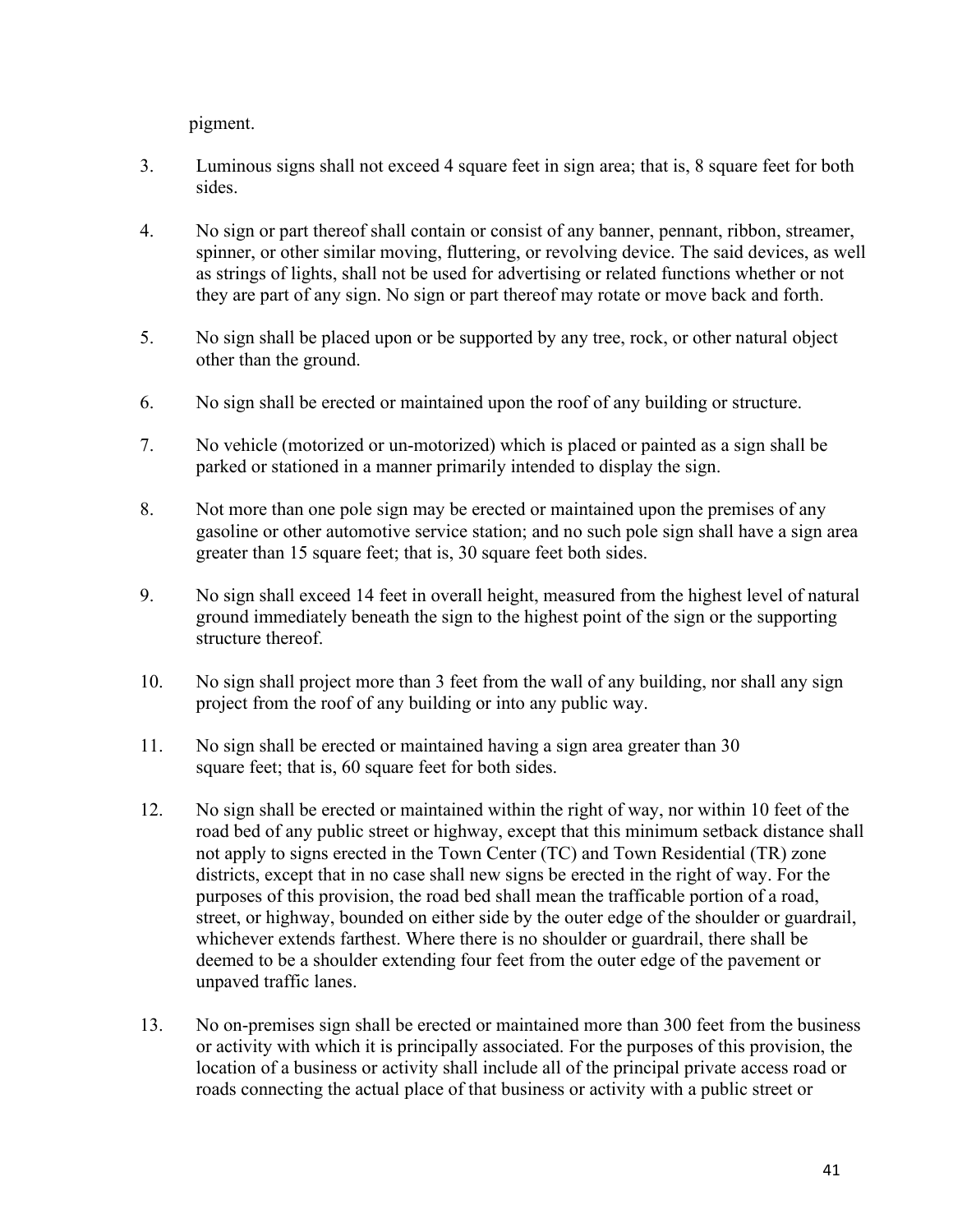highway.

- 14. Not more than 2 signs may be erected or maintained advertising or otherwise relating to a single business or activity, except for signs that do not exceed 6 square feet in sign area. The total sign area of 2 signs shall not exceed 60 square feet. For the purposes of this provision, a single business or activity shall include all businesses or activities subordinate to or integrated with that business or activity, located on the same premises as that business or activity.
- 15. No off-premise sign shall have a sign area of more than 10 square feet, nor shall any such sign be a luminous sign. All off-premise signs shall conform to all applicable requirements of the State Department of Environmental Conservation for off-premise signs within the Adirondack Park.
- 16. Not more than one sign not to exceed 2 square feet of sign area; that is, 4 square feet for both sides, showing the name and address of the resident or a permitted home occupation of the resident of the premises. In the case of a corner lot, such sign shall be located on the principal street frontage of the dwelling unit.
- 17. Signs denoting the architect, engineer or contractor, placed upon premises where construction, repair or renovation is in progress, provided that the sign does not exceed 4 square feet in sign area; that is, 8 square feet both sides. Such signs shall be removed promptly upon completion of the work.

## **F. Removal of unsafe or abandoned signs**

- 1. If the Development Administrator determines that any sign regulated in this article is not used, is abandoned, unsafe or insecure or is a menace to the public, the Development Administrator shall give written notice to the named owner of the land upon which it is located, who shall remove or repair the sign within 60 days from the date of the notice. If the sign is not removed or repaired within said time period, the Development Administrator may seek authority from the Town Board to remove or repair the sign and assess the owner for all costs incurred for such service.
	- 2. The Development Administrator may cause any sign which is a source of immediate peril to persons or property to be removed immediately and without notice. The cost of such removal shall be assessed to the owner.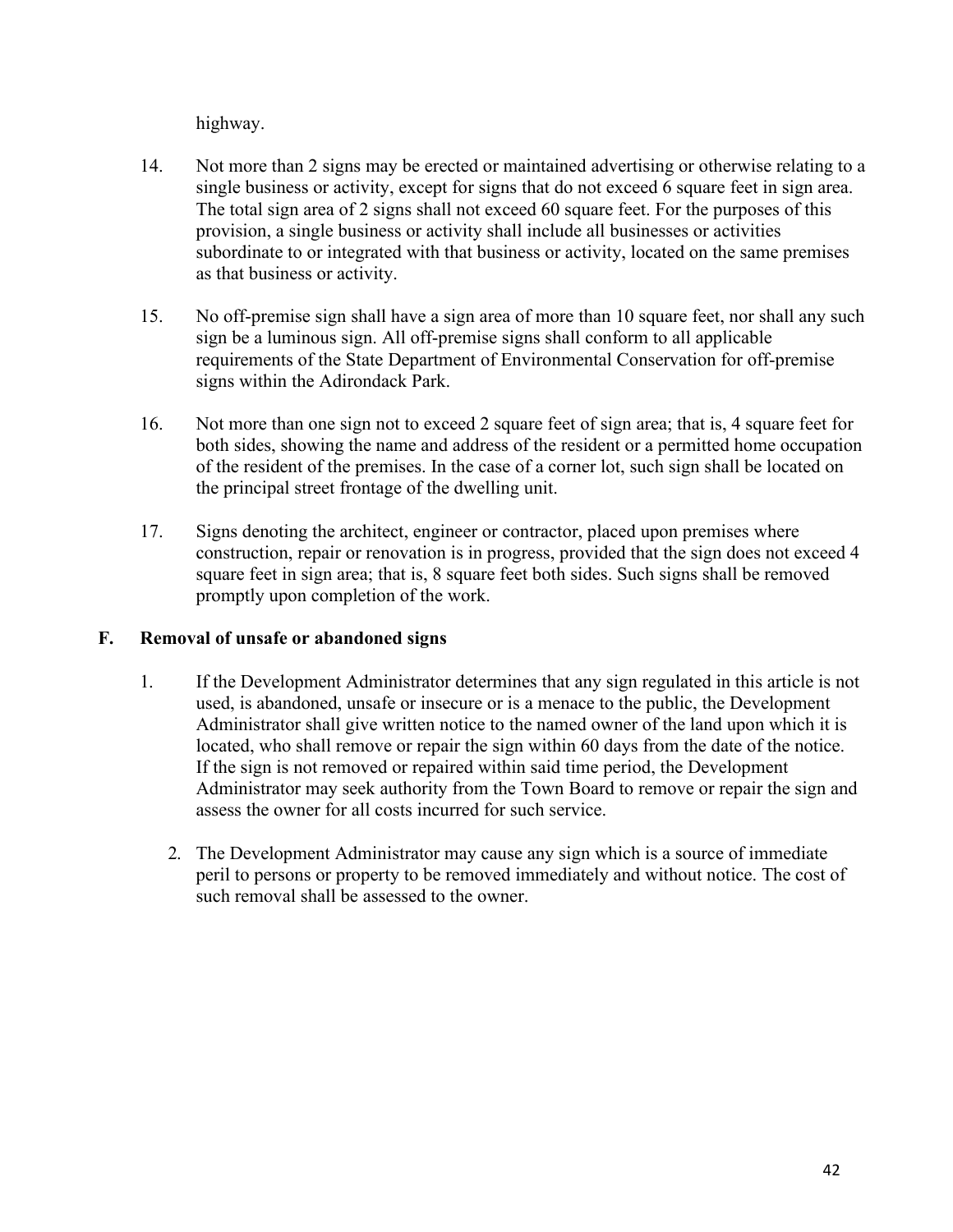# **Article IX Special Shoreline Regulations**

The regulations set forth in paragraphs A) through E) shall be applicable in all town zoning districts.

### **A. Minimum Setback for On-Site Sewage Facilities**

In the case of all lakes, ponds, rivers and streams, or any swamp, marsh or wetland, the minimum setback of any on-site sewage drainage field or seepage pit shall be one hundred (100) feet from the mean high water mark irrespective of zoning district or land use area classification. The local body or officer having jurisdiction, or the Adirondack Park Agency in its review of a Class A regional project, shall have authority to require a greater setback of any on-site sewage drainage field or seepage pit than the minimum herein above set forth, if it or he shall determine that soils or other pertinent conditions require such greater setback to reasonably protect the water quality of the water body involved.

### **B. Minimum Shoreline Frontage for Deeded or Contractual Access**

In the case of the shorelines of all lakes and ponds and the shorelines of any river designated to be studied as a wild, scenic or recreational river in accordance with the Environmental Conservation Law or any river or stream navigable by boat, including canoe, the following minimum shoreline frontages shall be required for deeded or contractual access to all such lakes, ponds, rivers or streams for five or more lots, parcels or sites or multiple family dwelling units not having separate and distinct ownership of shore frontage:

- 1. Where five to twenty lots or multiple family dwelling units are involved, a total of not less than one hundred (100) feet.
- 2. Where more than twenty and not more than one hundred lots or multiple dwelling units are involved, a minimum of three (3) feet for each additional lot or multiple dwelling unit in excess of twenty.
- 3. Where more than one hundred and not more than one hundred fifty lots or multiple dwelling units are involved, a minimum of two (2) feet for each additional lot or multiple dwelling unit in excess of one hundred.
- 4. Where more than one hundred fifty lots or multiple dwelling units are involved, a minimum of one (1) foot for each additional lot or multiple dwelling unit in excess of one hundred fifty (150).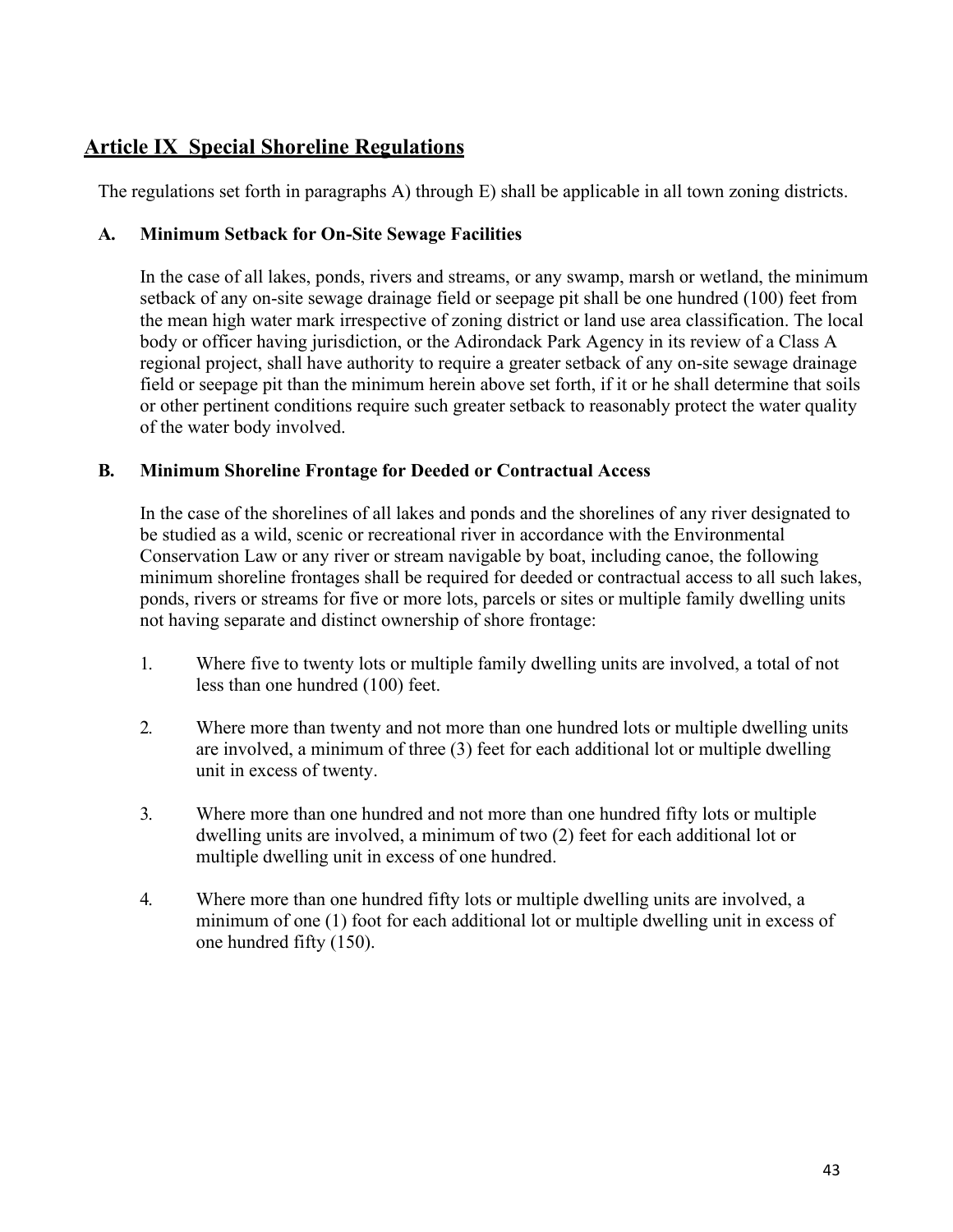### **C. Vegetation Clearing Standards for Shorefront Lots**

In the case of the shorelines of all lakes and ponds and the shorelines of any river designated to be studied as a wild, scenic or recreational river in accordance with the Environmental Conservation Law or any river or stream navigable by boat, including canoe, the removal of vegetation, including trees, shall be permitted on shore front lots provided the following standards are met:

- 1. Within thirty-five (35) feet of the mean high-water mark no vegetation may be removed, except that up to a maximum of thirty percent of the trees in excess of six (6) inches diameter at breast height (4½ feet above ground) existing at any time may be cut over any ten year period.
- 2. Within six (6) feet of the mean high-water mark no vegetation may be removed, except that up to a maximum of thirty percent of the shore front may be cleared of vegetation on any individual lot. This provision shall be adhered to in addition to (1 above.
- 3. The above cutting standards shall not be deemed to prevent the removal of diseased vegetation or of rotten or damaged trees or of other vegetation that present safety or health hazards.

### **D. Shoreline setbacks for Structures**

The minimum setback on all bodies of water measured from the mean high water mark to all principal buildings and accessory structures, other than docks or boathouses, shall be 75 feet in all districts excepting the Resource Conservation District where the setback shall be 100 feet.

### **E. Minimum Lot Widths for Shoreline Parcels**

Any new parcel on which a new principal building will be constructed must comply with the following widths, as measured along the shoreline as it winds and turns at mean high water mark.

- 1. Town Center/Hamlet; 50 feet,
- 2. Town Residential; 100 feet,
- 3. Residential; 125 feet,
- 4. Rural Residential; 150 feet,
- 5. Resource Conservation; 200.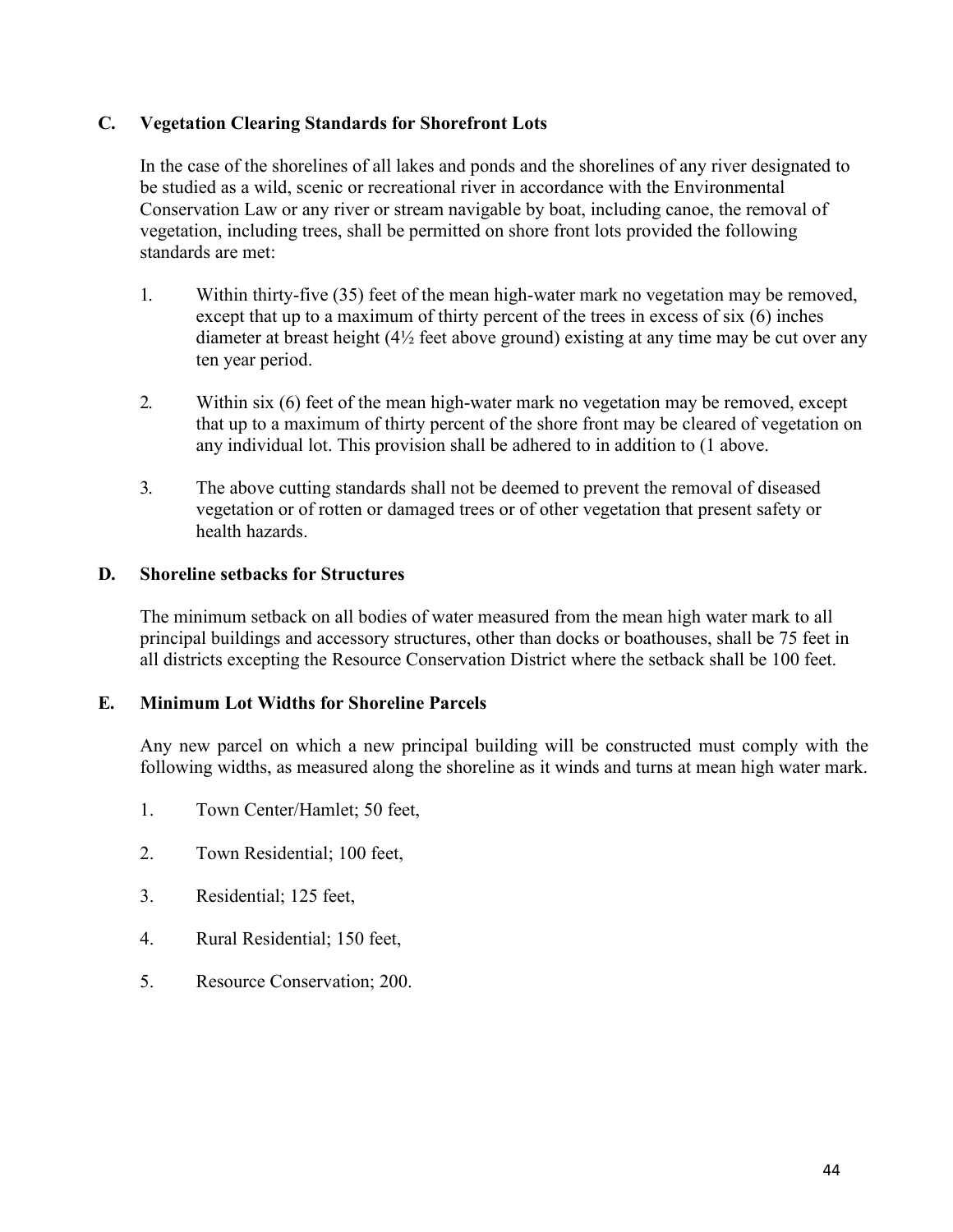# **Article X Supplementary Regulations**

### **A. Campgrounds**

The following additional requirements shall apply to camping grounds, travel trailer parks, tourist camps, or other similar establishments:

- 1. Site and Utilities:
	- a. Suitable soil and topography.
	- b. Well drained-no stagnant pools.
	- c. Adequate water, septic or sewer, and power.
	- d. Adequate protection of the purity of nearby streams, brooks, rivers, lakes and other ecological features.
	- e. Adequate site design to prevent overcrowding.
	- f. A minimum buffer zone 50 feet in width on all sides of the zone lot, except as required for access.
	- g. A minimum recreational area of at least 10% of the campground's total acreage.
	- h. All camping grounds shall provide and maintain a potable water supply, sewage disposal system, sanitary garbage containers, and all other waste service facilities, as may be adequate to comply with the public health law of the State of New York and the rules, regulations, and standards of the New York State Department of Health.

#### 2. Landscaping:

- a. Lawn and/or other suitable permanent ground cover shall be provided on those areas of camping grounds not used for travel trailer stands, buildings or facilities, walkways and access ways.
- b. Planting shall be provided to the extent needed to provide summer shade, and to provide year round screening of objectionable views, including views of garbage and storage areas and adjacent non-residential uses.
- c. Planting shall be provided along those areas in the camp which front along, or are visible from, public highways and streets, or abutting yards of adjacent residential properties, so as to substantially screen the camp from public view at all seasons of the year.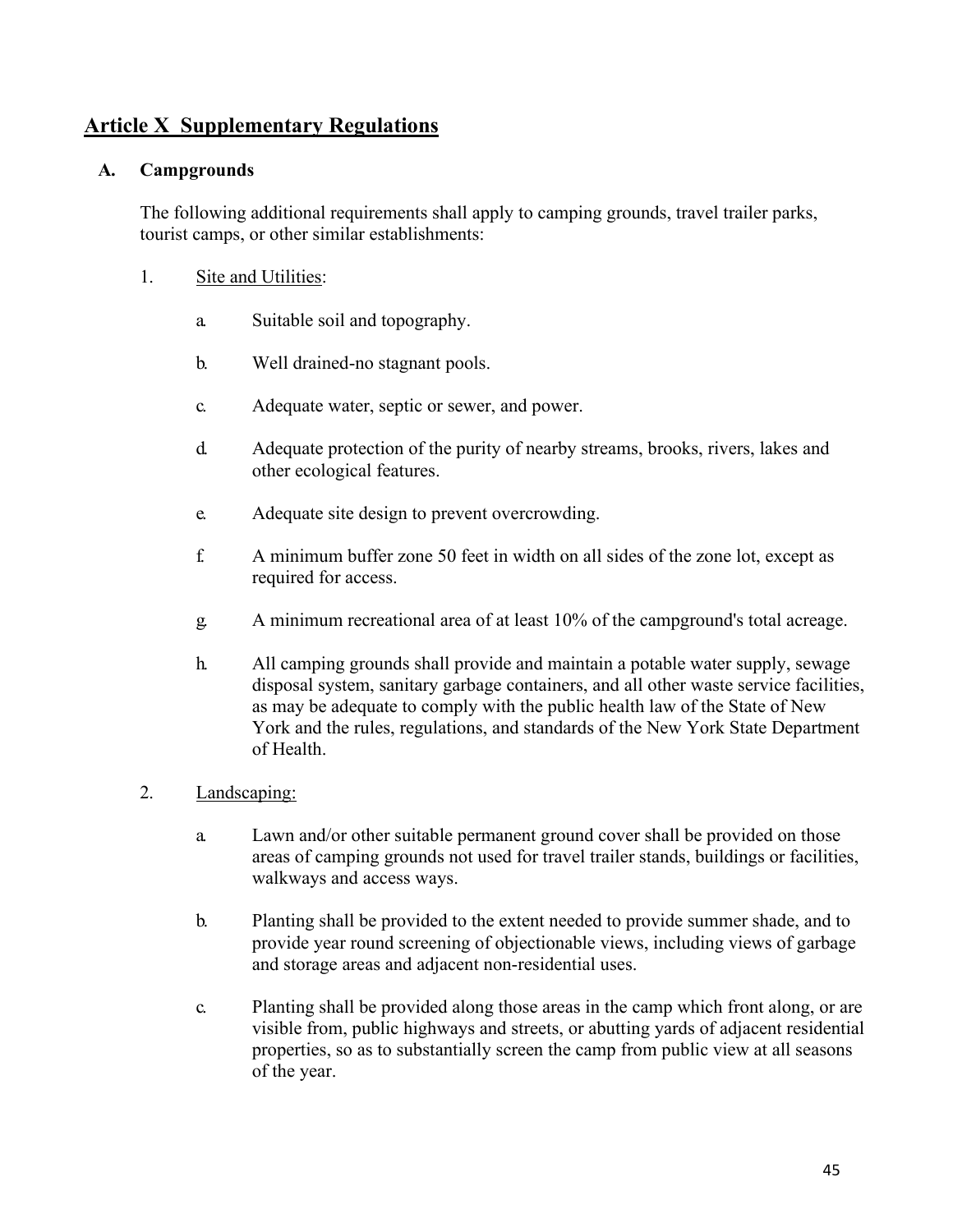### 3. Individual Camping Sites:

- a. A minimum of 50 feet between any stream, brook, river or lake, and the nearest camping site.
- b. A minimum camping site of 2,500 sq. ft. of land.
- c. A minimum of 50 feet between any public street road or highway right of way, property line, and the nearest camping site.

### 4. Travel Trailer Lots:

The following special requirements shall apply to camping grounds which are designated in part or in whole for occupancy by travel trailers:

- a. Travel Trailer Camps may operate May 1 of the calendar year through the following October 31.
- b. Each travel trailer camp shall be marked off into travel trailer lots.
- c. The total number of travel trailer lots in each camp shall not exceed ten (10) per gross acre.
- d. Each travel trailer lot shall have a net area of not less than 2,500 sq. ft. with a minimum width of thirty (30) feet.
- 5. Travel Trailers:
	- a. No travel trailer shall be parked or otherwise located nearer than a distance of: twenty-five (25) feet from an adjacent travel trailer in any direction; sixty (60) feet from an adjacent property line of any third party; seventy five (75) feet from the right of way line of a public street or highway; twenty (20) feet from the nearest edge of any street within the camp.
	- b. Only one travel trailer shall be permitted to occupy one travel trailer lot.
	- c. No travel trailer shall be allowed to remain, whether occupied or not, in any travel trailer camp lot for more than one May 1 to October 31 operating season. On or before October 31 of each year, the travel trailer must then be removed from the campground or relocated to an approved storage area designated in section 8 below.
- 6. Travel Trailer Stand: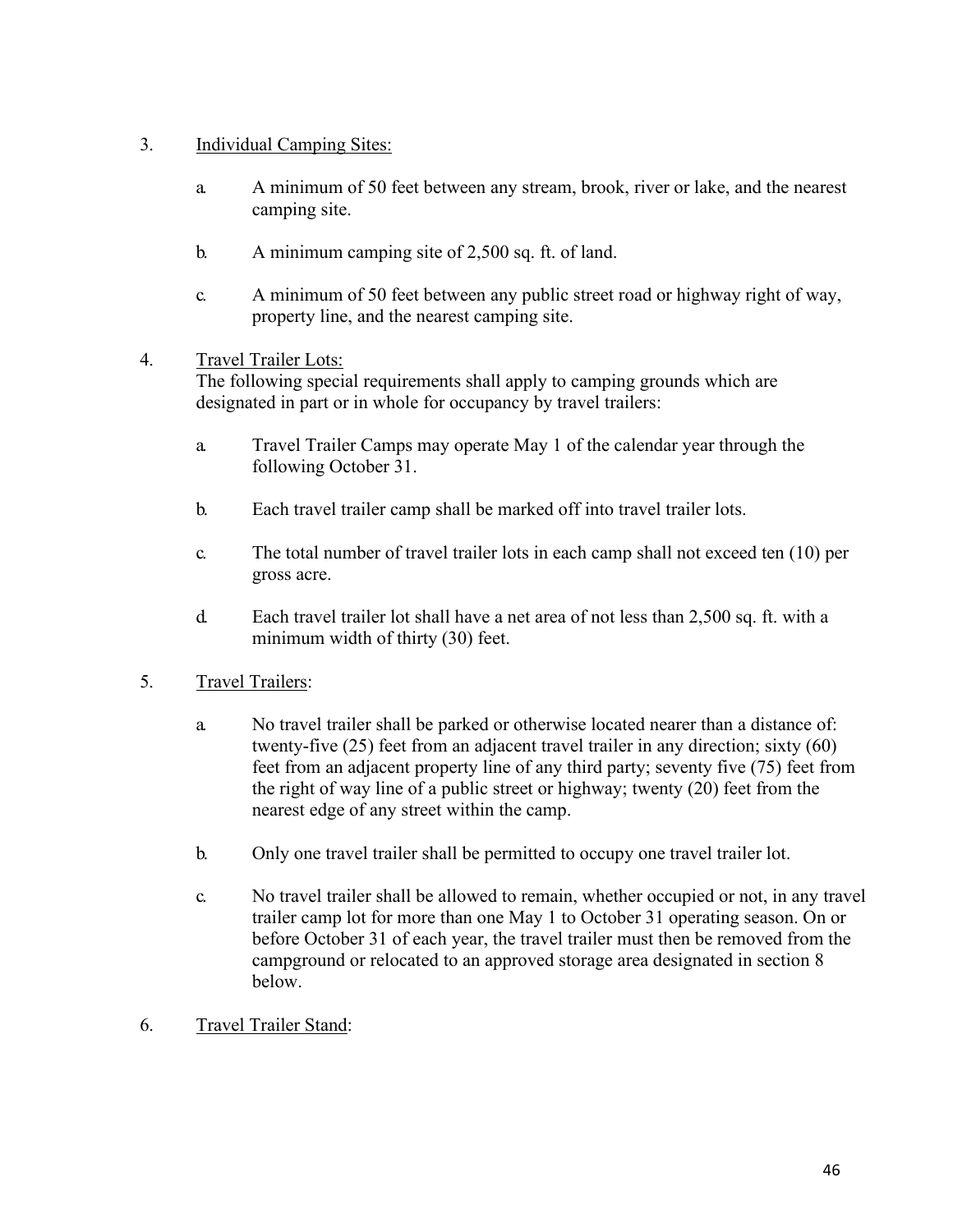- a. Each travel trailer lot shall have a travel trailer stand, which will provide for the practical placement on and removal from the lot of the travel trailer, and the retention of the trailer on the lot in a stable condition.
- b. The stand shall be of sufficient size to fit the dimensions of the anticipated travel trailers.
- c. The stand shall be constructed of an appropriate material which is durable and adequate for the support of the maximum anticipated loads.
- d. The stand shall be suitably graded to permit adequate surface drainage.

### 7. Utilities and Service Facilities:

The following utilities and service facilities shall be provided in each travel trailer camp which shall be in accordance with the regulations and requirements of the New York State Department of Health, and/or the Department of Environmental Conservation.

- a. An adequate supply of pure water for drinking and domestic purposes shall be supplied by pipes to all buildings and to every ten (10) trailer lots within the camp to meet the requirements of such camp.
- b. Each ten (10) lots shall be provided with a cold-water tap, the waste from which shall be emptied into a drain connected to an approved disposal system, such as a septic tank and drainage bed.
- c. Toilet and other necessary sanitary facilities for males and females shall be provided in permanent structures. Such facilities shall be housed in either separate buildings or in the same building; in the latter case, such facilities shall be separated by soundproof walls. The male and female facilities shall be marked with appropriate signs and have separate entrances for each. Such toilet and other sanitary facilities for males shall consist of not less than one flush toilet for every fifteen travel trailers, and one lavatory for every ten travel trailers; female facilities shall consist of not less than one flush toilet and one lavatory for every ten travel trailers.
- d. Lavatory facilities shall be supplied with hot and cold running water. The buildings housing such toilet and sanitary facilities shall be well-lighted at all times of the day and night, shall be well-ventilated with screened openings, shall be constructed of moisture-proof materials, and shall be clean and sanitarily maintained at all times. The floors of such buildings shall be of water impervious material. Such buildings shall not be located nearer than fifty (50) feet nor further than two hundred (200) feet from any travel trailer.
- e. Other service facilities and buildings shall be provided as deemed necessary for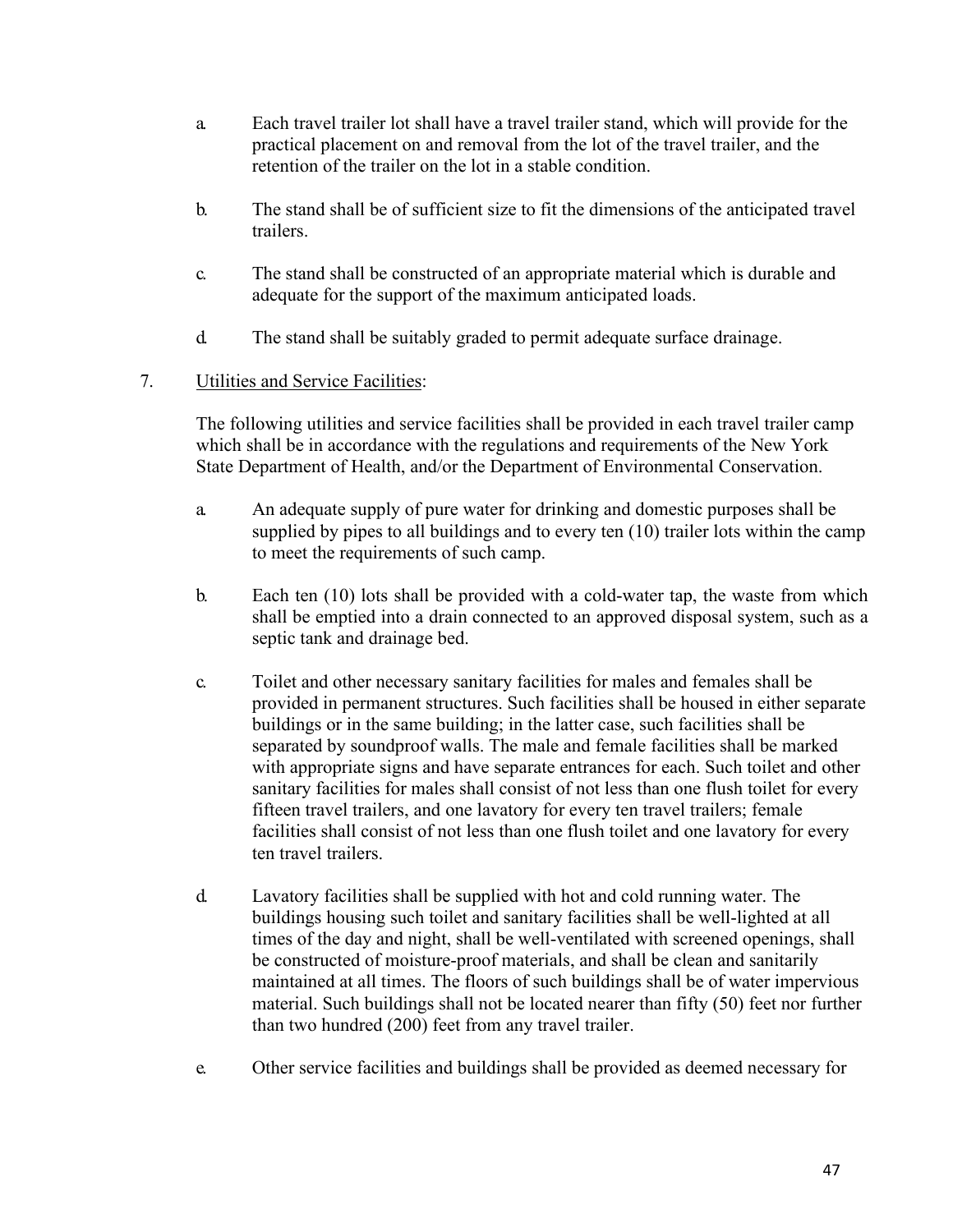the normal operation of the camp, such facilities or buildings shall be maintained by the owner or manager of the camp in a clean, sightly, and sanitary condition.

- f. Metal or plastic garbage cans with tight fitting covers shall be used in quantities adequate to permit the disposal of all garbage and rubbish. The cans shall be kept in sanitary condition at all times. The cans shall be located no further than two hundred (200) feet from any travel trailer lot. Garbage and rubbish shall be collected and disposed of as frequently as may be necessary by the camp owner or manager to ensure that such cans shall not overflow.
- g. Waste from all buildings and trailer lots shall be discharged into an approved septic tank and leach field or other suitable drainage field, or into a public or private sewer system, so as to comply with the Town sanitary code.
- 8. Travel Trailer Camp Storage Areas:

Owners of a Travel Trailer Camp may have the option of providing an off-season storage area for unoccupied Travel trailers for clients who wish to occupy the campground for multiple seasons. This storage area may be located at the site of the campground, or at another property dedicated for this storage use. The storage area must be designated and approved for such use by the Planning Board.

## **B. Additional Regulations for Travel Trailers**

- 1. No travel trailer shall be parked or located overnight within the Town except:
	- a. A registered vehicle may be stored on the property of the land owner where the use of the property is a residential use,
	- b. In a manufactured home park or travel trailer camp as regulated by this ordinance;
	- c. On the property of the owner, where the lot is vacant, not to exceed 180 consecutive days in a calendar year; or
	- d. On the premises of a travel trailer sales or rental establishment
- 2. The travel trailer shall not be occupied by any persons for overnight use unless the following terms and conditions are met
	- a. On the property of the owner where the principal use is a residential use
		- i. The travel trailer occupancy is temporary and incidental to the residential use
		- ii. The travel trailer is self-contained, and occupancy is limited to family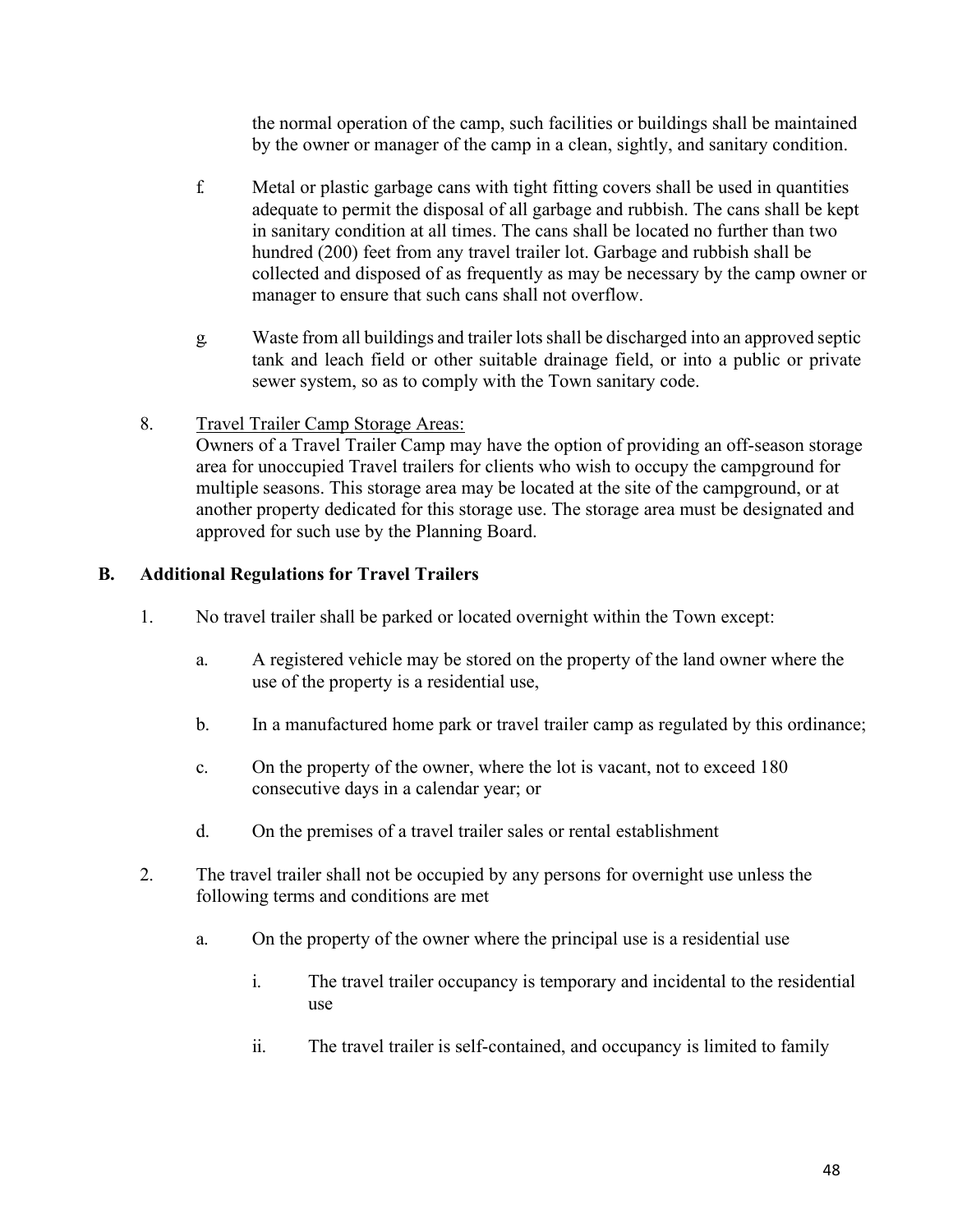members and guests

- b. In a manufactured home park, travel trailer camp or campground where the owner of the campground has:
	- i. Demonstrated compliance by the operator with Chapter 1 of the State Sanitary Code Subpart 7-3. Campgrounds and the regulations of this chapter.
- c. On a vacant lot owned by the owner of the travel trailer.
	- i. The travel trailer must be self-contained; and have no external electrical, water, or septic outlets.
	- ii. The travel trailer may not be set up on site to be occupied, whether occupied continuously, or not, for more than 180 consecutive days in one calendar year.
	- iii. The owner of any travel trailer who wishes to leave the travel trailer set up and ready to occupy for more than 180 consecutive days must have prior approval by the Planning Board using standard Site Plan Review. In addition to the normal provisions for Site Plan approval, the owner must provide proof of adequate sources of water supply and adequate and acceptable plans for septic and greywater disposal to the Planning Board prior to approval.

### **C. Manufactured Home Courts or Parks**

The following additional requirements apply:

- 1. Site:
	- a. Suitable soil and topography**.**
	- b. Well drained with no stagnant pools.
- 2. Manufactured Home Lot:
	- a. The manufactured home court shall be permanently marked off into separate lots. Each lot area (gross) equal to the minimum lot area in that zone district.
- 3. Manufactured Home: Located at least:
	- a. 40 feet from another manufactured home.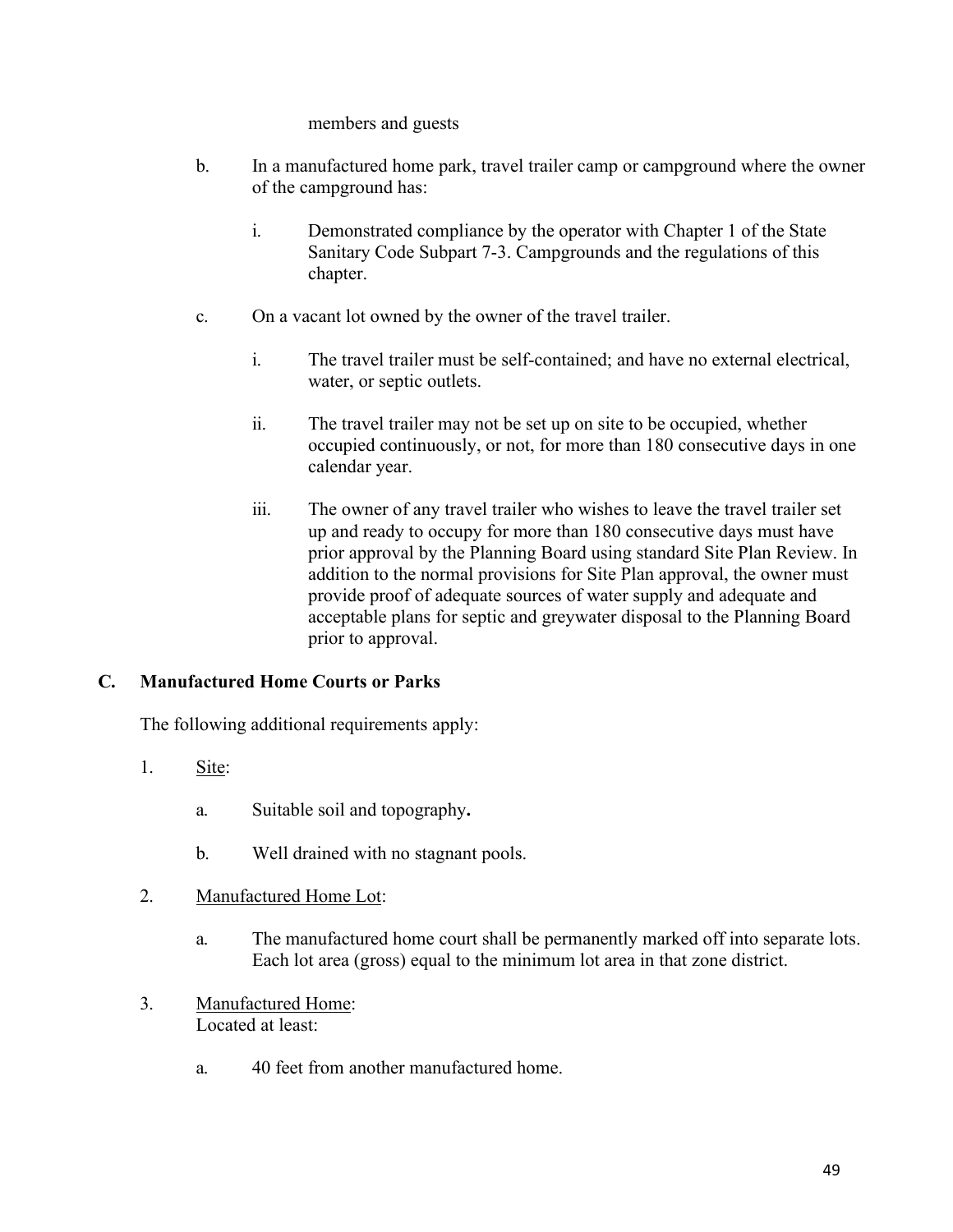- b. 75 feet from an adjacent, third-party property line.
- c. 50 feet from a public right of way.
- 4. Manufactured Home Stand and Skirting:
	- a. Each manufactured home lot shall have a manufactured home stand which will provide for the practical placement on and removal from the lot of both the manufactured home and its appurtenant structures, and the retention of the home on the lot in a stable condition.
	- d. The stand shall be of sufficient size to fit the dimensions of the anticipated manufactured homes and their appurtenant structures or appendages.
	- e. The stand shall be constructed of an appropriate material which is durable and adequate for the support of the maximum anticipated loads.
	- f. The stand shall be suitably graded to permit rapid surface drainage.
	- g. The stand shall be equipped with an anchor or tie down at each corner thereof to provide adequate security for the manufactured home against wind loading.
	- h. The manufactured home shall be enclosed with a desirable and attractive skirt made of sturdy materials, which will hide all wheels, chassis, and other appurtenances under the manufactured home.
- 5. Accessibility:
	- a. The manufactured home court shall be easily accessible from an existing public highway or street.
	- b. All entrances and exits shall be of sufficient width to facilitate the turning movements of vehicles with manufactured homes attached.
	- c. The manufactured home court shall have graded and surfaced streets to provide for the convenient access to all manufactured home lots and other important facilities within the court. The street system shall be so designed to permit safe vehicular circulation within the court.
	- d. Streets shall be adapted to the topography and shall have suitable alignment and gradient for traffic safety. All streets shall have the following minimum widths: one-way traffic movement - 12 feet; and two-way traffic movement - 20 feet. Except in cases of emergency, no parking shall be allowed on such streets.
	- e. An improved driveway shall be provided for each manufactured home lot. This driveway shall have a minimum width of nine (9) feet.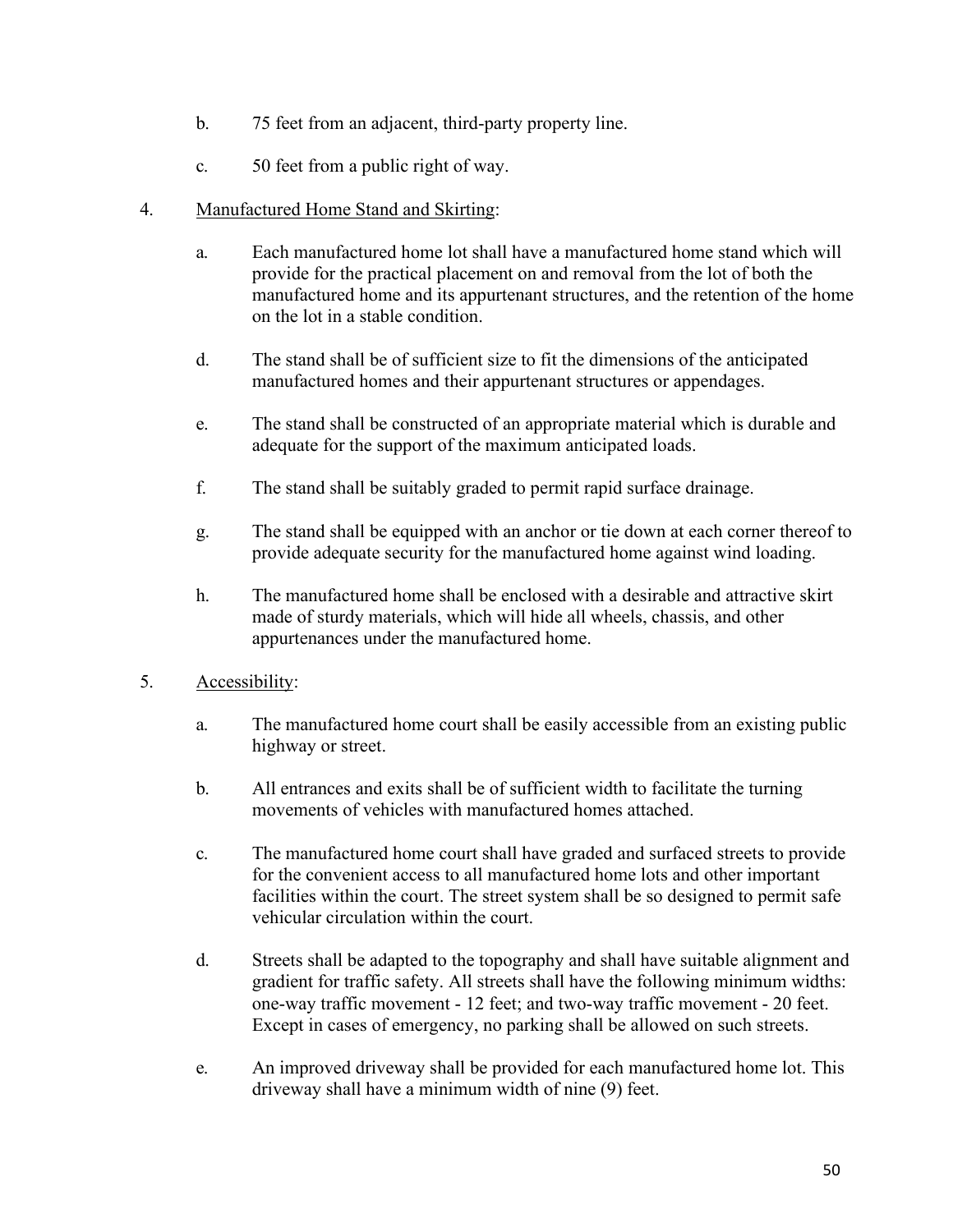- f. Each court shall provide a system of internal walkways to provide safe, convenient pedestrian access of adequate width to common facilities, service areas and open space areas.
- 6. Utilities and Service Facilities:

The following utilities and service facilities shall be provided in each manufactured home court which shall be in accordance with the regulations and requirements of the New York State Department of Health, and/or the New York State Department of Environmental Conservation.

- a. An adequate supply of pure water for drinking and domestic purposes shall be supplied by pipes to all manufactured home lots and buildings within the court. Each manufactured home lot shall be provided with proper water connections.
- b. Each manufactured home lot shall be provided with a sewer, which shall be connected to the manufactured home situated on the lot, to receive the waste from the shower, tub, flush toilets, lavatory and kitchen sink in such home. The sewer shall be connected to a septic tank and leach field or other suitable drainage system or public or private sewer system, so as to comply with the town sanitary code.
- c. Sewer connections in unoccupied lots shall be so sealed to prevent the emission of any odors and the creation of breeding places for insects.
- d. Durable refuse containers with tight fitting covers shall be maintained in sufficient number and volume capacity to permit the disposal of all garbage and rubbish. The containers shall be kept in sanitary condition at all times. The containers shall be located no further than two hundred (200) feet from any manufactured home lot.
- e. Garbage and rubbish shall be collected and disposed of by the court owner or manager as frequently as may be necessary to ensure that such containers shall not overflow.
- f. Other service buildings including storage areas shall be provided as deemed necessary for the normal operation of the court, such buildings shall be maintained by the owner or manager of the court in a clean, sightly, and sanitary condition.
- g. Each manufactured home lot shall be provided with weatherproof electric service connections and outlets which are a type approved by the New York State Board of Fire Underwriters.
- 7. Open Space: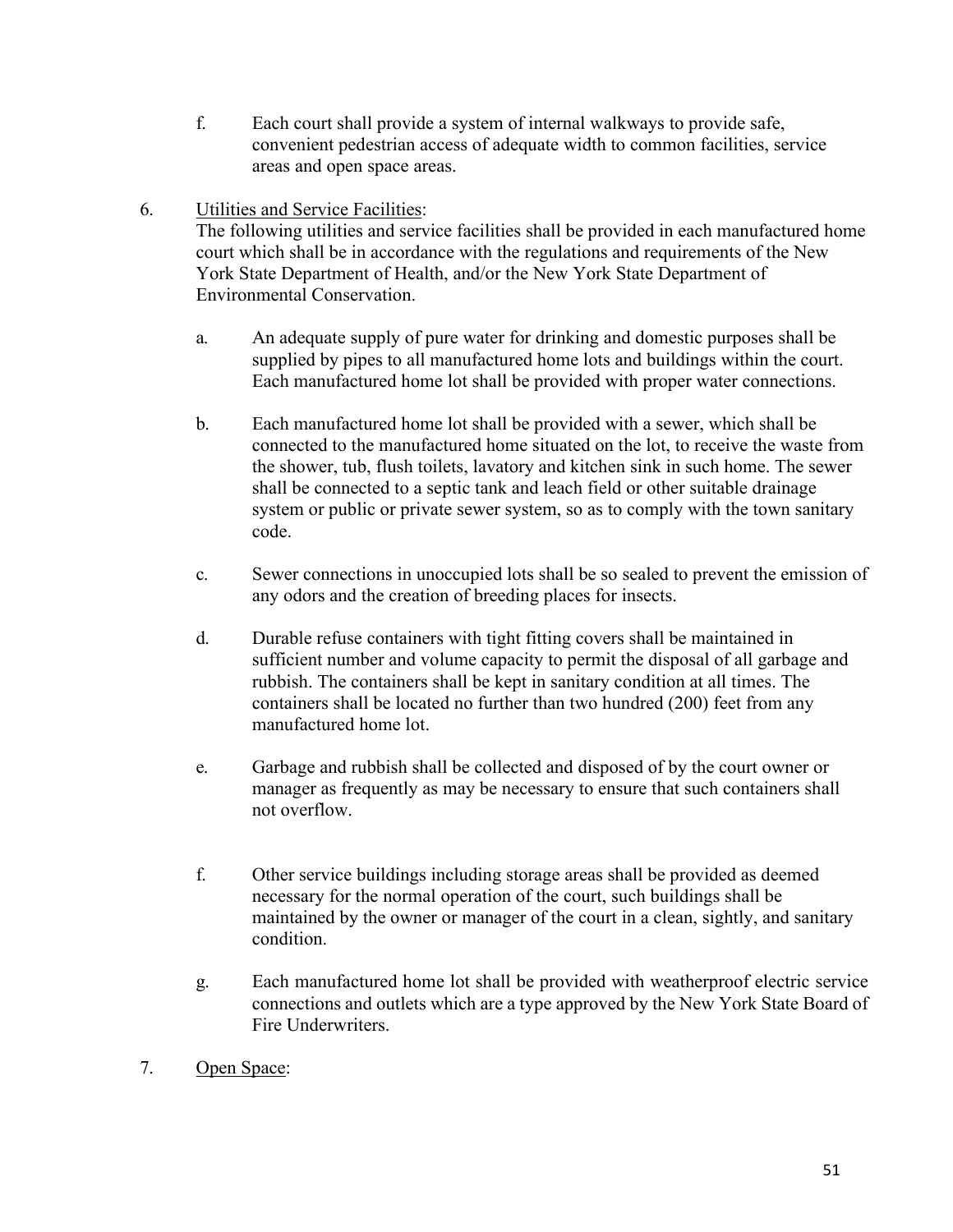- a. The manufactured home court shall provide common open space for the use by the residents of such court for recreational and other appropriate purposes. Such common open space area may contain recreational facilities, bicycle, walking or horse trails, sitting areas, wooded areas (cleared of underbrush), or any other open space use found appropriate by the Planning Board.
- b. Common open space shall be conveniently located in the manufactured home court.
- 8. Landscape:
	- a. Lawn and/or other suitable permanent ground cover shall be provided on those areas of the manufactured home court not used for the placement of manufactured homes and other buildings, walkways, roads and parking areas.
	- b. Planting shall be provided to the extent needed in order to provide for the yearround screening of objectionable views, and to provide adequate summer shade and a suitable setting for each manufactured home or other facility. Objectionable views which shall be screened may include laundry facilities, adjacent nonresidential uses, and garbage storage and collection areas.
	- c. Screen planting shall be provided along those areas within the court which front upon or are visible from public highways and streets or abutting yards of adjacent residential properties, so as to substantially screen the court from public view at all seasons of the year.

### **D. Hotels, Motels and Tourist Accommodations**

- 1. The following additional requirements apply:
	- a. For motel, hotel or similar accommodations which are attached by a party wall, and each tourist cabin of 300 sq. ft. of floor area or less, the amount of land necessary for each unit shall be one-tenth of the minimum lot area of the zone district in which the unit is to be located, or four thousand (4,000) sq. ft. whichever is larger. The minimum land area for tourist cabin or similar unattached structure involving more than three hundred (300) sq. ft. of floor area shall be the minimum lot area of the zone district in which the unit is to be located. Provided that, in the Town Center District, the land area required for any tourist cabin or similar unattached unit shall be one-tenth of an acre.
	- b. Adequate off-street parking shall be provided therefor.
	- c. Where a motel, hotel or other tourist accommodation involves the shoreline of any lake or pond, or any river or stream navigable by boat, including canoe, the following shoreline frontages shall be required per room or unit, unless the minimum shoreline lot width in Article IX hereof for the zoning district involved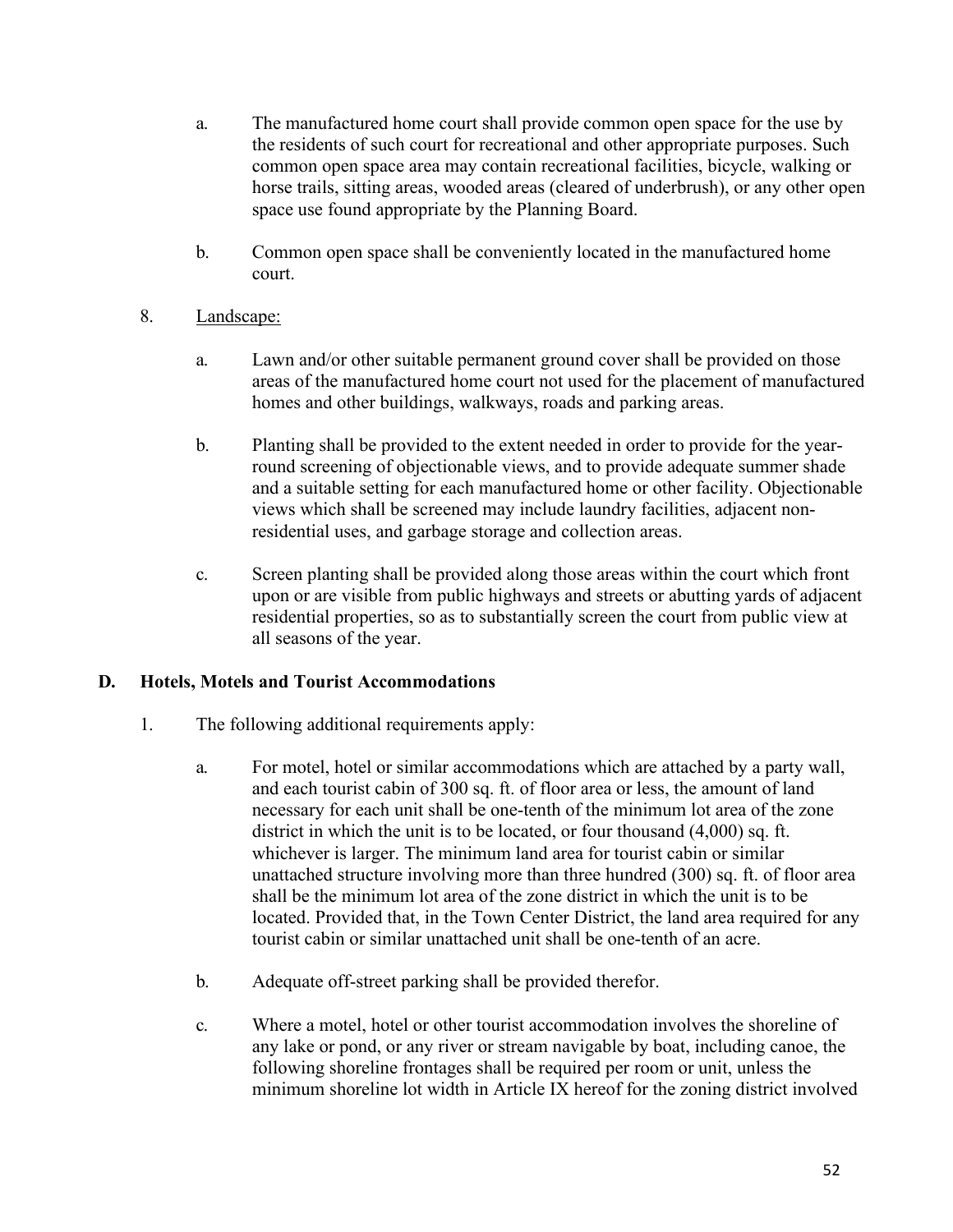is greater, in which case the greater lot width shall be required: one hundred (100) feet for one to twenty accommodation units; for each additional unit, five (5) additional feet.

## **E. Multi- Family and Two-Family Dwellings**

- 1. The following additional requirements apply:
	- a. The minimum land area necessary per each individual dwelling unit in the Town Center/Hamlet District shall be the special minimum lot area specified in the Dimensional Table.
	- b. Adequate off-street parking shall be provided therefor, at one (1) space per accommodation, plus four (4) spaces for an office if provided

## **F. Junkyards**

Junkyards and automobile junkyards shall be subject to the following additional requirements:

- 1. Site Area and Distance:
	- a. The minimum lot area necessary for any junkyard or automobile junkyard shall be 8.5 acres and shall be permitted only in the RX zone district.
	- b. No junkyard or automobile junkyard shall be located within 125 feet of any residential building (except that belonging to the owner of the junkyard), public park, church, educational facility, nursing home, public building or other place of public gathering, or any stream, lake, pond, marsh, swamp or other body of water.
- 2. Protection:
	- a. The junkyard shall be operated so as to minimize the fire hazard therefrom and to prevent improper trespass thereon by children and others.
	- b. There must be erected and maintained an eight (8) foot high fence adequate to prohibit the entrance of children and others into the area of the activity or business and to contain within such fence the materials dealt with by the operator of the junkyard. All the materials dealt with by the operator of the junkyard shall be kept within such fence at all times. Whenever the junkyard is not open for business, or temporarily not supervised, this fence, and any gate thereto, shall be secured or locked to prevent entry.
	- c. Where a junkyard is or would be visible from a public highway or from neighboring properties the fence shall be of wood or other materials sufficient to totally screen the junkyard from view. As an alternative, the Planning Board may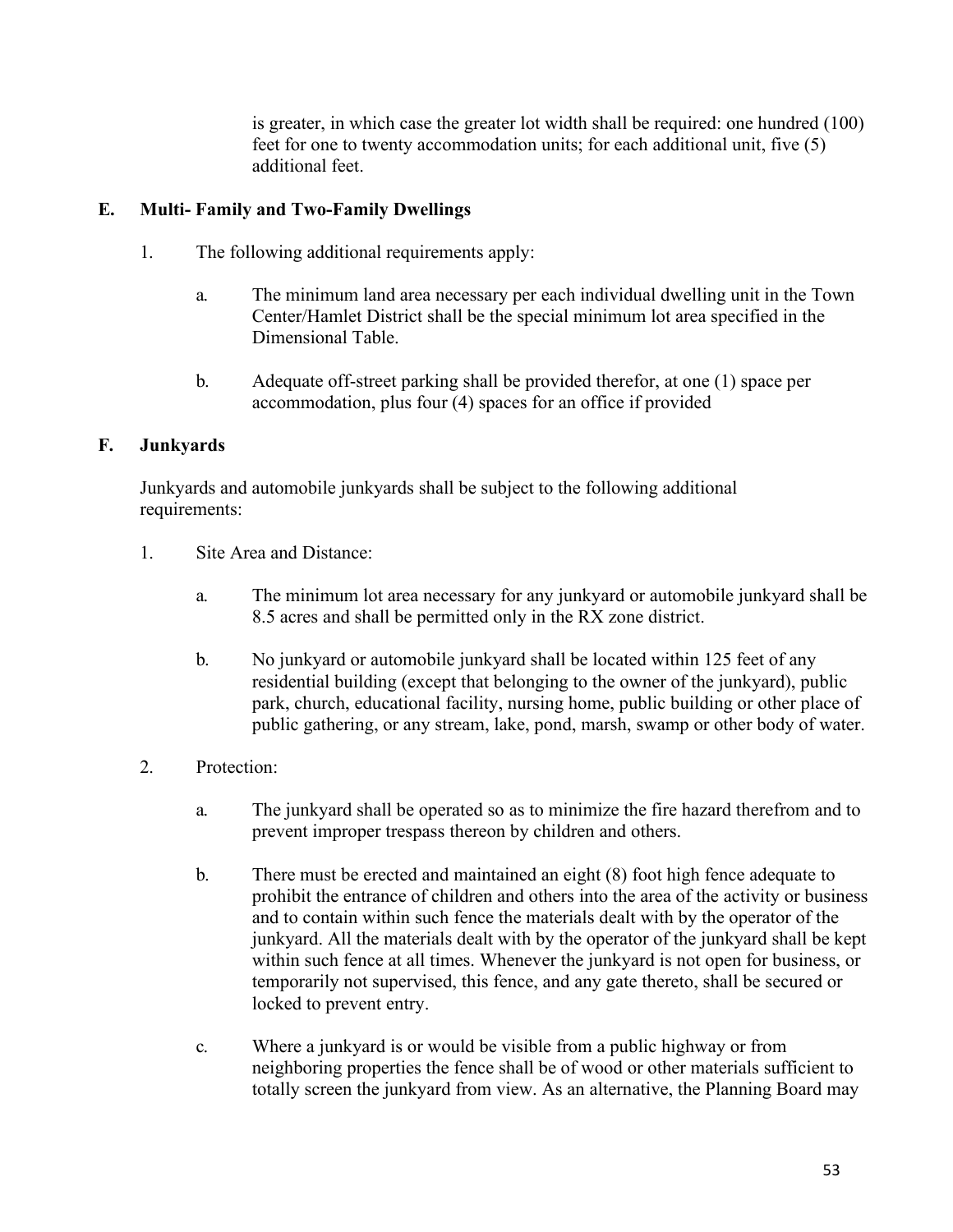permit such screening by adequate planting of evergreen trees or shrubbery. The board may also waive the requirement of fencing where topography or other natural conditions effectively prohibit the entrance of children and others.

- d. Adequate means of fire protection shall be maintained on the premises at all times.
- e. The junkyard shall not be used as a dump area by the public and there will be no burning of automobiles or other materials except in connection with the periodic crushing and removal of automobiles or other materials from such yards in compliance with applicable New York State law regarding outdoor burning.

### **G. Drive-through Use, Gasoline Station, Automobile Service Stations and other Commercial Uses:**

The following additional requirements shall apply:

1. Any drive-through food service building, drive-through use, restaurant building, gasoline service station building, or other commercial use building shall, if deemed necessary by the Planning Board, be located as much as 75 feet away from any public right of way; such businesses, where persons are served away from automobile shall, if deemed necessary by the Planning Board, be located as much as 200 feet from a residence. Arrangements of ingress and egress of vehicles, lights, fences and screening shall be approved by the Board in such a way as not to interfere with uses in the residential area.

### **I. Commercial Sand and Gravel Extraction and Excavation:**

The following additional requirements shall apply:

Except when incidental to the construction of a building on the same lot, the excavation, processing or sale of topsoil, earth, sand, gravel, clay or other natural mineral deposits, or the quarrying of any kind of rock formation, an application shall be made for a Special Permit to the Planning Board. Commercial excavation shall also be subject to compliance with paragraphs a, b, c and d below.

1. Site:

Before issuing a permit for such use, the Board shall find that such excavation or quarrying will not endanger the stability of adjacent land or structures nor constitute a detriment to public welfare, convenience or safety by reason of excessive dust, noise, traffic or other condition. The Board may specify any reasonable requirements to safeguard the public health, safety and welfare in granting such permit, including the following:

a. The slope of material in such topsoil, sand, gravel, clay or other earth shall not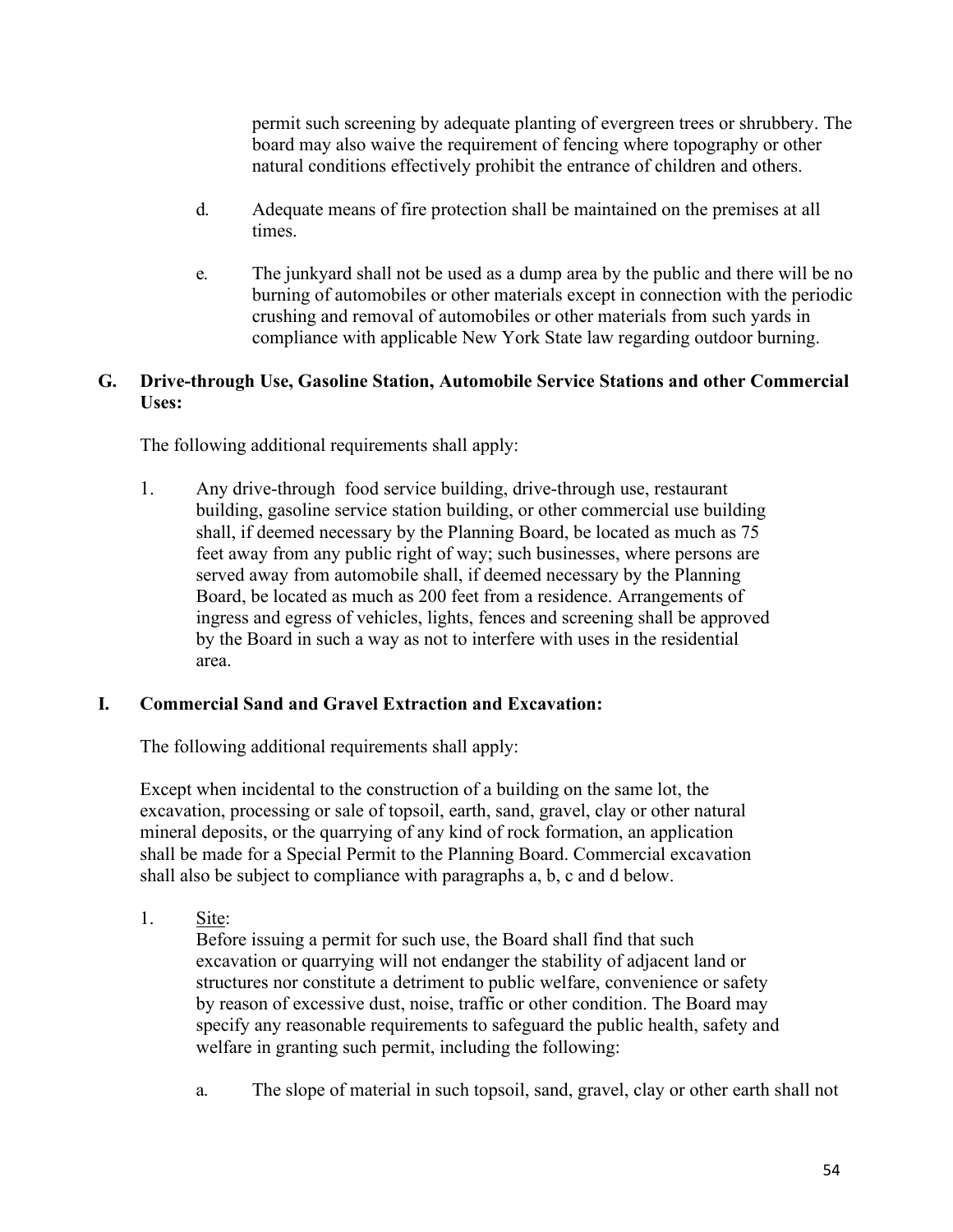exceed the normal angle of repose of such material.

- b. The top and the base of such slope shall not be nearer than 50 feet to any property line nor nearer than 100 feet to the right of way line of any street or highway.
- c. A plan for restoration and rehabilitation of a commercial earth excavation area or borrow pit shall accompany the application for a permit and shall assure conformance with the public health, safety and welfare. The Town Board, upon approval of such plan, may require a performance bond to assure rehabilitation of commercial excavation sites in conformance therewith.
- d. A plan for safeguarding the public health, safety and welfare in commercial rock or mineral excavation areas shall accompany the application for a permit and shall be approved by the Town Board.

### **J. Water and Waterfront Structures**

Note: See Article IX "Special Shoreline Regulations" for additional regulations on shoreline development.

Notwithstanding the provision of Article XIII of this ordinance, any new, or any future expansion of an existing accessory waterfront structure shall be treated as a new use and shall be subject to a special use permit including a public hearing.

The following additional requirements shall apply to accessory water and waterfront structures:

- 1. No more than one (1) boathouse shall be permitted for each shoreline lot.
- 2. All docks and boathouses shall conform to the required side yard setbacks applying to the principal building in the particular zoning district. In addition, all docks, boathouses, rafts, buoys, or floats shall be located within the required distance from the lineal projection of the side lot line into the waterway from the shoreline.
- 3. No living quarters, bathrooms, heating facilities, or plumbing with the exception of one (1) tap or faucet for the purpose of providing for the normal needs which might be required for the maintenance of a boat shall be permitted in such structures.
- 4. Boathouses shall not have reflective exteriors. Exterior colors shall blend into the surrounding environment. Galvanized steel roofing will be accepted provided it has both a baked on enamel and matte finish.
- 5. Buildings with flat roofs shall be prohibited. A minimum of a 4 in 12 roof pitch shall be required.
- 6. Attached docks and walkways shall not be considered as part of the boathouse and the overall dimensions thereof. Existing or proposed docks shall be shown on the special use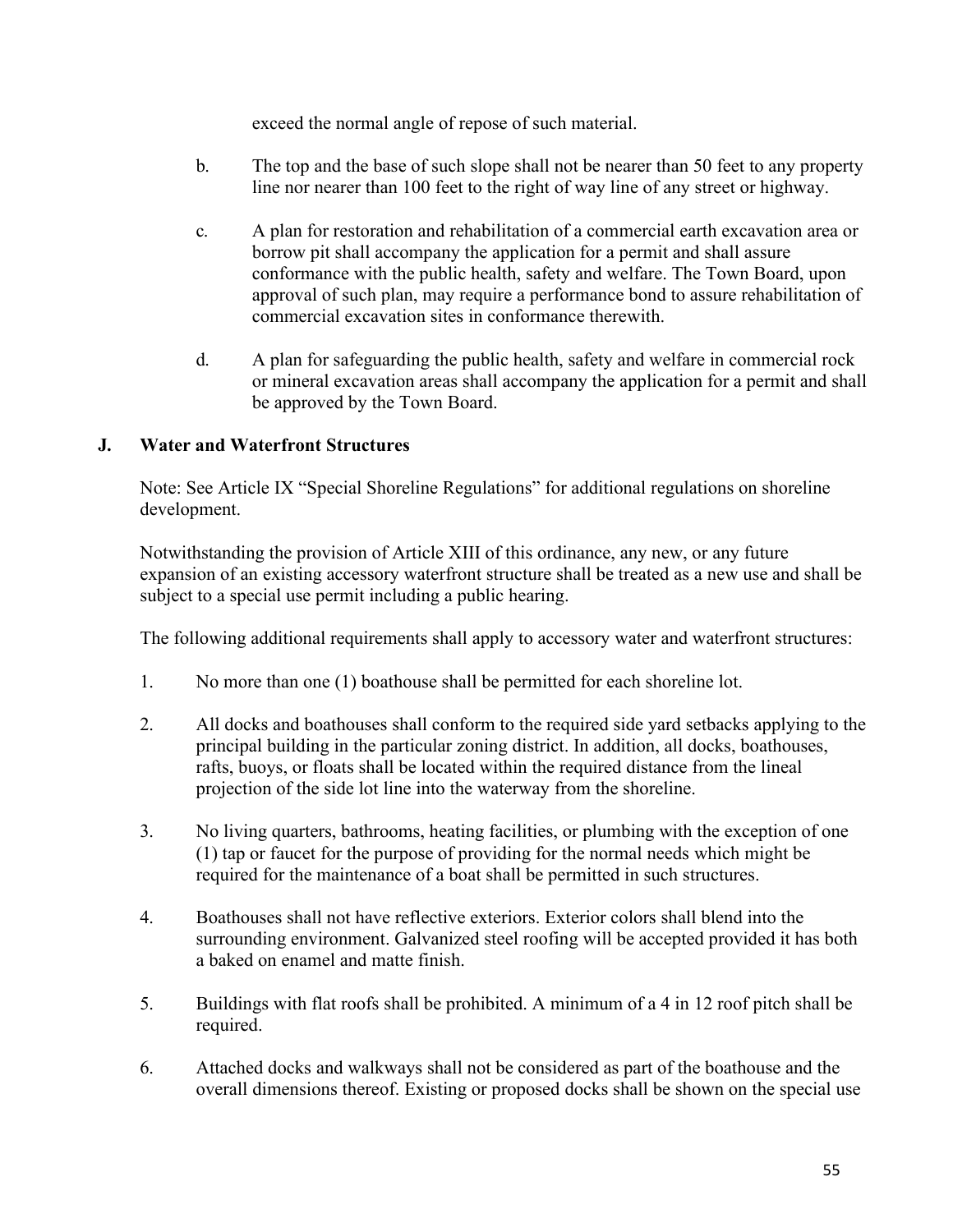application to provide an overall perspective of how the final shoreline would appear.

- 7. The maximum rectangular size of a boathouse shall not be more than twenty (20) feet in shoreline width and not more than twenty-four (24) feet in length, and shall not extend into the lake more than thirty (30) feet from the shoreline including any access ramp.
- 8. The maximum overall height of a boathouse shall not exceed sixteen (16) feet from the surface of the water as measured at the mean high water mark.
- 9. The roof overhang shall not exceed twenty-four (24) inches extending from the side wall lines.
- 10. Nothing herein provided shall waive or otherwise alter any requirements of the Department of Environmental Conservation under Article 15, Title 5 of the Environmental Conservation Law or Section 806 of the Adirondack Park Agency Act.

## **K. Kennels and Animal Hospitals**

- 1. Minimum lot size: three (3) acres
- 2. Adequate landscaping or fencing shall be provided to create a visual buffer between such facility and adjacent property.
- 3. All buildings, structures or other accessory uses shall be at least (50) feet from any property line.
- 4. No animals shall be kept, either indoors or outdoors, within 250 feet of any neighboring residential structure that was in existence at the time that the dog kennel or animal hospital became a legally established use.

## **L. On-Site Septic Systems**

All new and replacement on-site septic systems shall conform to the town sanitary regulations as well as all applicable county and state regulations.

### **M. Wireless Telecommunication Facilities**

### 1. Purpose

The purpose of these supplemental regulations is to promote the health, safety and general welfare of the residents of the Town of Indian Lake; to provide standards for the safe provision of telecommunications consistent with applicable federal and state regulations; to minimize the total number of telecommunications towers in the community by encouraging shared use of existing and future towers and the use of existing tall buildings and other high structures; and to minimize adverse visual effects from telecommunications towers by requiring careful siting, visual impact assessment and appropriate landscaping. At all times, shared use of existing tall structures and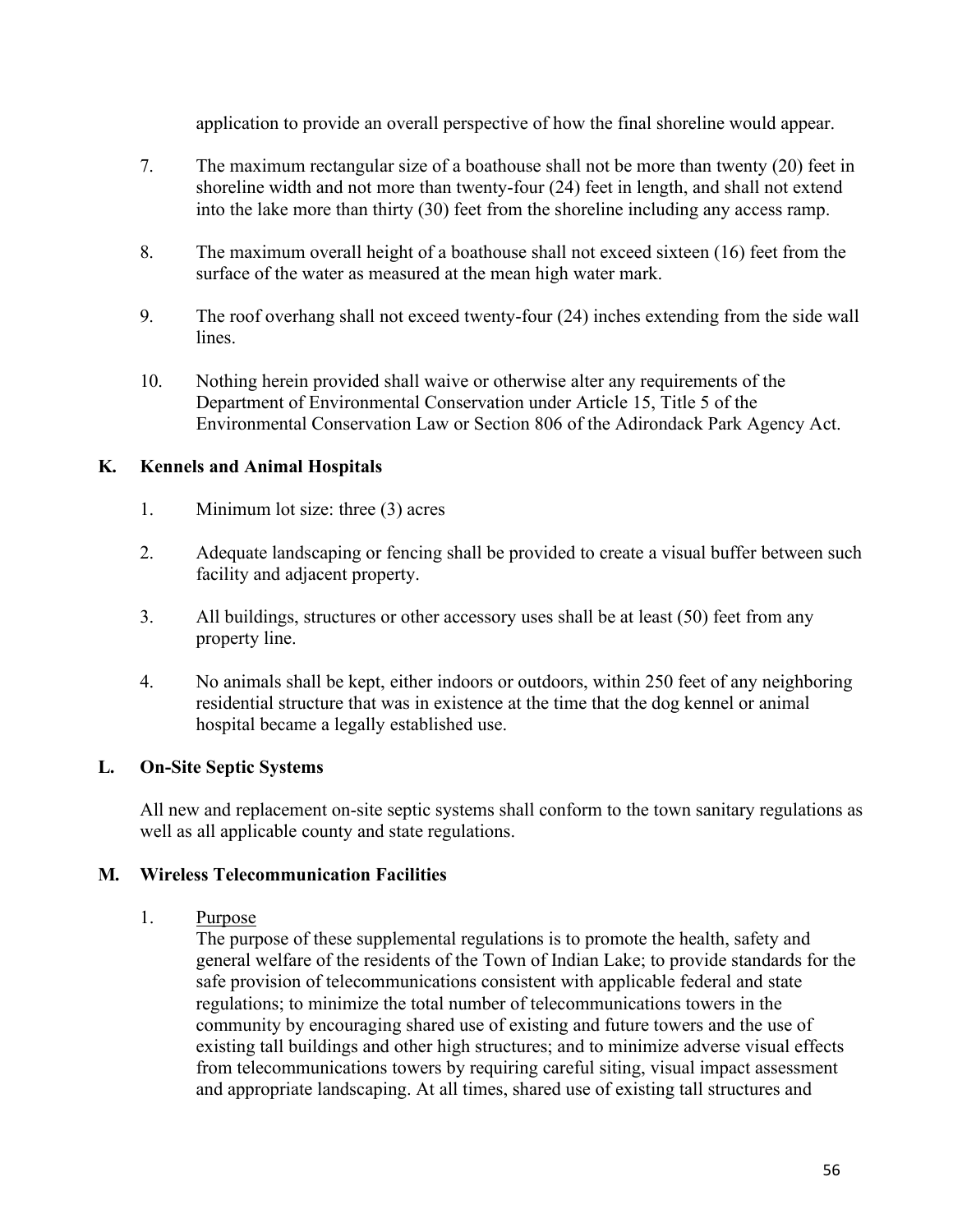existing or approved towers shall be preferred to the construction of new towers.

### 2. Regulatory Compliance

All antennas and towers shall meet or exceed current standards and regulations of the Federal Aviation Administration (FAA), Federal Communications Commission (FCC) and any other state or federal agency with the authority to regulate communications antennas and towers. Should such standards or regulations be amended, then the owner shall bring such devices and structures into compliance with the revised standards or regulations within the time period mandated by the controlling agency.

3. Performance Security

Prior to issuance of any building permit, the applicant and the owner of record of any proposed wireless telecommunications facilities property site shall, at its cost and expense, be jointly required to execute and file with the Town a bond, or other form of security acceptable to the Planning Board as to type of security, and the form and manner of execution, in an amount of at least \$75,000 for a tower facility and \$25,000 for a colocation on an existing tower or other structure, and with such sureties as are deemed sufficient by the Planning Board to assure the faithful performance of the terms and conditions of this chapter and conditions of any special use permit, including payment of costs of future demolition of an abandoned tower or other facilities. The full amount of the bond or security shall remain in full force and effect while the facility is in existence and until any necessary site restoration is completed to restore the site to a condition comparable to that which existed prior to the issuance of the original special use permit or other approval.

### **N. Home Occupations**

- 1. Each dwelling unit may have one Type 1 home occupation, one Type 2 home occupation, two Type 1 home occupations, or a combination of one Type 1 and one Type 2 home occupation. A dwelling unit may not have two Type 2 home occupations.
- 2. Regulations for all home occupations.
	- a. The home occupation shall be clearly incidental to the residential use of the dwelling.
	- b. Home occupations shall maintain the character of the neighborhood.
	- c. Home occupations shall be compatible with the other uses allowed in the district.
	- d. Home occupations shall not produce any offensive noise, vibration, smoke, dust, odors, heat or glare.
	- e. There shall be no exterior sign over four (4) square feet in area, nor any luminous sign.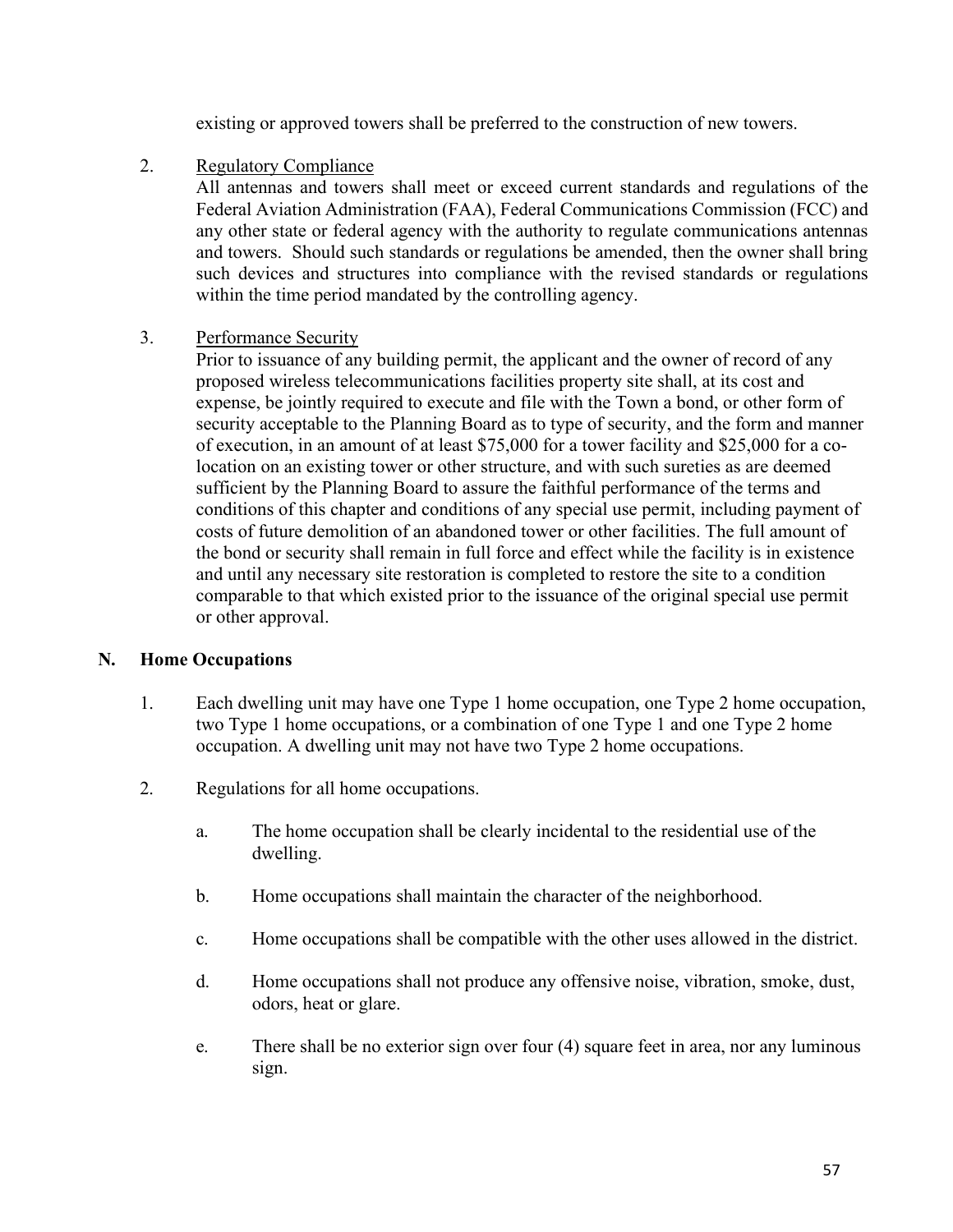- f. All parking demand created by the home occupation shall be accommodated by off street spaces.
- g. Home occupations shall not include such uses as kennels, restaurants or mortuaries.
- 3. Home Occupation Type 1
	- a. Except for the exterior sign described above, no other exterior indication of the home occupation or variation from the residential character of the principle building shall be permitted.
	- b. No more than one nonresident employee shall be allowed,
	- c. Outside display of product or equipment shall not be permitted.
- 4. Home Occupation Type 2
	- a. No more than two nonresident employees shall be allowed.
	- b. Outdoor storage shall be screened from view of neighboring properties and the public's right of way.

#### **O. Bed and Breakfasts**

For the purposes of APA classification, a bed and breakfast shall be considered an "accessory use" and not a "tourist accommodation" if the following criteria are met:

- 1. The business shall be conducted within a single-family dwelling that is the principal residence of the operator and one bedroom must be reserved for owner's exclusive personal use
- 2. The structure containing the business must have been used as a single-family dwelling for a period of five years or more prior to conversion to a bed and breakfast.
- 3. A bed and breakfast establishment shall have accommodations for not more than 10 guests and contain no more than five bedrooms.
- 4. If meals are offered, they shall be offered only to registered lodgers.
- 5. Facilities and services shall be offered only to registered lodgers and not to the general public.
- 6. The sewage treatment system must comply with all applicable New York State Department of Health and local standards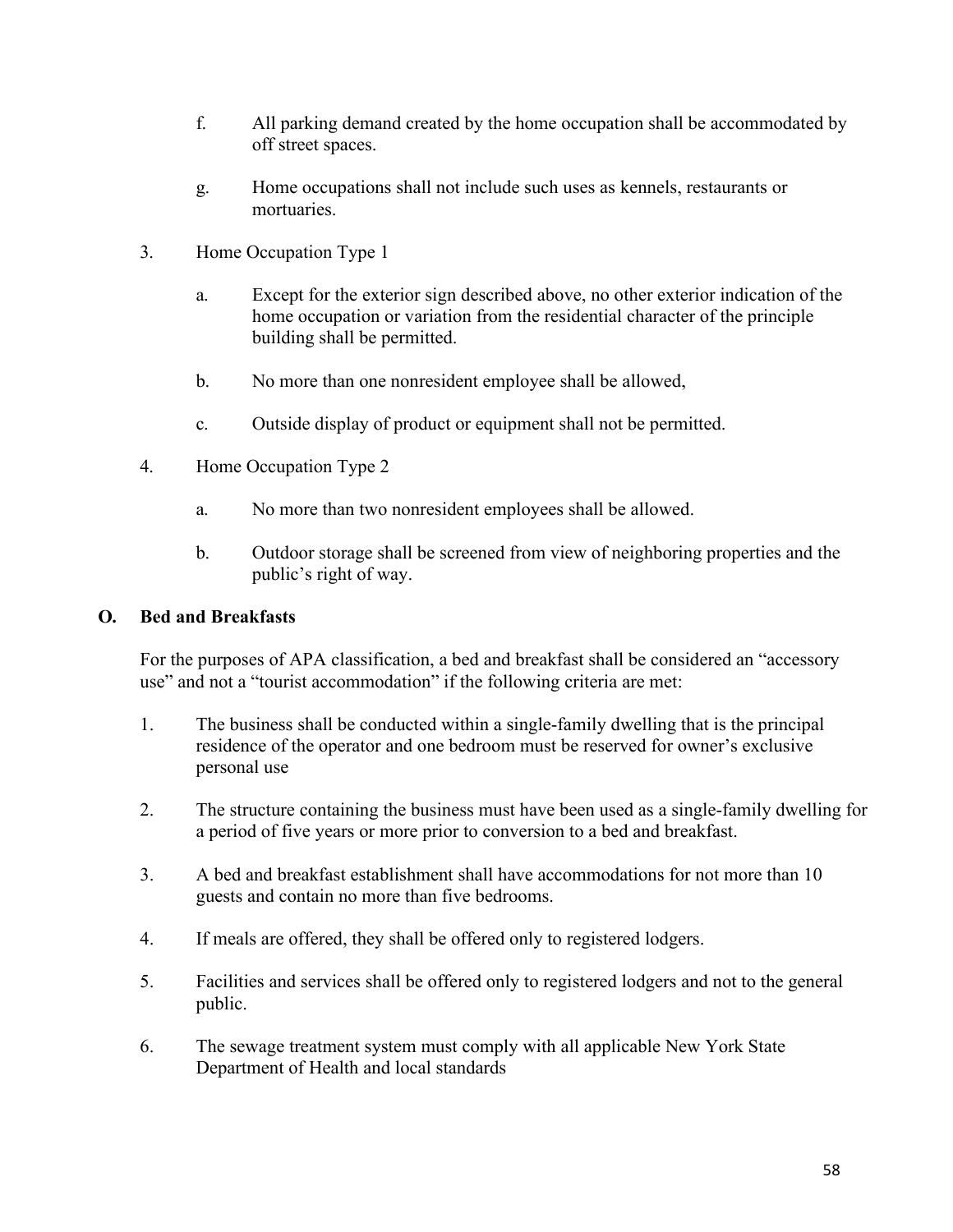# **Article XI Off-street Parking and Loading**

### **A. Off-street Parking**

### 1. General Standards

Off-street parking space may be required for all buildings constructed or substantially altered after the effective date hereof.

### a. Measurement

Each off-street space shall consist of at least one hundred eighty (180) square feet with a minimum width of nine feet. In addition, space necessary for aisles, maneuvering and drives shall be provided. Floor areas for the purpose of computing parking requirements shall be the sum of the horizontal area within exterior walls of the several floors of a building, excluding basement, cellar and attic areas used primarily for storage or service.

### b. Location

Required off-street parking areas shall be so arranged and regulated as not to interfere with pedestrian or motor traffic on the public street or highway and no parking or maneuvering incidental to off-street parking shall be on any public street right of way or walkway. Parking requirements are specified in Chart F which is hereby made a part of this ordinance.

- c. Minimum Requirements for Unlisted Uses For uses not specified in the Use Table, the Board of Appeals shall, on appeal and other recommendation of the Planning Board, establish parking requirements in specific cases consistent with those specified in Chart F.
- d. Requirements for Developments with Multiple Uses For any building having more than one use, parking space maybe required for each use.

### e. Landscaping

Off-street parking lots for five (5) or more cars or trucks shall be designed with careful regard to orderly arrangement, topography, landscaping, ease of access, pedestrian walkways, ingress and egress, and shall be developed as an integral part of an overall site design, and the plan shall be submitted to and approved by the Planning Board.

- f. Exceptions to Minimum Requirements In addition to the standards found in "Parking Alternatives" the following uses have the potential, by their nature, to require less off-street parking and the Planning Board, at their discretion, may allow for relief from the minimum parking requirements.
	- (i) Uses in the Hamlet District with less than 3,000 square feet of floor area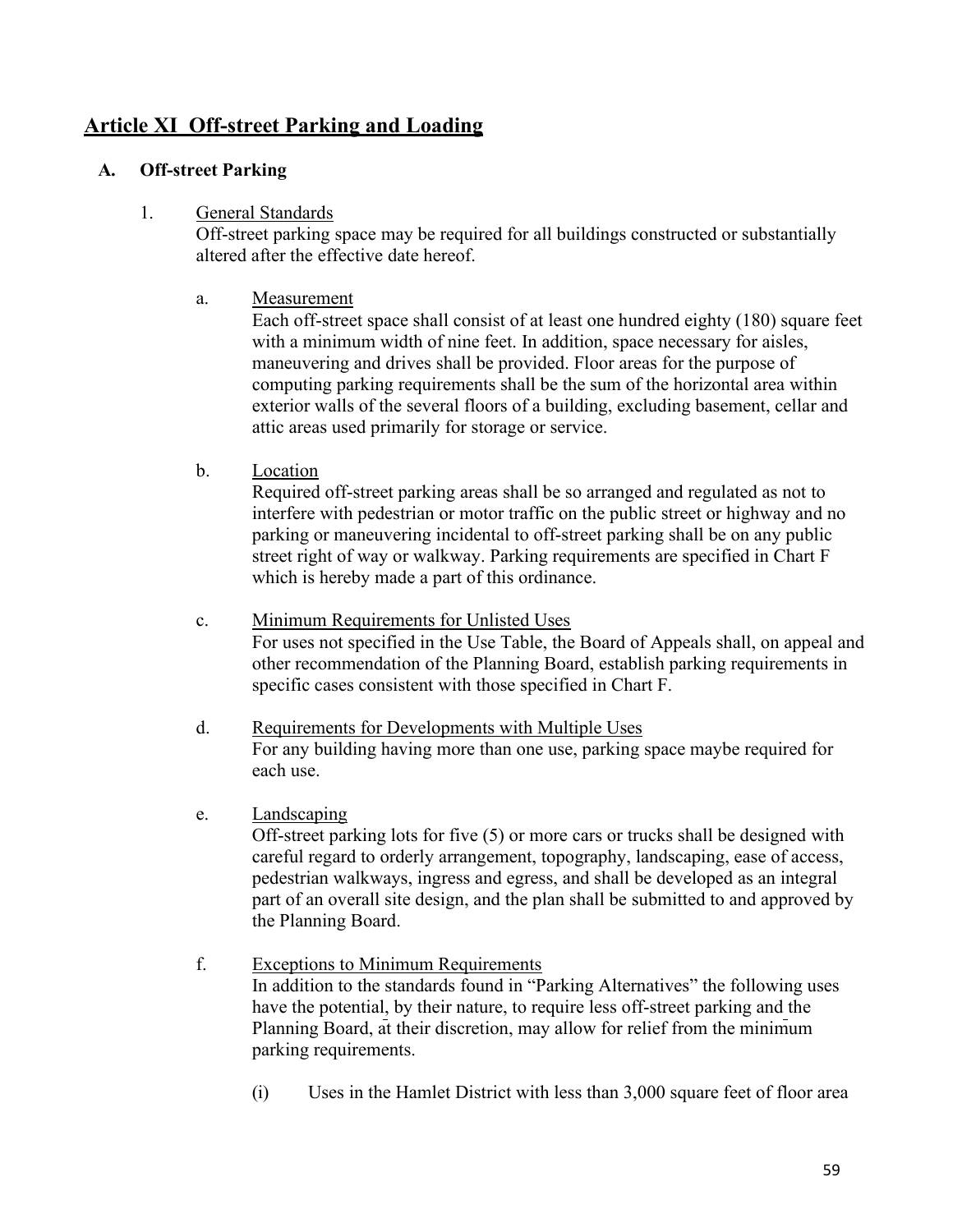| <b>CHART F - OFF-STREET PARKING</b>                                                                                                                                            |                                                                                                                                                                                  |
|--------------------------------------------------------------------------------------------------------------------------------------------------------------------------------|----------------------------------------------------------------------------------------------------------------------------------------------------------------------------------|
| Note: for uses not listed here, the amount of required off-street parking will be determined<br>during site plan review (if required) at the discretion of the Planning Board. |                                                                                                                                                                                  |
| <b>USE</b>                                                                                                                                                                     | MINIMUM OFF-STREET PARKING SPACES REQUIRED                                                                                                                                       |
| Dwellings, camp, cottage                                                                                                                                                       | 2 spaces for each dwelling unit                                                                                                                                                  |
| <b>Bed &amp; Breakfast Dwellings</b>                                                                                                                                           | 2 spaces for the owner $& 1$ space for each bedroom available for<br>rental                                                                                                      |
| Hotel, motel                                                                                                                                                                   | 1 space for each accommodation, plus 4 spaces for the office                                                                                                                     |
| Home occupation                                                                                                                                                                | 1 space for each client or patient on the premises at any one time,<br>plus 2 spaces for residents                                                                               |
| Church, theater or other<br>place of assembly                                                                                                                                  | 1 space for each 5 seating spaces in main assembly room                                                                                                                          |
| <b>Hospital, Nursing Home or</b><br><b>Residential Care Facility</b>                                                                                                           | 1 space for each 3 beds                                                                                                                                                          |
| <b>Commercial retail</b>                                                                                                                                                       | 1 space for each 250 square feet of floor space devoted to customer<br>use. No spaces are required for any business under 3,000 square<br>feet of floor area in Hamlet District. |
| <b>Restaurants</b>                                                                                                                                                             | 1 space for each 5 customer seats                                                                                                                                                |
| <b>Office</b>                                                                                                                                                                  | 1 space for each 400 square feet of floor space                                                                                                                                  |
| <b>Industrial or Light</b><br><b>Manufacturing Use</b>                                                                                                                         | 1 space for each 3 employees on the maximum working shift                                                                                                                        |

#### **B. Parking Alternatives**

### 1. Off-site Parking

- a. Off-site parking may be used to partially or wholly fulfill the minimum parking requirements.
- b. Off-site parking shall be within 500 feet of the property for which it is being requested
- c. Off-site parking may only be provided if the off-site lot has an excess number of spaces or if the applicant can demonstrate that the on-site and off-site uses have non-competing peak demands.
- d. The applicant must provide a legally binding agreement between the two parties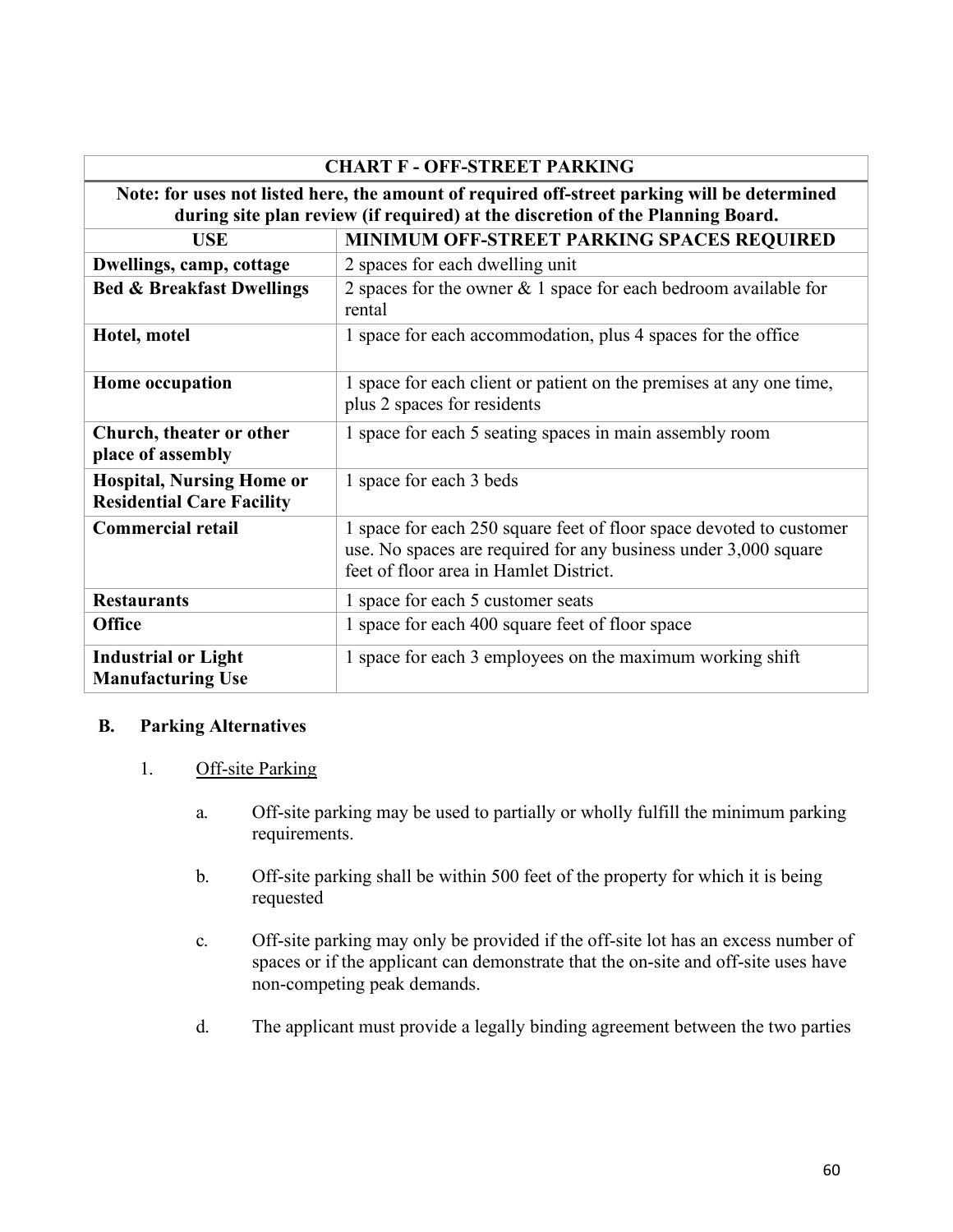sharing parking spaces indicating their off-site parking arrangement. If the conditions for off-site parking become null and void and the off-site parking arrangement is discontinued, this will constitute a zoning violation for any use approved expressly with off-site parking.

- e. Off-site parking provided by means of a public parking facility shall be limited to (50%) of the overall parking requirement (for peak daytime uses).
- f. Uses utilizing off-site parking areas shall provide for safe, convenient walking between uses and parking, including safe, well-marked pedestrian crossings, signage, and adequate lighting.

## 2. Shared Parking

Shared parking can be used by two non-competing uses to satisfy the minimum parking requirements. Shared parking cannot be used by two competing uses to satisfy the minimum parking requirements. The applicant for relief of the minimum standards may be required to provide the planning board with;

- a. Documentation or research proving that the shared parking facilities will be able to meet parking demands during peak hour periods.
- b. A legally binding agreement between the two parties sharing parking spaces indicating their shared parking arrangement. If the conditions for shared parking become null and void and the shared parking arrangement is discontinued, this will constitute a zoning violation for any use approved expressly with shared parking.

## **C. Off-street Loading**

Off-street loading facilities shall be provided for each commercial establishment hereafter erected or substantially altered and shall be so arranged as not to interfere with pedestrian or motor traffic on the public street or highway and shall be adequately screened if adjacent to a residential area.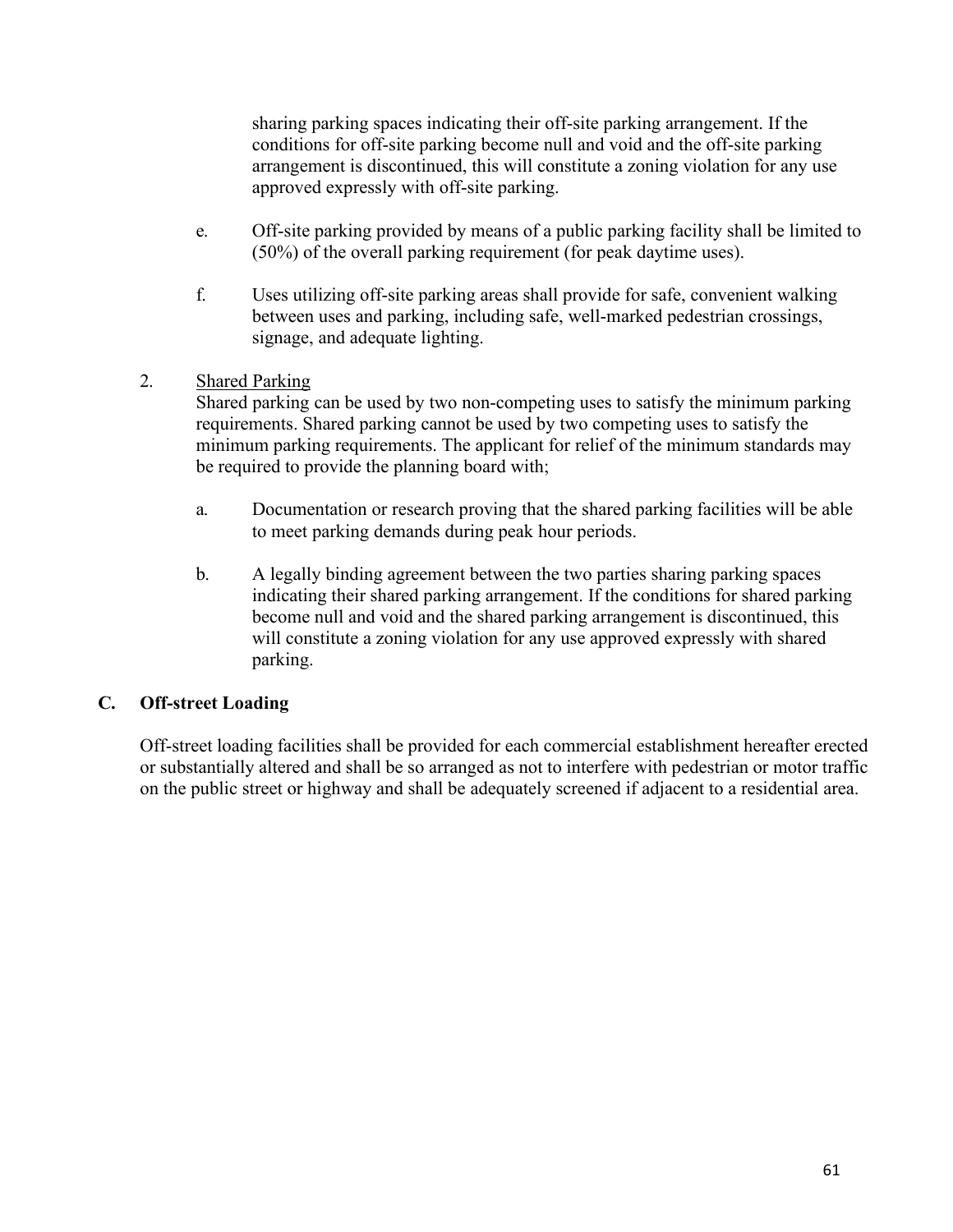# **Article XII General Exceptions**

#### **A. Planning Board Authorization to Allow Cluster Development**

The purpose of this section is to encourage design flexibility, to promote the most appropriate use of the land, and to preserve the natural and scenic qualities of the open lands. In addition to the regulations of this chapter, additional regulations found in the "Subdivision Regulations for the Town of Indian Lake" apply to subdivisions.

Pursuant to Section 281 of the Town Law of the State of New York, the Planning Board is authorized to modify applicable provisions of this ordinance, simultaneously with the approval of plats, subject to the conditions described below:

- 1. The owner shall make a written application for use of this procedure; the Planning Board may agree, if it deems that cluster development would be beneficial to the town.
- 2. The density of the cluster development shall not exceed that permitted by the ordinance if the land were subdivided into lots conforming to minimum lot requirements.
- 3. Dwelling units may be detached, semi-detached, attached or multi-story structures, at the discretion of the Town Board.
- 4. Conditions specifying required improvements, roadway standards and other requirements specified in the subdivision regulation shall still apply.
- 5. All modifications of this ordinance specified by the Planning Board shall be subject to review and public hearing as specified in the subdivision regulations.
- 6. The uses proposed for the cluster development shall be permissible under this ordinance.
- 7. A copy of the owner's application and the Planning Board's authorization shall be filed with the Town Clerk, who shall make appropriate notations and references thereto on the town zoning map.

#### **B. Gifts, devises and inheritances:**

The mere division of land resulting from bona fide gift, devise or inheritance by "and from natural persons shall not be subject to review under this ordinance. New land use or development on lots, parcels or sites conveyed by individuals, who on May 22, 1973, own such land, to members of their immediate families by bona fide gift, devise or inheritance, shall be exempt from the overall intensity guidelines and the minimum lot size criteria specified in the Class B regional project lists, for the purpose of constructing one single-family dwelling or manufactured home on any such lot, parcel or site.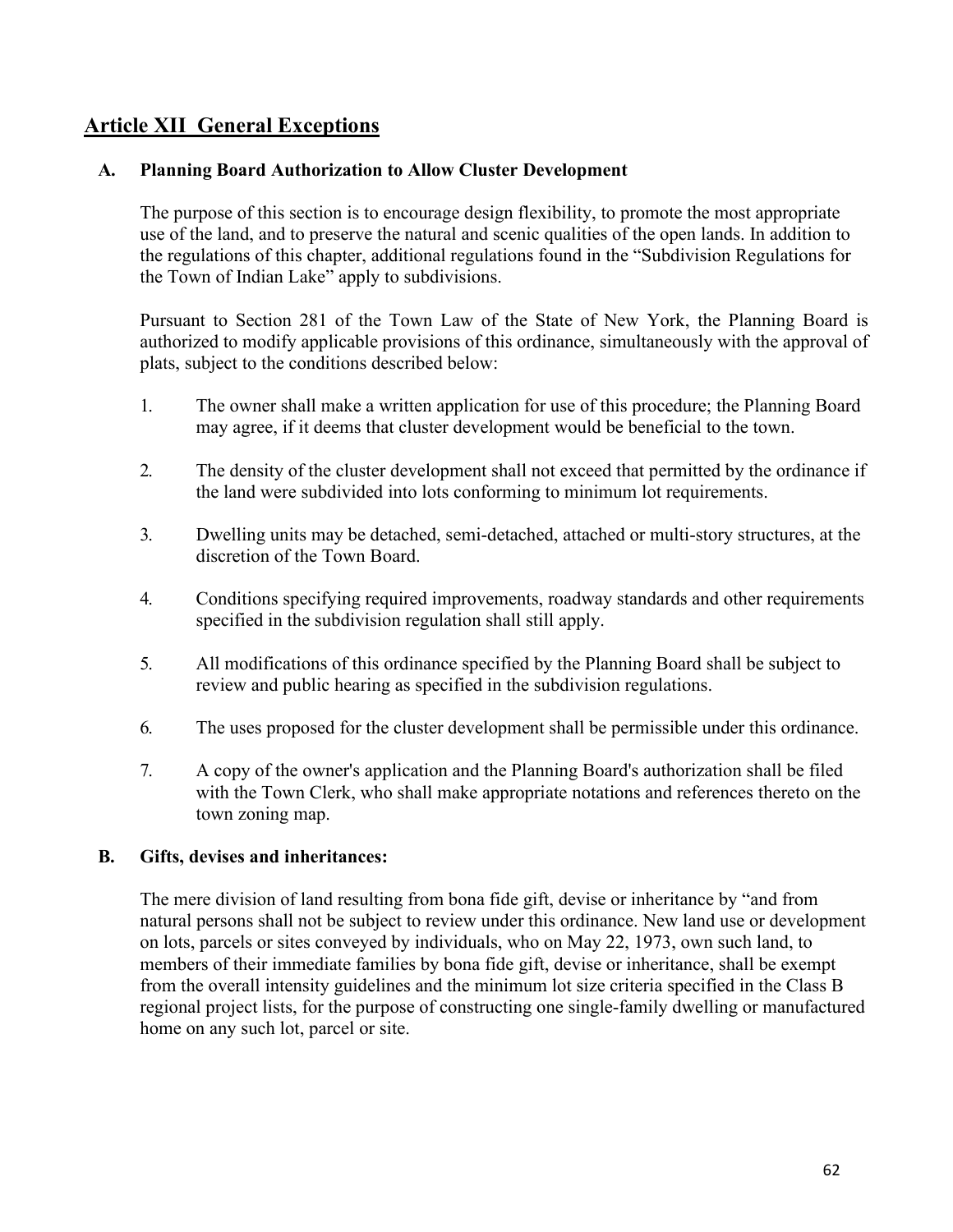# **Article XIII Nonconforming Uses, Structures and Lots**

### **A. Nonconforming Uses**

#### 1. Continuation

Subject to the provisions of this article, any nonconforming use which existed lawfully at the time of adoption of this article may be continued, subject to the following provisions.

### 2. Expansion

A nonconforming use shall not be enlarged or extended beyond the area of the existing structure in which the use is located, which structure existed prior to adoption of this article, unless granted a use variance from the Zoning Board of Appeals and, if required by the terms of the variance granted, site plan review by the Planning Board. In addition to dimensional criteria, expansion of a nonconforming use shall be considered as occurring whenever the magnitude or intensity of the preexisting nonconforming use increases in volume or activity as evidenced by hours of operation, amounts of employees, deliveries, amounts of customers, additional parking requirements and similar material changes in circumstances which magnify the volume of the nonconforming use.

### 3. Extension of use within existing structure

A nonconforming use which existed prior to adoption of this article may be extended within (internal) any portion of an existing structure in which it is located, and the same shall not be deemed an expansion of such nonconforming use; however, any extension of such nonconforming use shall require a special use permit approval from the Planning Board.

### 4. Modification

A nonconforming use shall not be changed to any other nonconforming use; nor shall a nonconforming use be modified in a way that increases its nonconformity unless such modification results in a use of the same or a less nonconforming nature, and then only with prior site plan approval by the Planning Board.

### 5. Replacement

If a nonconforming use is replaced by another use, such use shall conform to the regulations of the district in which it is located.

### 6. Discontinuance of Nonconforming Use

If a nonconforming use is discontinued for a period of two (2) years or more, further use of the property shall conform to this ordinance.

7. Removal

If any building in which any nonconforming use is conducted is hereafter removed, the subsequent use of the land on which such building was located and the subsequent use of any building erected thereon shall conform with the regulations of the district.

### **B. Nonconforming Structures**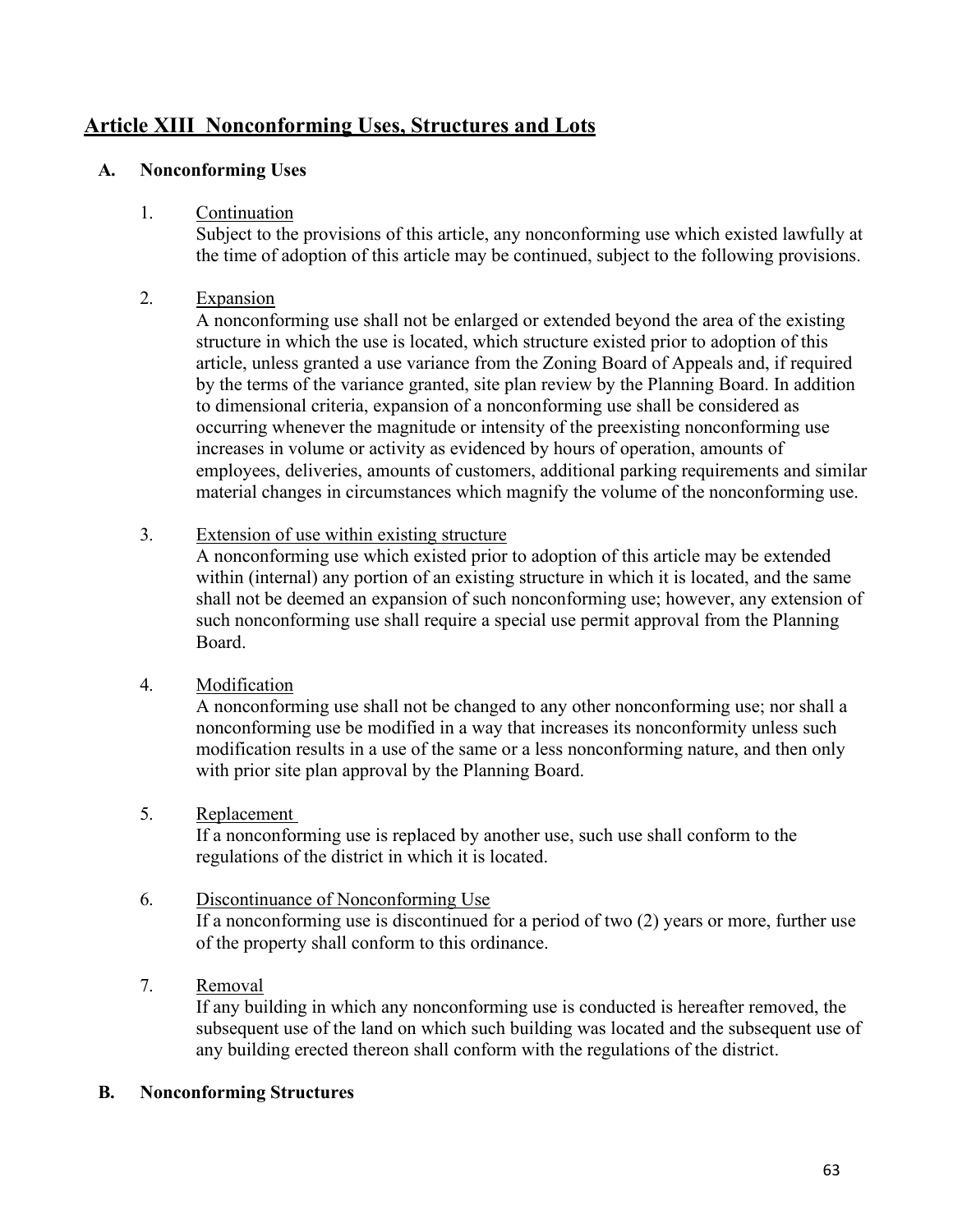### 1. Continuation

Subject to the provisions of this article, a nonconforming structure may be continued and maintained in reasonable repair but may not be enlarged or extended, unless such enlargement or extension is made subject to the review as required under Article XIV "Variances" of this ordinance. This article shall not be construed to permit any unsafe use or structure, or to affect all proper procedures to regulate or prohibit the unsafe use of structure, provided that an extension or enlargement of any single-family residential structure shall be permitted without a variance so long as the existing degree of nonconformity is not increased by said extension or enlargement.

### 2. Completion

Any building or structure, for which a valid building permit was lawfully issued prior to the adoption of this article, may be completed and used in accordance with the plans and specifications for such building or structure.

### 3. Destruction and restoration

If a nonconforming structure is hereafter removed, or destroyed by fire, wind, explosion, structural failure or other natural cause, to the extent of 75% or more of its fair market value at the time of such damage, any building permit for the reconstruction or restoration of such building or structure for such nonconforming use must be received within two years of the destruction. This provision does not apply to signs, however. If a sign is partially or totally destroyed by fire, flood, wind or other calamity or act of God, the sign may be restored to its original condition, provided such work is completed within six months of the partial or total destruction

### **C. Nonconforming Lots**

- 1. No new principal building may be created on any nonconforming lot, except in accordance with, "General exception to minimum lot area requirements."
- 2. Single family residences and their associated accessory structures that are located on nonconforming lots may be moved, expanded, enlarged or replaced as long as such change complies with all of the setback requirements of the district in which it is located.

### **D. Modified Site Plan Review for Pre-Existing Lots of Record**

1. General Exception to Minimum Lot Area Requirements

Any undeveloped lot on record as of December 21, 1977 which does not meet the minimum lot area and/or lot width requirements of this Ordinance for the zoning district in which such lot is situated shall be considered as complying with such minimum lot requirements, and no variance shall be required provided that:

a. The proposed development of such lot has been reviewed and approved by the Development Administrator under the following guidelines: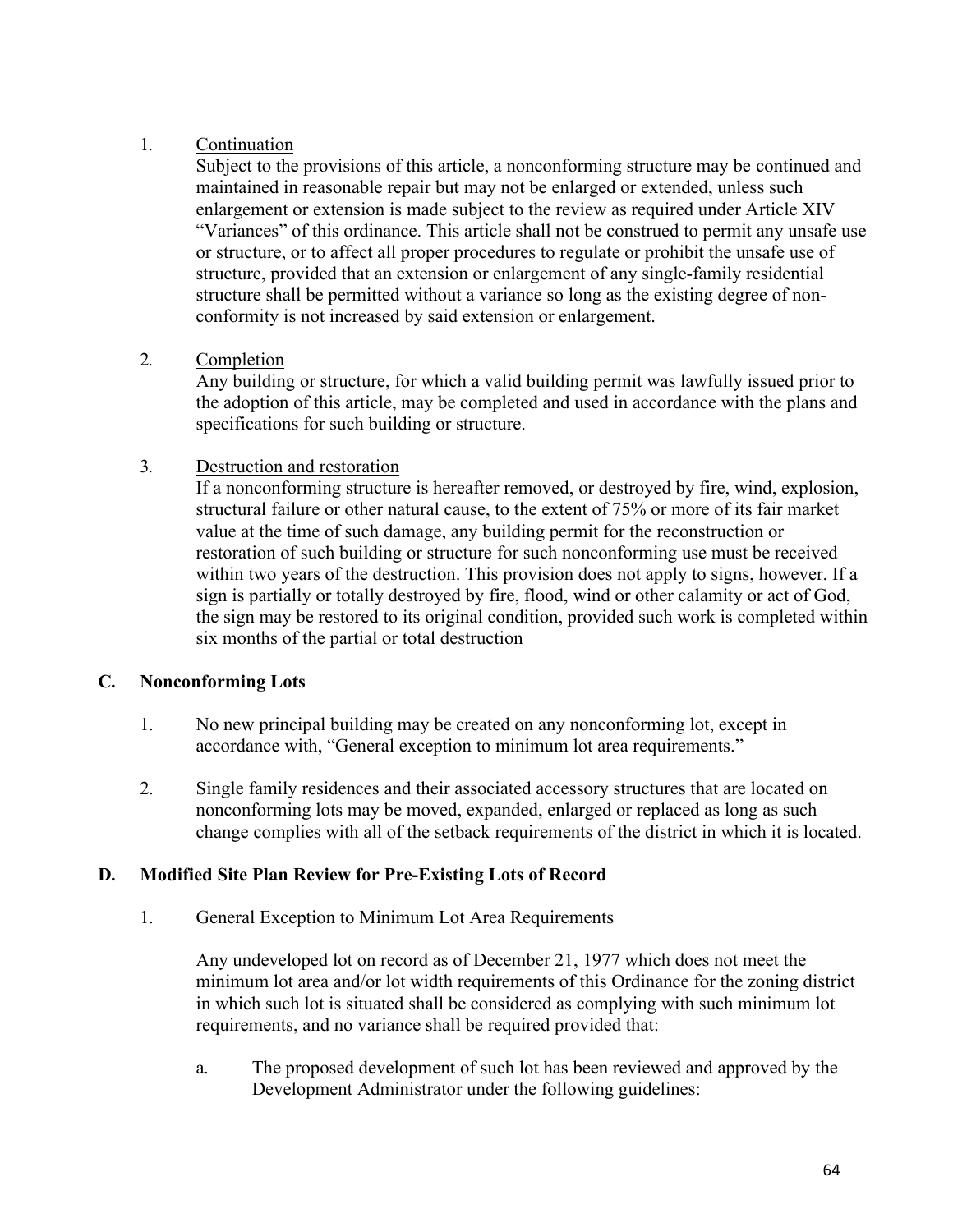- i. Adequate water and septic or sewer services.
- ii. Adequate surface drainage to protect on-site and adjacent land uses.
- iii. Adequate front setback and side yard requirements.
- iv. Adequate driveway access.
- v. Adequate off-street parking.
- vi. General organization or site design to minimize impacts on adjacent uses, including noise, glare and traffic.
- b. Such lot does not adjoin other lots in the same ownership, provided however that all such lots in the same ownership may be treated together as one lot.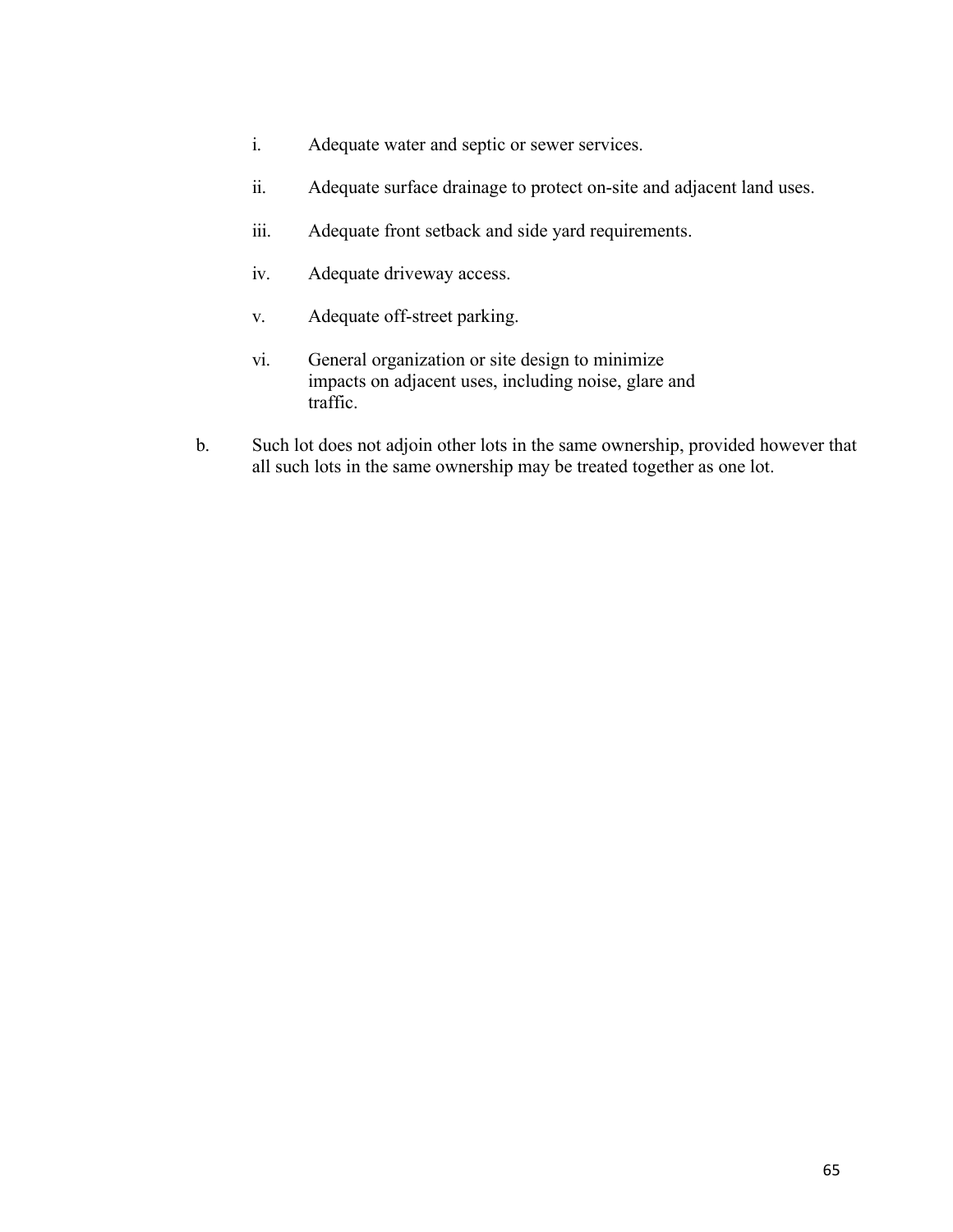# **Article XIV Variances**

### **A. Application for a Variance**

A property owner(s) or his agent(s) may initiate a request for a variance by filing an application with the Zoning Board of Appeals using forms supplied by the Board, which shall include all information reasonably considered by the Board as necessary to make its findings as required by this zoning ordinance. The information supplied by the applicant shall include a legal description of the property, a map showing the property and all properties within a radius of five hundred (500) feet of the exterior boundaries thereof, plans and elevations necessary to show the proposed variance, and other drawings or information reasonably considered necessary by the Board to provide an understanding of the proposed use and its relationship to surrounding properties.

### **B. Requirements for Granting Variances**

- 1. Definitions
	- a. "Use Variance" shall mean the authorization by the Zoning Board of Appeals for the use of land in a manner or for a purpose which is otherwise not allowed or is prohibited by the applicable zoning regulations.
	- b. "Area Variances" shall mean the authorization by the Zoning Board of Appeals for the use of land or buildings in a manner which is not allowed by the dimensional or topographical requirements of the applicable zoning regulations.
- 2. Interpretations

Interpretations, requirements, decisions, determinations. The Board of Appeals may reverse or affirm, wholly or partly, or may modify the order, requirement, decision, interpretation or determination appealed from and shall make such order, requirement, decision, interpretation or determination as in its opinion ought to have been made in the matter by the administrative official charged with the enforcement of such ordinance or local law and to that end shall have all the powers of the administrative official from whose order, requirement, of decision the appeal is taken.

- 3. Use Variances
	- a. The Board of Appeals, on appeal from the decision or determination of the administrative official charged with the enforcement of such ordinance or local law, shall have the power to grant use variances, authorizing a use of the land which otherwise would not be allowed or would be prohibited by the terms of the ordinance or local law.
	- b. No such use variances shall be granted by a Board of Appeals without a showing by the applicant that applicable zoning regulations and restrictions have caused unnecessary hardship. In order to prove such hardship the applicant shall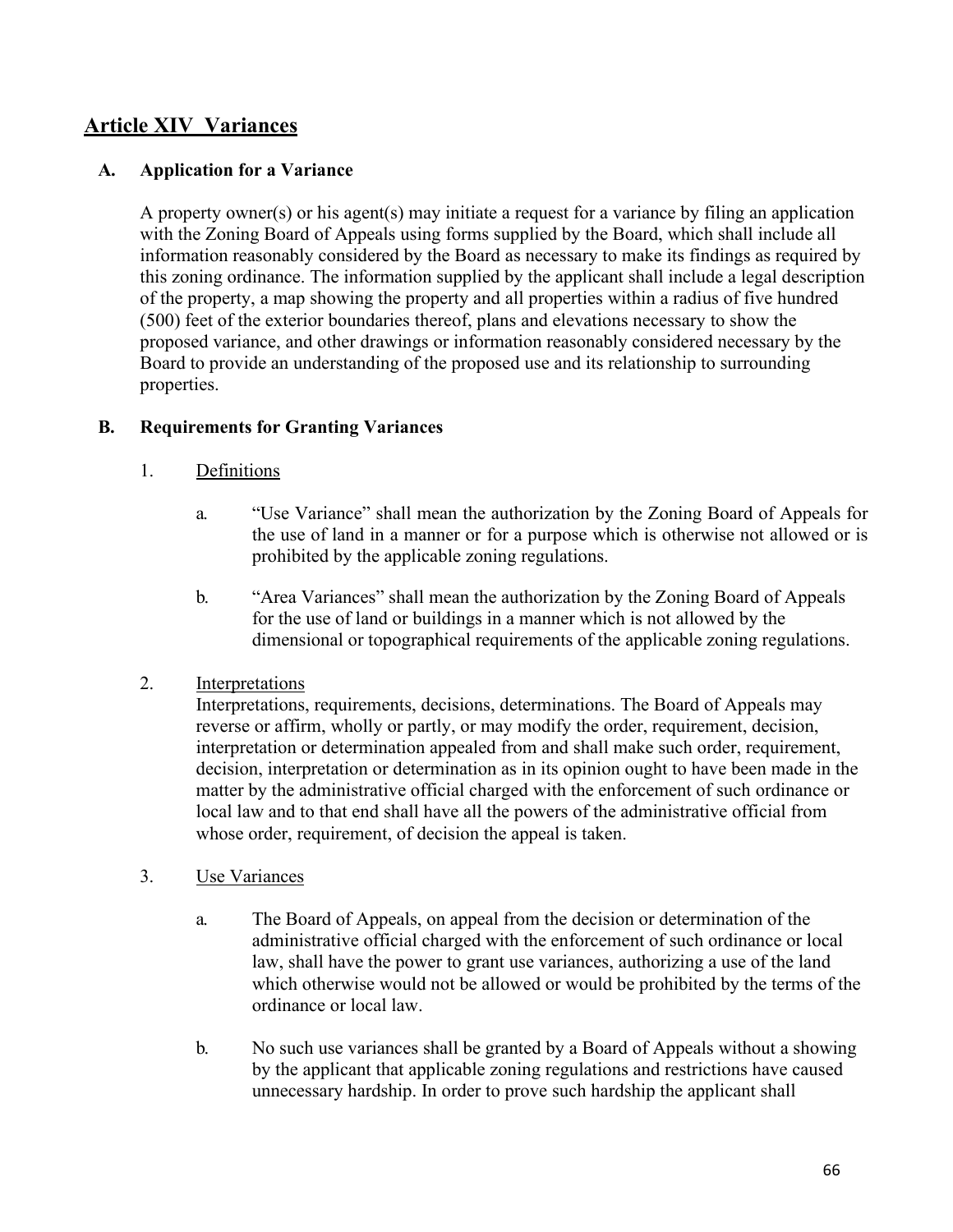demonstrate all four of the following to the Board of Appeals:

- i.  $\frac{d}{dx}$  the property is incapable of earning a reasonable return on initial investment if used for any of the allowed uses in the district (actual "dollars and cents" proof must be submitted);
- ii. that the property is being affected by unique, or at least highly uncommon circumstances;
- iii. that the variance, if granted, will not alter the essential character of the neighborhood; and
- iv. that the hardship is not self-created
- c. If any one or more of the above factors is not prove, State law requires that the Board of Appeals must deny the variance.
- d. The Board of Appeals, in the granting of use variances, shall grant the minimum variance that it shall deem necessary and adequate to address the unnecessary hardship proven by the applicant, and at the same time preserve and protect the character of the neighborhood and the health, safety and welfare of the community.

### 4. Area Variance

- a. The Zoning Board of Appeals shall have the power, upon an appeal from a decision or determination of an administrative official charged with the enforcement of such ordinance or local law, to grant area variances from the area or dimensional requirements of such ordinance or local law.
- b. In making its determination, the Zoning Board of Appeals shall take into consideration the benefit to the applicant if the variance is granted, as weighed against the detriment to the health, safety and welfare of the neighborhood or community by such grant. In making such determination the Board shall also consider:
	- i. Whether an undesirable change will be produced in the character of the neighborhood or a detriment to nearby properties will be created by the granting of the variance;
	- ii. Whether the benefit sought by the applicant can be achieved by some method, feasible for the applicant to pursue, other than an area variance;
	- iii. Whether the requested area variance is substantial;
	- iv. Whether the proposed variance will have an adverse effect or impact on the physical or environmental conditions in the neighborhood or district; and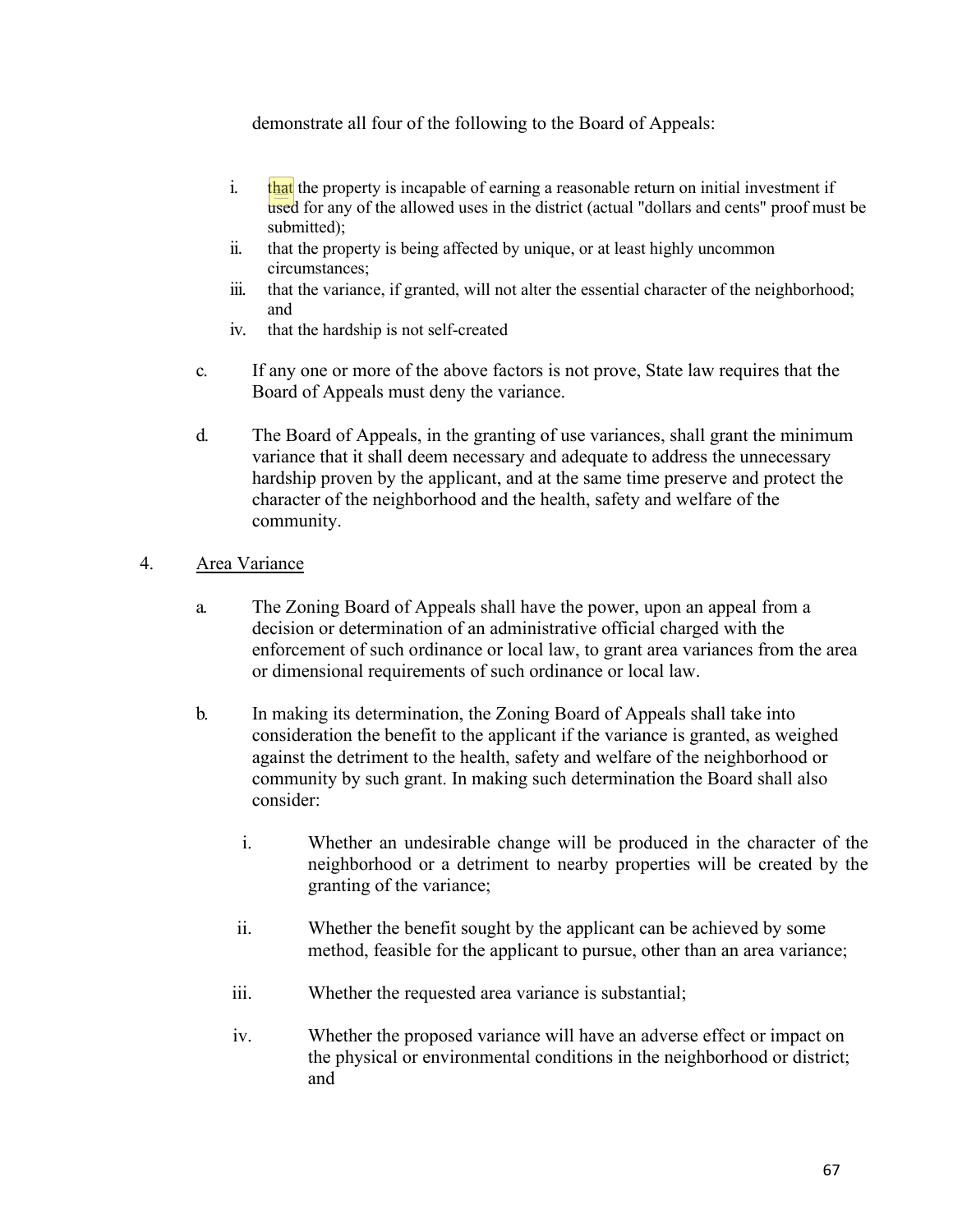- v. Whether the alleged difficulty was self-created, which consideration shall be relevant to the decision of the Board of Appeals, but shall not necessarily preclude the granting of the area variance.
- vi. The Board of Appeals, in the granting of area variances, shall grant the minimum variance that it shall deem necessary and adequate and at the same time preserve and protect the character of the neighborhood and the health, safety and welfare of the community.

### 5. Imposition of conditions

The Board of Appeals shall, in the granting of both use variance and area variances, have the authority to impose conditions. Such conditions shall be consistent with the spirit and intent of the zoning ordinance or local law, and shall be imposed for the purpose of minimizing any adverse impact such variance may have on the neighborhood or community.

### 6. Zoning Board of Appeals Procedure

a. Meetings, minutes, records.

Meetings of such Board of Appeals shall be open to the public to the extent provided in Article 7 of the public officer's law. Such Board of Appeals shall keep minutes of its proceedings, showing the vote of each member upon every question, or if absent or failing to vote, indicate such fact, and shall also keep records of its examinations and other official actions.

- b. Filing requirements. Every rule, regulation, every amendment or repeal thereof, and every order, requirement, decision or determination of the Board of Appeals shall immediately be filed in the office of the Town Clerk and shall be a public record.
- c. Assistance to Board of Appeals. Such board shall have the authority to call upon any department, agency or employee of the town for such assistance as shall be deemed necessary and as shall be authorized by the town board.
- d. Hearing appeals.

Unless otherwise provided by local law or ordinance, the jurisdiction of the Board of Appeals shall be appellate only and shall be limited to hearing and deciding appeals from, and reviewing any order, requirement, decision, interpretation, or determination made by an administrative official charged with the enforcement of any ordinance or local law adopted pursuant to this article. Such Board shall have the authority to call upon any department, agency or employee of the town for such assistance as shall be deemed necessary and as shall be authorized by the Town Board. Such department, agency or employee shall be reimbursed for any expenses incurred as a result of such assistance. The concurring vote of a majority of the members of the Board of Appeals shall be necessary to reverse any order,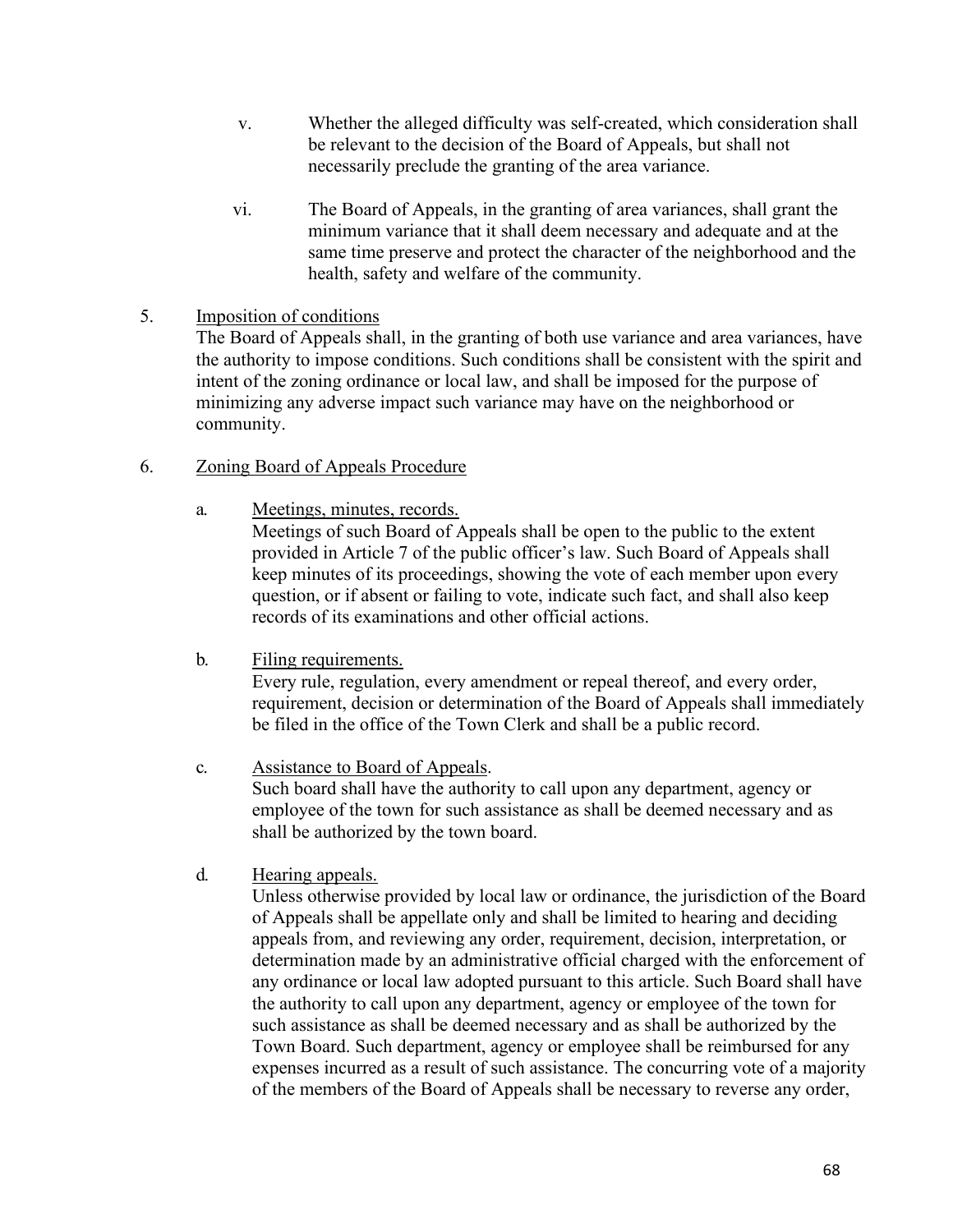requirement, decision or determination of any such administrative official, or to grant a use variance or area variance. Such appeal may be taken by any person aggrieved, or by an officer, department, board or bureau of the town.

e. Time of appeal.

Such appeal shall be taken within sixty days after the filing of any order, requirement, decision, interpretation or determination of the administrative officer charged with the enforcement of such ordinance or local law by filing with such administrative official and with the Board of Appeals a notice of appeal, specifying the grounds thereof and the relief sought. The administrative official from whom the appeal is taken shall forthwith transmit to the board of appeals all the papers constituting the record upon which the action appealed from was taken. The cost of sending or publishing any notices relating to such appeal shall be borne by the appealing party and shall be paid to the Board prior to the hearing of such appeal.

f. Stay upon appeal.

An appeal shall stay all proceedings in furtherance of the action appealed from, unless the administrative official charged with the enforcement of such ordinance or local law, from whom the appeal is taken, certifies to the Board of Appeals, after the notice of appeal shall have been filed with the administrative official, that by reason of facts stated in the certificate a stay, would, in his or her opinion, cause imminent peril to life or property, in which case proceedings shall not be stayed otherwise than by a restraining order which may be granted by the board of appeals or by a court of record on application, on notice to the administrative official from whom the appeal is taken and on due cause shown.

g. Hearing on appeal.

The Board of Appeals shall fix a time in accordance with Section D of this Article for the hearing of the appeal or other matters referred to and give public notice thereof by publication in a paper of general circulation in the town of a notice of such hearing at least five days prior to the date thereof.

- h. Notice to Adirondack Park Agency At least five (5) days before such hearing, the Zoning Board of Appeals shall mail notices thereof to the parties, to the Adirondack Park Agency, and to the Lake Champlain-Lake George Regional Planning Board as required by Section 239-m of the General Municipal Law, which notice shall be accompanied by a full statement of the matter under consideration; as defined in Subdivision I of Section 239-m of the General Municipal Law.
- i. Compliance with State Environmental Quality Review Act. The Board of Appeals shall comply with the provisions of the State Environmental Quality Review Act under Article 8 of the Environmental Conservation Law and its implementing regulations as codified in title six, part six hundred seventeen of the New York codes, rules and regulations.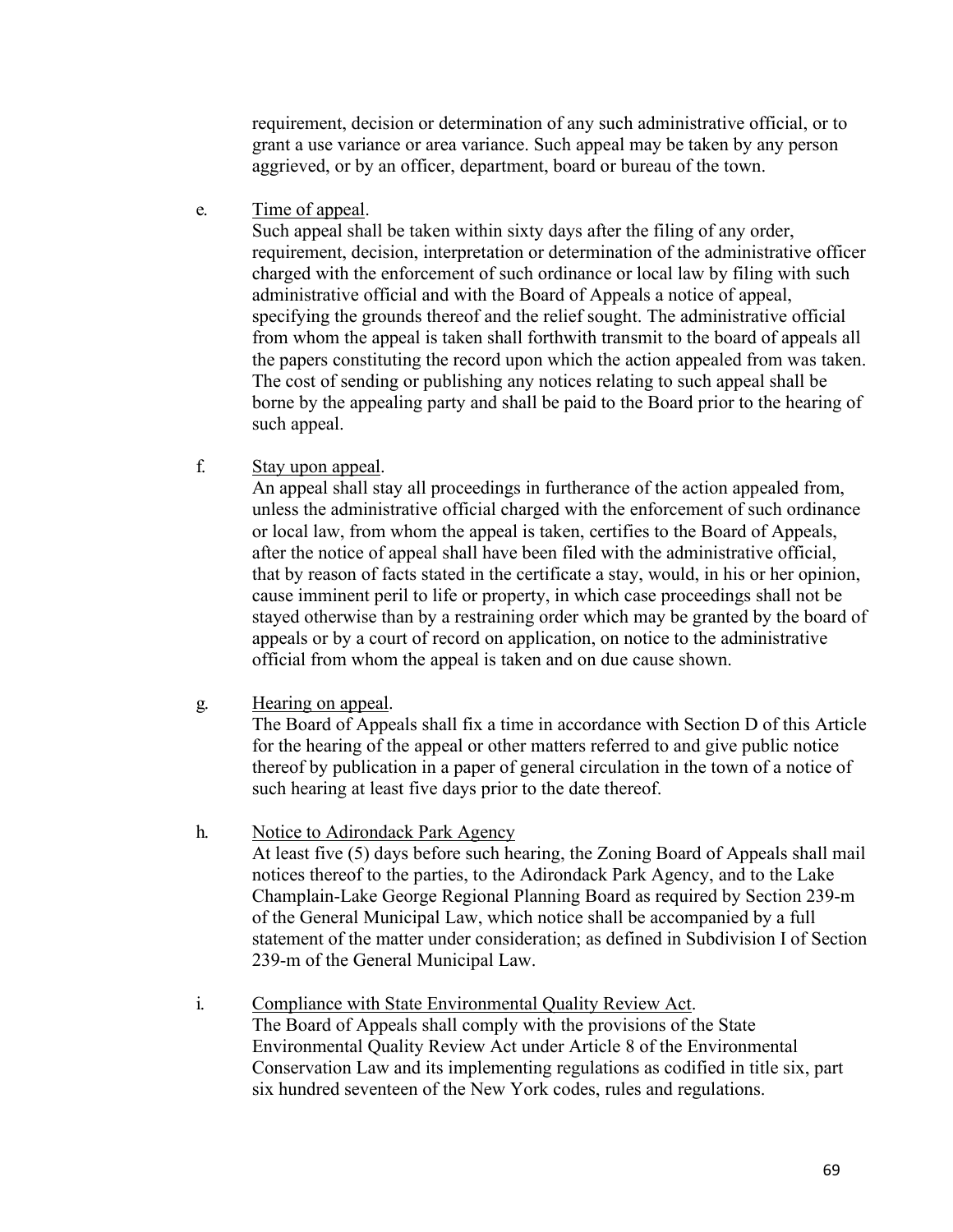# **C. Referrals**

In the case of any variance application in any APA land use area, other than Hamlet (referred to in this ordinance as "Town Center"), involving land, buildings, or structures or any variance involving the shoreline restrictions, the Zoning Board of Appeals shall submit one (1) copy of the application to the Adirondack Park Agency, together with such pertinent information as the Agency reasonably shall deem necessary.

### **D. Variance Application Hearing and Decision**

Within fifteen (15) days of receipt of a completed application for a variance, the Zoning Board of Appeals shall give notice of a public hearing to be held on the application not less than fifteen (15) days nor more than thirty (30) days after the notice. The Adirondack Park Agency shall be a full party in interest, with standing to participate in any and all proceedings under this Article for which the Agency was required to be sent notice under Section XIV.C of this ordinance.

### 1. Time of Decision

a. The Zoning Board of Appeals shall decide upon the appeal within sixty- two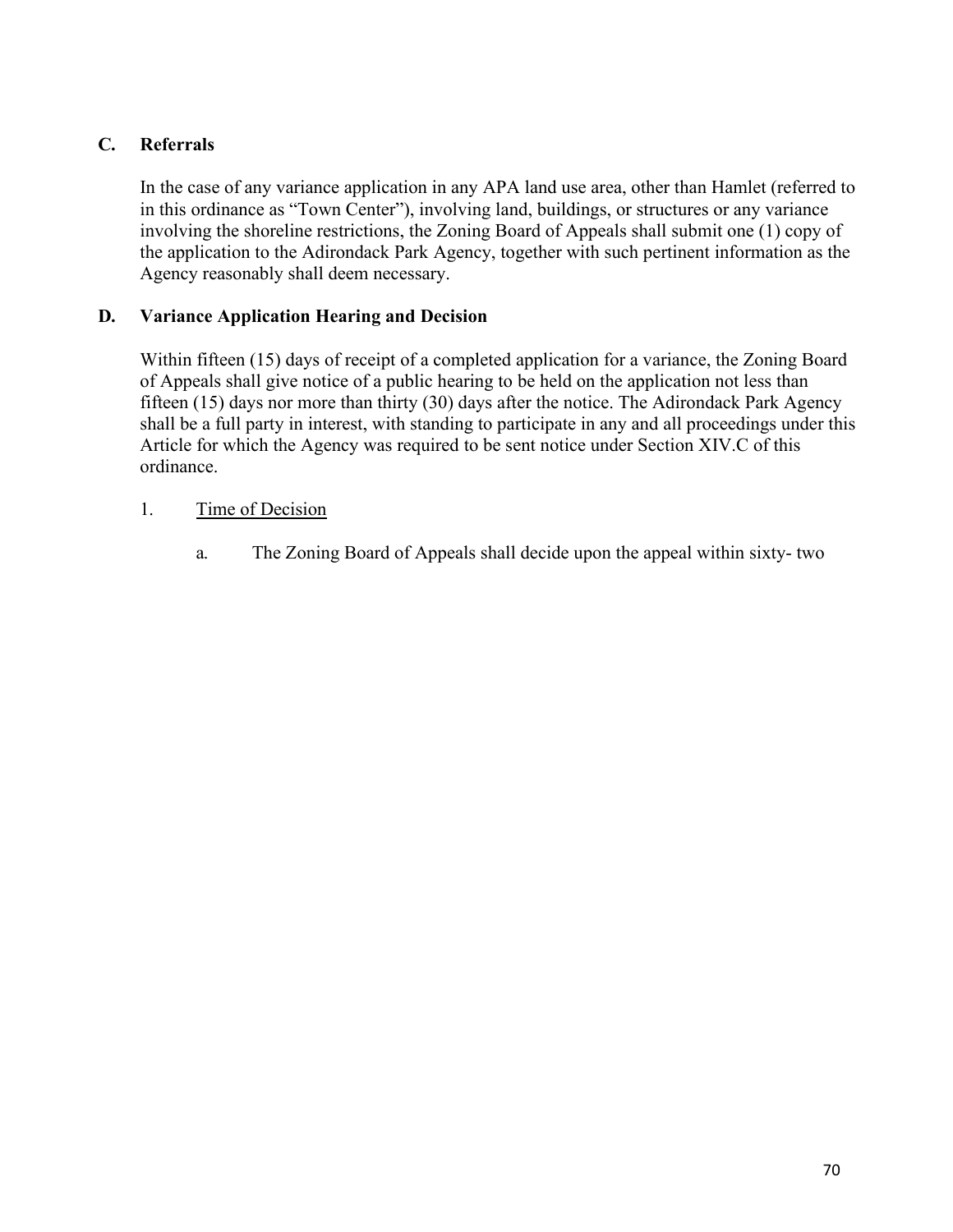(62) days after the conduct of said hearing called and held under paragraph D.1 of this section. The time within which the board of appeals may render its decision may be extended by mutual consent of the applicant and the board. The decision of the Zoning Board shall be in writing and shall contain each of the findings specified in Article XIV of this zoning ordinance and Section 267-B of the Town Law of the State of New York and shall contain the factual basis for each finding from the record of the hearing which shall support the decision of the board.

- b. The decision of the Zoning Board of Appeals on the appeal shall be filed in the office of the town clerk within five business days after the day such decision is rendered, and a copy thereof mailed to the applicant.
- c. The Zoning Board of Appeals shall also notify the Adirondack Park Agency of such decision. Any variance granted or granted with conditions shall not be effective until (30) thirty days after such notice to the agency. If within such (30) thirty day period, the agency determines that such variance involves the provisions of the land use and development plan as approved in the local land use program, including any shoreline restrictions and was not based upon the appropriate statutory basis of practical difficulties or unnecessary hardships, the agency may reverse the local determination to grant the variance.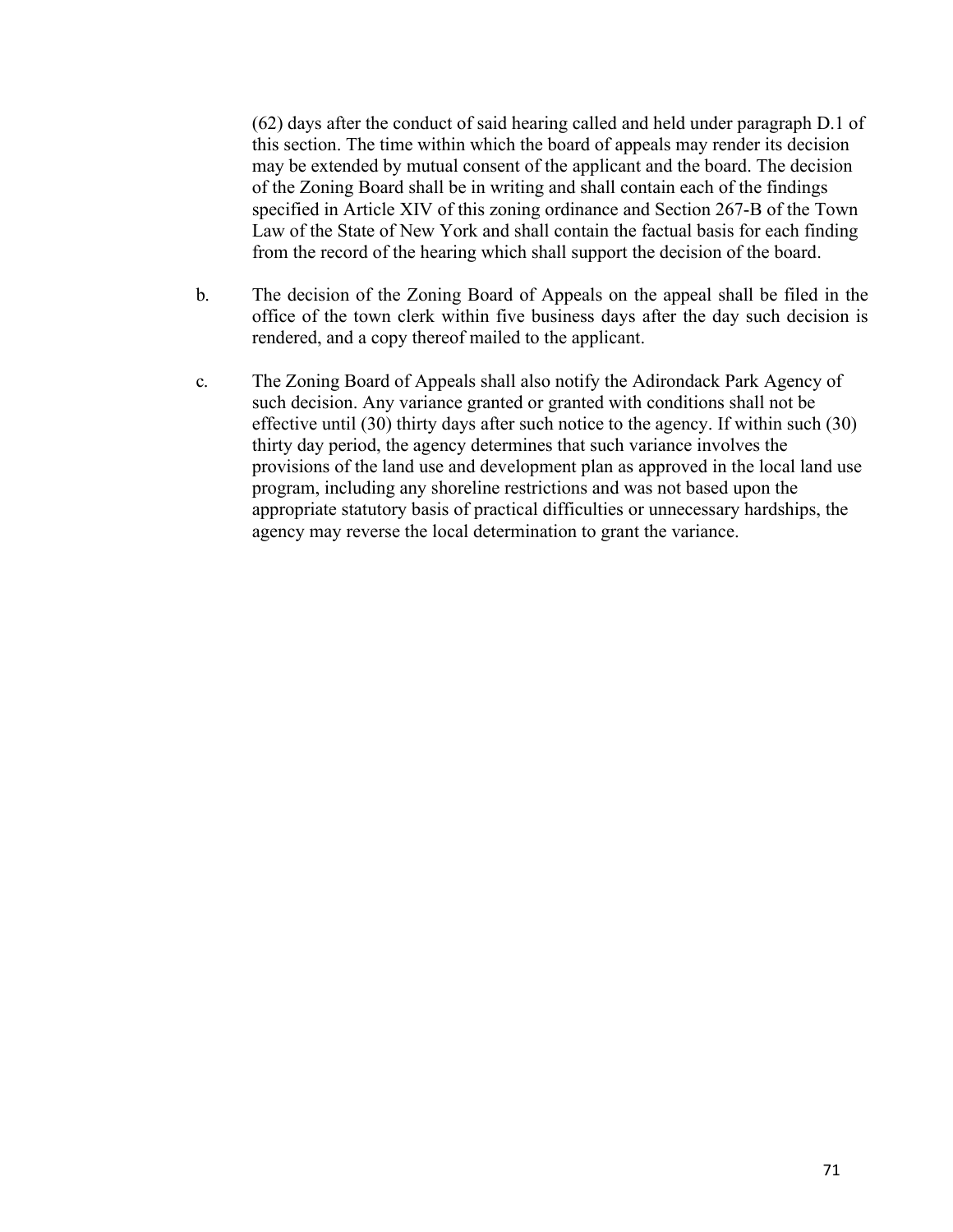# **Article XV Amendments**

### **A. Purpose of this Article**

The purpose of this article is to allow for amendment to this ordinance whenever the public necessity and convenience and the general welfare require such amendment, by following the procedure of this article.

### **B. Referrals**

When directed by the Town board, the clerk shall submit a copy of a proposed amendment to the Adirondack Park Agency for a determination as to whether the proposed amendment is subject to Agency approval under Section 807 of the Adirondack Park Agency Act; the town clerk shall simultaneously refer such proposed amendment to the planning board, and where required by Section 239-m of the General Municipal Law, to the county planning agency having jurisdiction, for the report and recommendations by those bodies to the town board.

### **C. Hearing and Decision on Proposed Amendment**

The procedure as to notice of public hearing and enactment of a proposed amendment shall follow and be governed by Section 265 of the Town Law, and Section 239-m of the General Municipal Law, including all subsequent amendments thereto. The procedure shall also comply with the provisions of the State Environmental Quality Review Act (SEQRA) under Article 8 of the Environmental Conservation Law. Notice of the decision of the Town Board shall be sent promptly to the Adirondack Park Agency.

The Adirondack Park Agency shall approve, approve subject to conditions or disapprove such amendment(s) within 45 days of submission.

The APA must approve of the amendment prior to adoption by the Town.

### **D. Records of Amendments**

The Development Administrator and the town clerk shall each maintain records of amendments to the text of this ordinance and of the official zoning map and Park Plan Map.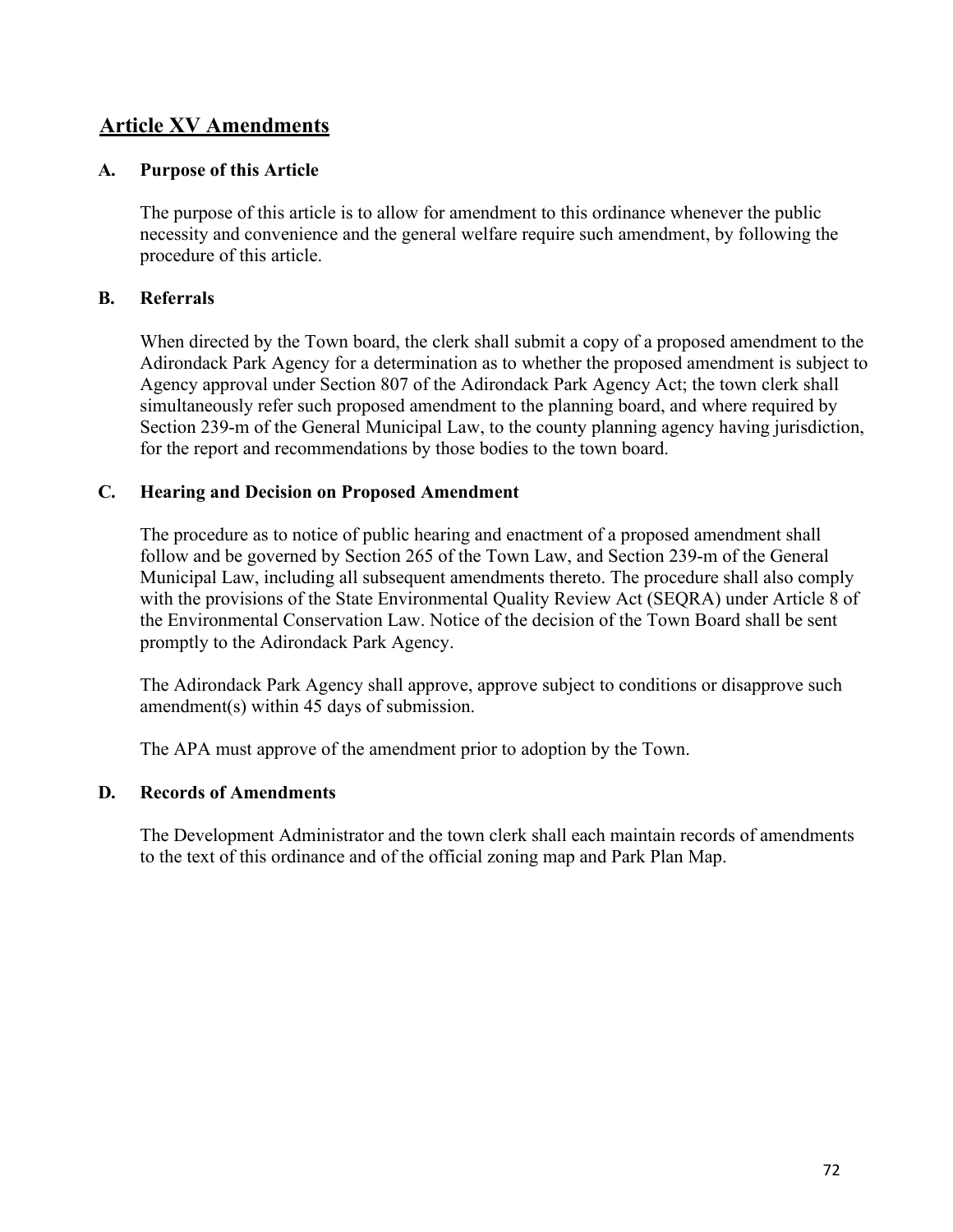# **Article XVI Administrative Provisions**

#### **A. Development Administrator**

The Development Administrator shall have the power and duty to administer and enforce the provisions of this zoning ordinance. The Development Administrator shall be appointed and may be removed at pleasure by the Town Board.

An appeal from an action, omission, decision or rule by him or her regarding a requirement of the zoning ordinance may be made only to the Zoning Board of Appeals.

#### **B. Required Records**

The original or a certified copy of all decisions, approvals, ruling and findings of any board under this zoning ordinance and of all permits and certificates issued under this article, shall be promptly furnished by the Development Administrator to the Town Clerk and retained as a permanent town public record.

#### **C. Appeal from Action of Planning Board or Zoning Board of Appeals**

Any persons jointly or severally aggrieved by any decision of the Planning Board or Zoning Board of Appeals may apply to the Supreme Court for review by a proceeding under Article 78 of the Civil Practice Law and Rules. Such proceedings shall be instituted within thirty (30) days after filing of a decision of said Boards in the office of the Town Clerk or in the office designated by resolution of the Town Board.

#### **D. Form of Petitions, Applications and Appeals**

Unless otherwise stated, all petitions, applications and appeals provided for in this zoning ordinance shall be made on forms prescribed by the Zoning Board of Appeals. Completed forms shall be accompanied by whatever further information, plans or specifications as may be required by such forms.

# **E. Application Fees**

Fees shall be paid upon the submission of petitions, applications, and appeals, provided for by the terms of this zoning ordinance in such amount or amounts as shall be established by the Town Board from time to time. Such fees shall not be refundable.

# **F. Notice of Public Hearing**

When the Town Planning Board or Zoning Board of Appeals is required to hold a public hearing, as provided for by the terms of this zoning ordinance, notice of the hearing shall be given in the following manner:

1. Each notice of hearing upon an application for Class B regional project approval, for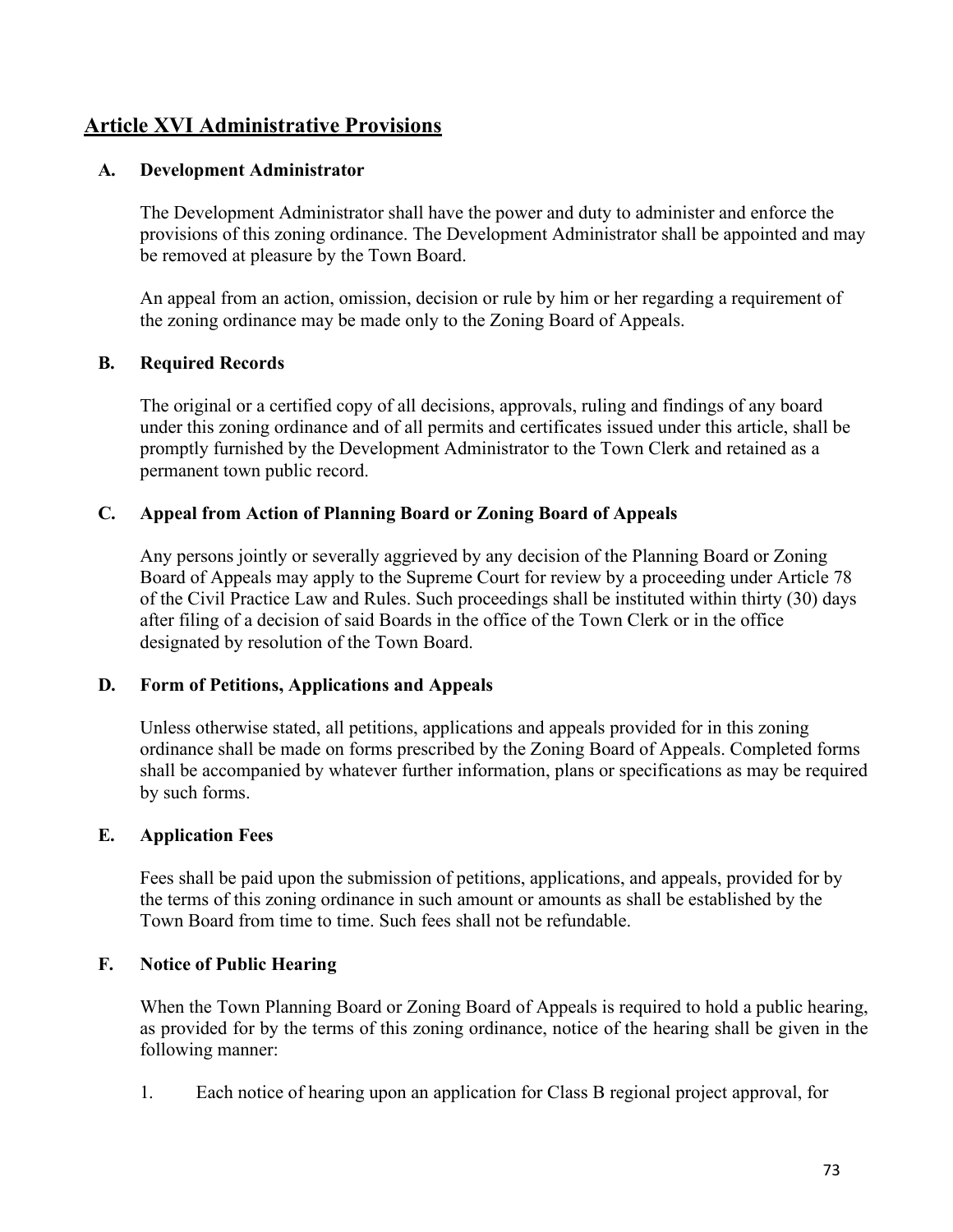special use approval, for site plan approval, or for the granting of a variance, or upon an appeal to the Zoning Board of Appeals from an action of the Development Administrator, shall be published once in the official newspaper of the town at least five (5) days prior to the date of the hearing. In addition, at least ten (10) days prior to the date of hearing, notices shall be mailed, at the applicant's expense, to all owners of the property within five hundred (500) feet of the exterior boundary of the property for which the application is made, as may be determined by the latest assessment records of the town.

2. Any hearing may be recessed by the board holding the hearing in order to obtain additional information or to serve further notice upon other property owners, or to persons it decides may be interested in the proposal being considered. Upon recessing the time and date when the hearing is to be resumed shall be announced. No further notice or publication will be necessary.

#### **G. Site Inspections**

The filing of an application for regional project approval under Article VII hereof, an application for a variance under Article XIV hereof, an application for site plan approval under Article V hereof, an application for special use approval under Article VI hereof, or an application for a land use and development permit under Article XVI hereof by a person shall be deemed a granting of approval by such person to the Planning Board, the Zoning Board of Appeals, and the Development Administrator, and to such persons as they may designate, to conduct such examinations, tests, and other inspections of the sites which are the subjects of such applications, as the body or officer having jurisdiction deems necessary and appropriate for the purposes of this zoning ordinance; however, entrance upon the applicant's property, where practicable, shall be made only after reasonable prior notice to the applicant.

#### **H. Land Use and Development Permits**

No person shall undertake any new land use or development unless and until the Development Administrator has issued a land use and development permit therefor, except that no local permit shall be required under this article for a new land use and development which is a Class A regional project subject to Adirondack Park Agency project permit jurisdiction, and except that no permit shall he required for an accessory use. (Note: applicants will also need to obtain a building permit from the Town of Indian Lake).

- 1. Issuance and Form of Land Use and Development Permits:
	- a. Land use and development permits shall be issued in accordance with the standards and procedures set forth in this section.
	- b. The Development Administrator shall issue a land use and development permit if he or she determines:

The new land use or development complies with the town sanitary code, if applicable.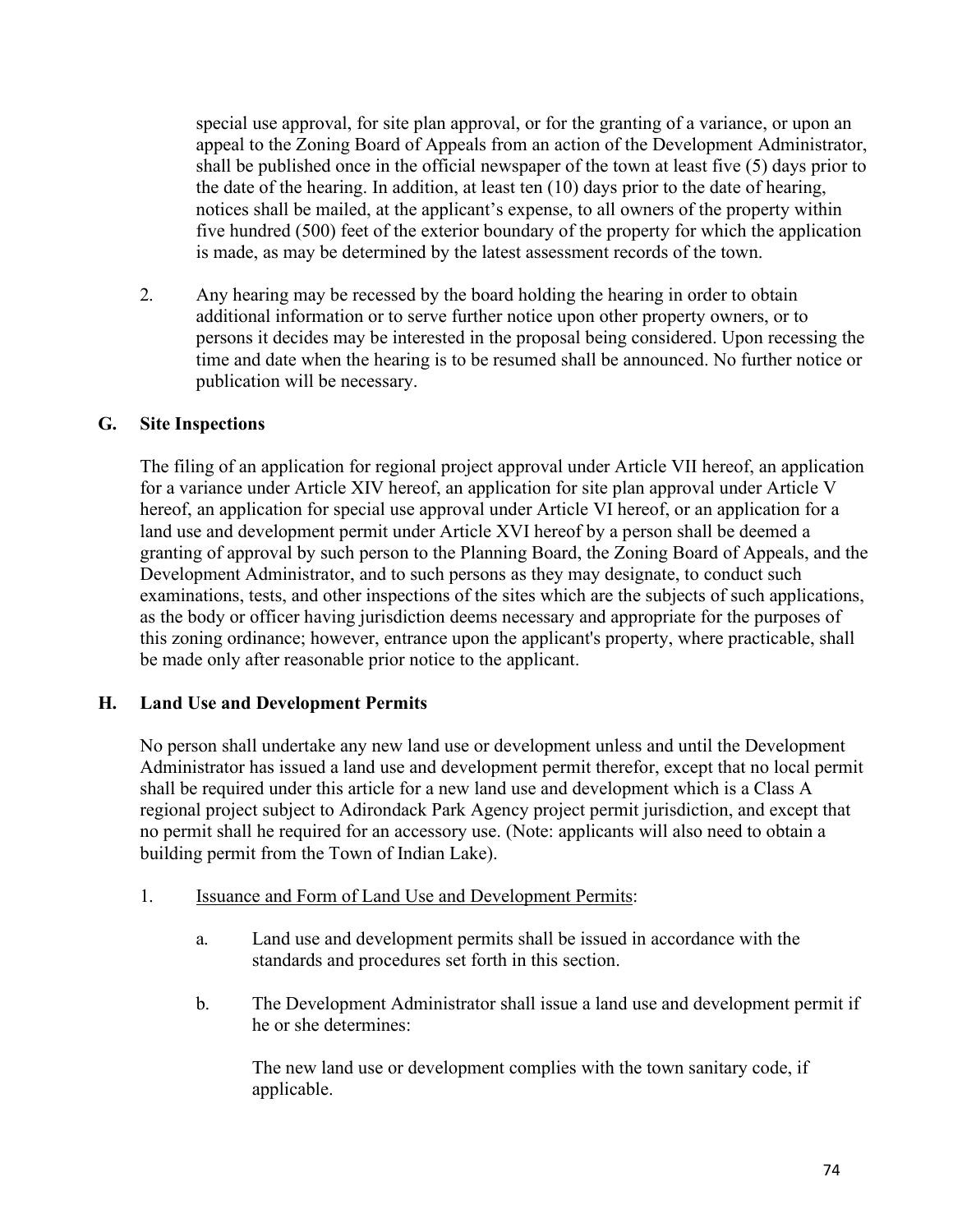The new land use and development meets the area, bulk and height controls set forth in the "Dimensional Table" , and the special shoreline restrictions, unless an area variance has been granted, or clustering has been approved pursuant to authority granted the Town Planning Board, and the new land use or development has received site plan approval pursuant to Article V if applicable, and if such approval is subject to conditions to be met prior to the granting of a permit, that all such conditions have been met, and the new land use or development is one of the following: it is a permitted use which is not a Class B regional project; it is a special use for which special use approval has been obtained, and if such approval was subject to conditions to be met prior to the granting of a permit, that all such conditions have been met; it is an accessory use; it is a non- permitted use which is not a Class B regional project, for which a use variance has been granted, and if such grant was subject to conditions to be met prior to the granting of a permit, that all such conditions have been met; it is a Class B regional project for which Class B regional project approval has been obtained, and if such approval was subject to conditions to be met prior to the granting of a permit, that all such conditions have been met.

- c. Land use and development permits shall be issued on forms prescribed by the Zoning Board of Appeals, and shall contain such requirements and conditions as shall have been directed to be included therein by any related approval or variance.
- 2. Recording or Expiration of Permits for Class B Regional Projects A land use and development permit issued for a Class B regional project shall expire within sixty (60) days from the date thereof unless within such sixty day period such permit shall have been duly recorded by the project sponsor in the Adirondack Park Agency Regional Project Permit Book in the office of the Hamilton County Clerk. This recording is in addition to that required for the Town Clerk, specified under Article XVI Section B.
- 3. Expiration of Land Use and Development Permits Generally

If a project for which a permit has been issued is not under construction within 365 days after the issuance of such permit, said permit shall expire, and the project may not thereafter be undertaken or continued unless said permit has been renewed for 180 days (allowed once) or unless a new permit has been applied for and issued in the same manner and subject to all provisions governing the initial application for the issuance of a permit. Any project under construction for more than 5 years shall have to submit a new building permit request and may need to apply for approval under the provisions of this chapter.

4. Certificate of Occupancy:

Upon the completion of a building erected or materially altered, for which a land use and development permit has previously been issued, a certificate permitting the occupancy of the building and the use designated in the land use and development permit shall be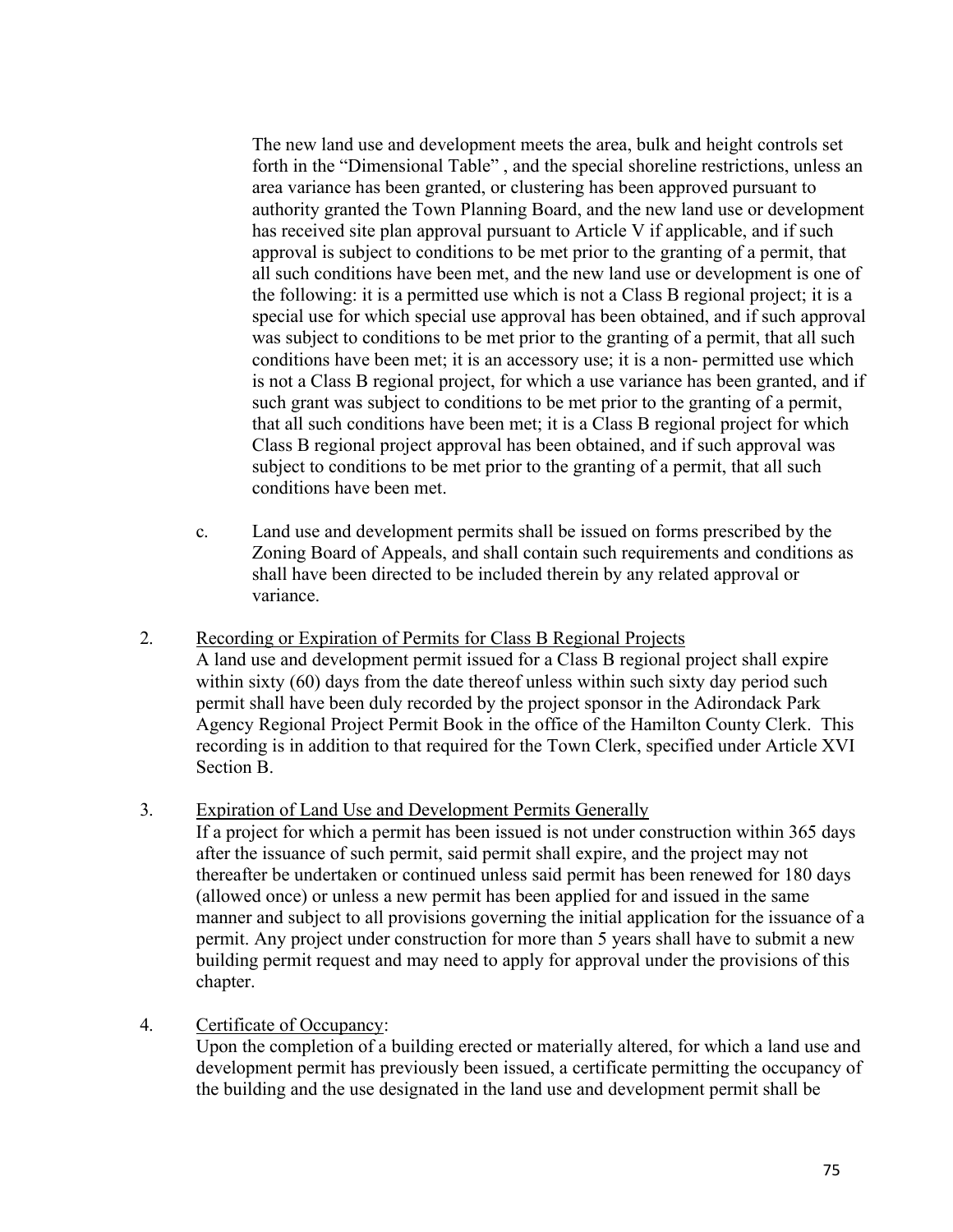required, and the building may not be occupied until such certificate of occupancy has been issued. The Development Administrator shall issue such certificate of occupancy within ten (10) days of a written request for inspection, if: he or she shall determine that all the conditions of the land use and development permit pertaining to that building, if any, have been fulfilled.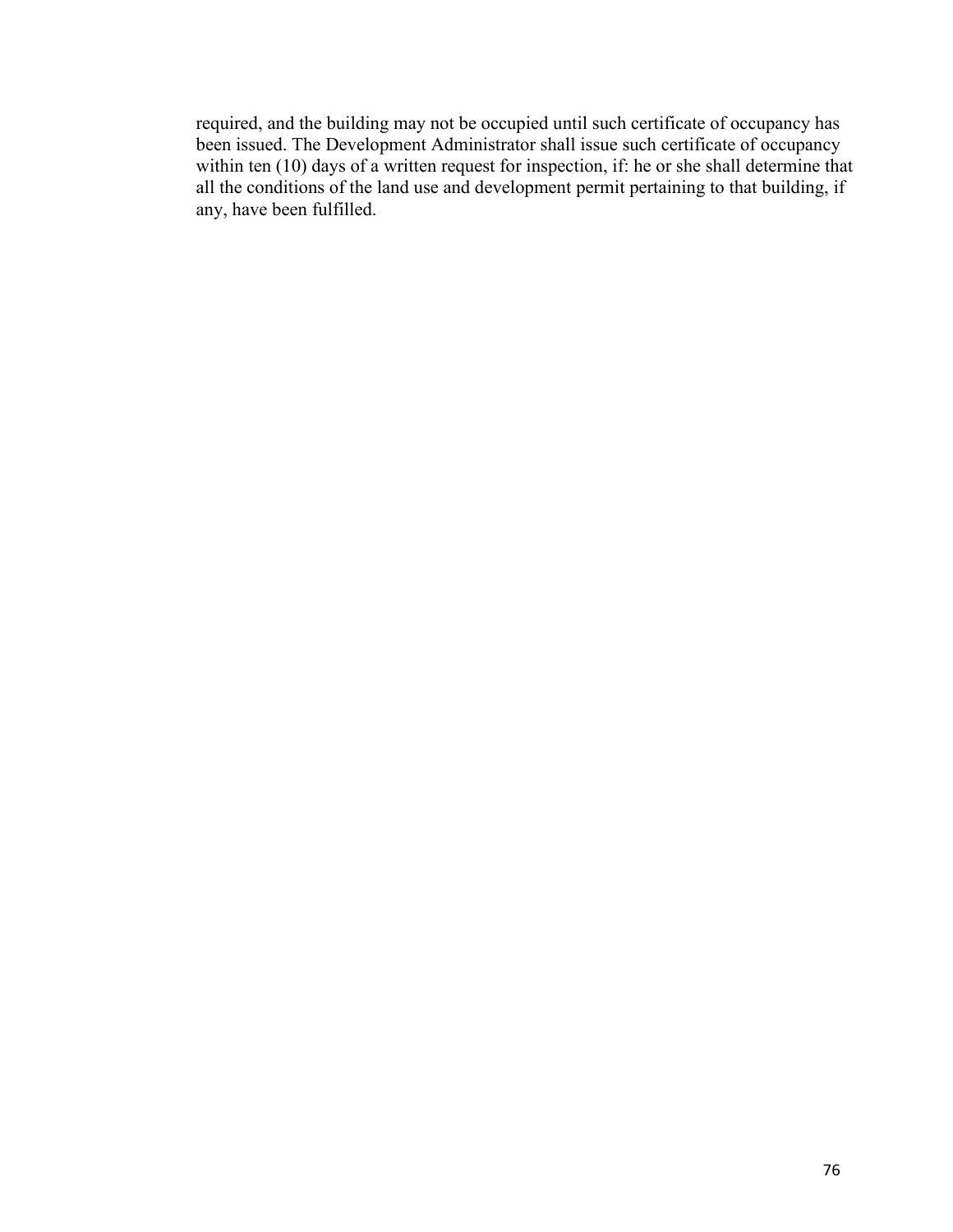# **Article XVII Enforcement**

#### **A. Penalty**

Any person owning, controlling or managing any building, structure, land, or premises therein or whereon there shall be placed on or there exists or is practiced or maintained anything or any use in violation of any of the provisions of this Zoning Ordinance and any person who shall assist in the commission of any violation of this Zoning Ordinance or any conditions imposed by a land use and development permit, or who shall build, erect, construct, or attempt the same, any structure contrary to the plans or specifications submitted to the authorized official and by him certified as complying with this zoning ordinance and any person who shall omit, neglect or refuse to do any act required by this Zoning Ordinance shall be guilty of a misdemeanor and subject to a fine of not more than five hundred dollars (\$500) per day that the violation continues or to imprisonment for a period of not more than six (6) months, or both such fine and imprisonment, or by penalty of fifty dollars (\$50) to be recovered by the town in a civil action. Every such person shall be deemed guilty of a separate offense for each week such violation, disobedience, omission, neglect or refusal shall continue. Where the person committing such violation is a partnership, association or corporation, the principal executive officer, partner, agent or manager may be considered to be the person for the purposes of this article.

#### **B. Alternative Remedy**

In case of any violation or threatened violation of any of the provisions of this Zoning Ordinance or conditions imposed by a land use and development permit, in addition to other remedies herein provided, the town may institute any appropriate action or proceeding to prevent such unlawful erection, structural alteration, reconstruction, moving and/or use, to restrain, correct or abate such violation, to prevent the occupancy of such building, structure or land or to prevent any illegal act, conduct, business or use in or about such premises.

#### **C. Misrepresentation**

Any permit or approval granted under this ordinance which is based upon or is granted in reliance upon any material misrepresentation, or failure to make a material fact or circumstance known, by or on behalf of an applicant, shall be void. This section shall not be construed to affect the remedies available to the town under Article XVII Section A and Article XVII Section B of this ordinance.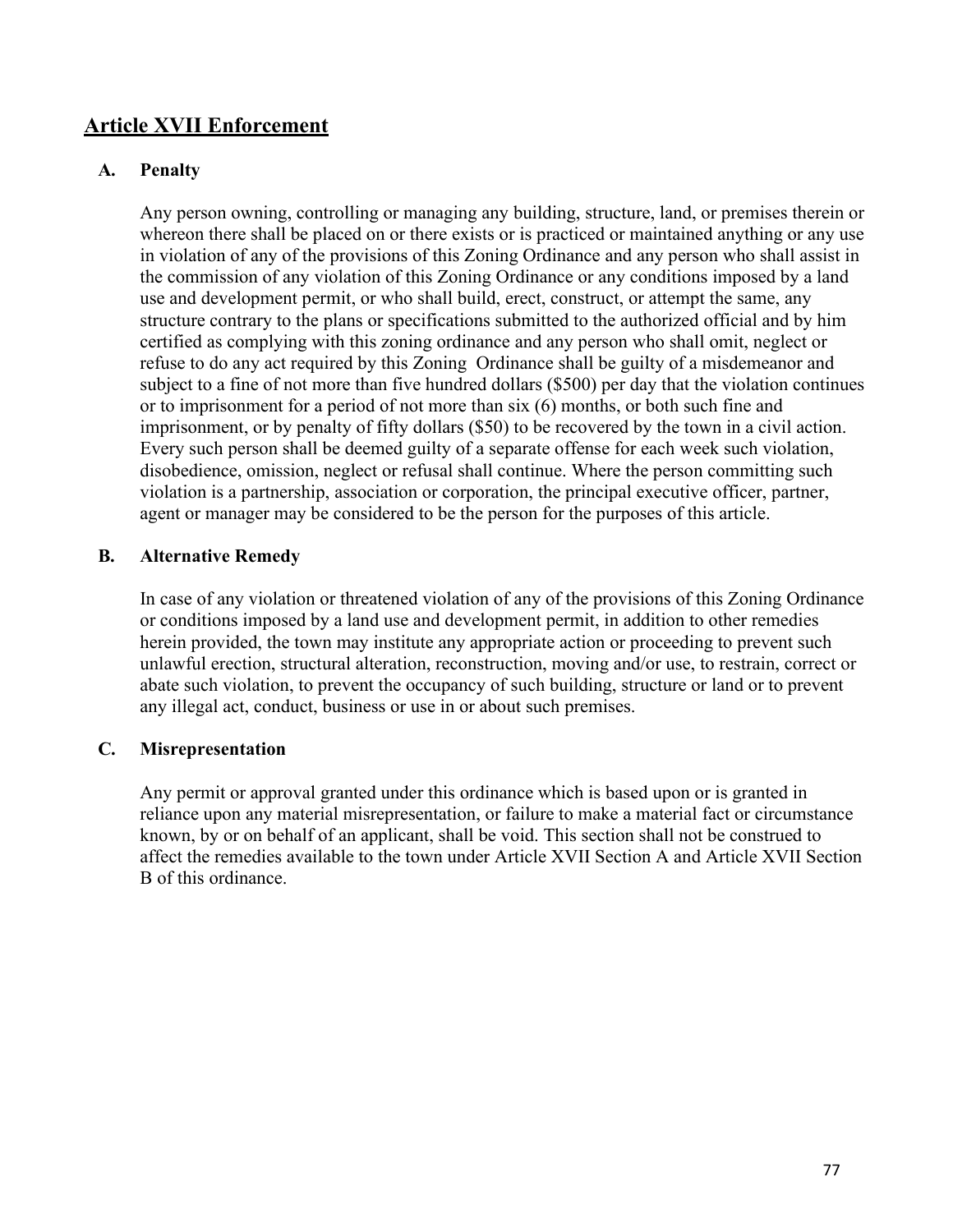# **Article XVIII Miscellaneous Provisions**

#### **A. Interpretation**

Where the conditions imposed by any provision of this Zoning Ordinance are less restrictive than comparable conditions imposed by any other provisions of this Zoning Ordinance or of any other ordinance, resolution or regulation of Article 27 of the Executive Law of the State of New York, the provisions which are more restrictive shall govern.

#### **B. Severability**

The provisions of this Zoning Ordinance are severable. If any article, section, subsection or provision of this zoning ordinance shall be invalid, such invalidity shall apply only to the article, section, subsection or provisions adjudged invalid, and the rest of this Zoning Ordinance shall remain valid and effective.

#### **C. Savings Clause**

The adoption of this Zoning Ordinance shall not affect or impair any act done, offense committed or right occurred or acquired or liability, penalty, forfeiture or punishment incurred prior to the time this Zoning Ordinance takes effect under the Zoning Ordinance relative to districts in the town.

#### **D. Effective Date**

This Zoning Ordinance shall take effect and be in force ten (10) days after its passage and publication or as otherwise prescribed by Section 264 of the Town Law.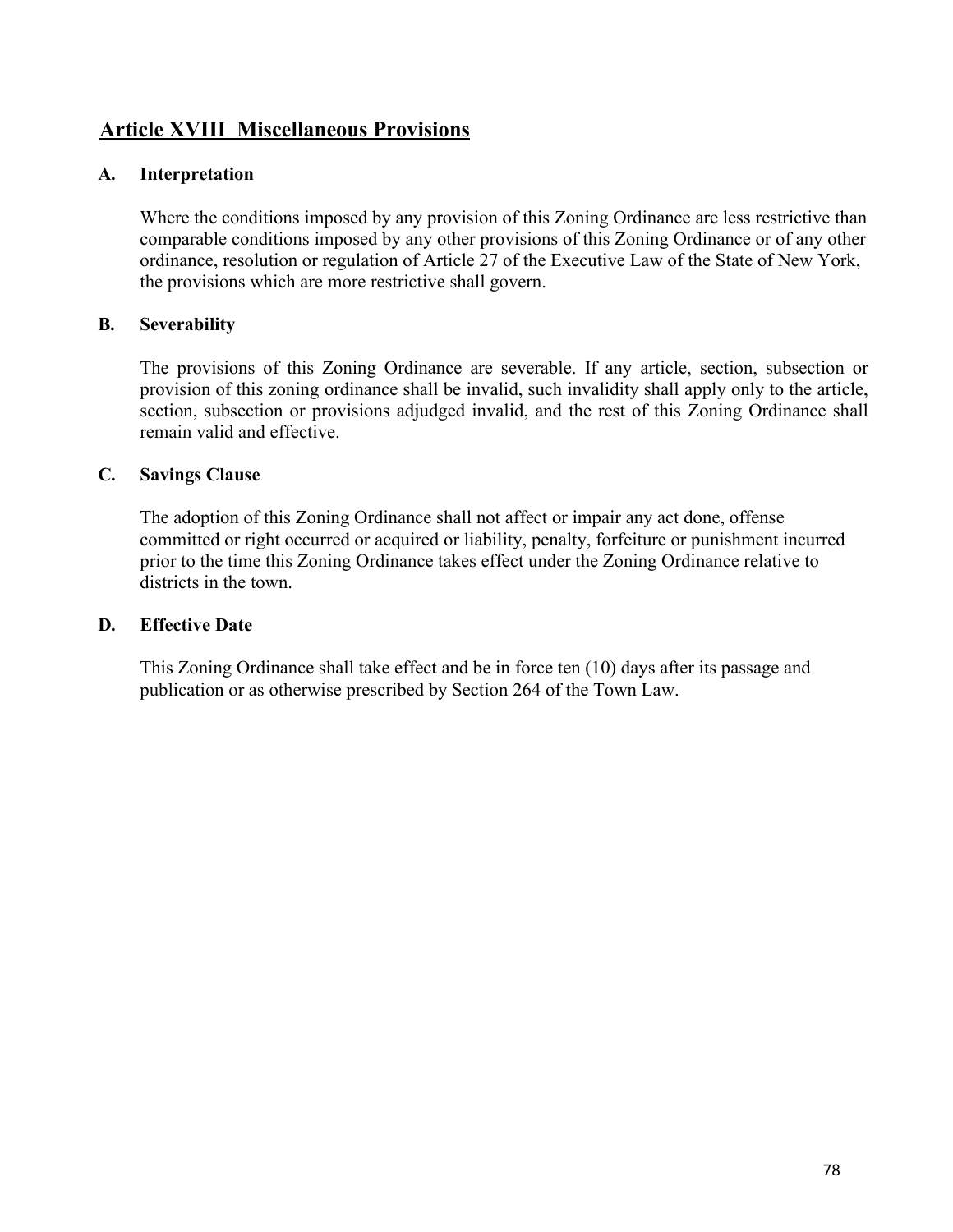# **Appendix A Development Objectives For Regional Projects**

# **I. Development Objectives for Use in Regional Project Review:**

1) The principal natural and public resource aspects of a project site to be considered in connection with the determination required and referred to by Article VII.D & Article VII.I of the Zoning Ordinance and Section VI.H of the Subdivision Regulations, together with representative means for avoiding undue adverse impact thereupon shall include objectives defined in Appendix A of this ordinance.

#### (a) Soils

(i) Soils, Generally

OBJECTIVE: Prevent accelerated soil erosion and the potential for earth slippage.

GENERAL GUIDELINE: Respect existing natural features such as slope, soil texture and structure; minimize removal of vegetative cover; rapidly revegetate cleared areas; limit cuts and fills; and employ such erosion control devices and measures as are necessary to promptly stabilize slopes and surfaces and to control runoff.

(ii) Agricultural Soils

OBJECTIVE: Conserve viable agricultural soils.

GENERAL GUIDELINE: Avoid activities on Class I and Class II agricultural soils presently

in agricultural service which would diminish or preclude continuing use thereof for agricultural purposes.

(b) Topography

OBJECTIVE: Minimize topographic alterations.

GENERAL GUIDELINE: Minimize excavation, cuts and fills and site grading by employing to advantage existing topographic features; and avoid development activities on steep slopes where environmental damage and costly development problems could result therefrom.

# (c) Surface Waters

(i) Water Quality and Eutrophication

OBJECTIVE: Maintain or enhance existing physical, chemical and biological water quality characteristics and prevent any undue acceleration of existing rates of eutrophication of bodies of water.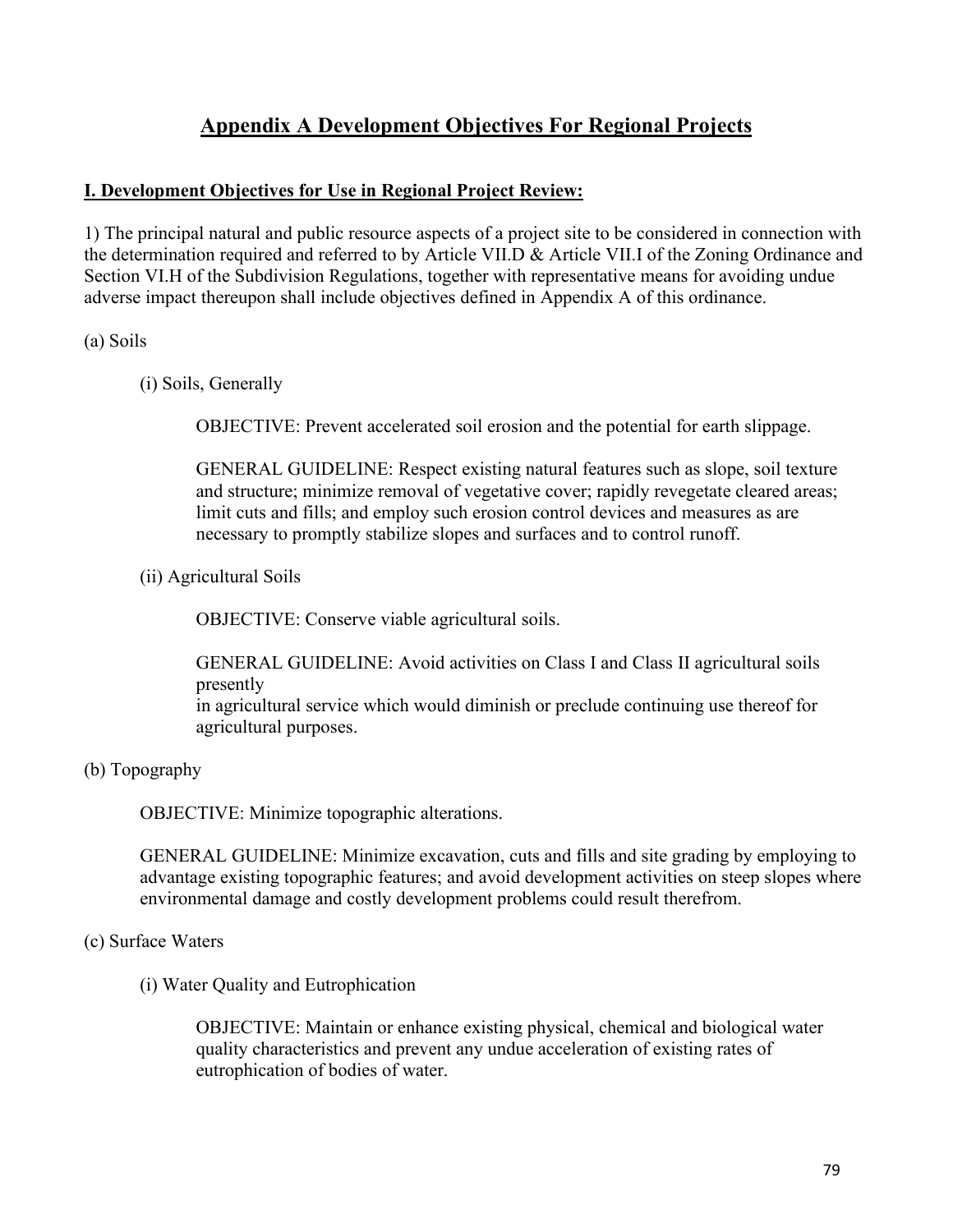GENERAL GUIDELINE: Maintain wide buffer strips of natural vegetation bordering water bodies; minimize channel disturbance and alterations; preserve shoreline vegetation;

minimize hydrologic changes which would result from damming or impounding; avoid introduction of nutrients from the use of fertilizers and from sewage effluent; and avoid introduction of toxic materials to water bodies.

(ii) Surface Drainage

OBJECTIVE: Retain existing surface water drainage and runoff patterns and existing flow characteristics.

GENERAL GUIDELINE: Minimize alterations to existing drainage patterns and drainage courses; preserve drainageways in their natural state; and provide, where necessary, natural ponding areas and other measures designed to provide natural retention of storm water runoff if development includes a significant area of impervious surface.

(iii)Flood Plains

OBJECTIVE: Maintain the storage capacity of flood plains and their existing ability to convey water downstream; and avoid activities in flood plains which will result in dangers to life, safety and property if subjected to flooding.

GENERAL GUIDELINE: Avoid the placement of buildings intended for human habitation,

commercial use and industrial use within flood plains; avoid the use of fill to create elevated sites; and within any floodway special zoning district and any floodway fringe special zoning district conform all development plans to the floodplain regulations contained in Article IX hereof.

(d) Ground Water

OBJECTIVE: Preserve quality, infiltration rate, and levels of ground water.

GENERAL GUIDELINE: Comply at a minimum with applicable governmental water pollutant discharge restrictions; particularly avoid discharges of effluent potentially degrading to ground water quality in proximity to major aquifers and aquifer recharge areas; and avoid impairment of aquifer recharge areas which could result from covering them with impervious surfaces.

#### (e) Shorelines

OBJECTIVE: Maintain or enhance the existing physical, biological and aesthetic characteristics of the shoreline of all lakes, ponds, rivers and streams.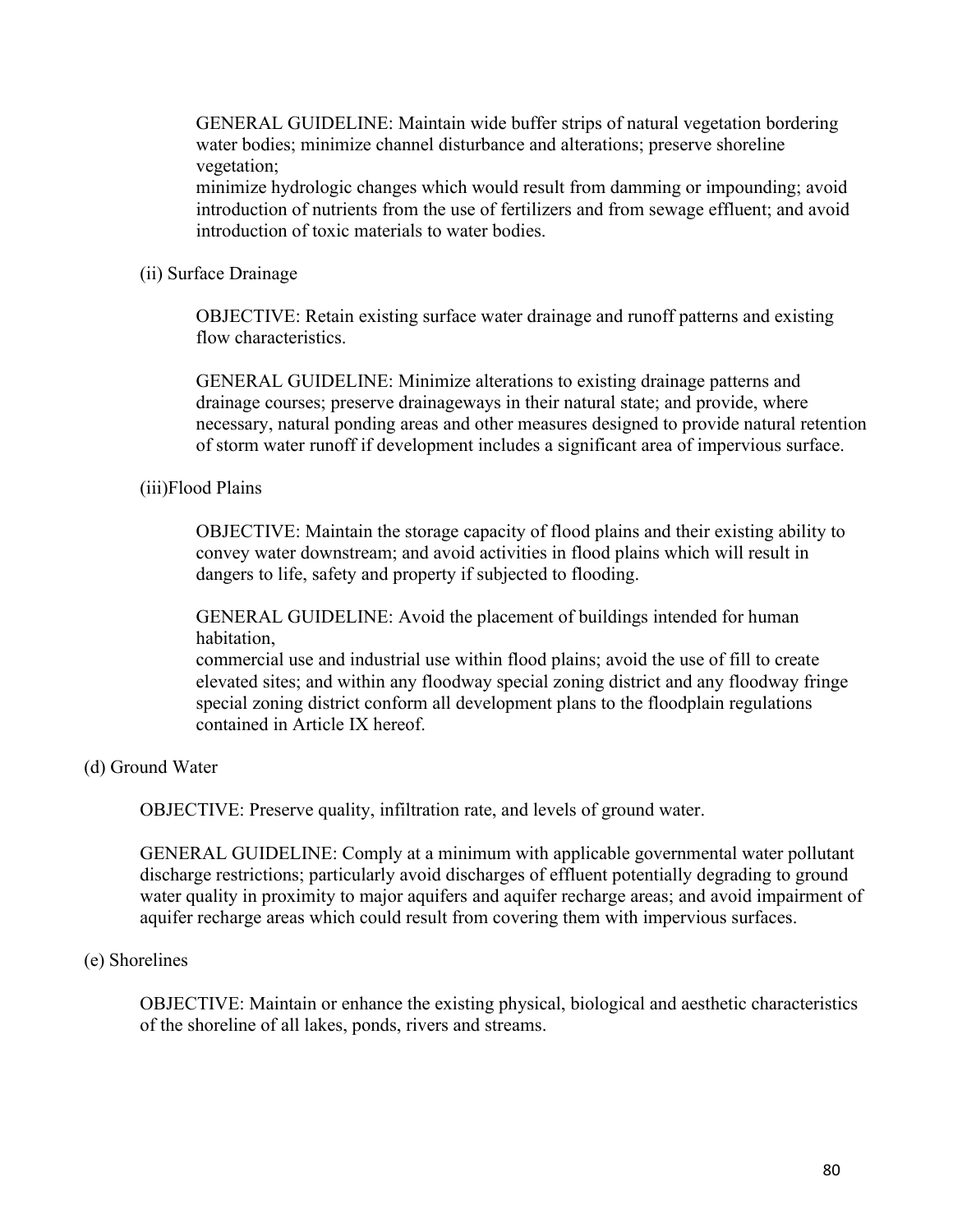GENERAL GUIDELINE: Comply at a minimum with applicable governmental shoreline restrictions, minimize construction or development of any kind near or on the shorelines; avoid physical modification of the shorelines themselves; minimize the removal of vegetation along shorelines; locate buildings so as to be partially screened from the shorelines by natural vegetation; maximize the preservation of stretches of shoreline in a natural, unchanged and undeveloped state.

#### (f) Mineral Resources

OBJECTIVE: Conserve existing known mineral resources.

GENERAL GUIDELINE: Avoid activities which would preclude present or future use of important mineral resources that may be of economic significance to the region.

#### (g) Air Quality

OBJECTIVE: Maintain or enhance existing air quality.

GENERAL GUIDELINE: Adhere to applicable governmental air quality standards; provide adequate air pollution abatement devices; and reduce dust levels caused by construction activities.

#### (h) Noise Levels

OBJECTIVE: Limit additions to noise levels.

GENERAL GUIDELINE: Adhere at a minimum to applicable governmental noise level standards; utilize noise abatement equipment; and maintain natural buffers such as existing topographic relief and vegetation.

#### (i) Wetlands

OBJECTIVE: Preserve the hydrologic, wildlife, vegetational, aesthetic, educational, open space and recreational values of wetlands.

GENERAL GUIDELINE: Avoid development in marshes, bogs, swamps and periodically inundated lands or on lands immediately adjacent thereto if such development could result in environmental damage to the marsh, bog, swamp or periodically inundated land.

#### (j) Aquatic Communities

OBJECTIVE: Protect generally the existing natural aquatic plant and animal communities and preserve rare and endangered aquatic plant and animal species.

GENERAL GUIDELINE: Preserve key spawning areas, nursery grounds, food sources and food source areas; preserve habitats of rare and endangered plant and animal species; maintain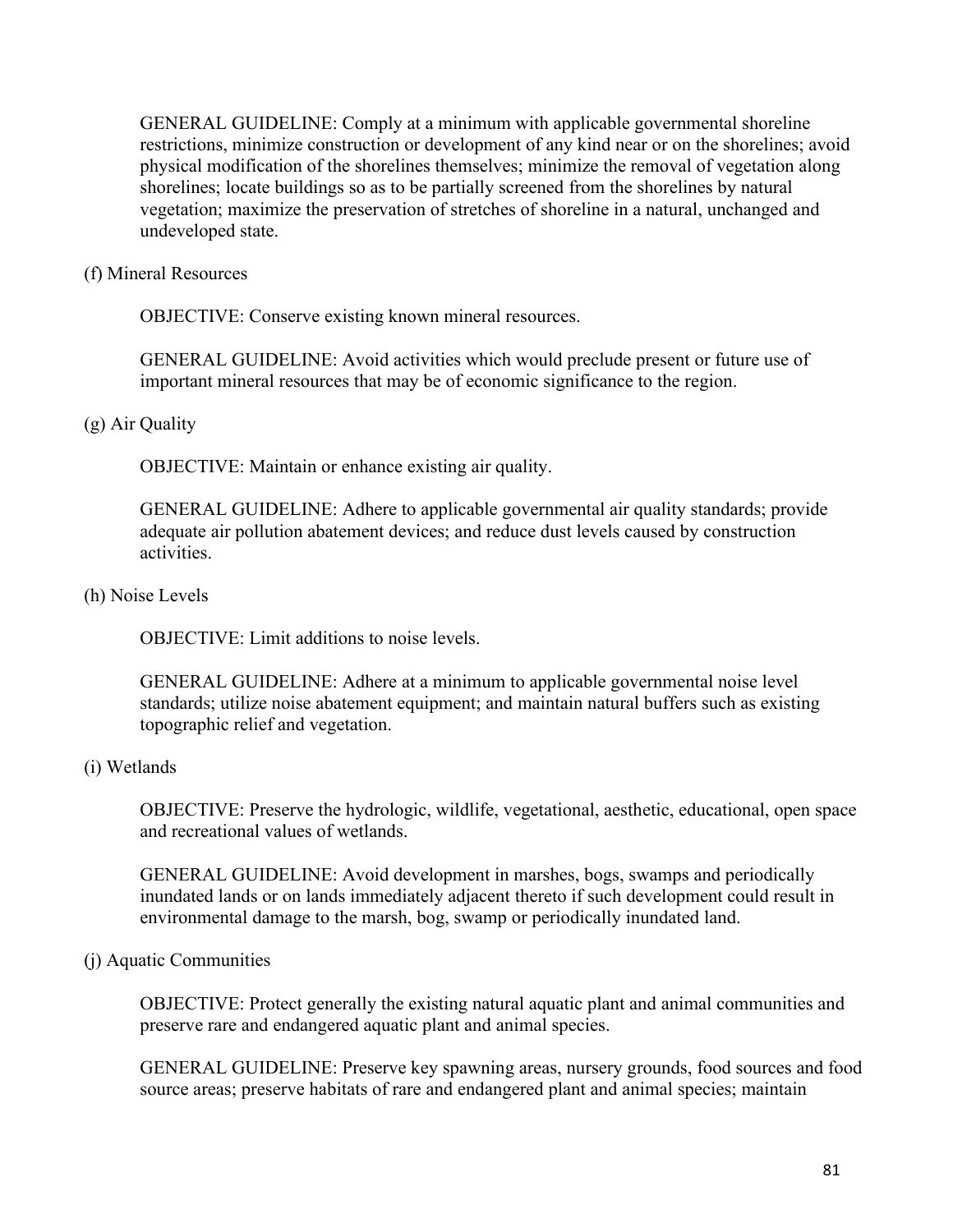adjacent vegetated areas generally as habitats and buffer zones; minimize shoreline alterations such as beach construction and emplacement of docks, rafts, boat launching facilities and breakwaters; and avoid introduction of toxic materials and nutrients to water bodies.

- (k) Terrestrial Vegetation
	- (i) Vegetation, General

OBJECTIVE: Preserve or quickly restore terrestrial vegetation.

GENERAL GUIDELINE: Minimize clearing of vegetation in light of development objectives; avoid clearing vegetation where damage will result to remaining vegetation from such factors as wind, erosion and frost; and protect remaining vegetation during the construction period.

(ii) Rare and Endangered Terrestrial Plant Species

OBJECTIVE: Preserve rare and endangered terrestrial plant species.

GENERAL GUIDELINE: Locate development and other intensive human activities so as to protect the location and habitats of rare and endangered plant species and allow for the continuing propagation of these species.

(iii) Productive Commercial Forest Land

OBJECTIVE: Conserve productive forest lands.

GENERAL GUIDELINE: Avoid impairment of productive forest lands for commercial forest production by employing sound forestry practices and by employing such planning techniques as clustering of development.

(l) Fragile Ecosystems at Higher Elevations

OBJECTIVE: Minimize disturbance of fragile ecosystems at higher elevations.

GENERAL GUIDELINE: Avoid development at elevations of 2500 feet or more.

#### (m) Terrestrial Wildlife

(i) Terrestrial Wildlife, General

OBJECTIVE: Maximize the preservation of terrestrial wildlife species.

GENERAL GUIDELINE: Preserve key wildlife habitats, such as deer wintering yards, nesting areas, productive feeding areas, and important vegetation transition areas, and important vegetation transition areas; and maintain wildlife diversity to the extent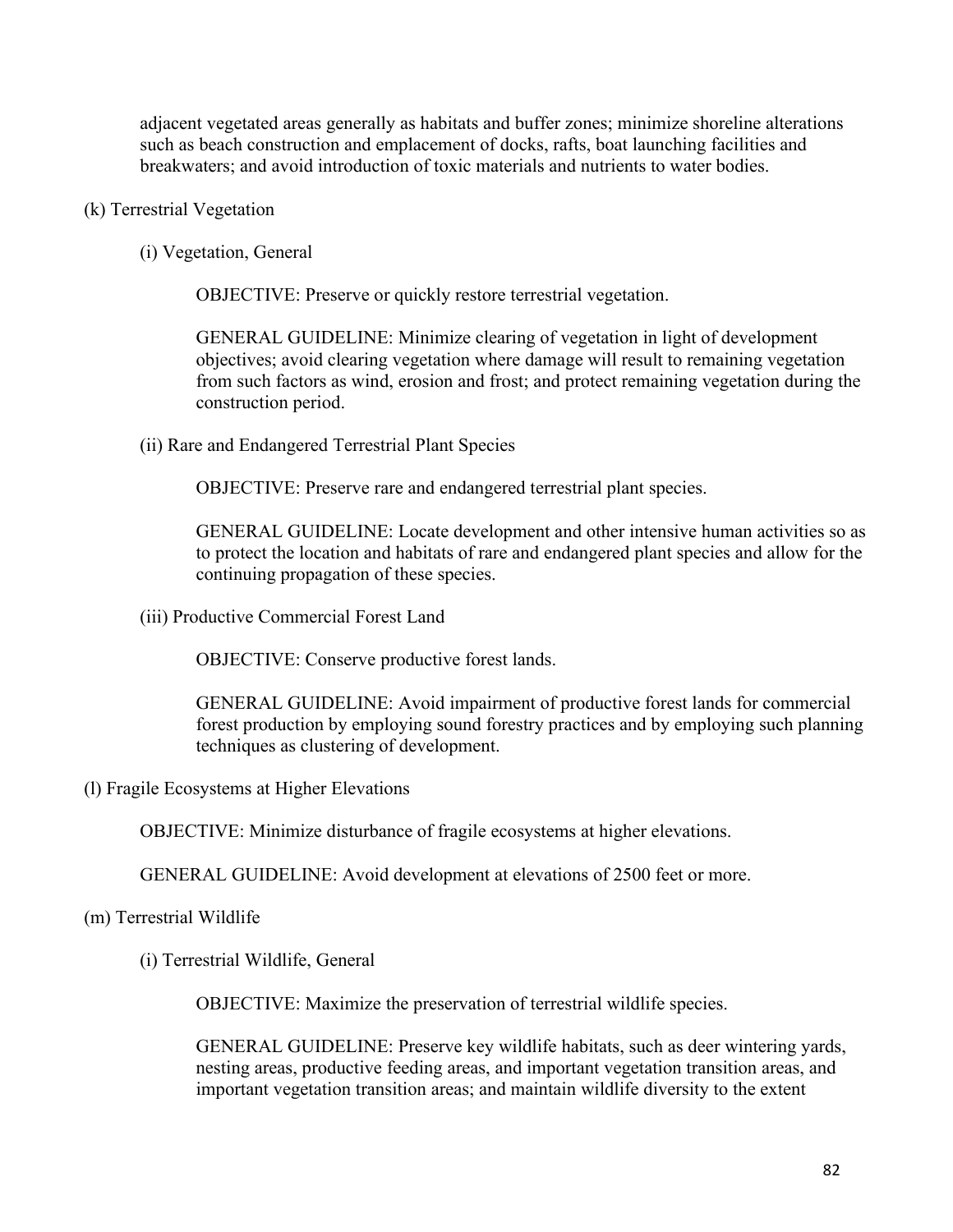possible in view of project objectives by maintaining a diversity of habitat.

(ii) Rare and Endangered Terrestrial Wildlife Species

OBJECTIVE: Preserve rare and endangered terrestrial wildlife species.

GENERAL GUIDELINE: Locate development and other intensive human activities so as to protect the location and habitats of rare and endangered terrestrial wildlife species and allow for the continuing propagation of these species.

#### (n) Aesthetics

(i) Aesthetics, General

OBJECTIVE: Preserve and enhance, where possible, impact of the project upon the existing aesthetic qualities of the project site and its environs.

GENERAL GUIDELINE: Utilize existing vegetation and topographical features, and employ careful siting methods so as to minimize the visual impact of all development activities.

(ii) Scenic Vistas

OBJECTIVE: Maintain the scenic qualities of views from vistas designated in the Adirondack Park State Land Master Plan.

GENERAL GUIDELINE: Avoid visibility of buildings and other development and land use alterations generally from vistas by employment of vegetative screening, existing topography, and careful siting methods.

#### (iii)Travel Corridors

OBJECTIVE: Preserve the scenic qualities of views from public roads and trails and from boats and canoe routes.

GENERAL GUIDELINE: Employ vegetative screening, existing topography, and careful siting methods to minimize the visual impact of buildings and other development and land use alterations.

#### (o) Open Space

#### (i) Open Space, General

OBJECTIVE: Maintain the open space character of the project site, adjacent land, and surrounding areas.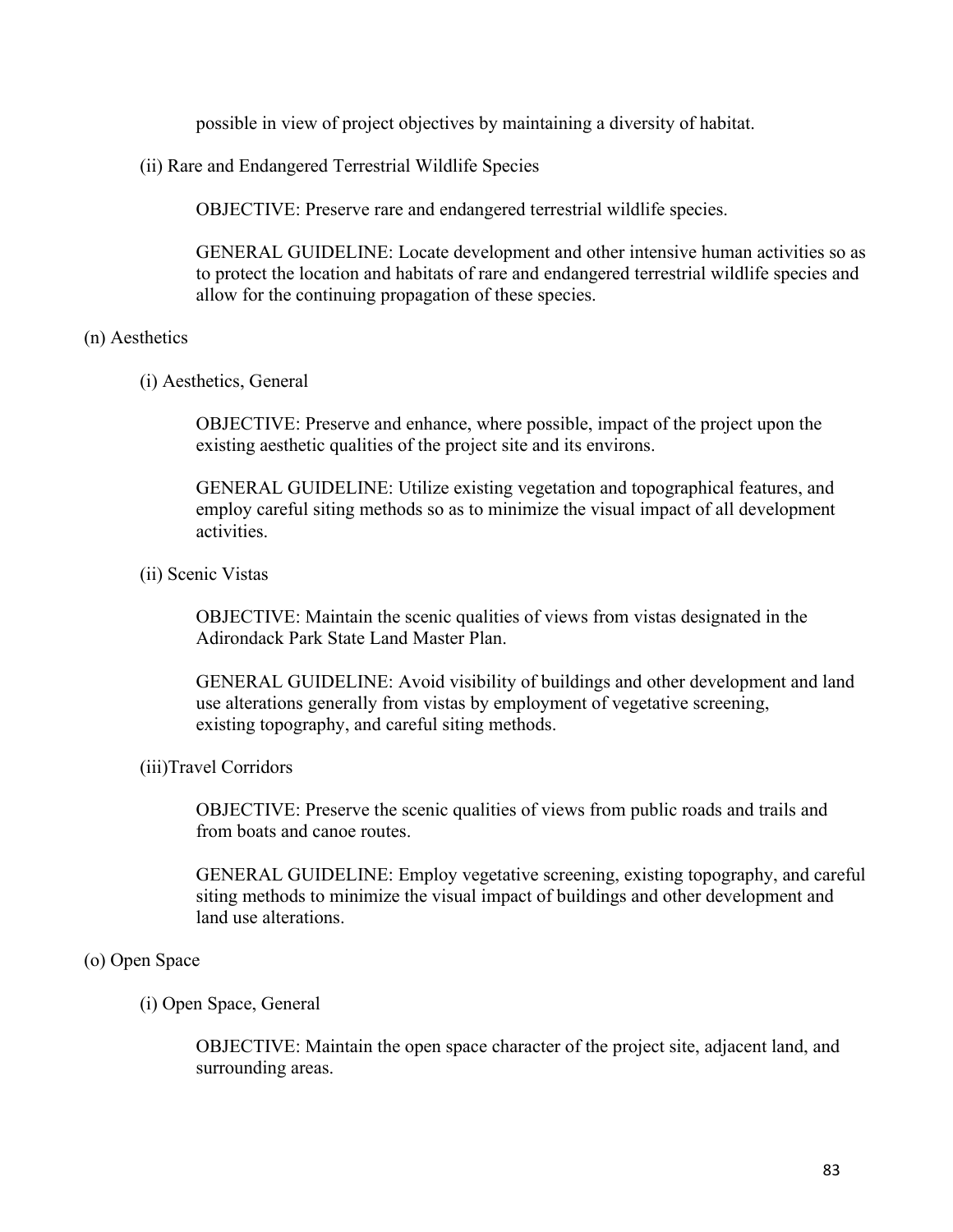GENERAL GUIDELINE: Preserve vegetative screening and existing topography and employ clustering and careful siting methods where appropriate to minimize the impact of development activities and land use alterations on open space; and preserve undeveloped areas as large as possible in view of project objectives.

(ii) Outdoor Recreation

OBJECTIVE: Maintain the quality and availability of land for outdoor and open space recreational purposes.

GENERAL GUIDELINE: Provide on the project site sufficient open space areas for outdoor recreational use by those persons who will use the proposed project, taking into account the existing recreational resources available in the area; and locate buildings and other development so as not to interfere with those areas to be used as hiking, bicycling, and cross country skiing trails as well as trailbike, jeep, all terrain vehicle and horse trails, playgrounds, picnic areas, campgrounds, parks, beaches and similar uses.

#### (p) Adjoining and Nearby Land Use

(i) Surrounding Land Uses, General

OBJECTIVE: Minimize incompatibility of new development with the character of adjoining and nearby land uses.

GENERAL GUIDELINE: Take into account the existing and potential land uses in the vicinity of the project site in determining what new land use activities are suitable for the project site; avoid new intensive development in open space areas; and avoid substantially altering existing residential and other land use patterns.

(ii) Adjacent State Land

OBJECTIVE: Preserve the wild and natural character of adjacent state lands designated as wilderness, primitive, or canoe by the Adirondack Park State Land Master Plan.

GENERAL GUIDELINE: Minimize development activities which would materially impair the

wilderness attributes of these State lands; design and construct development that is located within one-eighth mile of these State lands so as to minimize its visual and audial impact in these wilderness-like areas, thereby insuring the continued compatibility of State and private types of ownership.

#### (q) Wild, Scenic and Recreational Study Rivers

OBJECTIVE: Protect or enhance the natural qualities of any river designated to be studied for possible inclusion in the State's wild, scenic or recreational river system.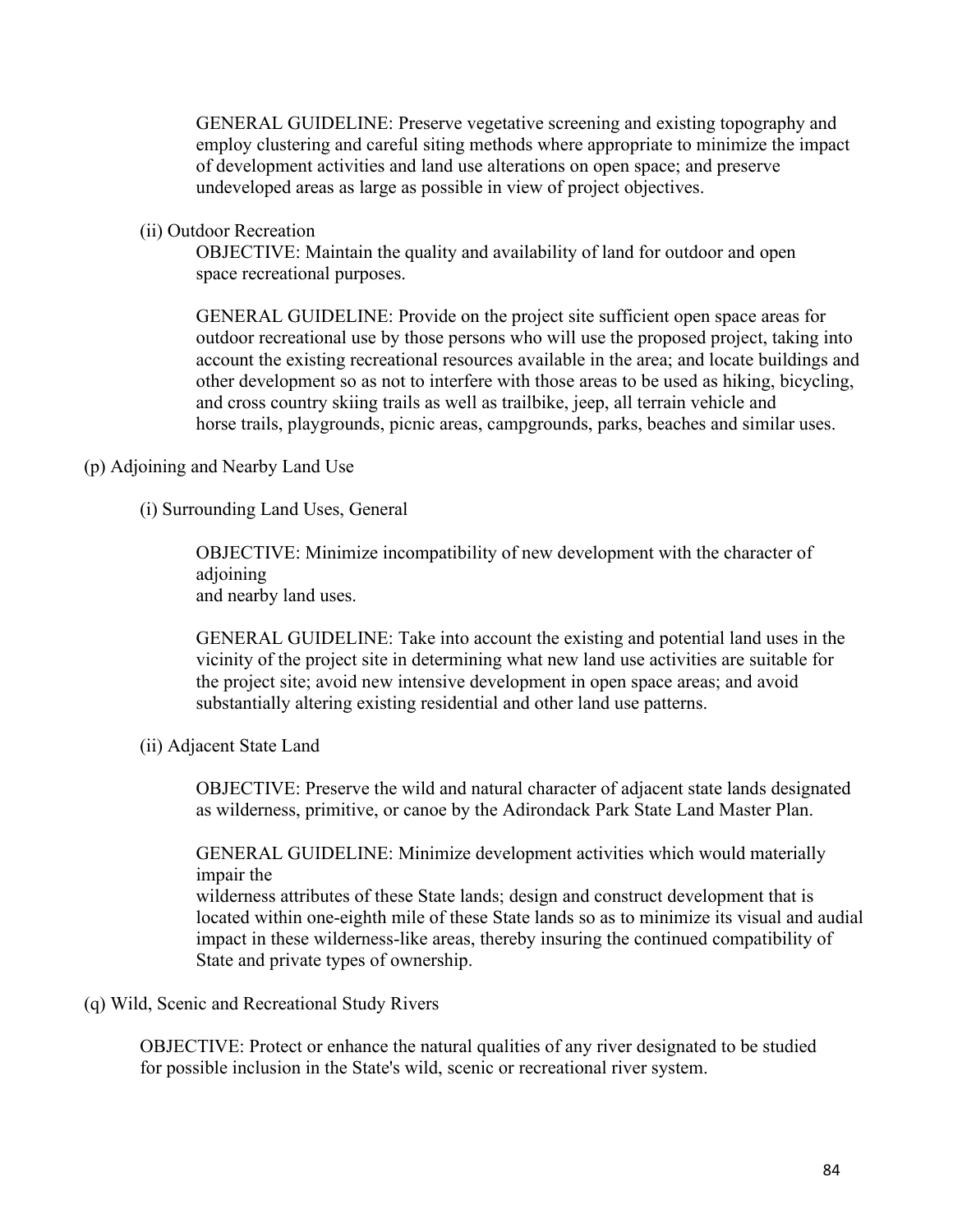GENERAL GUIDELINE: Maintain buffer zones and existing vegetation along designated study rivers; avoid intensive development within one-quarter mile of such rivers; minimize alterations to such rivers and their banks; and preserve the free-flowing character of such rivers.

#### (r) Historic Sites

OBJECTIVE: Protect archeological sites, historic sites, and unique historical structures for their educational and cultural value to the area, region or State.

GENERAL GUIDELINE: Preserve and restore archeological sites, historic sites, and unique historic structures to the extent warranted by their respective significance; avoid land uses and development on adjoining and nearby lands which should be incompatible with the significance of such sites and structures.

#### (s) Special Interest Areas

OBJECTIVE: Preserve special interest areas such as unique natural features and their surrounding environs.

GENERAL GUIDELINE: Avoid physical and aesthetic alteration and impairment of the natural condition of unique physical features such as gorges, waterfalls and interesting geological formations; provide for their continuing protection; utilize these special interest areas as assets to development.

# (t) Government Considerations

(i) Service and Finance

OBJECTIVE: Fully explore and assure the ability of government to provide governmental services and facilities made necessary by the project.

GENERAL GUIDELINE: Phase development activities to a level commensurate with the financial capability of the various levels of government to provide the governmental services and facilities that will be generated by the development, such as transportation systems, schools, health care, sewage and solid waste disposal systems, water supply systems, and fire and police protection; require that as nearly as possible, the balance between the cost of public services required to adequately serve the development as compared with the anticipated tax and other revenues to be generated by the development be favorable at each level of government or taxing jurisdiction affected by the project; and include in development plans provisions to maintain or improve existing services and alleviate any potential adverse impact upon the ability for the government to provide services and facilities.

# (ii) Regulation

OBJECTIVE: Conform development activities to all applicable governmental rules and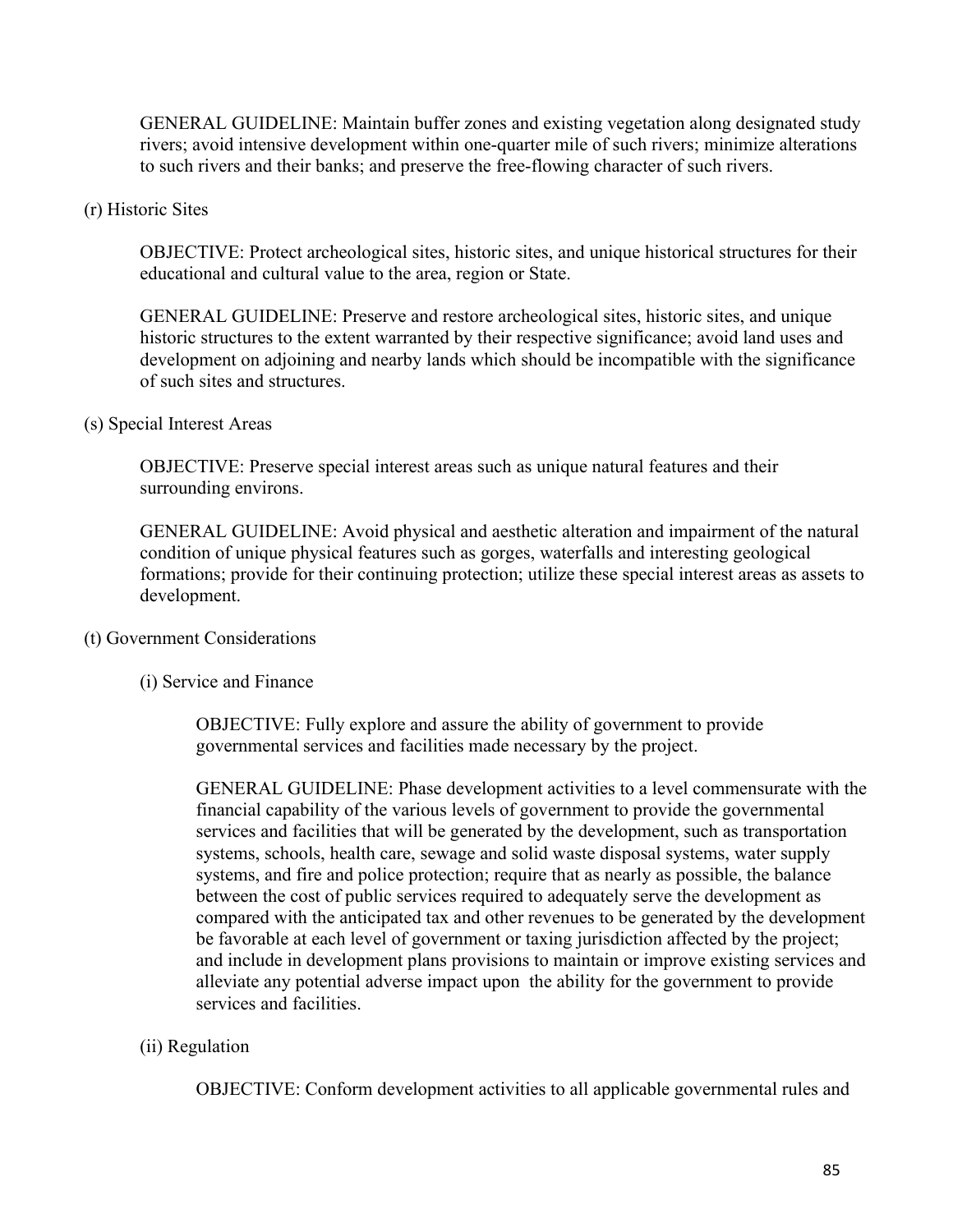regulations.

GENERAL GUIDELINE: Comply with all applicable ordinances, rules and regulations of all governmental agencies with responsibilities for such activities, including those of towns and villages, counties, the State Departments of Health and Environmental Conservation, and the Adirondack Park Agency.

#### (u) Public Utilities and Community Resources

OBJECTIVE: Assure the adequacy of such public utility services and community resources as shall be necessary for the project.

GENERAL GUIDELINE: Avoid excessive demands on the capabilities of public utilities such as electricity and communication services; and avoid the necessity for major uncompensated increase in community services and activities such as recreational facilities, social, cultural and health services, and transportation facilities.

# **II. In addition, for Class A projects and subdivisions:**

(a) Streets and Roads

OBJECTIVE: Design and construct roads and streets to provide safe and convenient access without causing undue adverse impacts on natural and public resources.

GENERAL GUIDELINE: Conform street and road alignments with existing topography and vegetation; avoid steep slopes, abrupt curves and excessive cuts and fills; provide adequate road surfacing and road bed drainage; preserve existing drainage patterns; and design streets and roads so as to minimize the impacts of construction and maintenance practices.

(b) Siting and Construction of Buildings

OBJECTIVE: Design, site and construct buildings to best serve their intended functions and to minimize impact on existing natural and public resources.

GENERAL GUIDELINE: Blend buildings with existing topography and their surrounding environs; avoid steep slopes; minimize grade alterations; and avoid complex and costly engineering solutions of site problems with potentially excessive environmental impacts.

# (c) Sewage Disposal

OBJECTIVE: Select, design and locate sewage disposal systems to provide adequate treatment of effluent and to avoid contamination of surface or ground water.

GENERAL GUIDELINE: Comply with all State and local health standards, adhere at a minimum to the Adirondack Park Agency Act's setback requirements for water bodies, employ proven design criteria for sewage disposal systems in proper working order.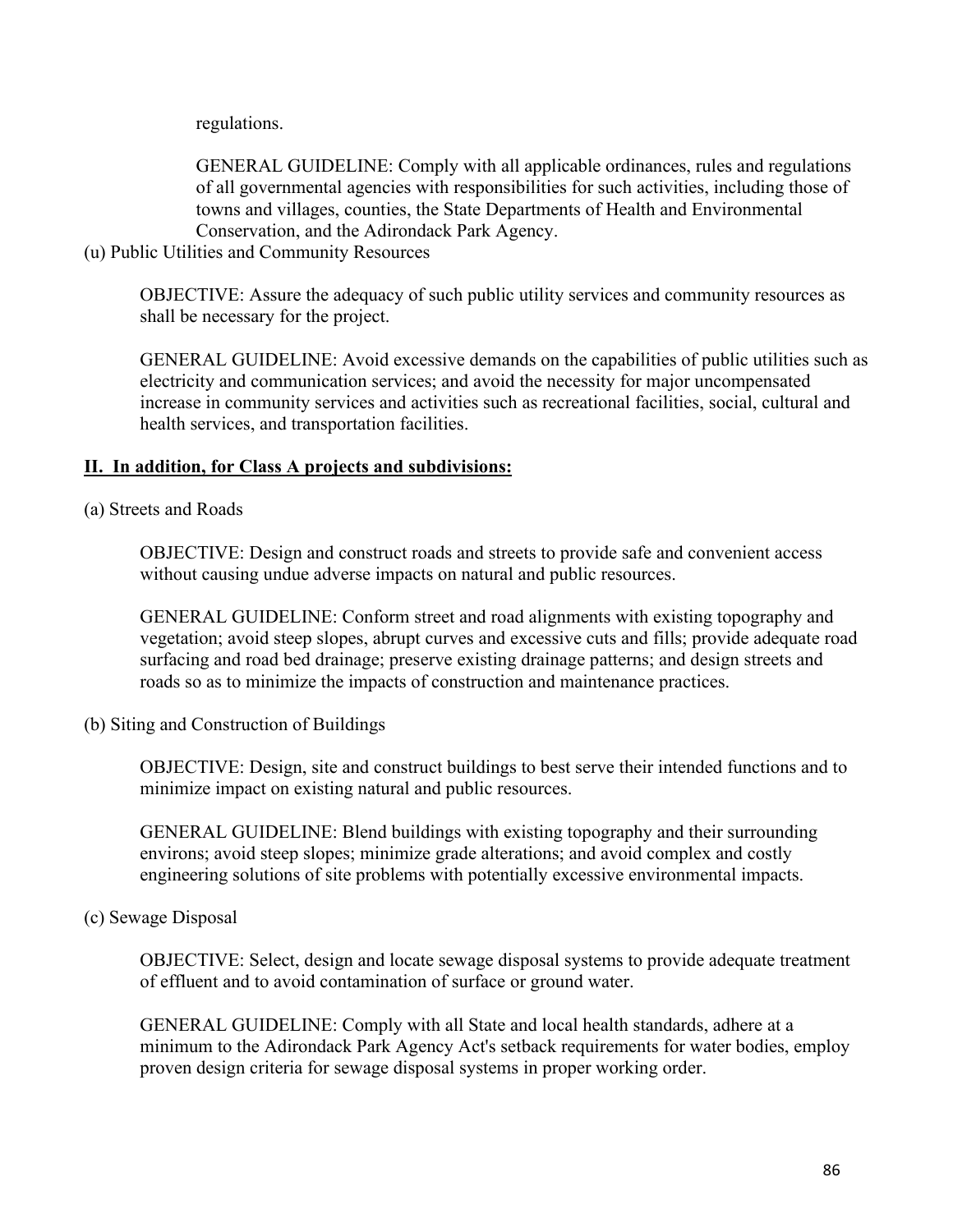#### (d) Storm Drainage

OBJECTIVE: Design, locate and construct storm drainage systems so as to maintain existing drainage patterns in a natural state and to minimize adverse hydrologic effects.

GENERAL GUIDELINE: Provide adequate drainage for building sites and roads; avoid altering drainage patterns to the extent possible; utilize natural drainageways for handling storm water runoff and preserve all natural surface water retention areas such as wetlands, bogs and marshes; and minimize runoff by such other methods as preserving vegetative cover and avoiding the creation of unnecessary or extensive impervious surfaces.

#### (e) Water Supply

OBJECTIVE: Locate, design and construct water supply systems so as to provide an adequate supply of potable water without adversely affecting existing water usage patterns or creating adverse effects with regard to aquifers and subsurface drainage patterns.

GENERAL GUIDELINE: Comply with all State and local health standards with regard to the design, location, construction and maintenance of water supply systems.

#### (f) Solid Waste Disposal

OBJECTIVE: Provide for the storage, collection, transportation and disposal of solid waste in a manner which will minimize air, water, and visual pollution and in a manner which will not create hazards to the health and welfare of people and wildlife.

GENERAL GUIDELINE: Comply with all applicable State and local standards for the disposal of solid waste; utilize community solid waste disposal areas and recycling facilities; adequately screen disposal areas; locate disposal areas on deep, moderately permeable, well-drained soils and at sufficient distances from water bodies so as to prevent contamination thereof; and avoid locating disposal areas on steep slopes.

#### (g) Pesticides and Herbicides

OBJECTIVE: Avoid all use of pesticides, herbicides and other biocides potentially detrimental to natural systems.

GENERAL GUIDELINE: Strictly adhere to applicable regulations regarding type, quantity and techniques of application of pesticides, herbicides and other biocides; and prevent direct application of pesticides, herbicides and other biocides to surface waters or wetlands or in a manner which may cause contamination thereto.

#### (h) Shoreline Development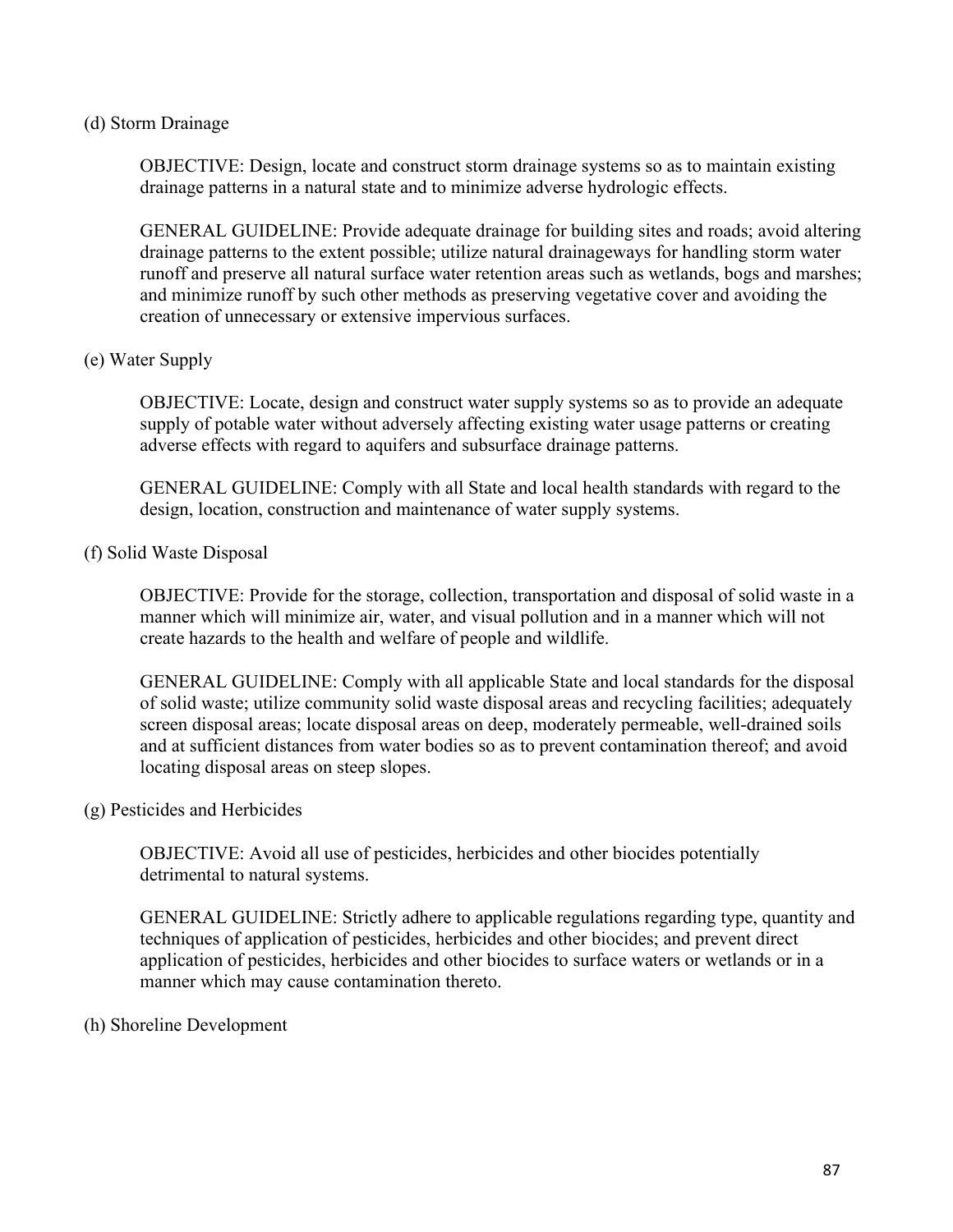OBJECTIVE: Design and construct development along shorelines so as to maintain existing aesthetic and ecological characteristics thereof and to avoid all significant impairment of these qualities.

GENERAL GUIDELINE: Adhere at a minimum to the shoreline restrictions of the Adirondack Park Agency Act and the provisions of the Environmental Conservation Law and all local laws; maximize preservation of undeveloped shorelines by such methods as clustering and preservation of shoreline vegetation; minimize construction of docks and boathouses on shorelines; minimize aesthetic alterations to shorelines as viewed from water bodies and surrounding areas.

# (i) Noise

OBJECTIVE: Minimize noise insofar as practicable.

GENERAL GUIDELINE: Employ such measures as appropriate site selection, appropriate construction methods and maintenance of natural cover for a buffering effect; adhere at a minimum to applicable governmental noise level standards.

# (j) Signs

OBJECTIVE: Avoid signs that detract from aesthetic and scenic qualities.

GENERAL GUIDELINE: Limit signs to the extent necessary to adequately inform viewers concerning the activities to which they relate; utilize signs which are appropriate to the character of the area in which they are located; avoid use of signs of excessive size, of signs that are insufficiently set back from natural and man-made travel corridors, and of signs containing moving parts or flashing lights.

# (k) Utilities

OBJECTIVE: Locate, design, construct and maintain utilities so as to efficiently accomplish project objectives and preserve natural and public resources.

GENERAL GUIDELINE: Locate utilities in such a way that alignments are compatible with existing topography and vegetation; minimize visual impacts on surrounding areas by maintaining and preserving as much vegetative cover as possible and utilizing existing topography; and minimize maintenance practices such as herbicide spraying which could have environmental impacts on terrestrial and aquatic ecosystems.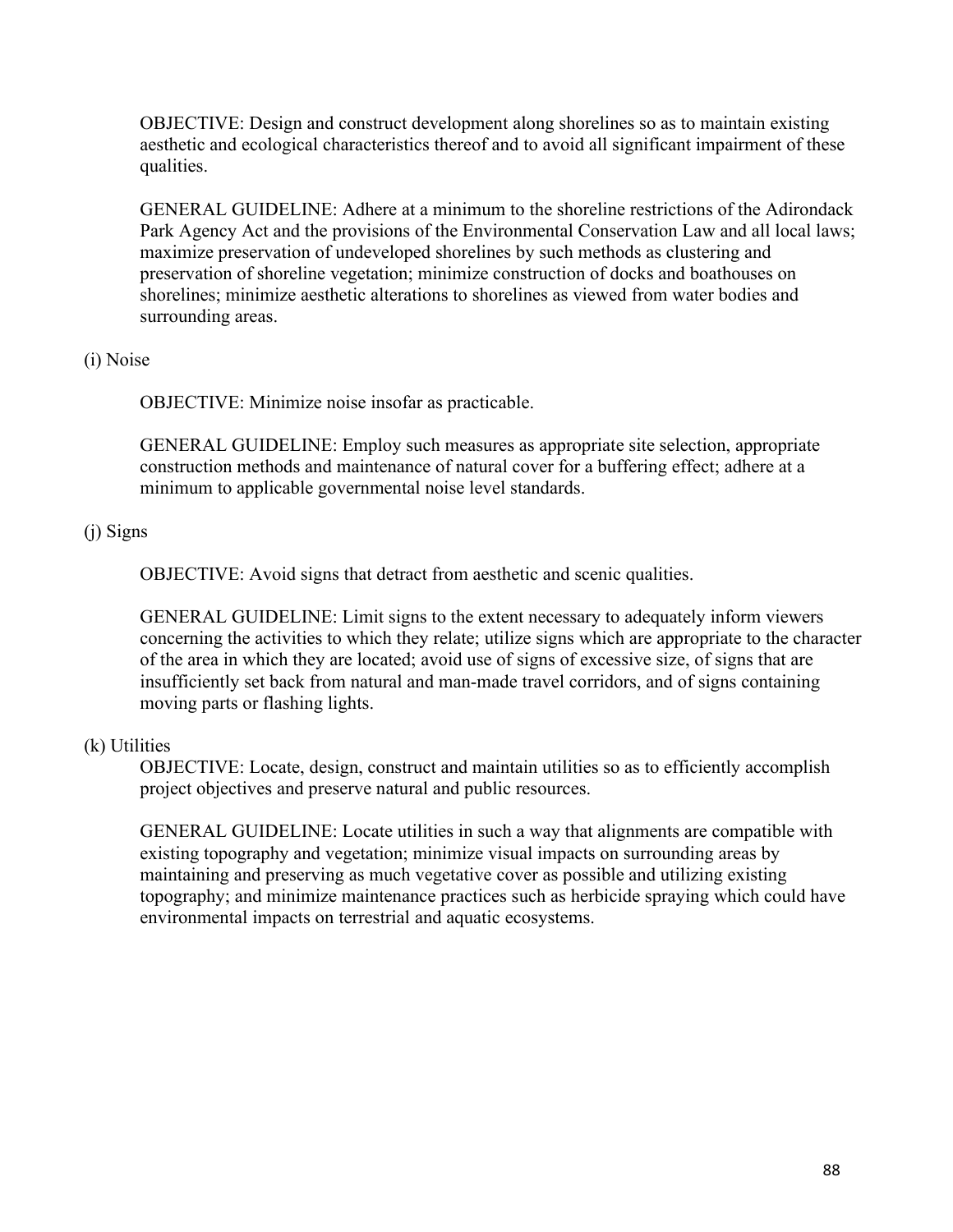# DIMENSION REGULATIONS TABLE

|                                                              |                                                                                                       |                                                   |                                  |                                          |                                                      | Minimum           | Maximum                                       |                                                                                                    | Minimum Shoreline |                           |
|--------------------------------------------------------------|-------------------------------------------------------------------------------------------------------|---------------------------------------------------|----------------------------------|------------------------------------------|------------------------------------------------------|-------------------|-----------------------------------------------|----------------------------------------------------------------------------------------------------|-------------------|---------------------------|
|                                                              |                                                                                                       |                                                   |                                  |                                          |                                                      | Lot               | <b>Building</b>                               | Maximum                                                                                            | Regulations       |                           |
|                                                              |                                                                                                       |                                                   |                                  |                                          |                                                      | <b>Dimensions</b> | Height                                        | Lot                                                                                                |                   |                           |
|                                                              | Intensity                                                                                             |                                                   | Minimum Setbacks (feet)          |                                          |                                                      | (feet)            | (feet)                                        | Coverage                                                                                           |                   |                           |
|                                                              | (acres per                                                                                            |                                                   |                                  |                                          |                                                      |                   |                                               |                                                                                                    | Shoreline         | Lot Width                 |
| District                                                     | principal<br>building or                                                                              | Minimum                                           |                                  |                                          |                                                      |                   |                                               |                                                                                                    | Setback           | (measured at<br>mean high |
| (Map Symbol)                                                 | use)                                                                                                  | Lot Area                                          | Front*                           | Side                                     | Rear                                                 | Depth             |                                               |                                                                                                    |                   | water mark)               |
| Town Center /<br>Hamlet<br>$(T - C)$                         | If serviced by<br>municipal<br>sewer: 1/4 Ac.<br>If not<br>serviced by<br>municipal<br>sewer: 1/2 Ac. | Commercial: 1/2<br>Ac.<br>Residential: 1/4<br>Ac. | 20'                              | 10'                                      | 10'                                                  | 75'               | 35'<br>Or 3 stories                           | 50% if<br>between 1/4<br>and 1/2 acre.<br>30% for all<br>lots larger<br>than $\frac{1}{2}$<br>acre | 75'               | 50'                       |
| Town<br>Residential<br>$(T - R)$                             | 1.28 Ac.                                                                                              | 1.28 Ac.                                          | 25'                              | 10'                                      | 10'                                                  | 75'               | 35'<br>Or 3 stories                           | 10%                                                                                                | 75'               | 100'                      |
| Residential<br>(R)                                           | 3.2 Ac.                                                                                               | 3.2 Ac.                                           | 50'                              | 25'                                      | 25'                                                  | 75'               | 35'<br>Or 3 stories                           | 5%                                                                                                 | 75'               | 125'                      |
| Rural<br>Residential<br>$(R - R)$                            | 8.5 Ac.                                                                                               | 8.5 Ac.                                           | 50'                              | 25'                                      | 25'                                                  | 75'               | 35'<br>Or 3 stories                           | 5%                                                                                                 | 75'               | 150'                      |
| Resource<br>Conservation<br>$(R - C)$                        | 42.7 Ac.                                                                                              | 42.7 Ac. per<br>principal<br>building or use      | 50' from<br>edge of<br>$R-O-W**$ | 25' from<br>adjacent<br>property<br>line | 25' from<br>adjacent<br>property<br>line or<br>R-O-W | 100'              | 35'<br>Or 3 stories<br>(whichever<br>is less) | 10%                                                                                                | 100'              | 200'                      |
| Resource<br>Extraction /<br>Waste<br>Management<br>$(R - X)$ | No specific<br>intensity                                                                              | No minimum                                        | 50'                              | 25'                                      | 25'                                                  | 75'               | 35'<br>Or 3 stories                           | 10%                                                                                                | 75'               | 150'                      |

\*If no right‐of‐way can be determined then front setback shall be increased by 25' and measured from the centerline of the existing roadway.

v.2019.12.02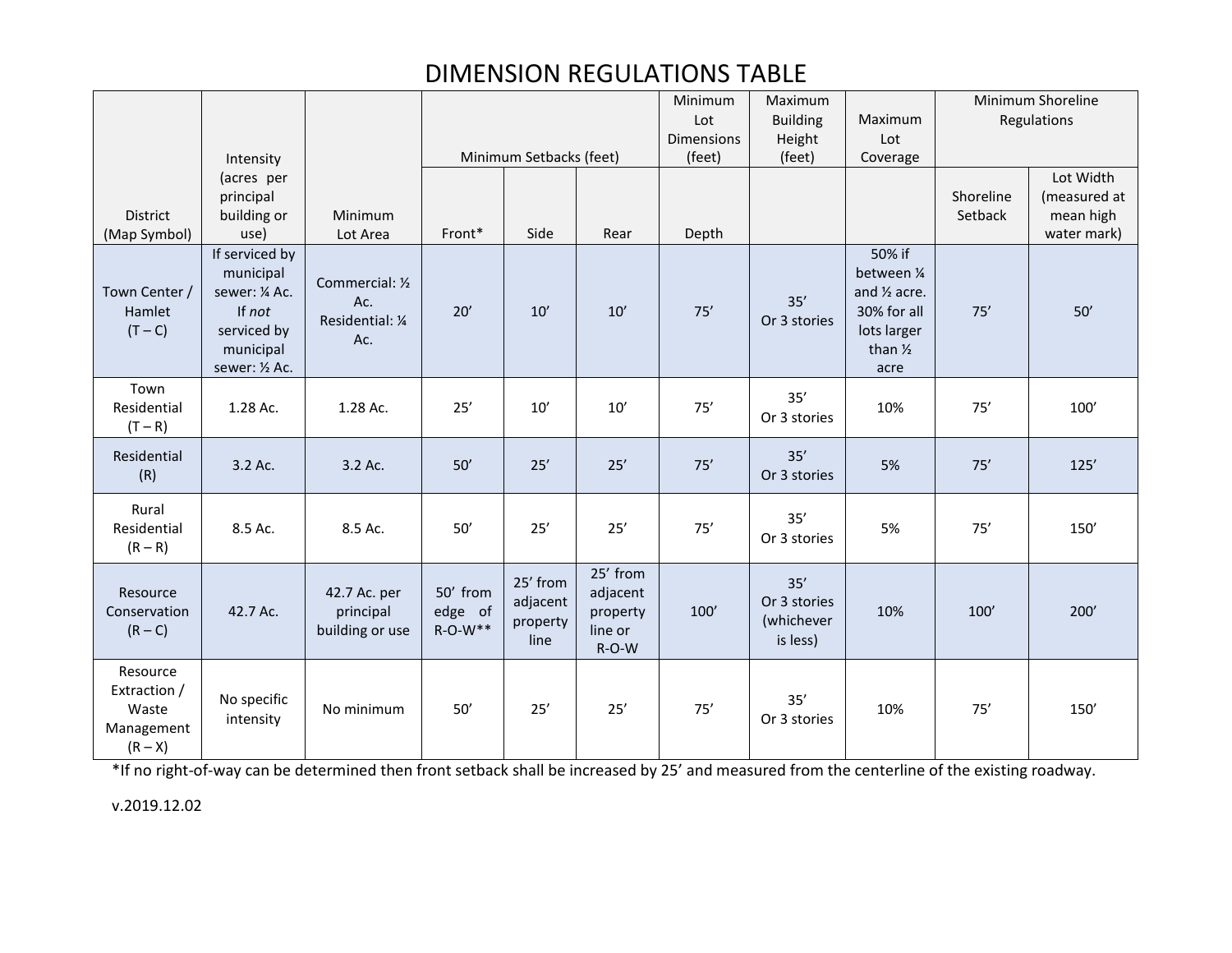| Adopted 2/10/2020                       | Town Center/Hamlet |            |            |            | Town Residential   Residential   Rural Residential   Resource Conservation   Resource Extraction |            |
|-----------------------------------------|--------------------|------------|------------|------------|--------------------------------------------------------------------------------------------------|------------|
|                                         | $(T - C)$          | $(T - R)$  | (R)        | $(R - R)$  | $(R - C)$                                                                                        | $(R - X)$  |
| <b>APA LAND USE AREAS</b>               | <b>HAMLET</b>      | MIU & LIU  | LIU        | <b>RU</b>  | <b>RM</b>                                                                                        |            |
| USE*                                    |                    |            |            |            |                                                                                                  |            |
| <b>Residential Uses</b>                 |                    |            |            |            |                                                                                                  |            |
| Single-family dwellings                 | P                  | P          | P          | P          | $P***$                                                                                           | NO.        |
| Two-family dwellings                    | P                  | SPR        | SPR        | <b>SPR</b> | <b>NO</b>                                                                                        | <b>NO</b>  |
| Multi-family dwellings                  | <b>SPR</b>         | SPR        | SPR        | <b>SUP</b> | <b>NO</b>                                                                                        | <b>NO</b>  |
| Hunting and fishing cabins              | <b>NO</b>          | <b>NO</b>  | <b>NO</b>  | P          | P                                                                                                | P          |
| Manufactured home court or park         | <b>SUP</b>         | <b>SUP</b> | <b>SUP</b> | <b>SUP</b> | <b>NO</b>                                                                                        | <b>NO</b>  |
| <b>Commercial Uses</b>                  |                    |            |            |            |                                                                                                  |            |
| <b>Automobile Service</b>               | <b>SUP</b>         | <b>SUP</b> | <b>SUP</b> | <b>SUP</b> | <b>NO</b>                                                                                        | <b>NO</b>  |
| <b>Warehousing and Distribution</b>     | <b>SPR</b>         | SUP        | <b>SUP</b> | <b>SUP</b> | <b>SUP</b>                                                                                       | <b>NO</b>  |
| <b>Commercial Use</b>                   | SPR                | SUP        | <b>SUP</b> | <b>SUP</b> | <b>NO</b>                                                                                        | <b>NO</b>  |
| Garage, Storage                         | <b>SUP</b>         | SUP        | <b>SUP</b> | <b>SUP</b> | <b>NO</b>                                                                                        | <b>NO</b>  |
| <b>Gasoline station</b>                 | <b>SUP</b>         | SUP        | <b>SUP</b> | <b>SUP</b> | <b>NO</b>                                                                                        | <b>NO</b>  |
| Offices                                 | SPR                | SPR        | SPR        | <b>SUP</b> | <b>NO</b>                                                                                        | <b>NO</b>  |
| Tavern                                  | <b>SUP</b>         | SUP        | <b>SUP</b> | <b>SUP</b> | <b>NO</b>                                                                                        | <b>NO</b>  |
| Restaurant                              | <b>SUP</b>         | SUP        | <b>SUP</b> | <b>SUP</b> | <b>NO</b>                                                                                        | <b>NO</b>  |
| Day Care Center                         | P                  | <b>SPR</b> | <b>SPR</b> | <b>SPR</b> | <b>NO</b>                                                                                        | <b>NO</b>  |
| Kennel                                  | <b>SUP</b>         | <b>SUP</b> | <b>SUP</b> | <b>SUP</b> | <b>NO</b>                                                                                        | <b>NO</b>  |
| Animal Hospital                         | <b>SUP</b>         | <b>SUP</b> | <b>SUP</b> | <b>SUP</b> | <b>NO</b>                                                                                        | <b>NO</b>  |
| <b>Tourism &amp; Recreation Uses</b>    |                    |            |            |            |                                                                                                  |            |
| Ski Center                              | <b>SUP</b>         | <b>SUP</b> | <b>SUP</b> | <b>SUP</b> | SUP                                                                                              | <b>NO</b>  |
| Campground & Travel Trailer Parks       | <b>NO</b>          | <b>SUP</b> | <b>SUP</b> | <b>SUP</b> | SUP                                                                                              | <b>NO</b>  |
| Tourist accommodations                  | <b>SUP</b>         | SUP        | <b>SUP</b> | <b>SUP</b> | <b>NO</b>                                                                                        | <b>NO</b>  |
| Open space recreation                   | <b>SUP</b>         | SUP        | SUP        | <b>SUP</b> | <b>SUP</b>                                                                                       | <b>SUP</b> |
| Marina                                  | <b>SUP</b>         | SUP        | <b>SUP</b> | <b>SUP</b> | <b>SUP</b>                                                                                       | <b>NO</b>  |
| Public Stable                           | SPR                | SPR        | <b>SPR</b> | <b>SPR</b> | <b>SUP</b>                                                                                       | <b>NO</b>  |
| <b>Tourist Attraction</b>               | <b>SUP</b>         | <b>SUP</b> | <b>SUP</b> | <b>SUP</b> | <b>NO</b>                                                                                        | <b>NO</b>  |
| <b>Accessory Uses</b>                   |                    |            |            |            |                                                                                                  |            |
| <b>Bed and breakfast</b>                | SPR                | SPR        | <b>SUP</b> | <b>SUP</b> | <b>SUP</b>                                                                                       | <b>NO</b>  |
| Home occupation Type 1                  | P                  | P          | P          | P          | P                                                                                                | <b>NO</b>  |
| Home occupation Type 2                  | SPR                | <b>SPR</b> | SPR        | <b>SPR</b> | SPR                                                                                              | <b>NO</b>  |
| <b>Agricultural &amp; Forestry Uses</b> |                    |            |            |            |                                                                                                  |            |
| Sawmill                                 | <b>NO</b>          | SUP        | <b>SUP</b> | <b>SUP</b> | <b>NO</b>                                                                                        | <b>SUP</b> |
| <b>Agricultural Use</b>                 | <b>NO</b>          | P          | P          | P          | P                                                                                                | P          |
| Agricultural Service Use                | SPR                | <b>SPR</b> | SPR        | <b>SPR</b> | <b>SPR</b>                                                                                       | SPR        |
| Horticultural Uses                      | P                  | P          | P          | P          | P                                                                                                | P          |